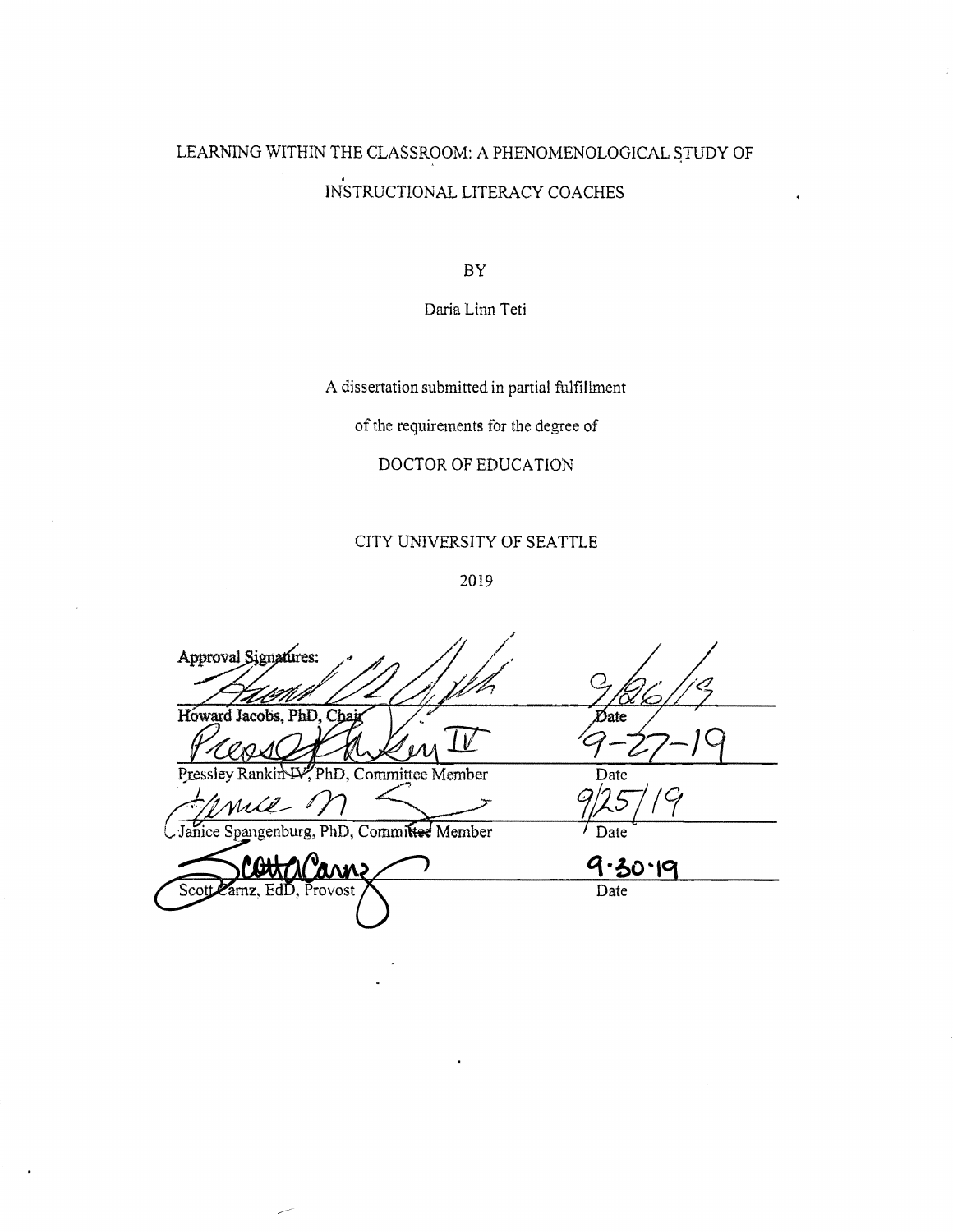© Copyright by Daria Linn Teti 2019 All Rights Reserved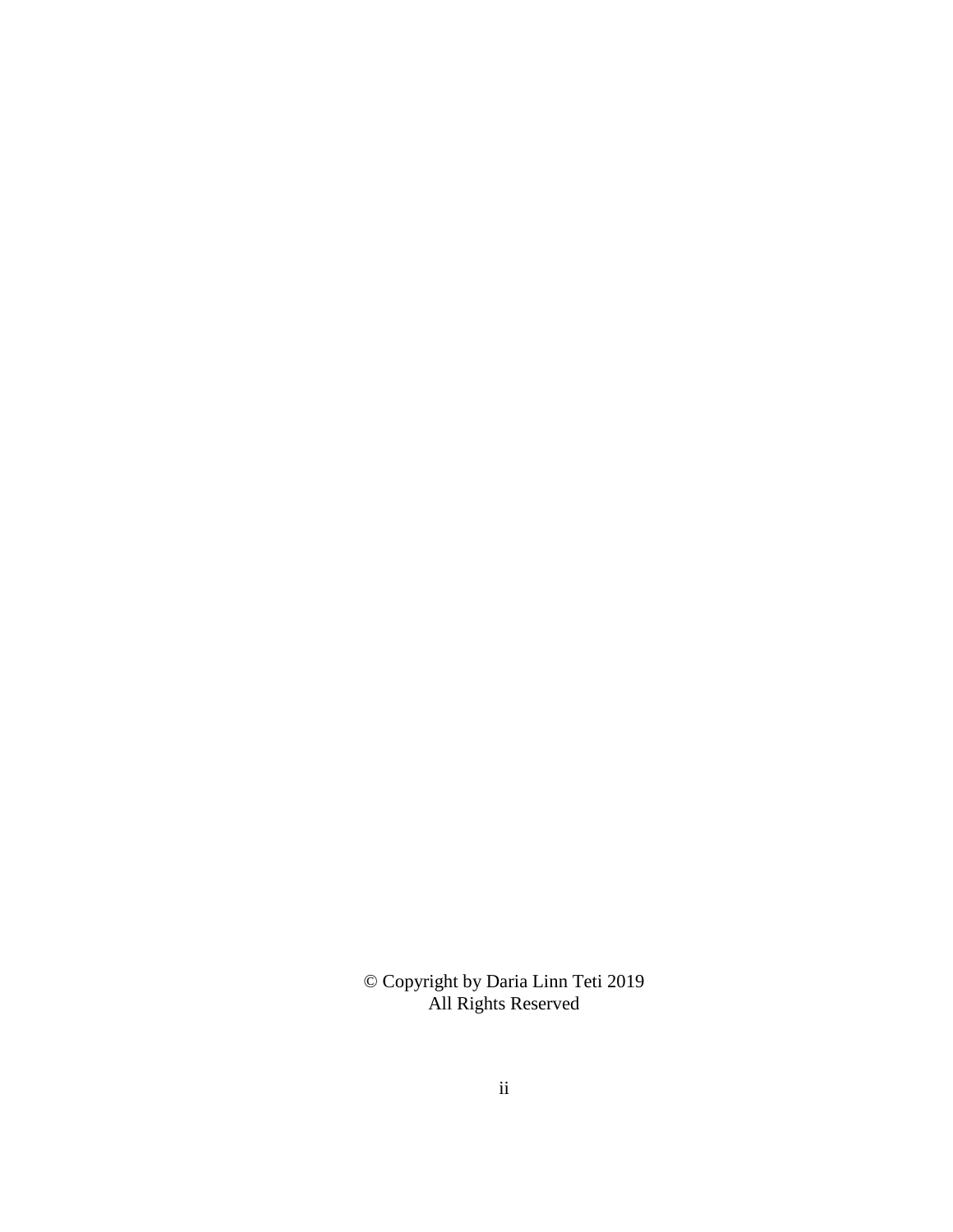# **ABSTRACT**

<span id="page-2-0"></span>Increasing student achievement is a primary focus for teachers and administrators in school systems and federal agencies. Many mandates require these organizations to implement professional development sessions with teachers. This is often done through a single workshop with little to no follow up, which has proven to have minimal results in changing teachers' instructional practices. One professional development model that is gaining interest is instructional coaching. However, additional information is needed to understand the relational nuances that occur between coaches and teachers. The purpose of this study was to identify the activities and actions in a coach-teacher partnership found in the instructional coaching model. In this qualitative phenomenological study, the researcher explored the instructional coaches' perceptions of the activities and actions that are important when building and maintaining coach-teacher partnerships and understanding which activities and actions impacted changes to teachers' literacy practices. The participants in this study were purposefully selected and consisted of reading specialists/coaches who had at least 3 years of experience in elementary schools. The data collected from the individual interviews were transcribed and coded, which led to themes revealing the activities and actions within a coach-teacher partnership and the essence of supporting teachers' learning. Identifying the activities and actions that support coach-teacher partnerships and facilitate shifts in teachers' instructional practices may help school systems implement instructional coaching as one method of supporting teachers' professional learning.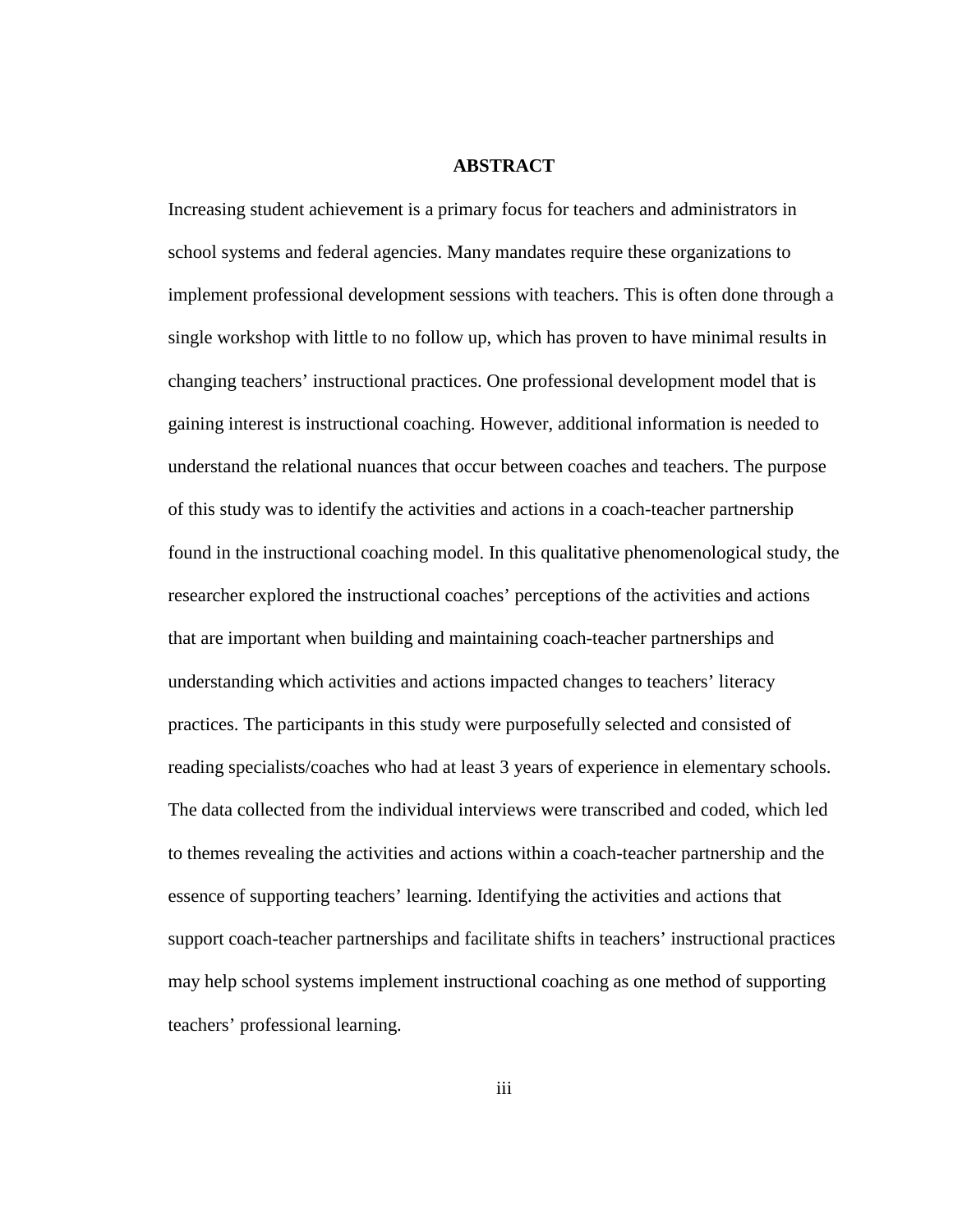# **TABLE OF CONTENTS**

| .24 |
|-----|
|     |
|     |
|     |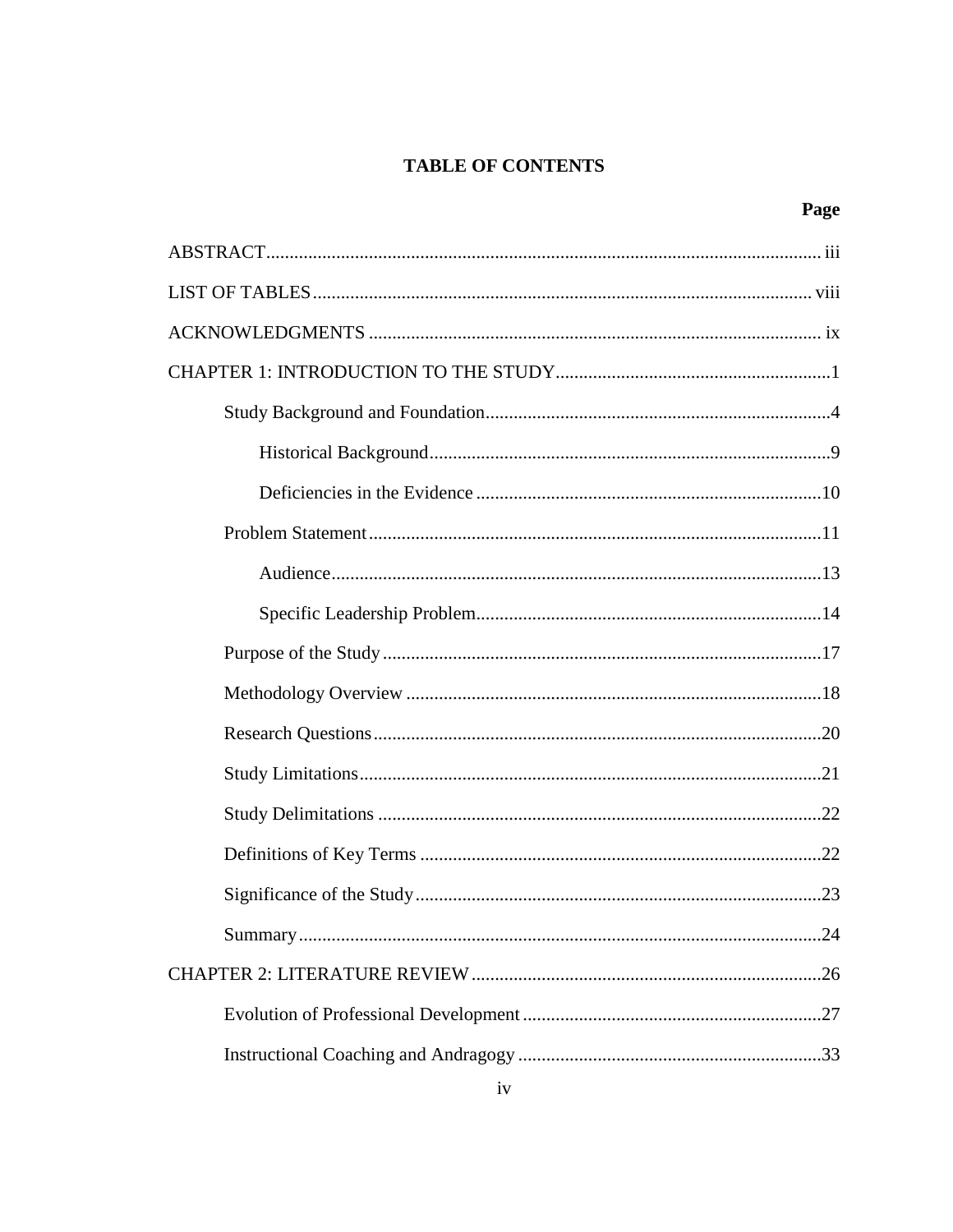| CHAPTER 4: FINDINGS | 77 |
|---------------------|----|
|                     |    |
|                     |    |
|                     |    |
|                     |    |
|                     |    |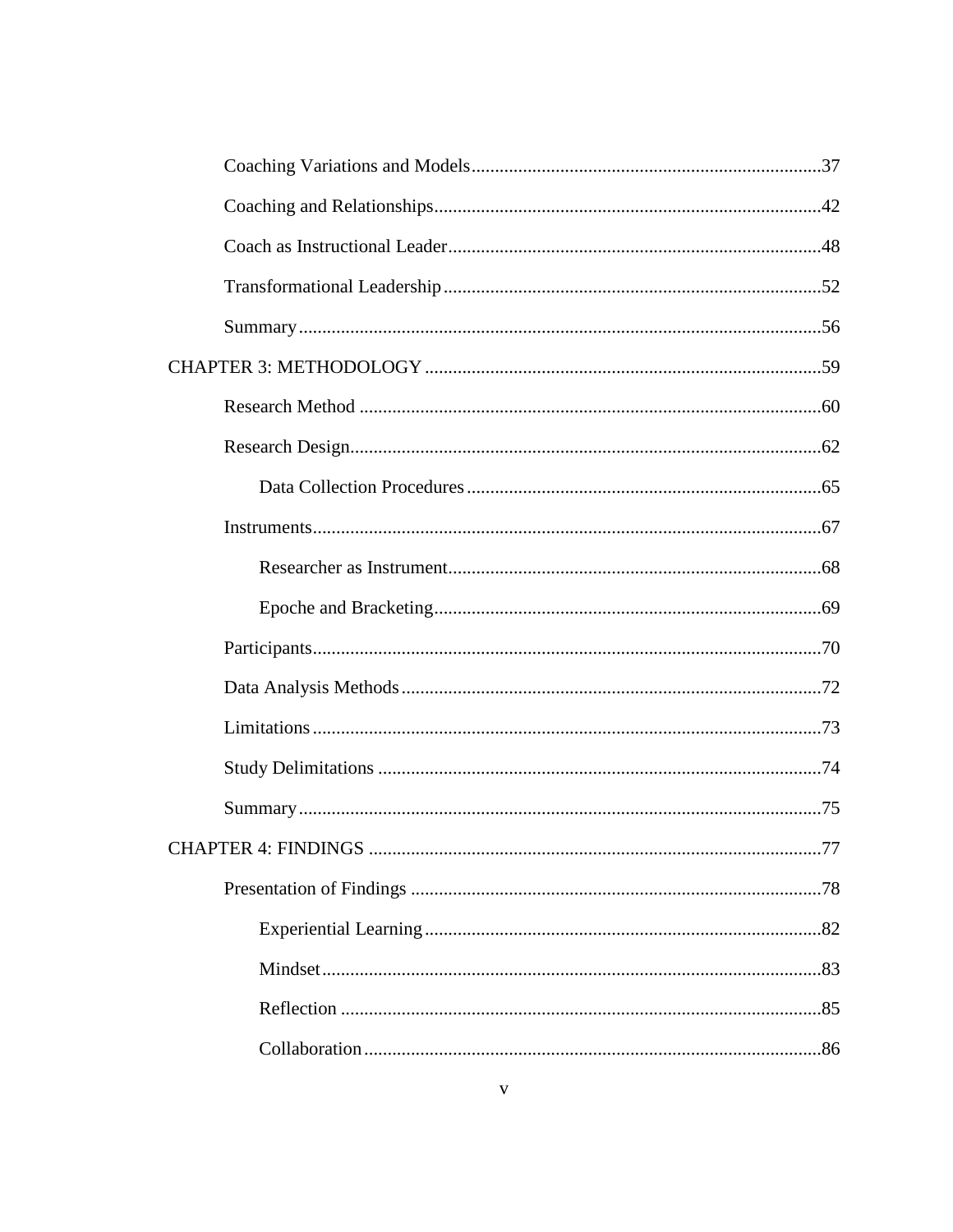|                                                                      | 113 |
|----------------------------------------------------------------------|-----|
|                                                                      |     |
|                                                                      |     |
|                                                                      |     |
|                                                                      |     |
| Application of Findings and Conclusions to the Problem Statement 118 |     |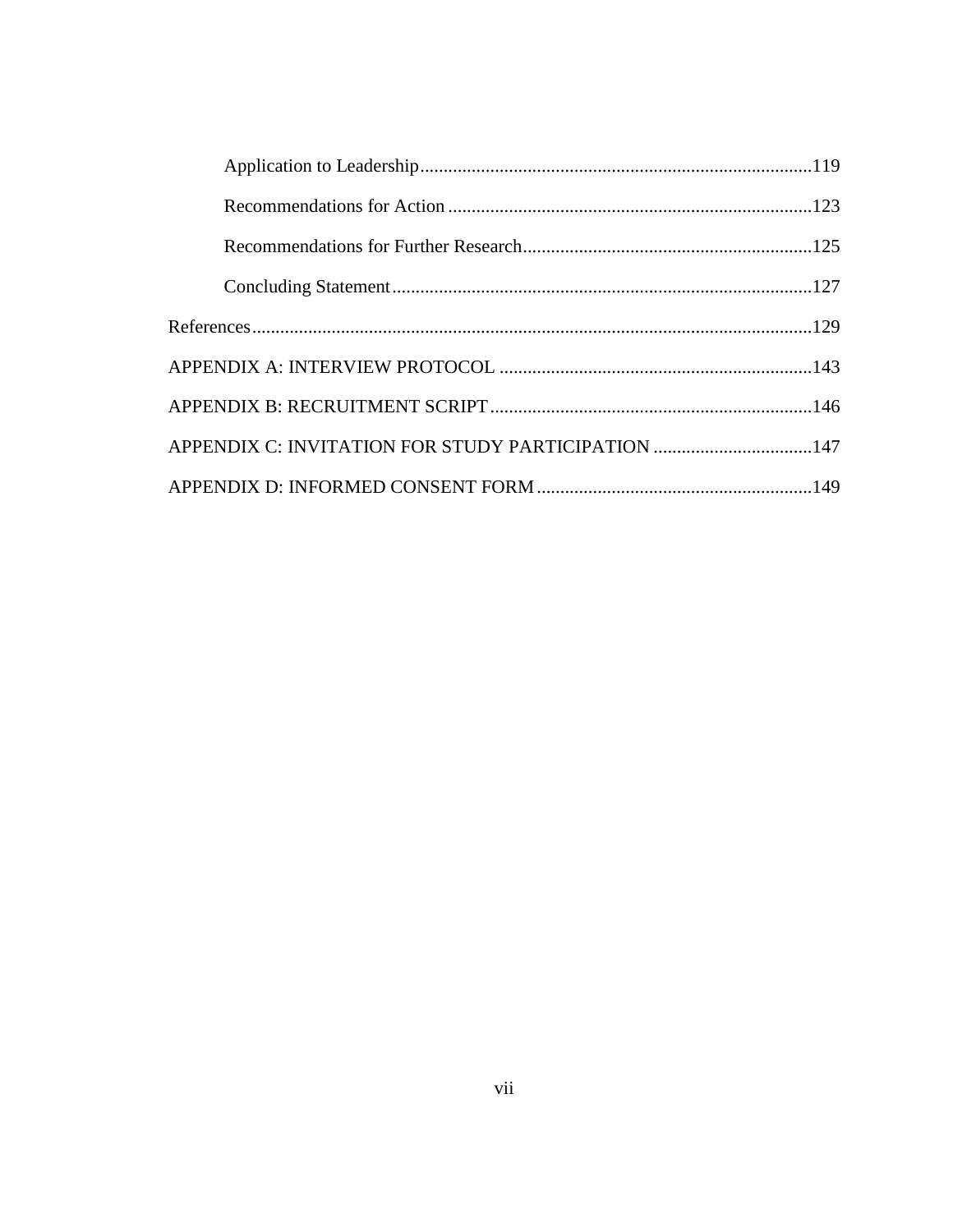# **LIST OF TABLES**

Page

<span id="page-7-0"></span>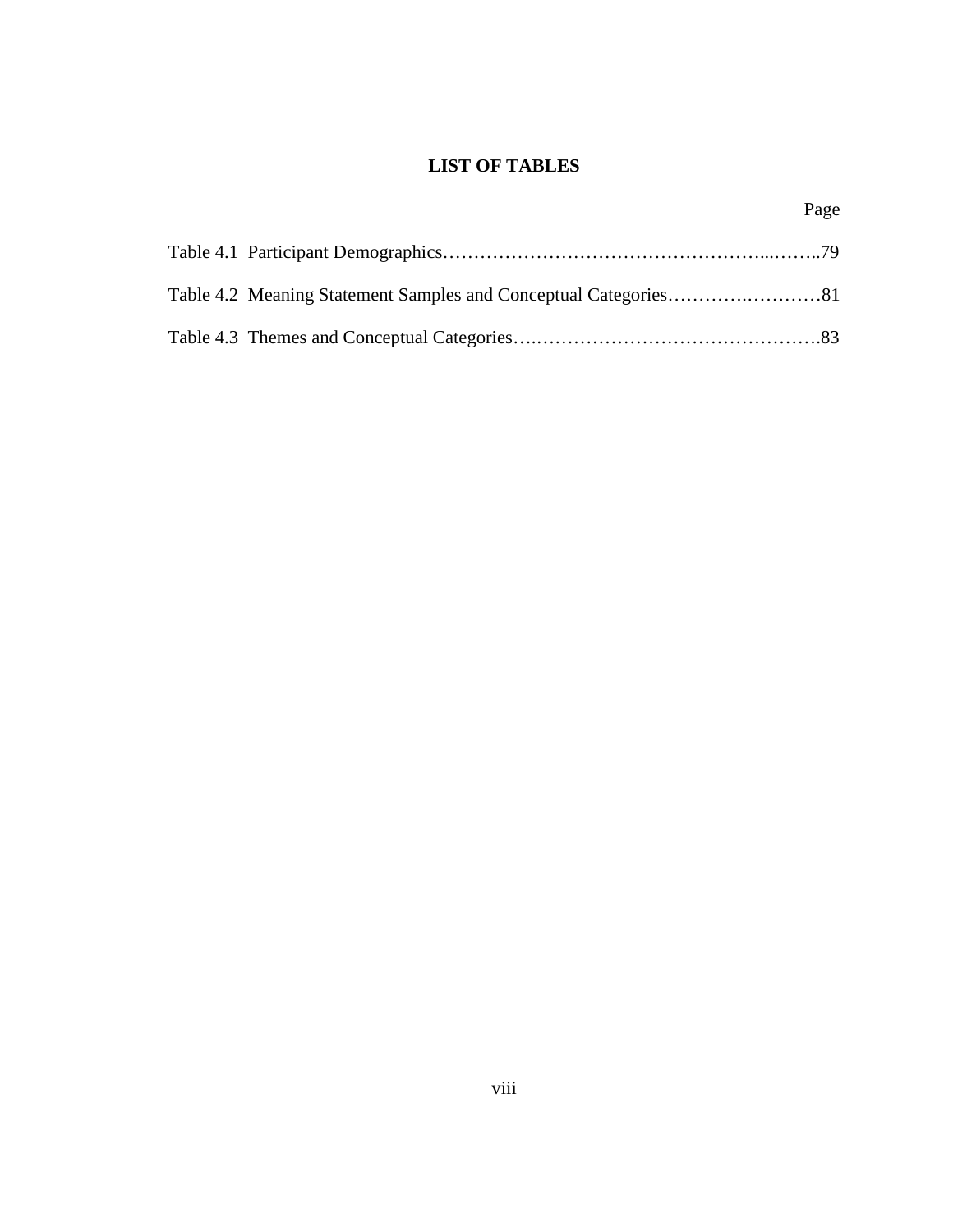#### **ACKNOWLEDGMENTS**

<span id="page-8-0"></span>I would like to express my sincere gratitude to God for guiding my steps.

I would also like to express my gratitude to Dr. Howard Jacobs for his valuable contributions during this research work. His willingness to provide me a sense of calm throughout this process put me at ease and encouraged me along this journey.

I would also like to thank my committee members and professors from CityU. Your guidance throughout the coursework and dissertation journey has helped transform my understanding and ability to lead others.

Thank you to my research participants who openly shared their ideas with me. Your contributions illustrate your commitment to advancing the work in helping teachers and students succeed.

Thank you to my parents, who encouraged me to take on this challenge, while believing in and encouraging me along the way!

Thank you to my dearest friends, Kathy, Michelle, Terry, and Traci, for the encouragement and cheerleading that kept me going.

Finally, thank you to my incredible children, Lacey, Dylan, and Jacob. Your unconditional love, encouragement, and admiration have pushed me closer to the finish line. I wish to express my sincere gratitude for your understanding when homework and research commitments took priority over other things. I am forever indebted to you for waiting patiently and believing in me. So, to the question, "Mommy, are you a doctor yet?" which you have asked me a million times, my answer now is "YES!"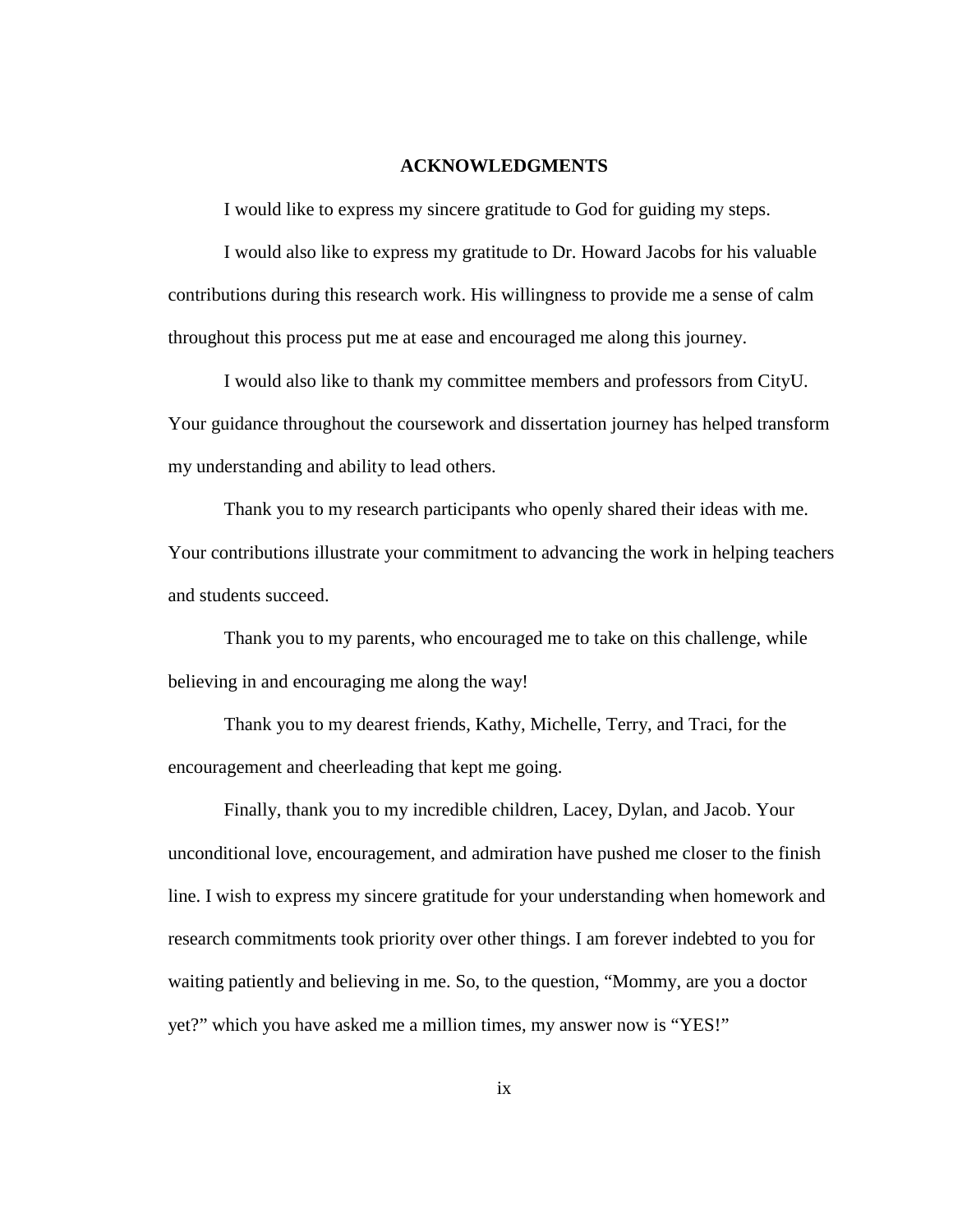#### **CHAPTER 1: INTRODUCTION TO THE STUDY**

<span id="page-9-0"></span>Classroom environments look different than they did years ago. Leaders in the federal government, state education agencies, and local school districts seek ways to enhance schools due to changes that include rigorous standards and advanced technology. According to a recent report from the National Assessment of Educational Progress (NAEP), Bandeira de Mello, Rahman, and Park (2018) documented the results of a recent mapping study illustrating that many states have introduced more rigorous standards in schools. These standards align more closely with the standardized assessments given to students. Administrators at the state and local levels have adopted these changes in hopes of preparing all students for college and careers and to reduce the current achievement gap that affects many students.

Despite the efforts made by the people in these agencies to enhance education through the adoption of new curricula or school reform initiatives, student achievement data continue to exhibit challenges within the educational process. The 2017 NAEP report illustrated that only 35% of the students assessed across the United States are at or above basic proficiency in reading (Bandeira de Mello et al., 2018). These results show implementing rigorous standards in school curriculum does not result in increasing student achievement. Therefore, additional changes may need to occur to ensure student success.

Facing challenges to increase student achievement, educational leaders often feel more successful at making changes when placing the focus on the things that occur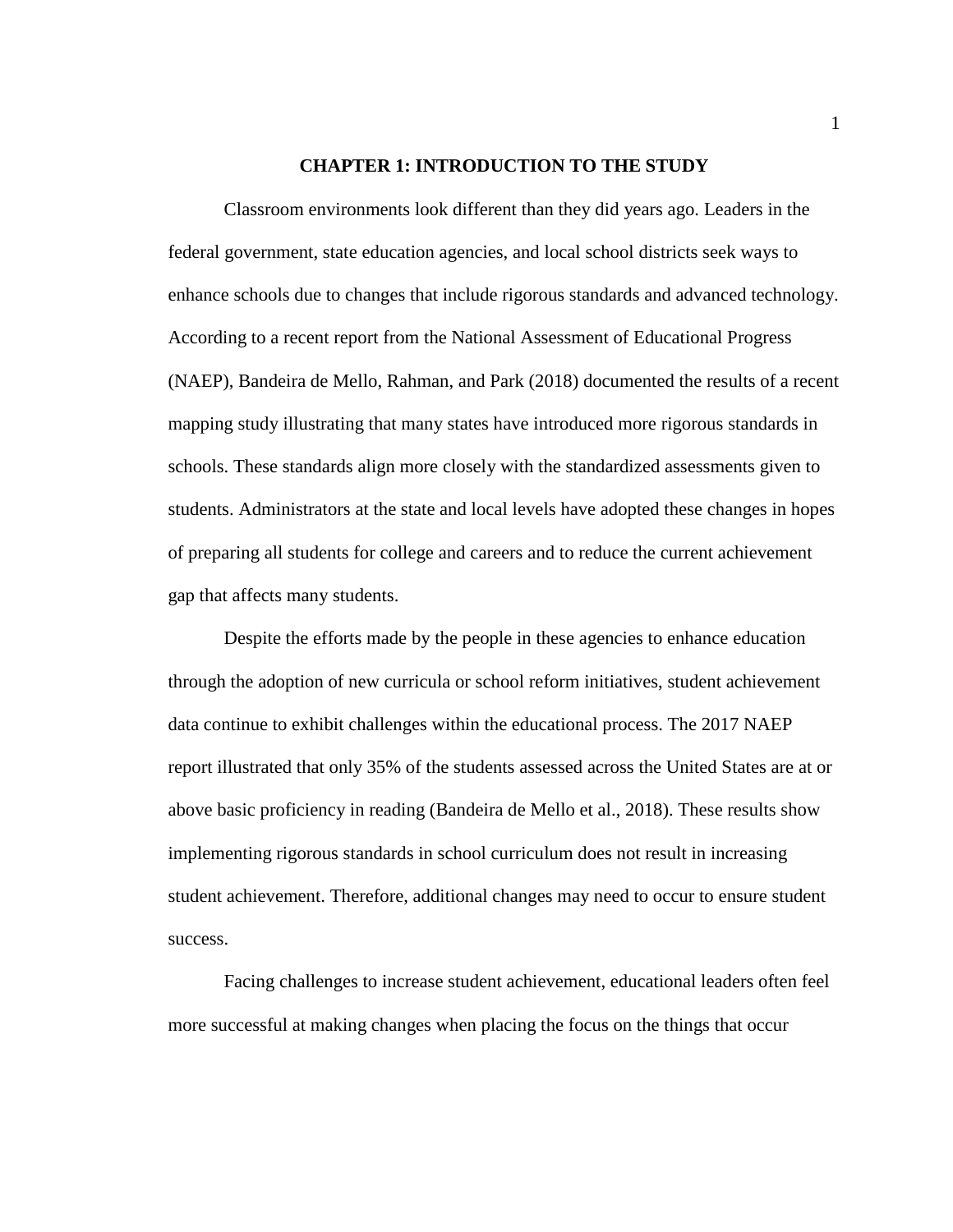within the four walls of the classroom. Sleegers, Thoonen, Oort, and Peetsma (2014) found in their research on organizational-level conditions that shift teachers' practices, it is both the organizational and teacher-level conditions that have the greatest impact on stimulating instructional changes. However, school leaders and policymakers continue to attempt comprehensive school reform models to make these changes within the classroom. Attempting school reform models is especially true in today's age of federal reforms, high-stakes testing, and accountability (Sleegers et al., 2014).

In the foreword of a report evaluating teachers' professional development across the globe, Governor J. B. Hunt, Jr. (2009), the founder of the National Board for Professional Teaching Standards, suggested that mandates or school reforms often require teachers to attend professional development that may or may not relate to their day-to-day teaching and often do not consider teachers' existing levels of knowledge. Similarly, Czajka and McConnell (2016), in a case study on situated instructional coaching, found the least effective method of professional development occurs when the goal is to inform and expect immediate adoption. Likewise, this time spent in training does not always result in the intended gains, as illustrated in Darling-Hammond, Wei, Andree, Richardson, and Orphanos' (2009) report on elements of effective teacher professional development. These elements include opportunities for teachers to have extended periods of time for learning, actively engaging with the new content, and collaborating with peers, which is in stark contrast to "sit-and-get" professional development.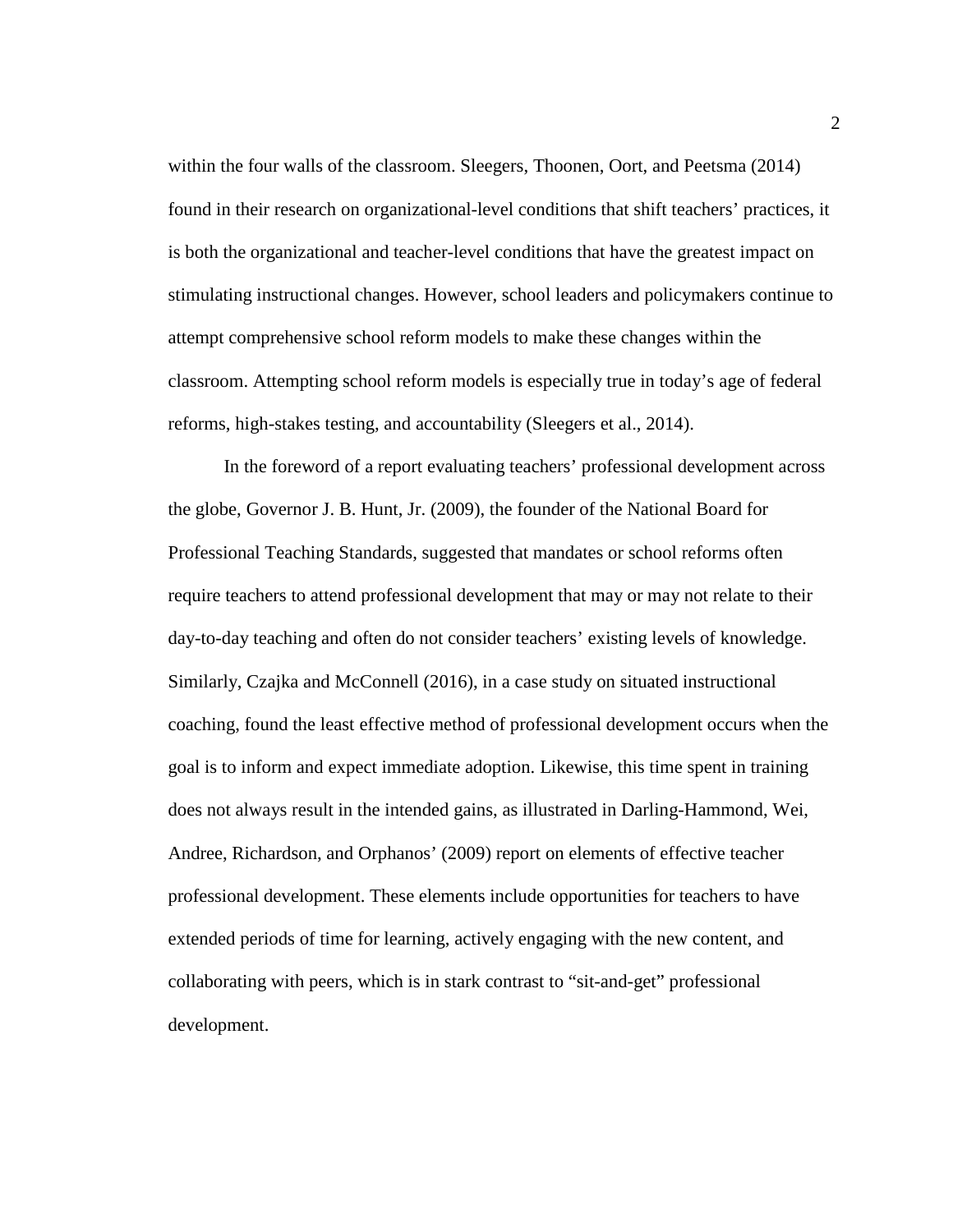Researchers have remained interested in studying the elements of effective professional development for teachers, as illustrated in a recent report by Darling-Hammond, Hyler, and Gardner (2017). After assessing 35 studies to define and study professional development, the authors suggested innovative professional development models can help teachers advance their pedagogical skills to include sophisticated skills. They reported that these skills can address the use of technology and newer content areas, such as science, technology, engineering, and math (STEM), which require critical thinking and problem-solving skills. Providing teachers with opportunities to acquire these skills is possibly the difference needed to effectively teach and improve outcomes for 21st century learners.

One popular innovative model of professional development integrates instructional coaches within schools to support teachers and improve student achievement. In an essay about coaching and its potential for transforming education, Woulfin and Rigby (2017) defined coaches as the content and instructional experts who can bring about instructional reform through supportive coaching roles. Through a true coaching model, teachers and coaches partner to harness their strengths and develop their talents by examining and learning research-based instructional strategies. These partnerships may help cultivate instructional shifts that occur within classrooms and schools. Integrating instructional coaches within the classroom may be one way to change the trajectory of student achievement positively. Therefore, the purpose of this qualitative phenomenological study was to identify the activities and actions that support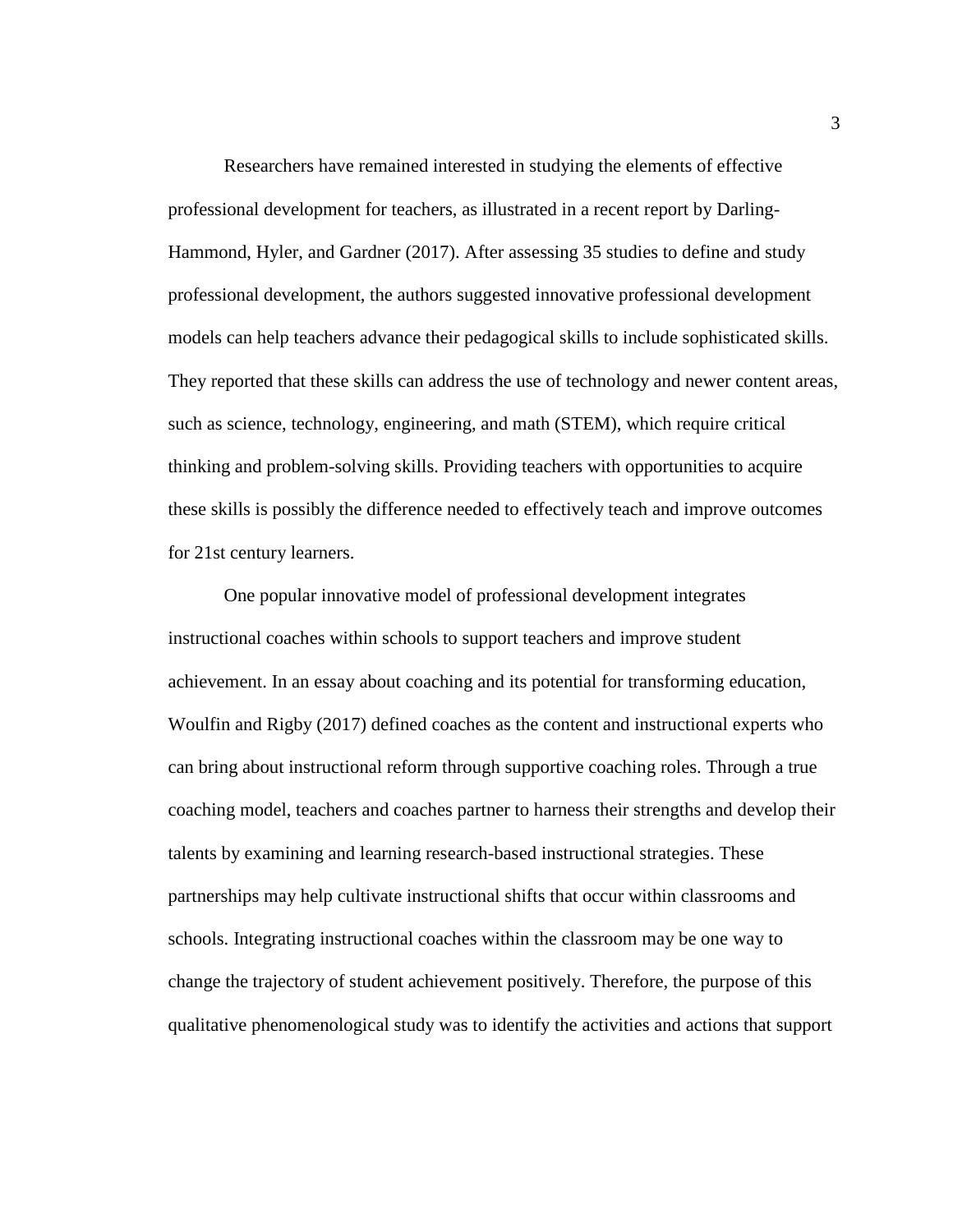building and maintaining coach-teacher partnerships by examining the lived experiences of reading specialists who coach for all or a portion of their roles and who have at least 3 years of experience in this role.

#### **Study Background and Foundation**

<span id="page-12-0"></span>Professional development is a form of continuing education that enhances individuals' knowledge and skills. For many decades, educators have participated in professional development training designed to improve instructional practices, introduce new curricula or teaching materials, and prepare teachers and students for standardized assessments. Often, these professional development sessions occurred in a few workshops where teachers received the information with the expectation to understand it, retain it, and implement changes with little to no follow-up or support. In an article suggesting ways that schools provide powerful professional development, Darling-Hammond and Richardson (2009) affirmed this type of professional development rarely results in changes to teacher practice or student learning. Thus, finding ways to cultivate teacher learning requires an understanding of the elements of effective professional development.

Implementing various methods of professional development models to transform schools continues to be an area of interest for researchers. Offering professional development that can impact a school requires certain elements for success. In a study on state policies and the effect on school reform, Jacquith, Mindich, Wei, and Darling-Hammond (2011) suggested educational state policy include four factors for effective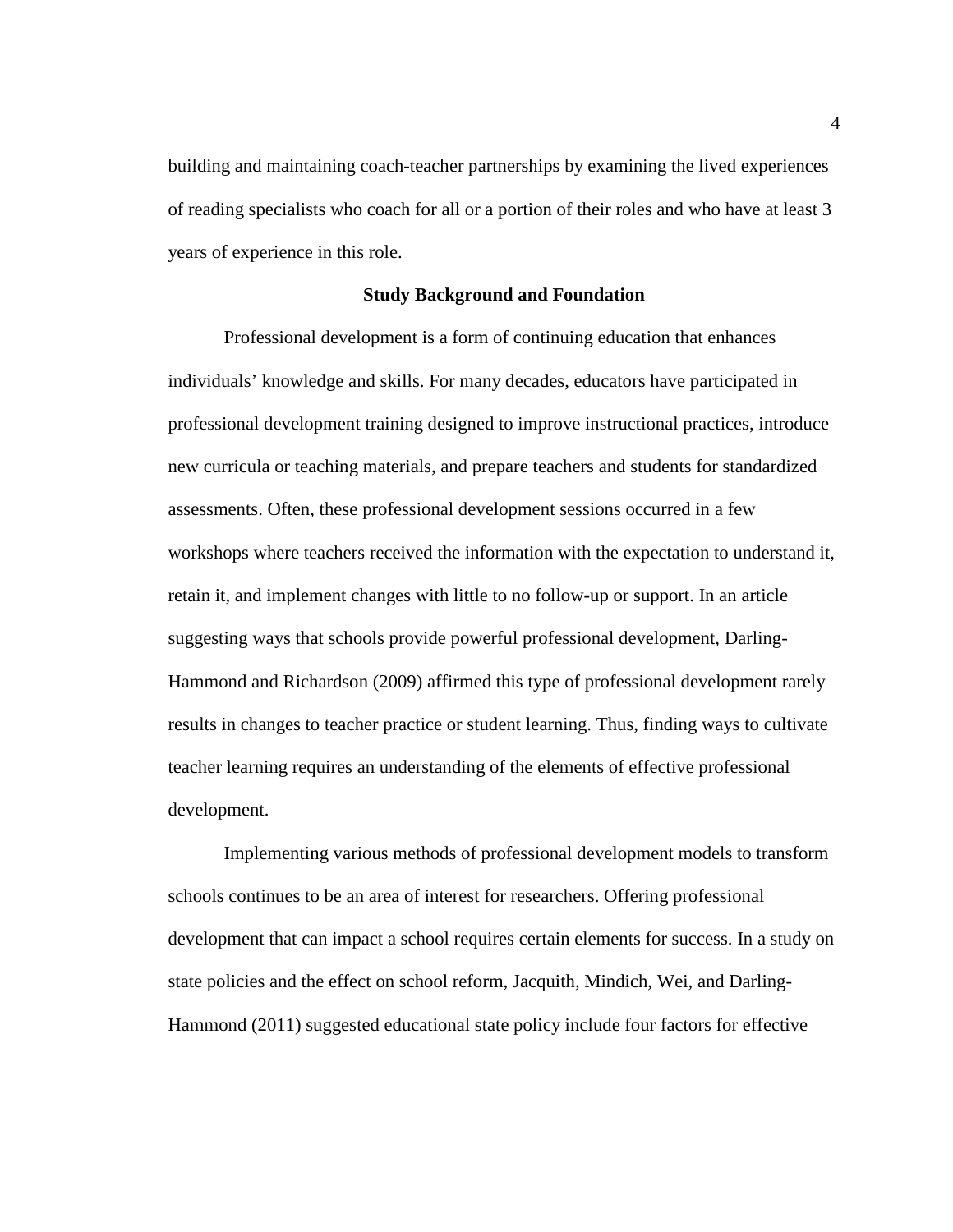professional development: leadership, infrastructure, resources, and organizational providers. For schools and teachers to improve, school leaders can invest in and support teachers' professional development. Thus, school leaders may carefully consider and evaluate professional development programs that come with claims of instant school reform, since no easy solutions to today's educational challenges exist.

Administrators in school systems who face challenges incorporating the changing landscape of 21st century learning may find these challenges are related to outdated materials and older technology. Often, schools' budgetary constraints contribute to challenges for school improvement. Darling-Hammond et al. (2017) reported from their review of the literature, current methods of advancing teachers' pedagogical skills lack the necessary elements to support 21st century learners. Therefore, locating funding sources to address the necessary professional learning that can help refine their pedagogical skills for both veteran and novice teachers' learning in a timely manner is advantageous for both teacher and student success.

Since teaching is complex, it requires those who teach to hone their pedagogical skills and content knowledge continuously. To do this successfully requires opportunities for teachers to collaborate with others and individually reflect on their skills or newly acquired learning. In an article on shifting literacy practices and teacher perceptions about instruction, Sailors et al. (2014) found one of the greatest impacts on successfully implementing literacy changes involves educational leaders and policymakers who understand the complexity of teaching. Since education changes rapidly, individuals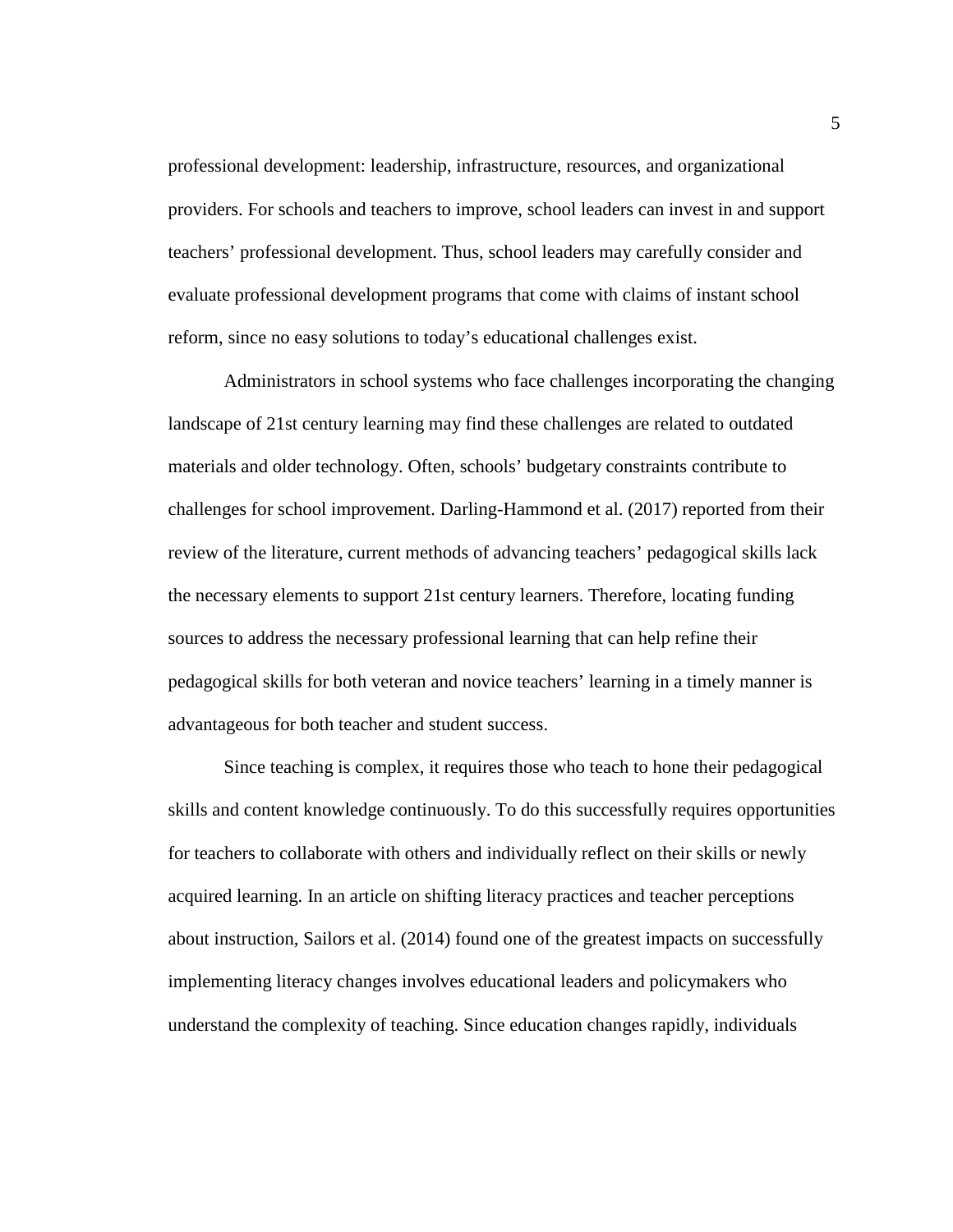involved in evaluating and selecting professional development models can consider innovative ways to increase instructional effectiveness and help teachers advance their pedagogy rather than get a quick fix to boost test scores.

Darling-Hammond et al. (2009) suggested taking steps to improve teachers' professional learning is a vital component to improving academic achievement and transforming schools. This is especially vital due to the continuing teacher shortages in the United States. In a policy brief about the teacher shortage in the United States, Castro, Quinn, Fuller, and Barnes (2018) found evidence of a 10% reduction in enrollment in teacher programs in the United States between 2004 and 2012. In addition, approximately 250,000 teachers in the United States leave the profession each year. Therefore, providing support for improved teacher learning could also help reduce the teacher shortage.

Encouraging new graduates to select education as a career path is critical for the future of education. In an article about proven strategies for improving teacher recruitment and retention, Podolsky, Kini, Bishop, and Darling-Hammond (2017) suggested school systems that provide additional support in teachers' learning may also reduce the number of teachers who leave the teaching workforce. The added support could help teachers feel successful, thereby retaining the current workforce and supporting newly recruited teachers. Thus, the success of students and teachers relies on school leaders who are conscientious in finding ways to support continuous teacher learning.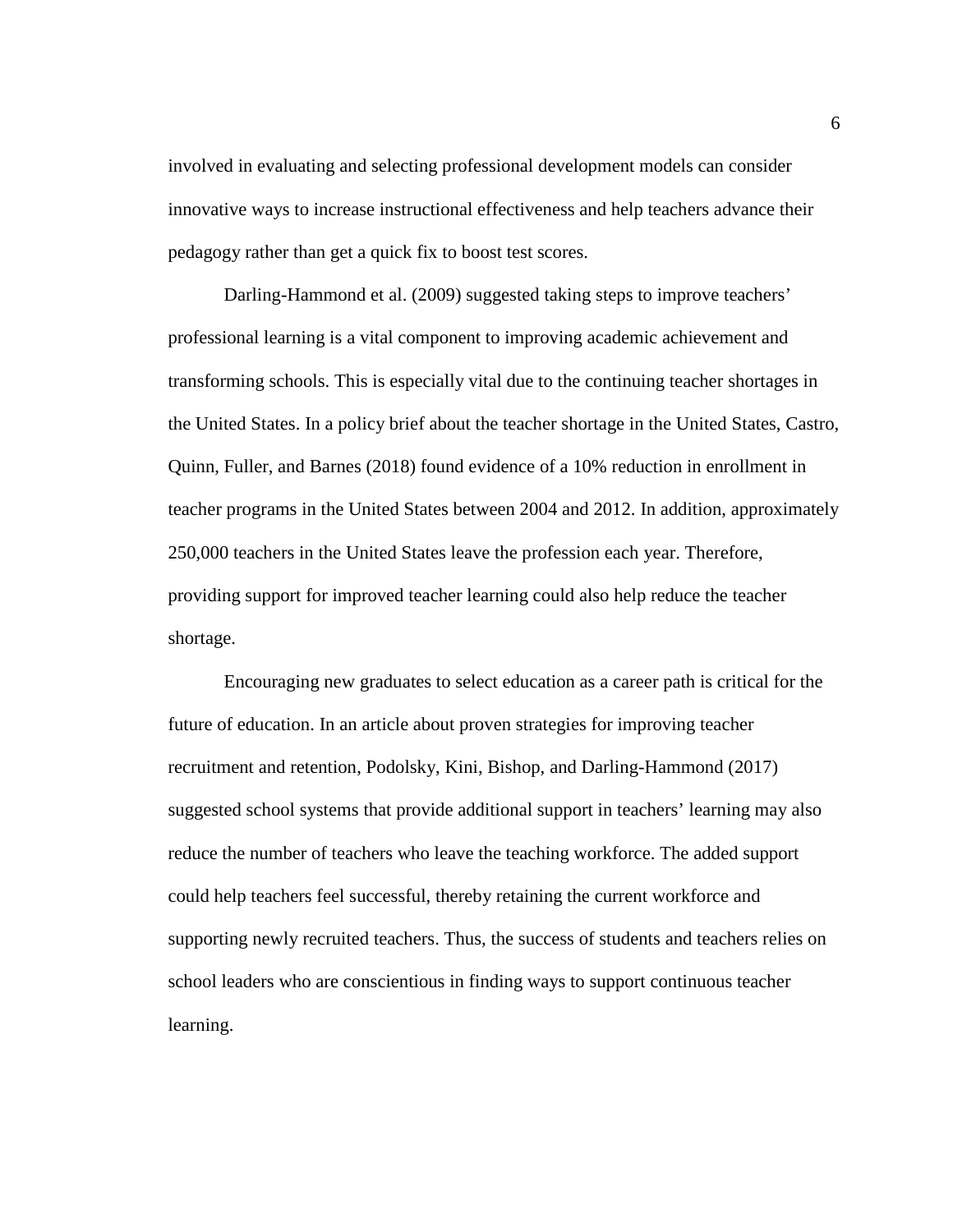Research on methods of professional development is not a new concept. In the past, teachers would often attend single sessions of professional development that may or may not be a topic of new learning for the attendees. Although one-stop methods of professional development may slightly vary in the content or delivery, overall, it is not helpful for teacher learning. Darling-Hammond and Richardson (2009) posited the onetime delivery model is not useful for teachers and does not affect changes in the classroom. Quality professional development that is closely connected to teachers' daily experiences in the classroom has a greater impact on teacher learning. Thus, professional development that is differentiated to meet the varying needs of teachers may be useful, resulting in greater learning.

Studies that have focused on teacher professional development have revealed specific characteristics for effectiveness. Darling-Hammond et al. (2017) suggested the following seven characteristics of effective professional development: (a) content focus, (b) active learning, (c) collaboration, (d) modelling, (e) coaching and expert support, (f) feedback and reflection, and (g) being sustained over time. Ensuring these characteristics exist in professional development models can guide teachers' learning. Offering teachers structured, consistent learning opportunities helps them acquire research-based teaching strategies that improve student achievement. These learning opportunities may have the greatest impact on sustained changes to instructional practices and increasing student achievement.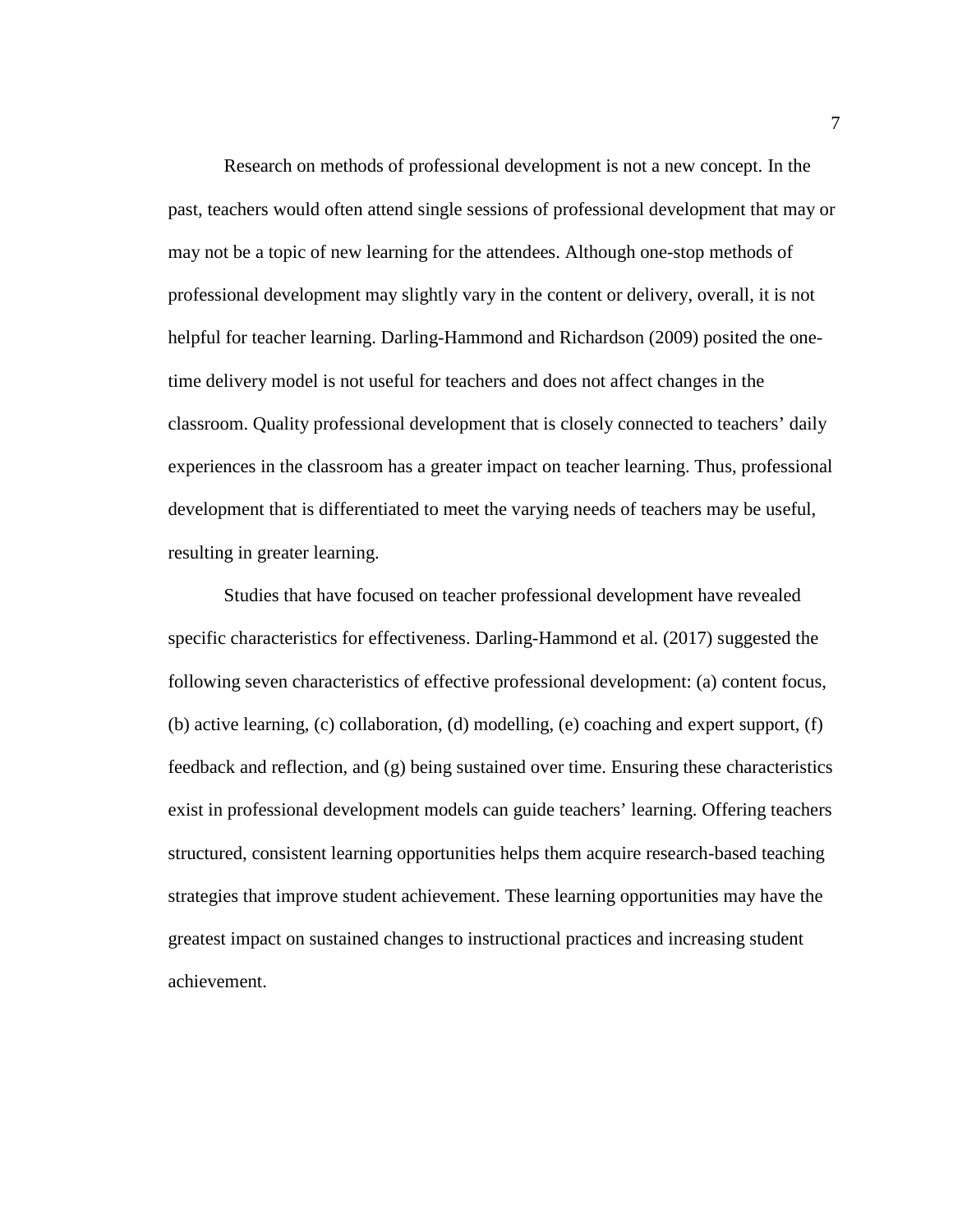Effective professional learning engages teachers in active learning and collective participation. In a research study on transforming the classroom environment through supportive professional development, Spelman, Bell, Thomas, and Briody (2016) suggested teachers need opportunities to explore conceptual ideas deeply while they are learning. This job-embedded exploration should include a focus on students' thinking and student work related to the teachers' instructional practices while the exploration is also being sustained over time. Models of support that include this type of job-embedded professional development can help engage teachers in active learning that transforms teaching and improves student outcomes.

Although research on teacher professional development has consistently focused on aspects directly related to the teacher, including student work or data as a part of the learning can also help improve classroom practices. Involving teachers through collective participation allows teachers the opportunity to make choices in their learning. In a research study on the power of instructional coaching conversations, Thomas, Bell, Spelman, and Briody (2015) suggested engaging teachers in learning and decision making can often curb their resistance to mandates or suggestions for improvement. There is likely to be more teacher engagement when these conversations are studentfocused rather than focusing on "fixing" the teacher. Similarly, in an article on teacher engagement in professional learning involving instructional coaches, Adams, Ross, Burns, and Gibbs (2015) suggested teachers are likely to be engaged when the focus of the coaching conversation is based on classroom data collected by the coach. Connor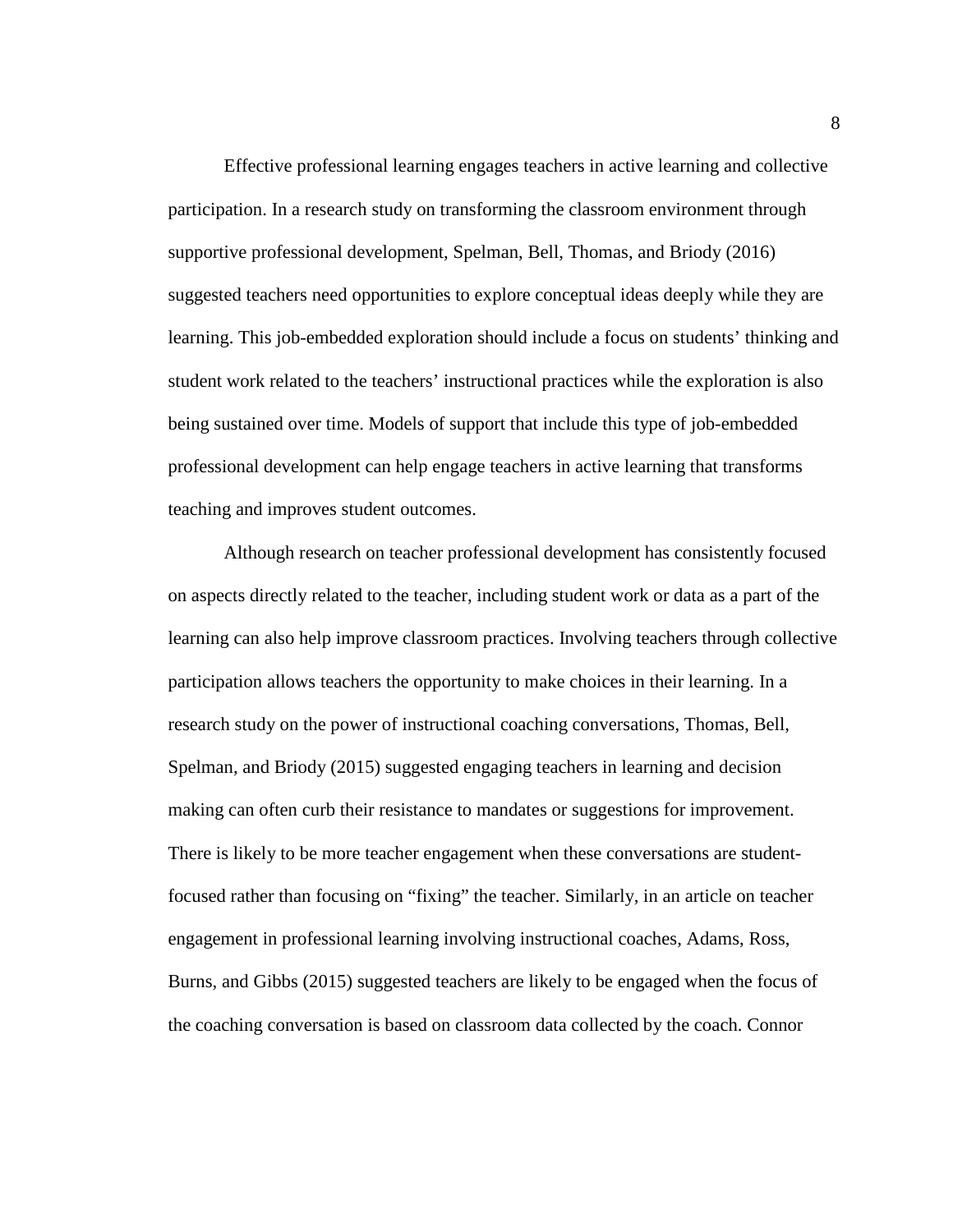(2017) reiterated this idea in an article about the common elements across coaching models. The author suggested helping teachers use student data to drive their instruction can make a difference in student achievement. Thus, professional development formats that involve teachers being actively engaged in their learning and decision making, including a focus on student data, can lead to greater changes and increases in student achievement.

### <span id="page-17-0"></span>**Historical Background**

Today, professional development models that include the teacher in decision making are distinctly different than in the past. Historically, administrators or school district personnel made decisions about the training teachers needed and attended. Sometimes, federal or state mandates for school improvement were the driving force for these decisions. However, recent legislation illustrates that policymakers may use information from the past policies to develop newer programs and mandates that are likely to make a difference for students. Recognizing stagnant or declining student achievement results appears to be the driving force for policymakers to see the need for valuable professional learning formats, as seen in the most recent federal legislation, the Every Student Succeeds Act (ESSA, 2015).

Recommendations found in Title II of ESSA (2015) that support excellence in teaching and learning require school systems to include innovative professional development models to accomplish this recommendation. Supporting continuous improvement using evidence-based instructional practices and providing opportunities for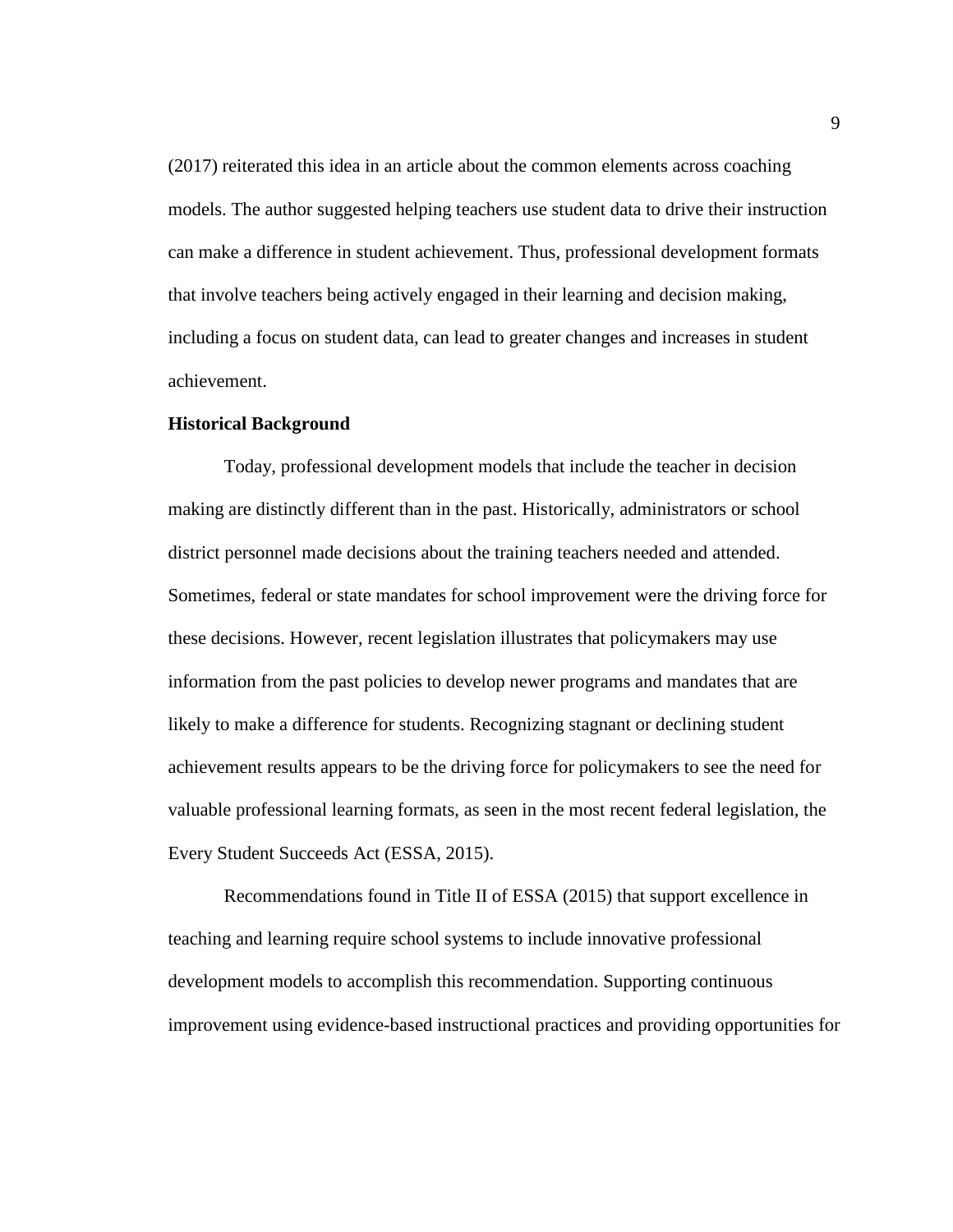educators to strengthen their content knowledge helps ensure that all students receive high-quality education. Programs, such as Reading First, that include instructional coaching are proving to be innovative and different. In a study of the effectiveness of Reading First literacy coaches, Bright and Hensley (2010) found adopting the use of instructional coaches through educational reforms, such as No Child Left Behind (NCLB) and Reading First, offered a sustainable form of professional development for teachers. These reforms showed promising results for increasing student achievement in many cases.

In contrast, not all research on professional development models illustrates a direct connection to student achievement. Researchers for the National Center for Education Evaluation and Regional Assistance Institute of Education Sciences (National Center for Education, 2016) found while some existing professional development models help improve teachers' content knowledge and practice, this learning does not transfer directly to increased student learning. Therefore, identifying the models of professional development to support student learning, as well as teachers' content knowledge and instructional practices, may be the key difference when school leaders and policymakers enact educational reforms that attempt to reduce the achievement gap.

# <span id="page-18-0"></span>**Deficiencies in the Evidence**

A continuing need in the research includes taking a close look at the characteristics that both support coaching and address the challenges associated with implementation of an effective coaching program as a professional development model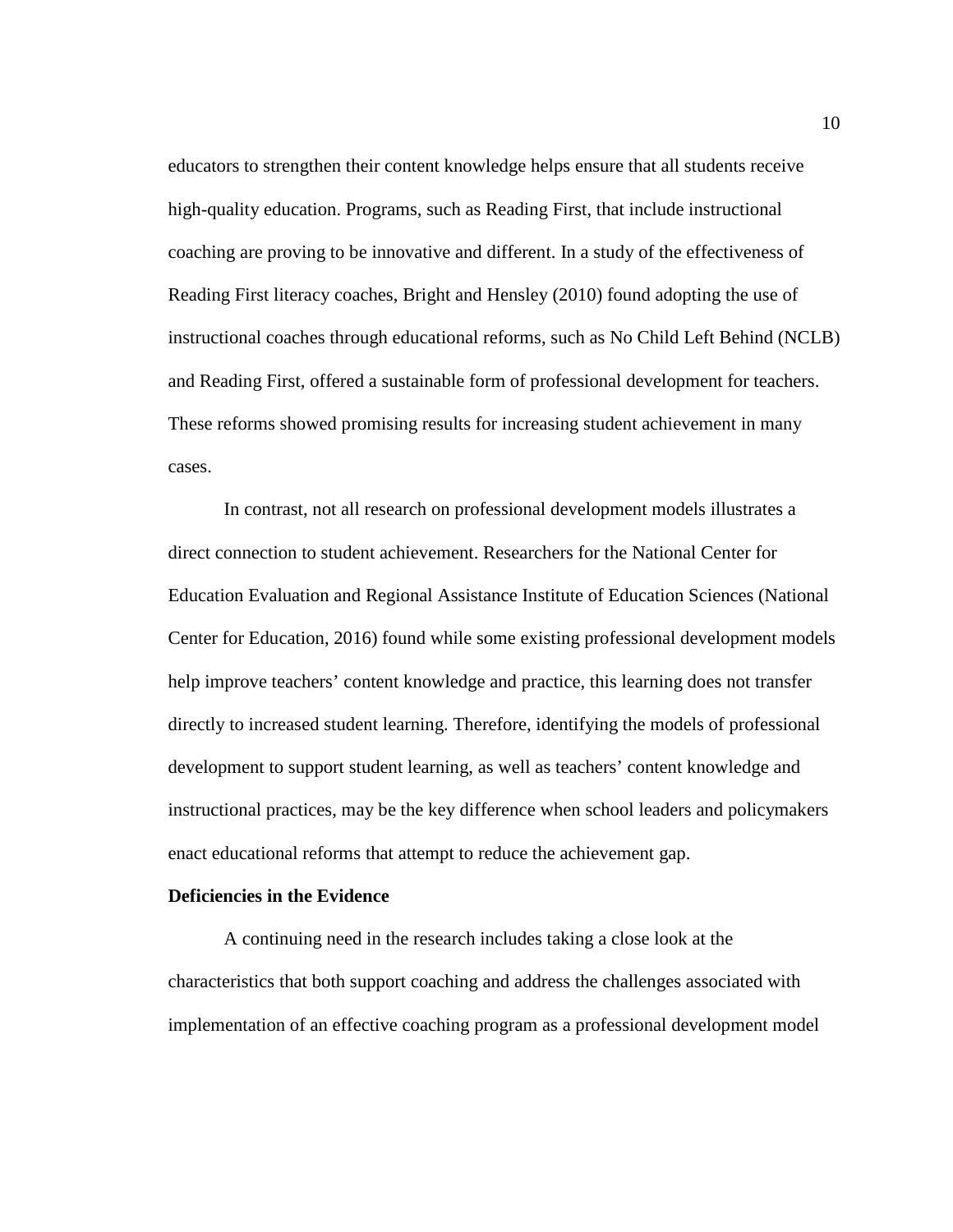(Darling-Hammond et al., 2017). Researchers continue to express the need for further study in specific areas involving the effect of instructional coaching and its impact on changing teachers' instructional practices to increase student achievement (National Center for Education, 2016). The results of this study added to the empirical literature on these characteristics and factors that help create and support coach-teacher relationships and potential foci for instructional coach training. Further discussion and information about the current state of the field, historical context, and existing deficiencies in the literature are discussed in Chapter 2.

# **Problem Statement**

<span id="page-19-0"></span>Administrators in school systems and writers of federal mandates attempt to improve classroom instruction and increase student achievement through various teacher professional development models without success. The results of implementing traditional methods of professional development have not made differences in student achievement. Researchers have found that the one-time, sporadic training for teachers is ineffective in creating sustained changes to instructional practices (Darling-Hammond et al., 2009; Jaquith et al., 2011; Spelman et al., 2016). There remains a need for researchers to find ways to support teacher learning beyond the initial induction into the field of education. This is particularly significant for educators' continual learning as standards, technology, and student populations continue to change. Therefore, teachers and administrators are focusing on other professional development models to improve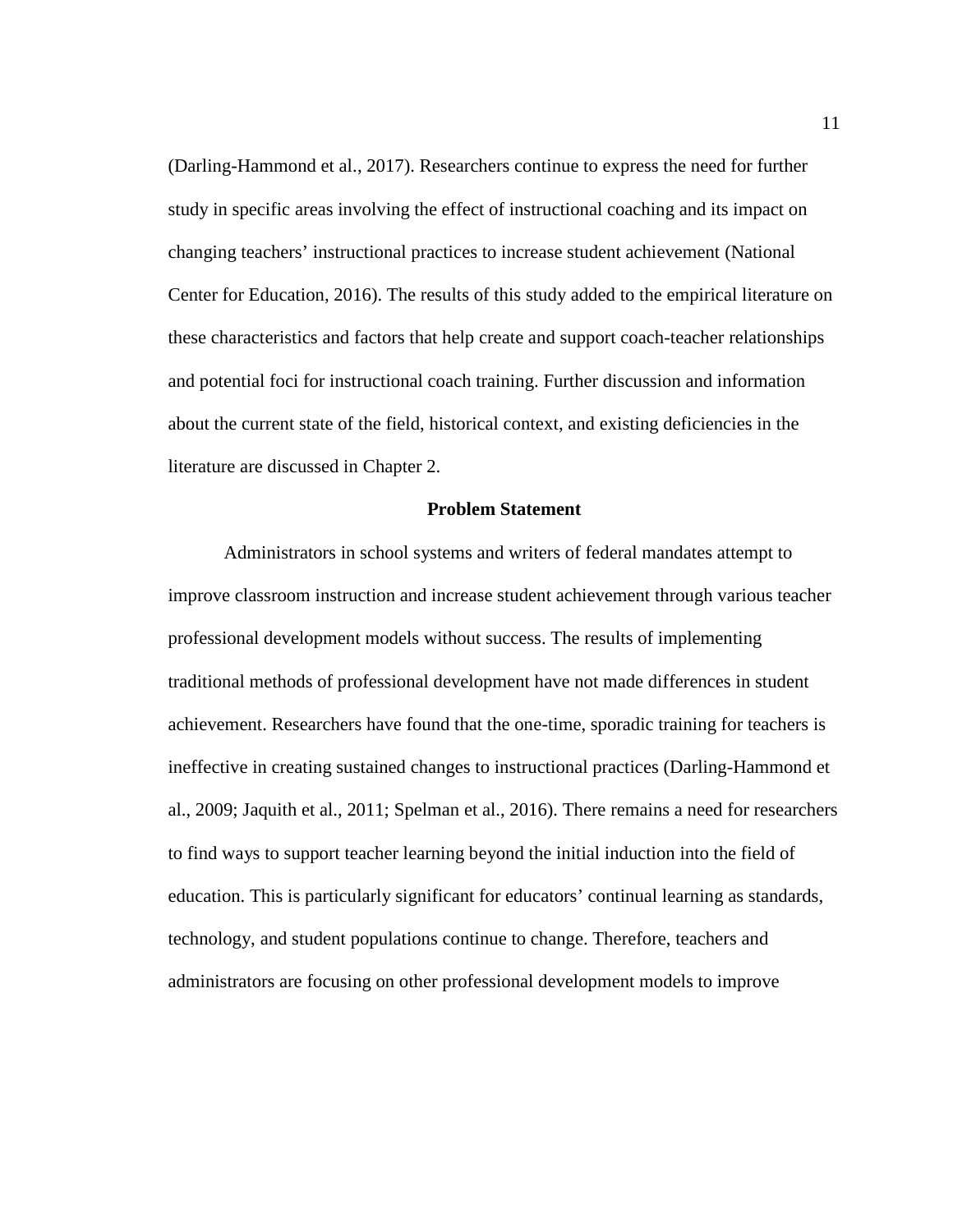classroom instruction. The design of some of these models includes the use of instructional coaches in the classroom.

Currently, instructional coaching is one topic at the forefront of educational research. While many researchers try to uncover the intricate details and components of coaching, there continues to be a need for additional research. Since the instructional coaching model incorporates many elements found in the literature about effective professional development, researchers continue to study the effect that instructional coaching has on teacher learning and student achievement. However, evaluating the effectiveness of coaching can be difficult due to the varying or limited skills and knowledge of coaches (Connor, 2017). In a study focused on coaching in the Texas School Ready programs, Crawford, Zucker, Van Horne, and Landry (2017) revealed a current need in the field to identify specific guidelines and frameworks that guide the research on instructional coaching. Specifically, the authors suggested focusing on the characteristics of effective instructional coaches and coaching models.

Similarly, in a review of instructional coaching literature, Kurz, Reddy, and Glover (2017) posited the need for further research on the efficacy of coaching components that directly affect student achievement. In addition, the authors suggested there is a need for further research to focus on the processes of coaching and the effective characteristics of teacher-coach partnership. Therefore, the specific problem is that there are no studies outlining the characteristics of the coaching process that influence the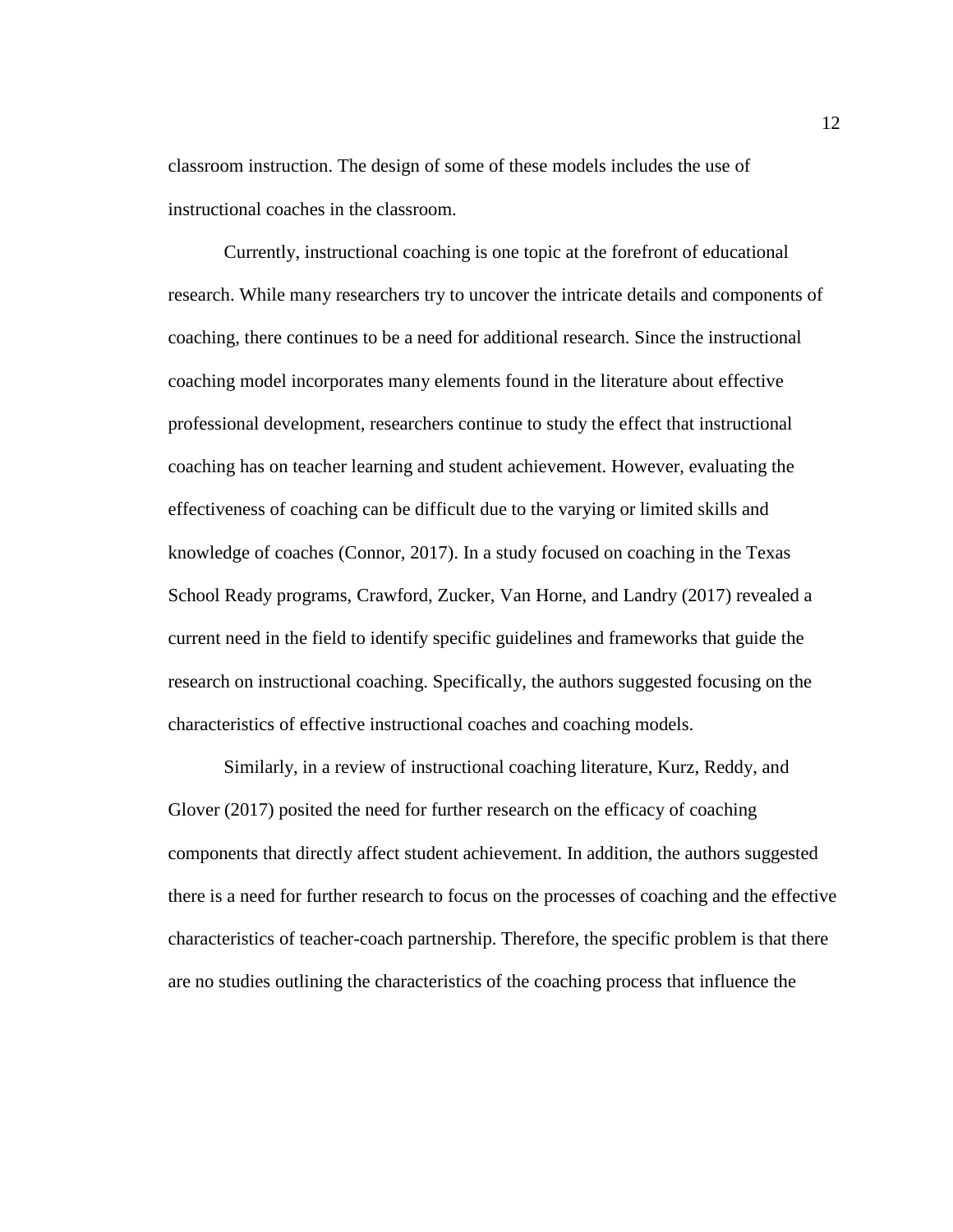coach-teacher partnership and those characteristics that influence changes to teachers' instructional practices.

# <span id="page-21-0"></span>**Audience**

School systems where an instructional coaching model has been used for systemic reform may benefit from a more impactful instructional coaching model. Implementing this model can be accomplished by using a model informed by evidence identifying the activities and actions that are important for building and maintaining coach-teacher partnerships and the activities and actions that help facilitate shifts in teachers' instructional practices. Identifying those factors was the intent of this study. Creating useful models using the identified factors from this study may help sustain teachers' learning and improve student achievement, a key consideration for school systems that face limited funding.

Without research in this area, it is possible that the student achievement gap may not be affected due to minimal changes in teachers' classroom instructional practices. Embedding opportunities that engage teachers as learners and finding time for teachers to partner with colleagues while learning about content that directly aligns with their classrooms can help teachers engage in reflective thinking and learning about their pedagogical practices. Individuals responsible for supporting teachers may find this research valuable because implementing professional development models that support collaborative partnerships within the classroom may also support student learning, resulting in improved student outcomes.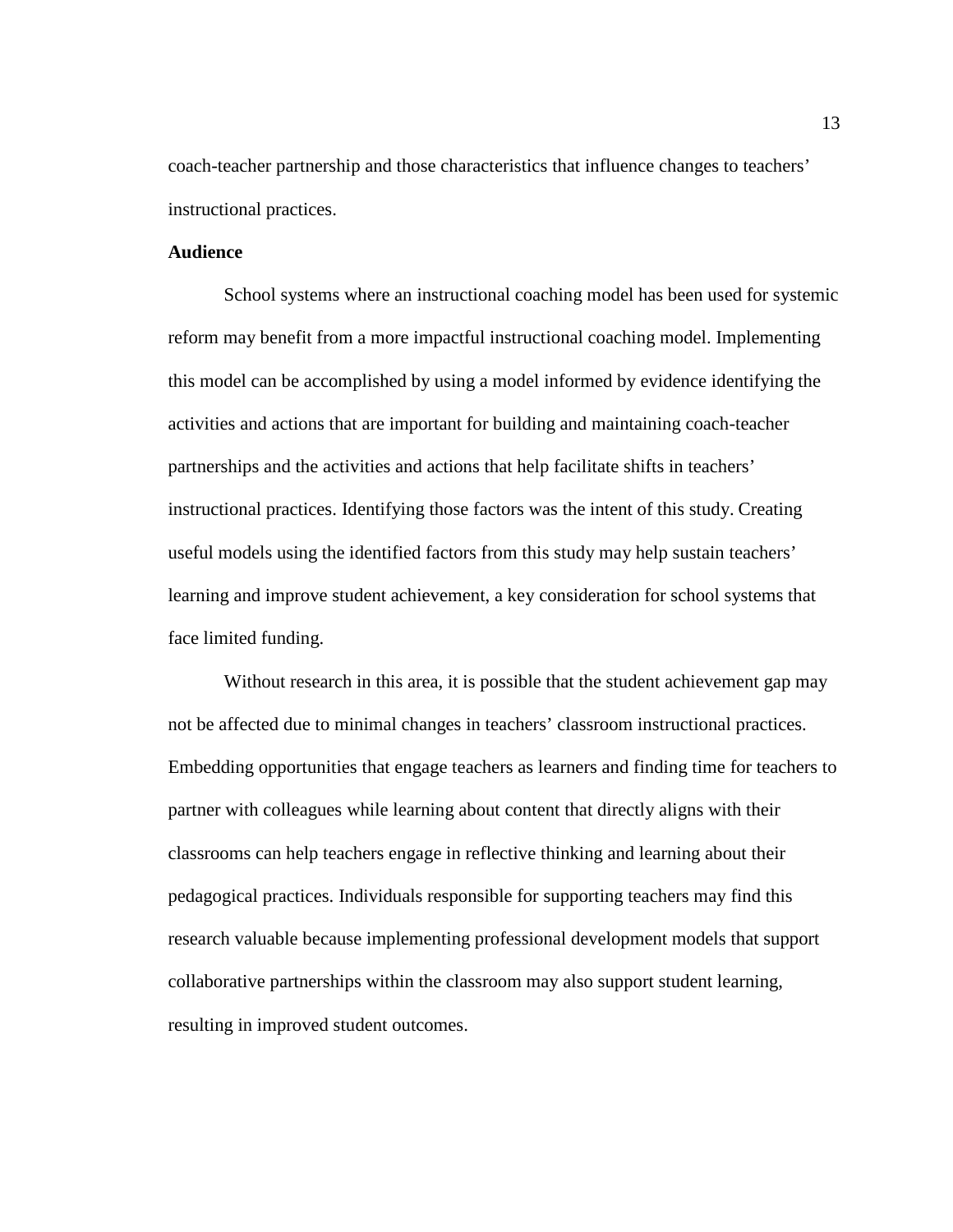Instructional coaches often move directly from working with students to working with adults. Making this transition can sometimes be challenging for individuals who do not have a solid understanding of andragogy. Thus, instructional coaches can continue improving their coaching skills to support these teacher partnerships by participating in professional learning focused on partnering with adults to support changes in the classroom. In a seminal book on instructional coaching, Knight (2009) suggested instructional coaches benefit from honing their skills in communication, relationship building, and leadership. Thus, school district leaders could use the information from this study to develop instructional coaching programs. Using this information could ensure instructional coaches receive support and continuous learning opportunities, which may strengthen the effectiveness of the coaching model and empower coaches as educational leaders.

#### <span id="page-22-0"></span>**Specific Leadership Problem**

Effective leaders recognize and use different leadership approaches to engage with followers. Instructional coaches are no different than other school leaders. Knight (2011) posited instructional coaches need leadership skills as a part of their repertoire of skills and strategies for coaching. Sometimes school principals delegate instructional leadership responsibilities to instructional coaches, casting the coaches into leadership roles. In this capacity, instructional coaches may be responsible for increasing teachers' capacity for whole school reform. Additionally, instructional coaches can inspire others by offering regular support and feedback. Thus, instructional coaches who are purposeful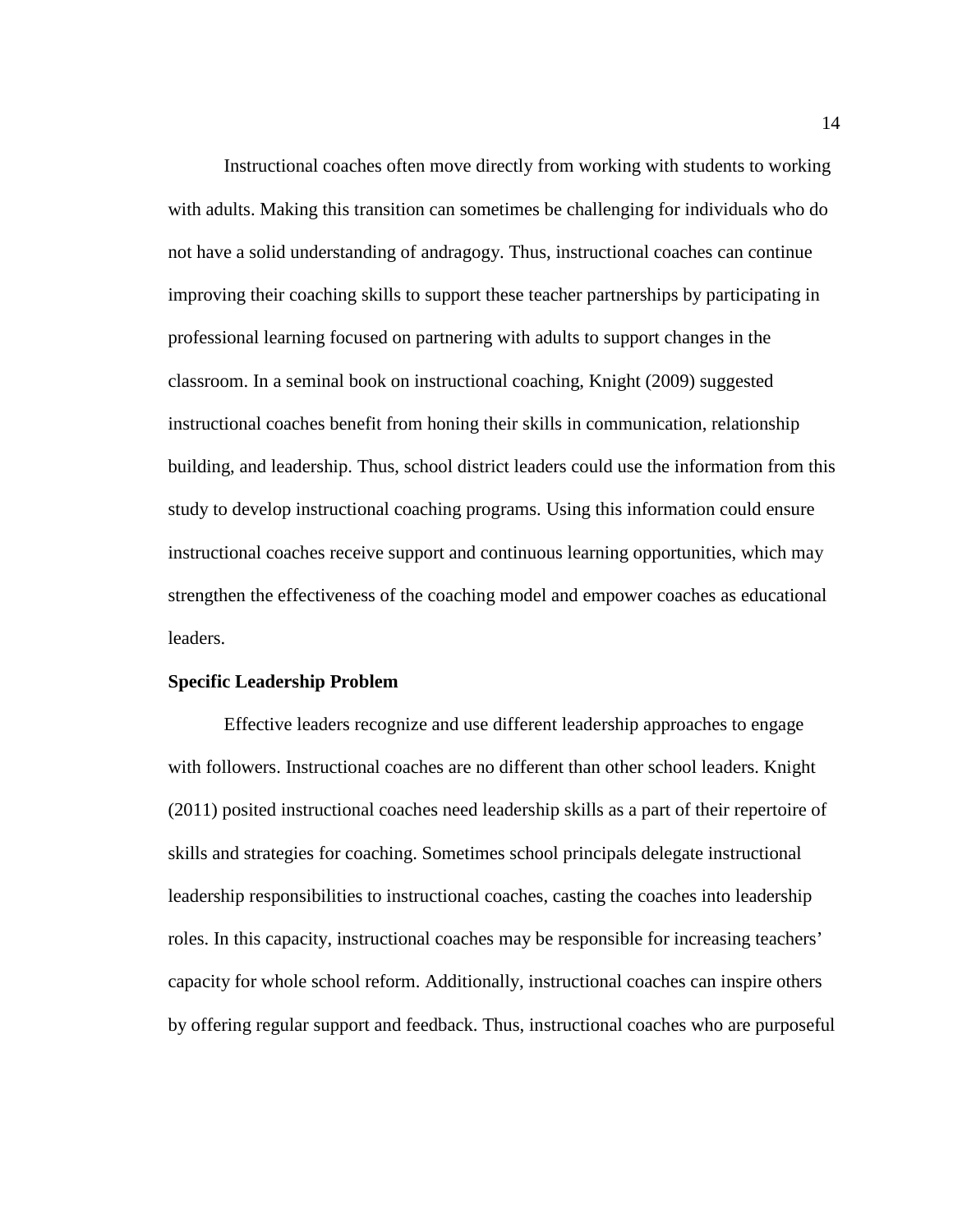in their intent can develop successful partnerships with those around them. These coachteacher partnerships are powerful avenues for leading and supporting others. By using a guiding principle of transformational leadership, instructional coaches can enable others to act and lead.

Transformational leadership is one approach that is gaining appeal. The transformational leader focuses on transforming others by closely connecting with followers and by being engaged and attentive to followers' needs. In the seminal work on the transformational leadership approach, Bass (1990) defined transformational leaders as those who use their charismatic power and influence to inspire others. Often this inspiration transforms cultures within organizations. Instructional coaches who recognize and use the charismatic principle of transformational leadership can inspire changes in teachers' instructional practices by first building relationships with them. Through these relationships, instructional coaches might learn more about the individual teachers, which can then lead to stronger relationships. These relationships can then be the basis for inspiring change in others.

Instructional coaches who create opportunities that empower teachers help cultivate a climate of learning that enables others to be their best. This aspect is also characteristic of transformational leaders. In a book about leadership approaches, Northouse (2016) asserted the primary goal of transformational leaders is to create new learning opportunities that help others develop and reach their fullest potential. Therefore, leaders who cultivate a learning culture within an organization help enable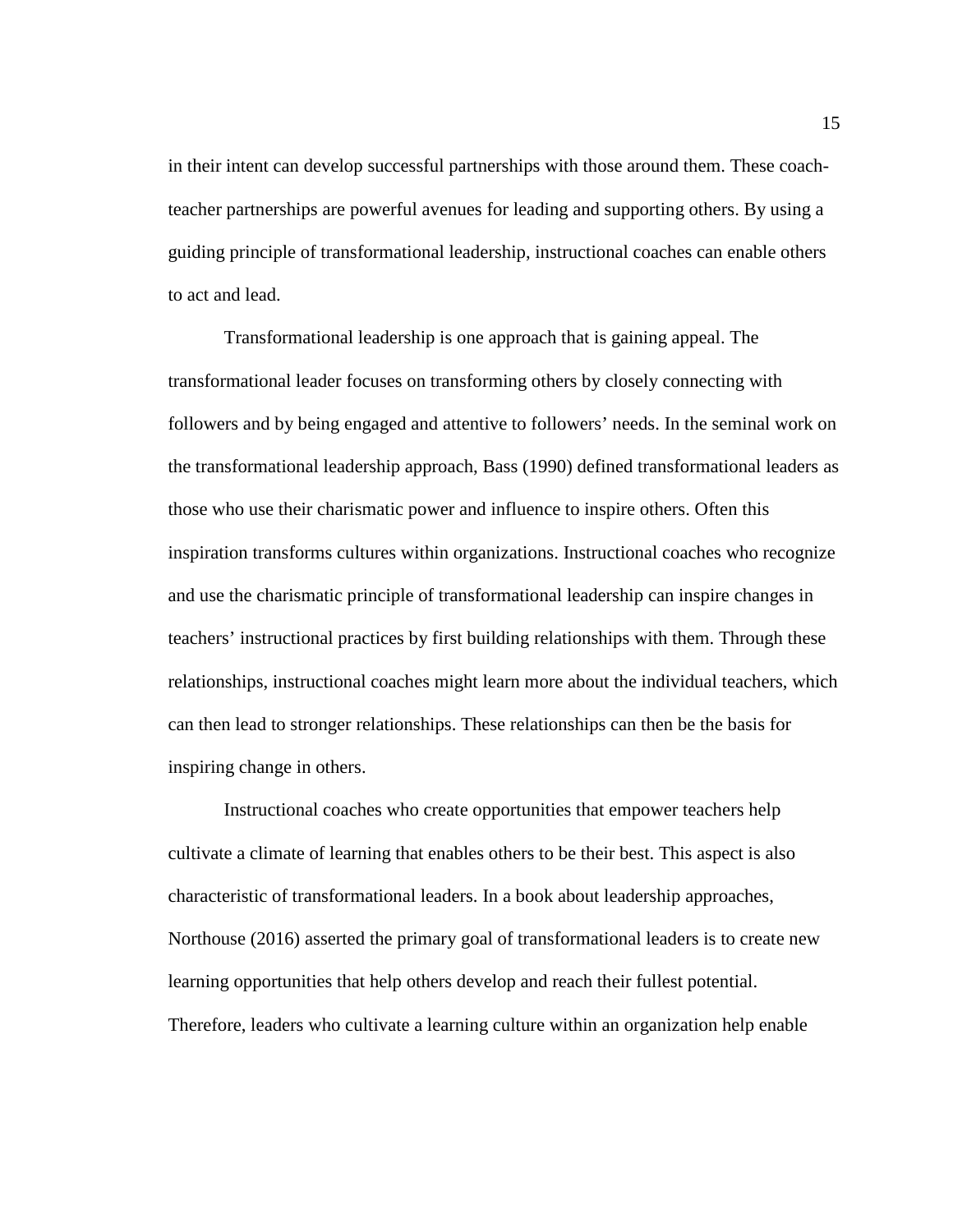others to act and lead. Similarly, Knight (2011) asserted one component of the coach's role is to empower teachers by offering them choices in their learning. Thus, instructional coaches who help teachers achieve their fullest potential also strengthen teacher learning communities, thereby enhancing a culture that supports student learning.

Building teacher learning communities requires school leaders who recognize the value of collaboration. Building a trusting environment that is conducive for collaborating and learning often occurs when a leader uses principles of transformational leadership. In a study comparing the impact of transformational and instructional leadership approaches on student achievement, Kwan (2016) posited leaders who build trust among individuals help achieve a culture based on a common vision that can positively affect student achievement. Similarly, in an article about transformational leadership qualities in school principals, Moolenaar and Sleegers (2015) suggested principals who engage teachers in establishing a shared vision and goals build a culture that encourages teacher learning. Thus, leaders who build trusting environments can enact transformational leadership principles that cultivate learning communities, which support continuous learning for teachers and students.

Instructional leaders who recognize and exhibit transformational leadership principles understand useful methods for transforming schools. Therefore, this study addressed the ways in which instructional coaches establish and maintain partnerships with teachers, motivating them to be their best in the classroom and in schools. The focus of this study was to explore the activities and actions important for building and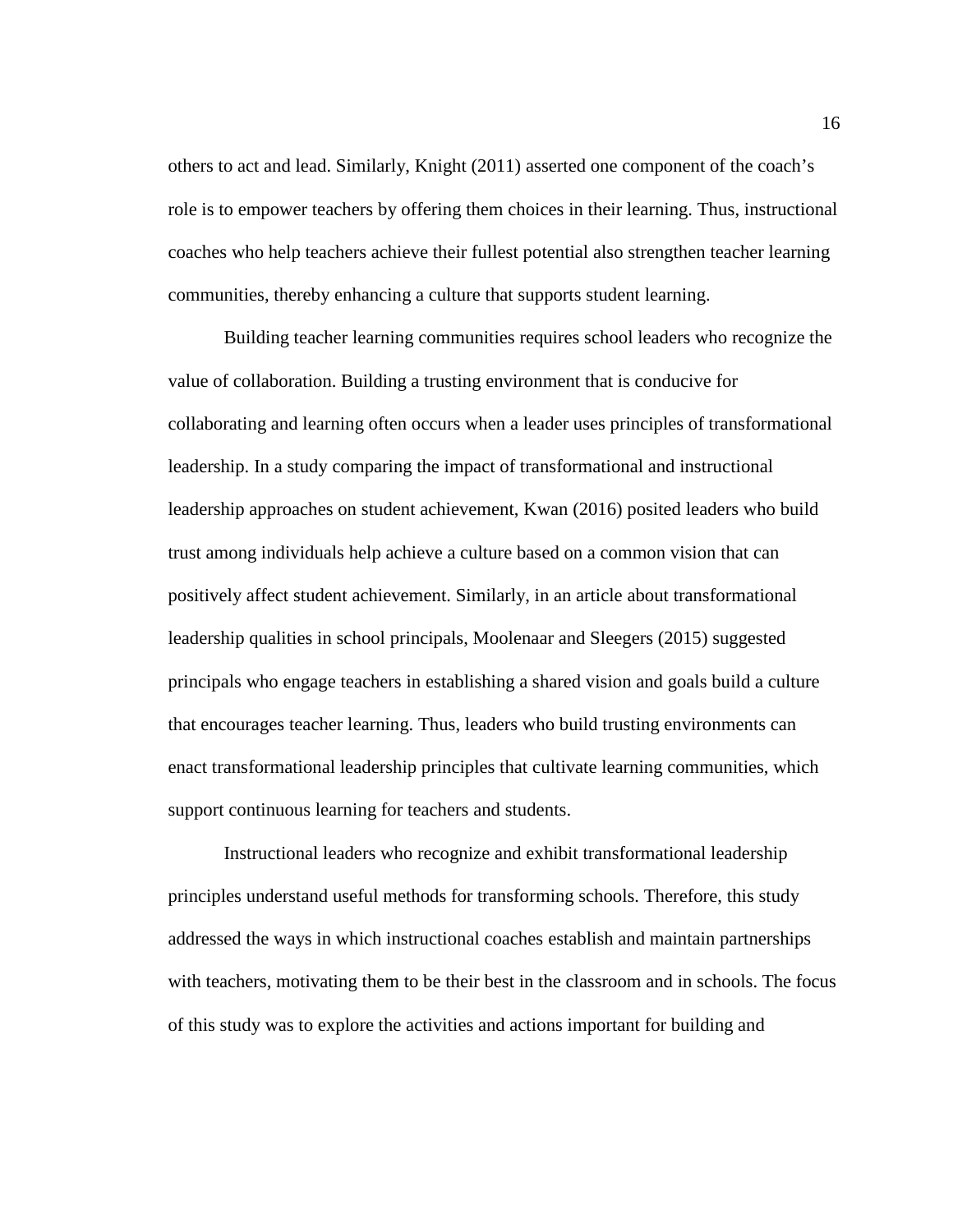maintaining coach-teacher partnerships and the activities and actions that help facilitate shifts to teachers' instructional practices. Identifying these activities and actions may help instructional coaches enable others to act and lead in today's classrooms.

The results of this study advanced the literature on leadership in schools. Providing specific information on leadership skills for instructional coaches helps empower coaches to enable others to act and lead, changing the current landscape of schools in the United States.

#### **Purpose of the Study**

<span id="page-25-0"></span>The purpose of this qualitative phenomenological study was to identify the activities and actions important for building and maintaining coach-teacher partnerships and those activities and actions that help facilitate shifts to teachers' instructional practices by examining the lived experiences of reading specialists who coach teachers for all or a portion of their roles and who have at least 3 years of experience in these roles. These reading specialists were employed in elementary schools located in school districts in the Northeast region of the United States. Identifying the activities and actions important for building and maintaining coach-teacher partnerships and the activities and actions that help facilitate shifts to teachers' instructional practices can help instructional coaches work with teachers, resulting in effective instruction in the classroom and improved student achievement.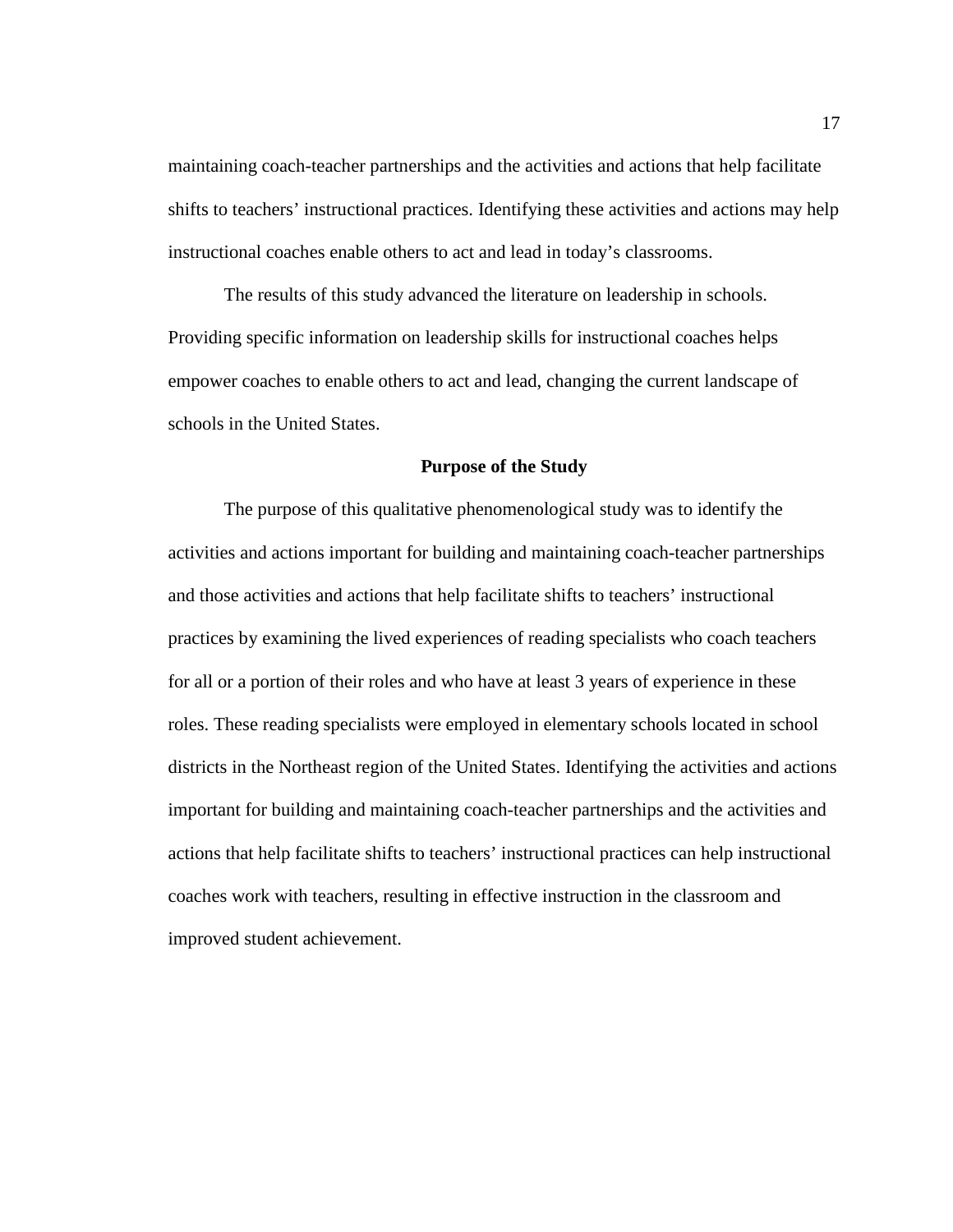#### **Methodology Overview**

<span id="page-26-0"></span>Researchers begin the research process by gaining a deep understanding of their worldview and reflecting on their philosophical beliefs. Researchers who understand their beliefs realize how these philosophical beliefs influence the selection of research methodologies. In an article comparing qualitative and quantitative research methodologies, Yilmaz (2013) summarized the philosophical assumptions related to qualitative methodology. Thus, the characteristics of qualitative research correlate to the following philosophical assumptions: ontological, epistemological, axiological, rhetorical, and methodological.

The ontological belief is best understood from the researcher's viewpoint about reality. In qualitative research, the researcher believes that reality is subjective and varied. Yilmaz (2013) suggested reality is explained through the multiple perspectives of the participants. The epistemological belief considers the interaction and involvement of the researcher on the topic itself. Therefore, researchers integrate themselves into the participants' natural setting and collaborate closely with them to gain a deeper understanding of their reality (Yilmaz, 2013). The axiological belief encompasses a researcher's values. Often, the researcher is closely connected to the topic of study. In a book about qualitative research design, Creswell (2014) posited researchers must recognize their biases and be forthcoming in addressing them early in the study. The rhetorical belief is associated with the language of the research. Thus, the nature of qualitative research often tells the participants' stories and, therefore, is often told in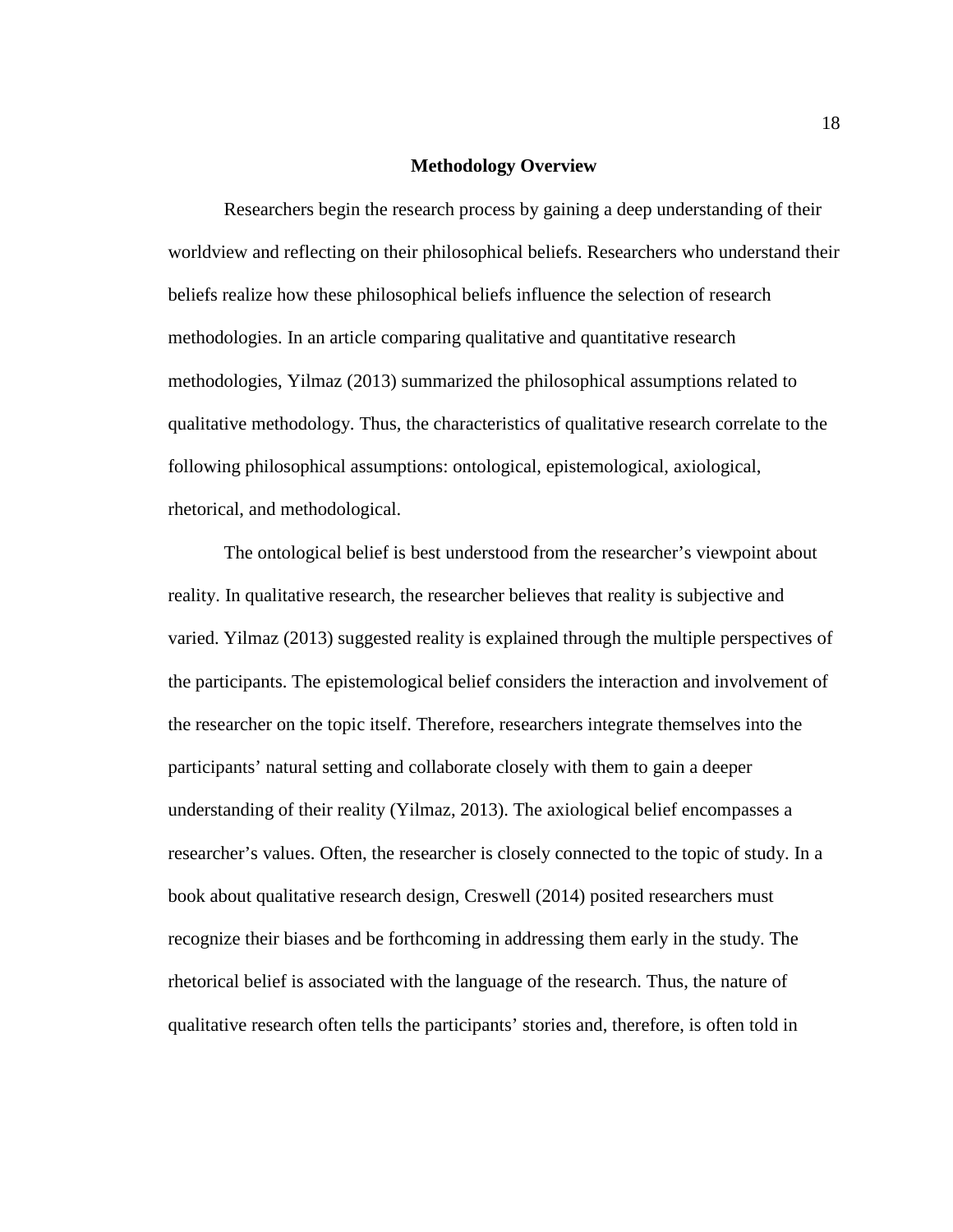narrative form (Creswell, 2014; Yilmaz, 2013). The last belief is methodological and relates to the process of the study. Through inductive logic, the researcher continuously learns from the information gathered (Yilmaz, 2013). Considering philosophical beliefs help researchers select the best methodology for answering research questions. Thus, based on these philosophical beliefs, a qualitative methodology was the best method for this topic of study.

Selecting qualitative research methodology affords researchers an opportunity to deepen their understanding through personal interactions with participants, such as with interviews. In an article exploring the elements of Heidegger's phenomenological research, Horrigan-Kelly, Millar, and Dowling (2016) described interpretive phenomenology as a qualitative method design that has a focus on the participants' interpretations of lived experiences or a phenomenon. Thus, this study consisted of an interpretive, phenomenological design because the research has a focus on the lived experiences of reading specialists. In a seminal book about phenomenology, Moustakas (1994) posited phenomenology as shared experiences and perceptions that inspire knowledge and wonder. These experiences are often told through personal interviews and add depth in a shared story that conveys the essence of a common phenomenon or experience. Therefore, learning about the coach-teacher partnership was done by listening to coaches' stories.

The population for this study included individuals who are reading specialists. Many different responsibilities have evolved related to the title and role of reading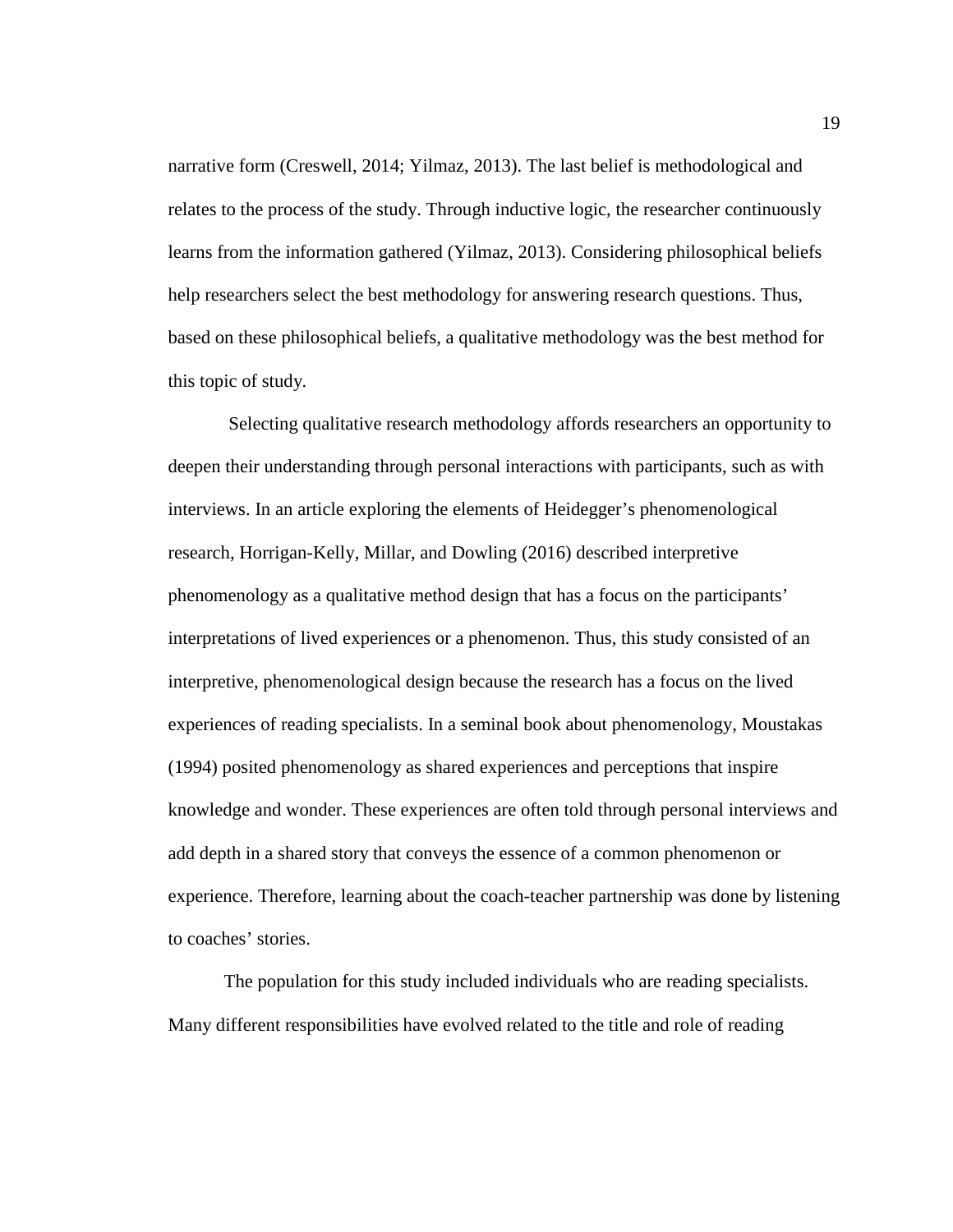specialists in the United States. In some cases, reading specialists may act more as instructional coaches, while at other times their primary role may be to work with students. Exploring the phenomenon of being a reading specialist with coaching responsibilities was the focus of this study. Therefore, the reading specialists in this study spend all or a portion of their day as instructional coaches. Specifically, the study sample was purposefully selected and limited to reading specialists who have coaching responsibilities and who have at least 3 years of experience in this type of role. The selected reading specialists work in schools across the Northeast region of the United States. For this study, 11 participants were selected. More information regarding the methodology and data collection procedures can be found in Chapter 3.

The participants in this study were interviewed and recorded in a one-on-one setting using a semi-structured protocol. Afterward, the interviews were transcribed and coded. Data analysis of the participants' responses were clustered to distinguish themes resulting in identifying the activities and actions that are important for building and maintaining coach-teacher partnerships and the activities and actions that help facilitate shifts to teachers' instructional practices.

#### **Research Questions**

<span id="page-28-0"></span>The following research questions guided this study:

1. What activities or actions do instructional coaches identify as important when building partnerships with teachers?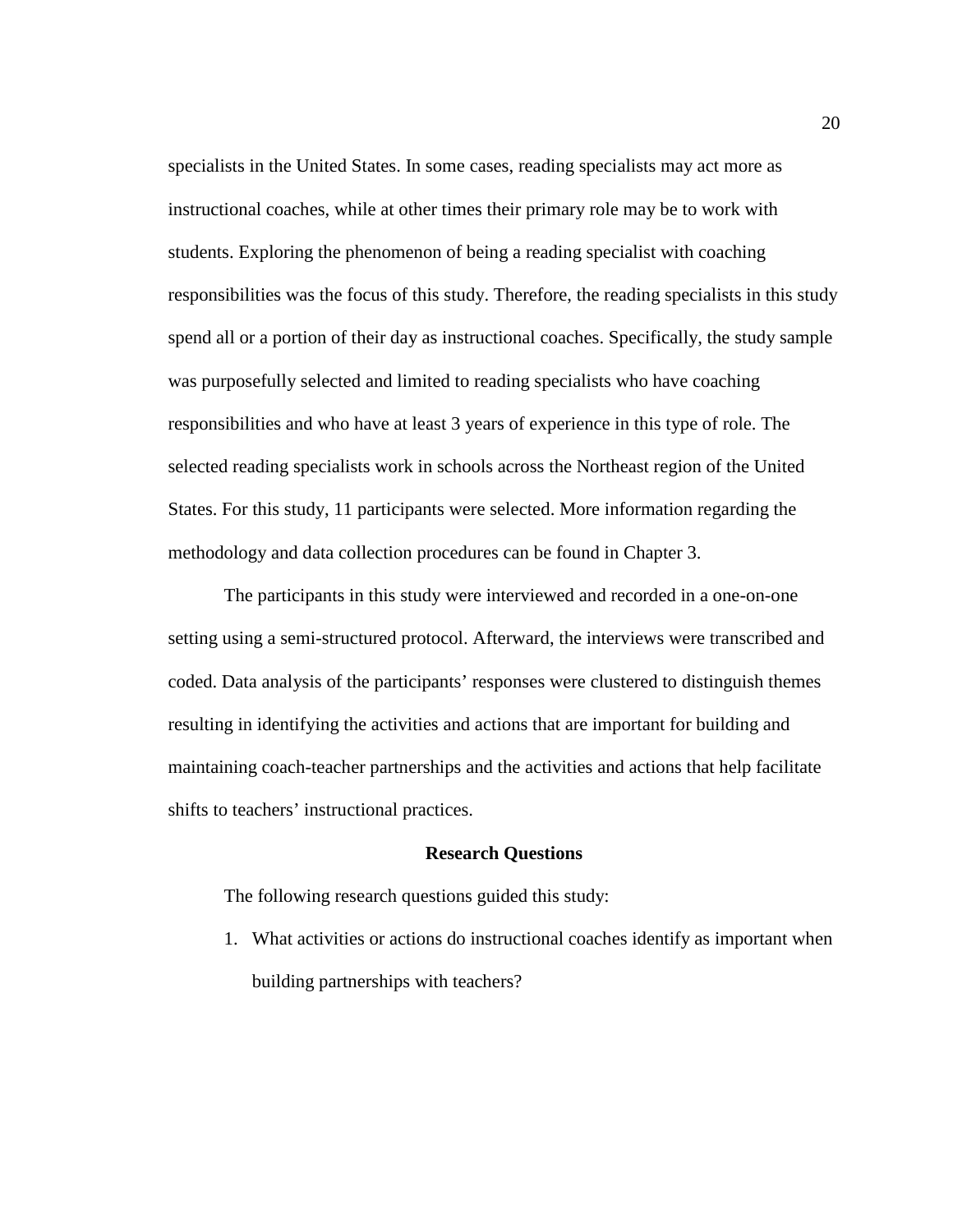- 2. What activities or actions do instructional coaches identify as important when maintaining partnerships with teachers?
- 3. What activities or actions do instructional coaches identify as important when shifting teachers' classroom instructional practices in literacy?

# **Study Limitations**

<span id="page-29-0"></span>One limitation for this study might have been the participants' levels of trust in responding to the interview questions. Since the researcher is also a reading specialist, participants of this study could have perceived the researcher as an authority figure or evaluator. The reading specialists in this study could have felt they were being evaluated based on their responses and may have reported only those experiences which cast them in a positive light regarding their role as an instructional coach. To address this limitation, the semi-structured protocol included questions that helped reveal activities and actions of both positive and negative experiences that have an impact on the coach-teacher partnership.

In addition, as an experienced instructional coach, it was valuable to include the use of reflective journaling to help create an awareness of biases and individual beliefs throughout the research process. In a hermeneutic approach, the researcher's individual beliefs are not viewed as biases but rather as beneficial to the interpretive process. Thoughts and reflections were captured in a journal while gathering and reviewing the participants' lived experiences, creating the co-construction of understanding.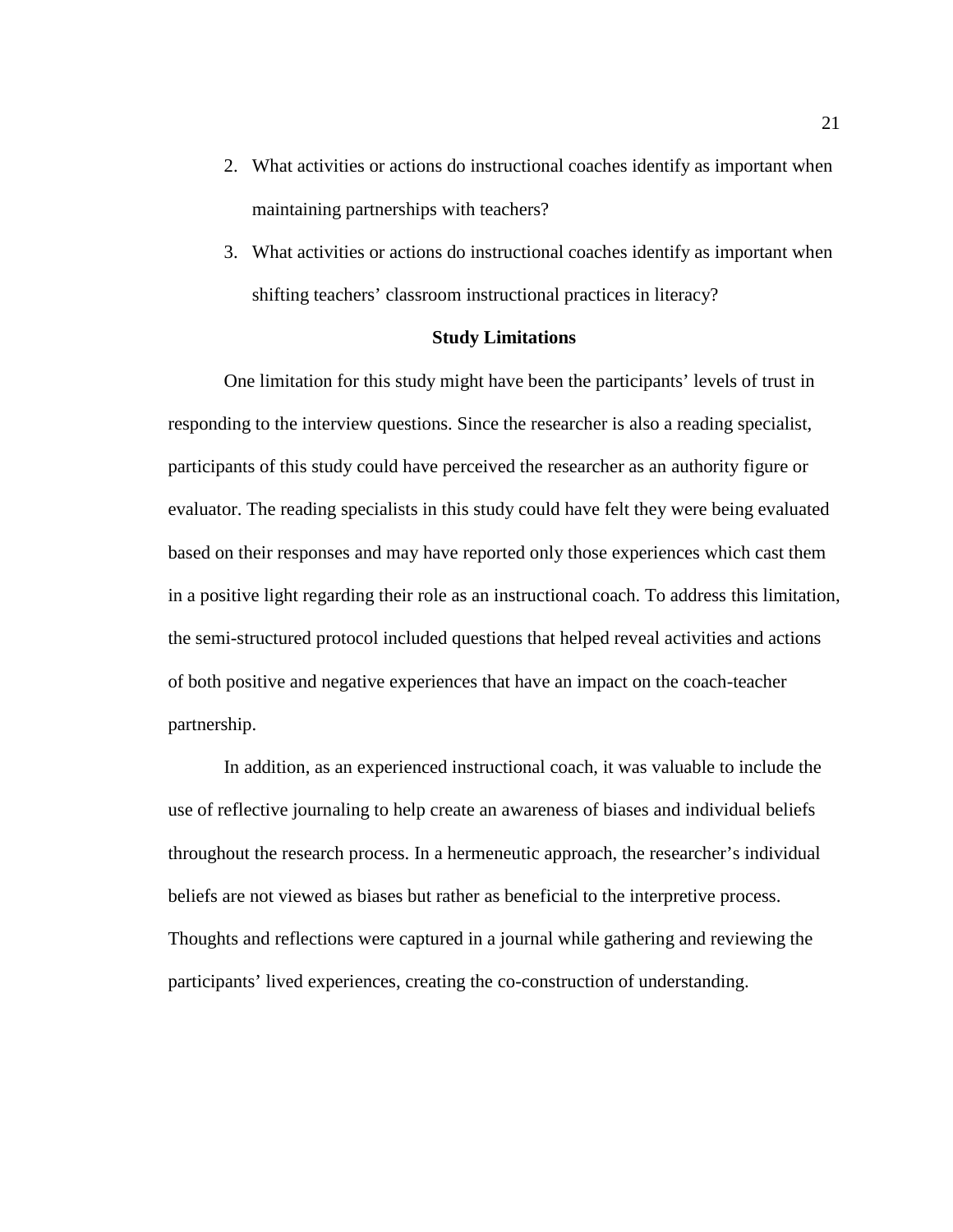Another limitation that might have occurred was if the interviews were conducted over the phone, as opposed to face-to-face or Skype, due to possible scheduling conflicts. Variations can occur in the way a participant responds over the phone versus face-to-face. Every effort was made to conduct the interviews in a face-to-face setting, so this limitation did not occur.

Finally, due to the time of the school year, observational data or consistent responses could have been more difficult to obtain. Therefore, every effort was made to obtain responses in a timely manner to avoid scheduling conflicts that are typical within a school calendar year.

### **Study Delimitations**

<span id="page-30-0"></span>This study's delimitations included geographic limitations because it took place in school districts in the Northeast region of the United States. This means these data may only be relevant to these school districts. Also, this study focused only on instructional coaching in the field of literacy which may also be considered a delimitation in the study.

# **Definitions of Key Terms**

<span id="page-30-1"></span>The field of education, like other disciplines, may have terms that need further definition to fully comprehend this study. The following key terms are more fully defined below.

*Andragogy* is the art and science of teaching adult learners (Knowles, Holton, & Swanson, 2015).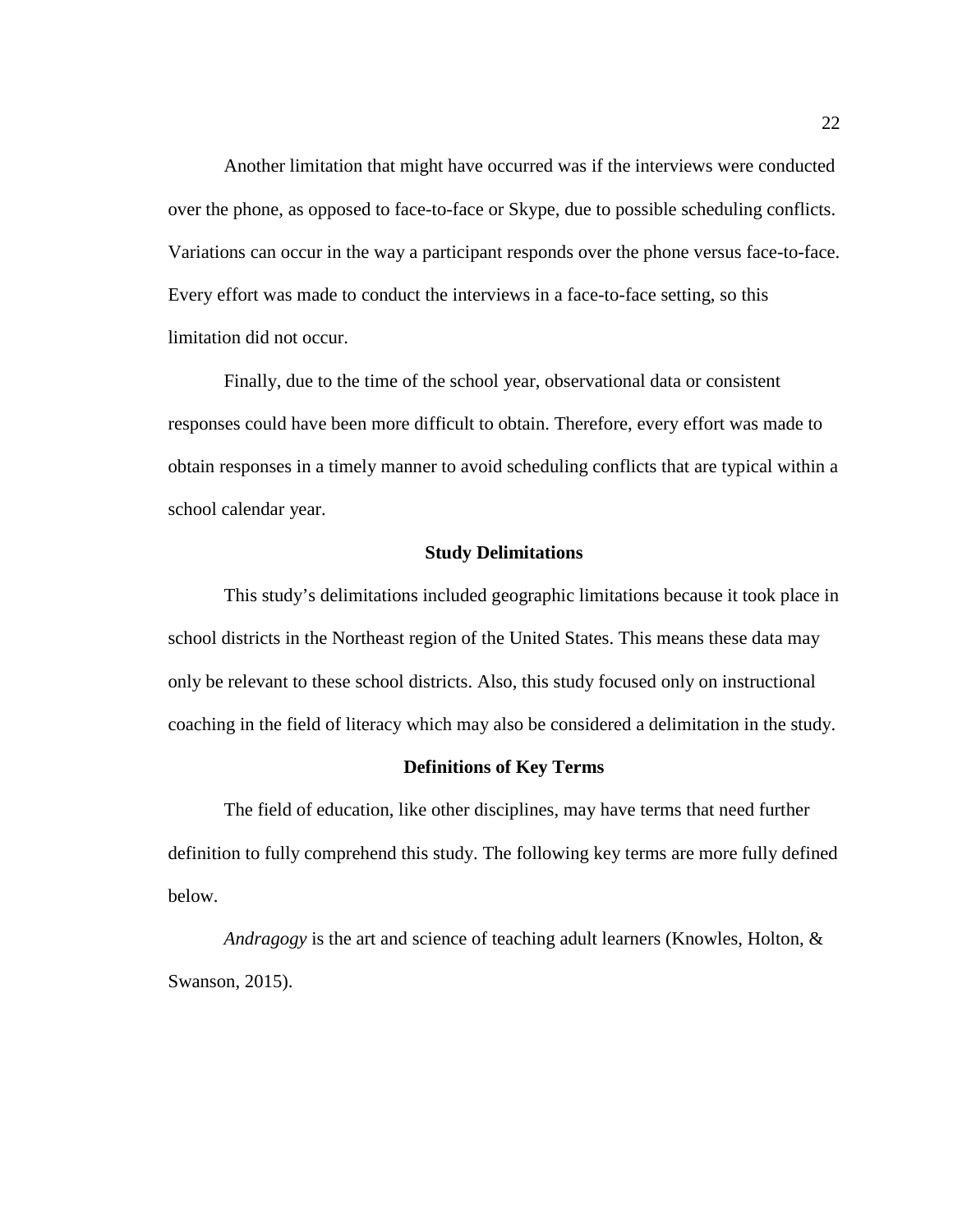*Instructional coaching* is onsite professional development that is supported by an individual (coach) within the context of the classroom environment (Knight, 2009).

*Instructional leader* is a role within a school setting; the person responsible for enhancing the quality of the instructional program within a school by establishing educational goals and evaluating teachers and teaching to promote measurable student outcomes (Day, Gu, & Sammons, 2016).

*Instructional practices* are specific methods that guide the interaction between teacher and students to support students' learning.

*Literacy* is interrelated components that include reading, writing, listening, and speaking; International Literacy Standards' shift from reading to literacy when focusing on the qualifications of literacy professionals (Bean & Kern, 2018).

*Professional development* is job-related training and ongoing learning specific to a content area, initiative, strategy, or skill.

# **Significance of the Study**

<span id="page-31-0"></span>Every person is responsible for ensuring that future generations are college and career ready. While parents, guardians, and community members play a role in this responsibility, educators have a significant impact on students' future success. Supporting continuous teacher learning plays a large role in helping students be successful. This study included information from reading specialists who coach teachers as a part of their role in schools. The information collected helps school leaders gain a deeper understanding of how teachers and coaches can collaboratively work together. The results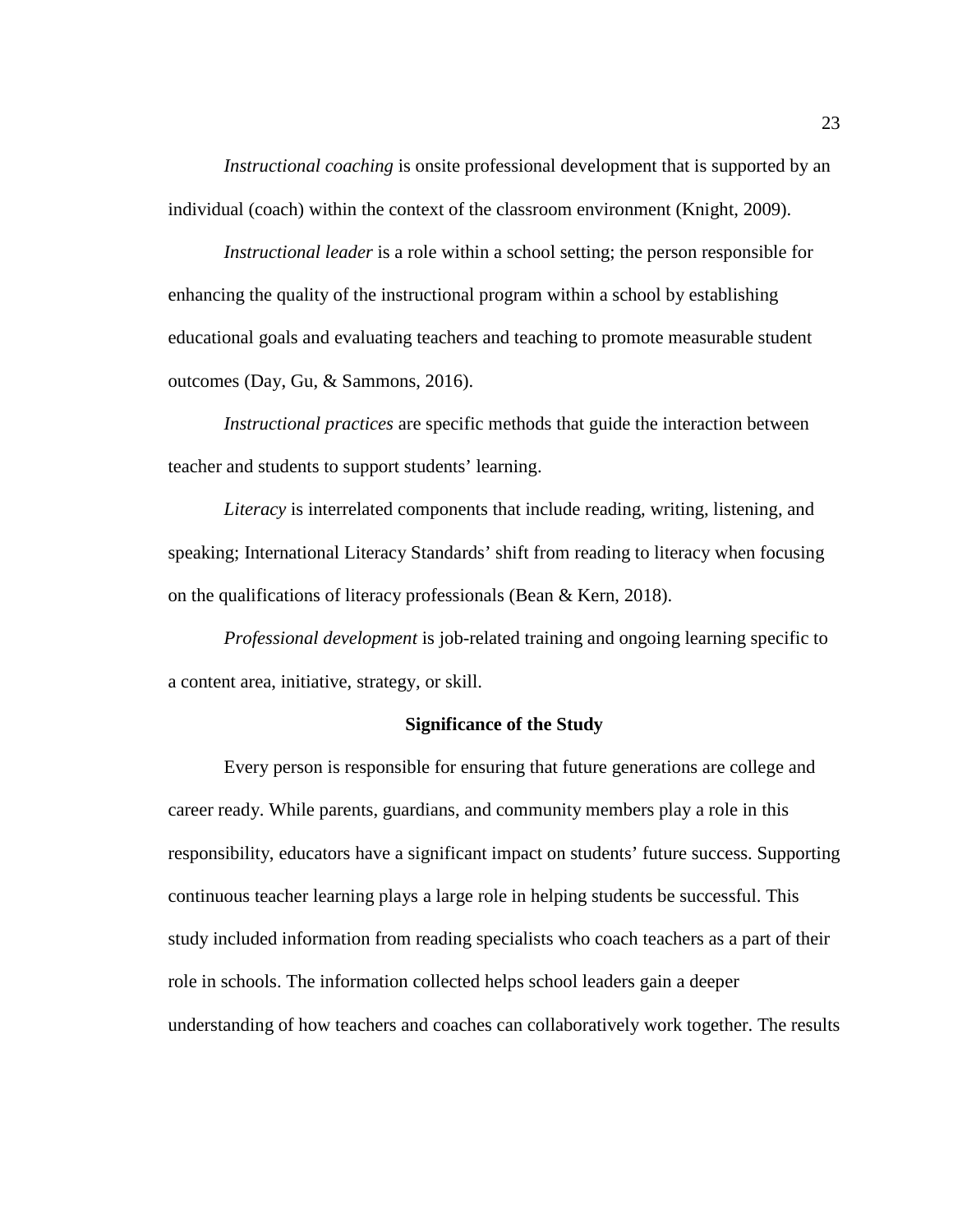of the study provide information on how the coach-teacher partnership supports active teacher learning resulting in sustained changes to teachers' instructional practices. These shifts in practices could positively alter student achievement results and the way that schools and school districts approach professional learning opportunities for teachers.

Professional learning that promotes sustained changes in the classroom could be a powerful predictor of student success. The findings of this study can illustrate how the instructional coaching model could be a fiscally responsible way for policymakers and school leaders to positively change the trajectory of student achievement for all 21st century learners. Finding ways to offer job-embedded professional learning into teachers' daily schedules can help support innovative learning and sustained changes. Without this information, it is likely that leaders in school systems may continue to offer one-time workshops that rarely impact changes in the classroom resulting in little to no change in student achievement. Like professional athletes, educators may find that having coaches by their sides helps strengthen and enhance their existing pedagogical skills by collaboratively exploring high-leverage practices that move teachers from good to great.

#### **Summary**

<span id="page-32-0"></span>Changes in educational settings, curricula, and student populations generate a need for teachers to enhance their pedagogical practices continuously. Many school systems face budgetary restraints due to financial cuts and increases to student populations that may result in fewer professional development opportunities. Finding ways to support teachers' learning continues to be challenging for many school districts

24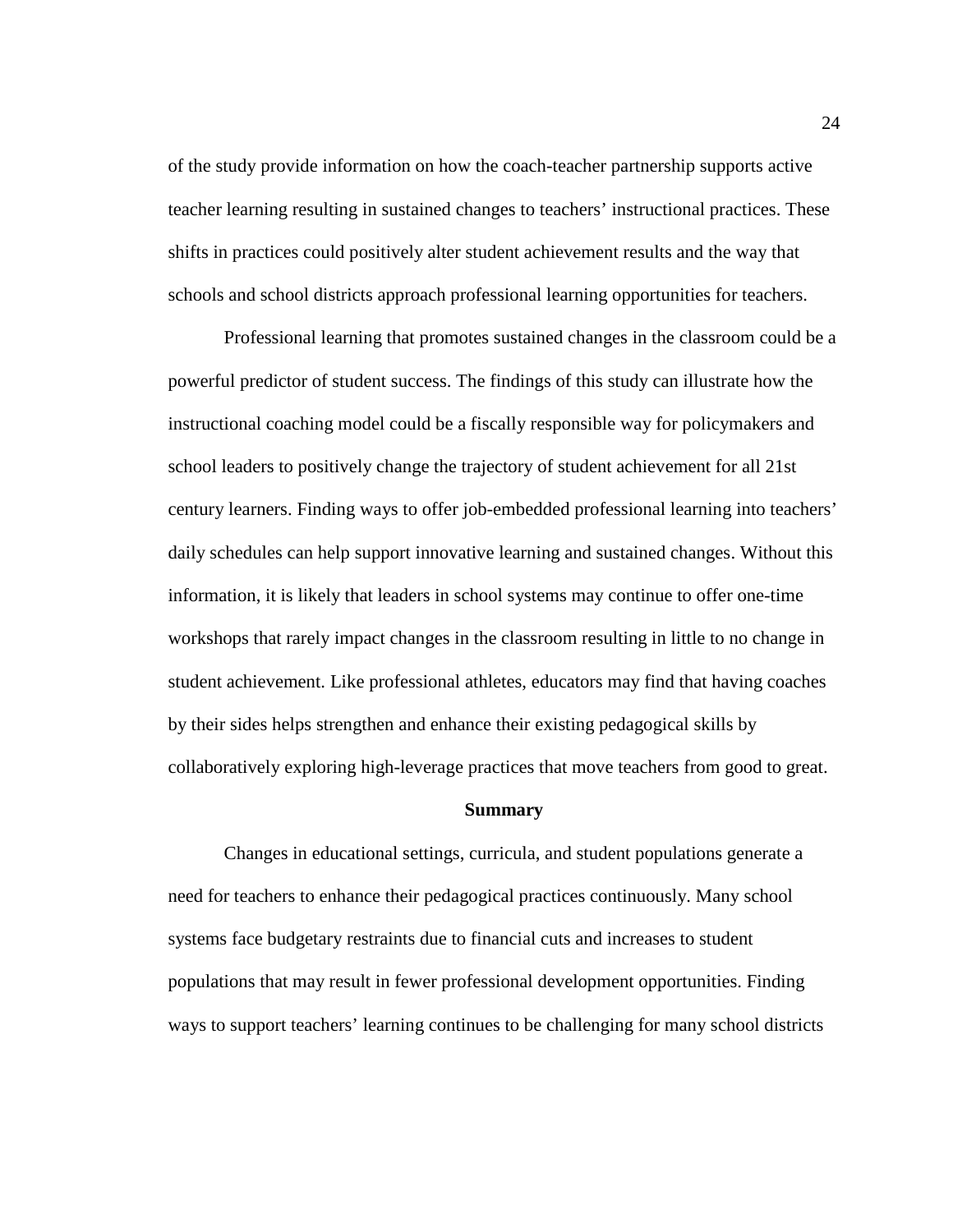through these financially trying times. Therefore, finding methods of job-embedded professional learning may prove to be a fiscally responsible way to provide professional development. Researching instructional coaching to identify the activities and actions important for changing teachers' instructional practices may help school districts refine the way they offer professional development in schools. This information can help engage teachers in learning that supports sustained changes to teachers' instructional practices while also improving student outcomes. Chapter 2 includes additional information about professional development, instructional coaching, andragogy, phenomenology, and the importance of transformational leadership skills.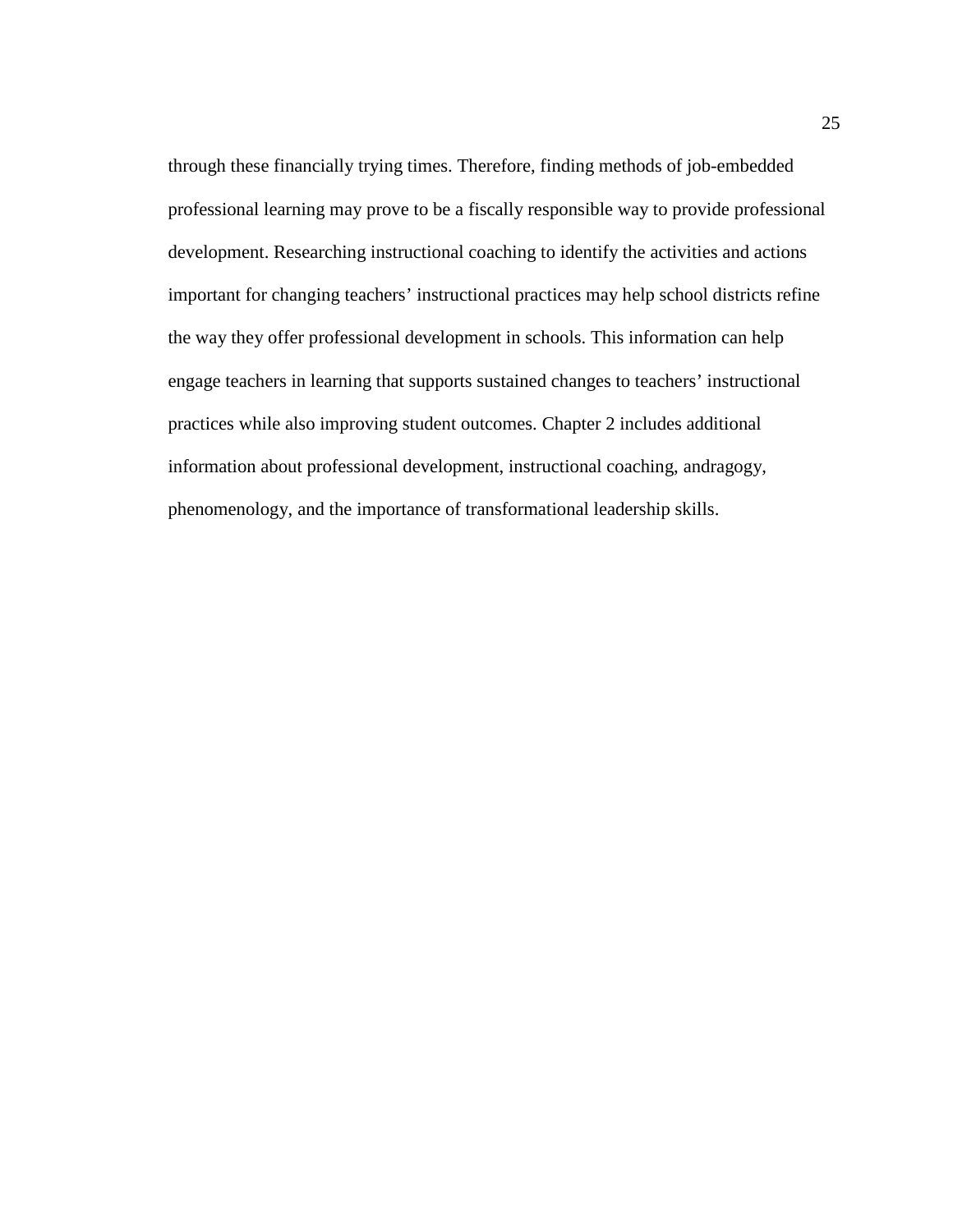#### **CHAPTER 2: LITERATURE REVIEW**

<span id="page-34-0"></span>Enactment of many educational reforms take place in an attempt to reduce the ever-widening achievement gaps that occur despite school leaders' best efforts. Classroom teachers have a significant impact on how students learn and perform in school. Providing classroom teachers with additional learning to enhance their pedagogical practices is found in most school systems. Furthermore, ensuring that every student has qualified teachers is the responsibility of the leaders of school districts. However, continuous gaps in student achievement may be perceived as evidence that this method of professional development is not working.

Throughout educational literature, authors attempt to describe factors related to the effectiveness of classroom instruction (Darling-Hammond & Richardson, 2009; Darling-Hammond et al., 2009). Despite the recent efforts made by educational system leaders to create or adopt rigorous curriculum based on newer standards, the achievement gap continues to widen. Thus, curriculum implementation alone does not appear to be changing the trajectory of student achievement data. For this reason, educational leaders can look carefully at the professional development opportunities available to support teachers' learning of the research-based instructional practices that enhance 21st century curriculum and student learning.

First, this literature review contains information focusing on the evolution of professional development in education. Second, there will be an exploration of the connection between andragogy and instructional coaching and introduces various models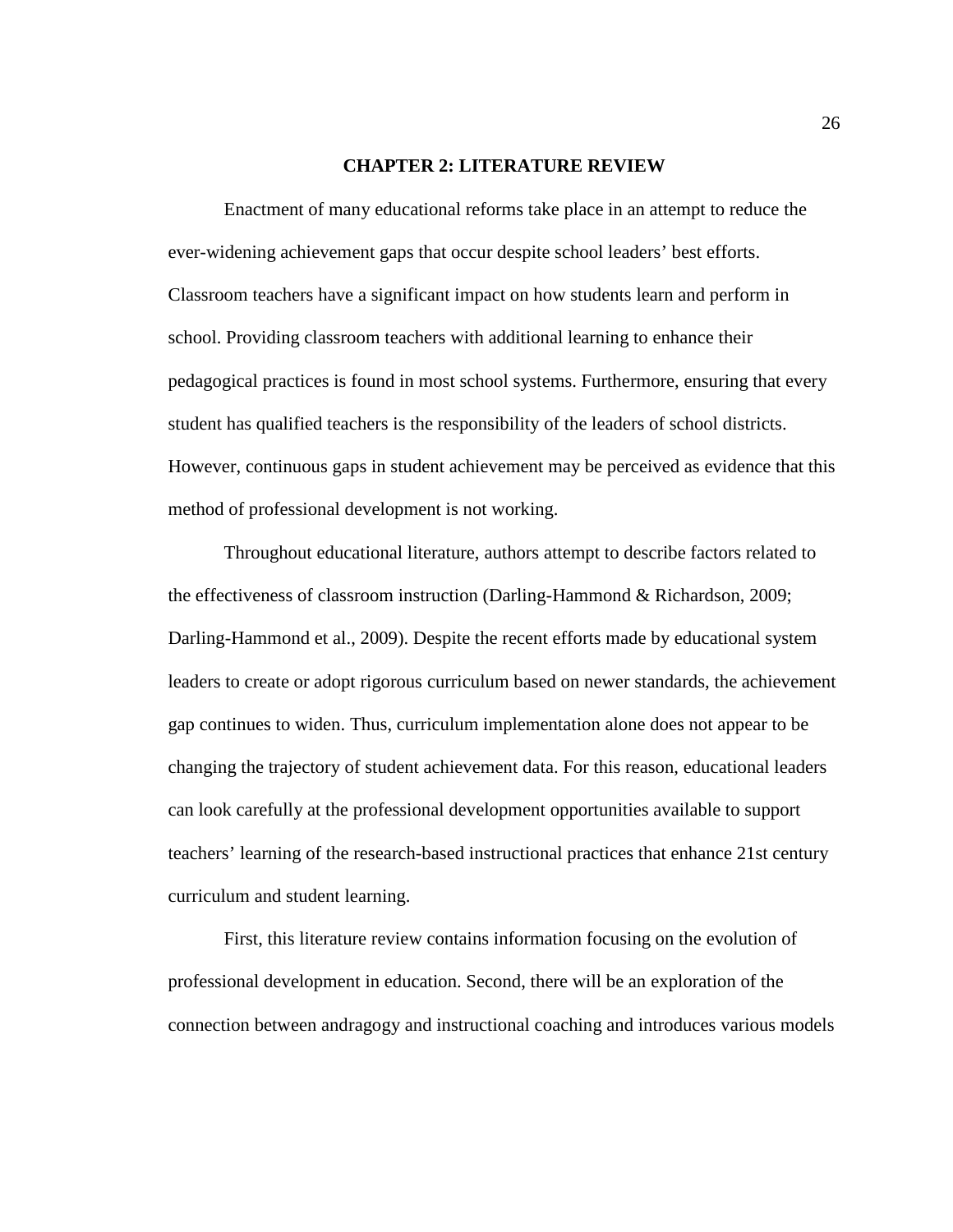that incorporate instructional coaching. Third, there is information focusing on the relationship between coaches, teachers, and the coach as instructional leader. Fourth, there is additional information about instructional and transformational leadership approaches within school contexts. Finally, Chapter 2 concludes with ideas suggesting areas of further research.

#### **Evolution of Professional Development**

<span id="page-35-0"></span>For decades, federal legislators have attempted to improve teaching by enacting reforms, such as NCLB (2002) and more recently, ESSA (2015). The goal of these initiatives is to reduce the achievement gap occurring in the United States public school system by providing students with high-quality, fair, and equitable education (ESSA, 2015). The intent of these types of reforms is to better prepare all students for the future.

Recommendations detailed in Title II of ESSA (2015) are designed to ensure high-quality education results from factors that support excellence in teaching and learning. These recommendations include using new and innovative professional development models that support educators' continuous improvement with evidencebased instructional practices and opportunities for educators to strengthen their content knowledge. In adherence to the ESSA (2015), leaders in state education agencies have been adopting more rigorous standards that continue to drive the need for continuous teacher learning and support.

In an article on closing the achievement gap, Darling-Hammond (2015) reported the results from a survey administered to 100,000 teachers and administrators across the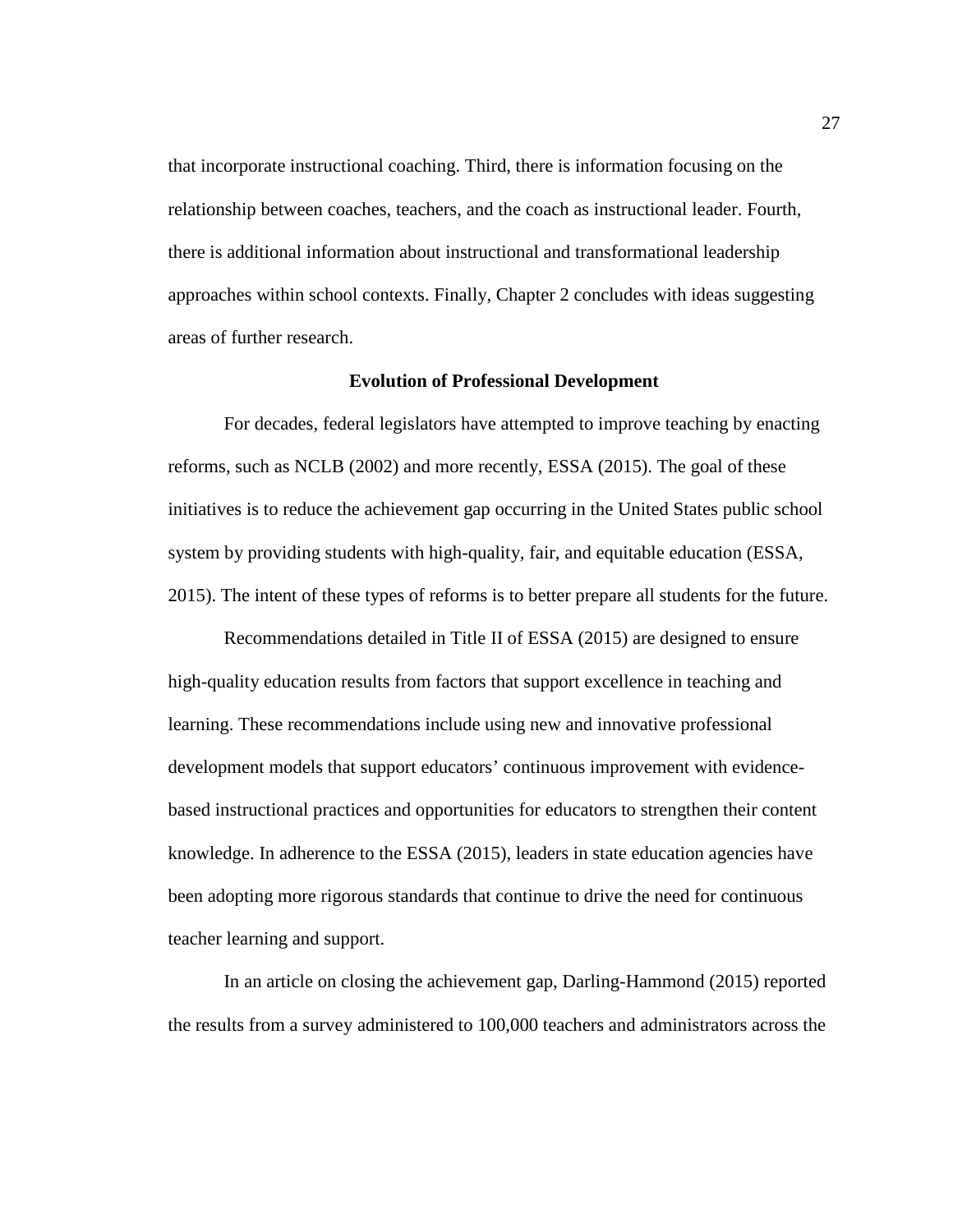globe. In this survey, many teachers from the United States reported receiving inadequate support or feedback about their instructional practices, despite legislation such as ESSA (2015). Furthermore, teachers in the United States reported receiving the least amount of high-quality professional development and support, yet report facing more challenges than their global counterparts. These challenges included greater student poverty, larger class sizes, and longer instructional hours with students rather than time to collaboratively work with other teachers (Darling-Hammond, 2015). This inequity of valuable professional development could be contributing to the continual increases in the achievement gap in the United States and unveils the need for changes in the way school districts support teacher learning. These changes may need to focus on how and when teachers receive professional development, support, and feedback to enhance their instructional practices.

Job-embedded professional development is not a new concept; it is becoming more popular in the education field. In a study about creating a valid instrument to assess instructional coaching programs, Howley, Dudek, Rittenburg, and Larson (2014) posited the need for schools to adopt more job-embedded professional development since traditional methods, such as workshops or in-service approaches, were not sufficiently driving changes in the classroom. The success of job-embedded professional development occurs because it is more intensive and extensive than one-time workshops (Howley et al., 2014; Spelman et al., 2016) and is used to address the specific needs of each learner, resulting in sustained changes.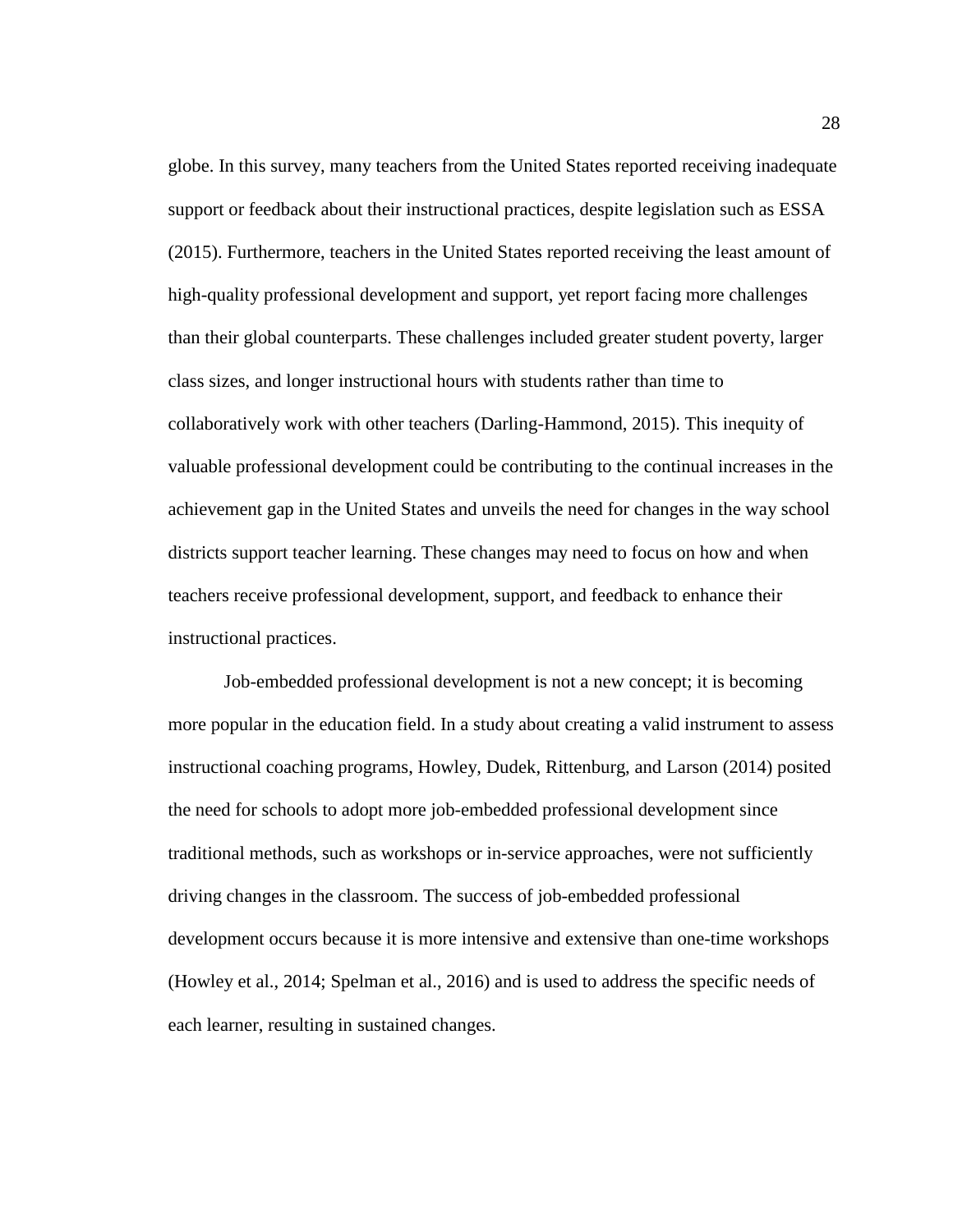Research on professional development has revealed the most useful professional development models have several specific features. In an article illustrating the alignment between instructional coaching and professional development, Desimone and Pak (2017) highlighted features that included content focus, active learning, coherence, sustained duration, and collective participation. Similarly, Jacquith et al. (2011) advised that policies to improve student achievement should focus on teacher support that is intensive and sustained over time. This support should also help foster collaboration, build teacher content knowledge, and relate directly to teaching and learning in the classroom.

However, participating in professional development that is grounded in these features may or may not result in continuous professional learning. In an article synthesizing the elements of effective professional development, Bates and Morgan (2018) included the need for demonstration, practice, feedback, and reflection as essential elements for sustained professional learning. Therefore, school leaders can use information about these features to plan for or evaluate professional learning programs or models aimed at enhancing instructional practices that increase student achievement.

Recently, administrators in some school systems have been embracing the idea of instructional coaching within the classroom to address the need for enhanced professional development. This professional learning model embeds the features found in effective professional development literature and supports sustained learning because it focuses on the needs of the teacher. This teacher-centered model impacts instruction because teachers receive immediate feedback (Crawford et al., 2017; Spelman et al., 2016),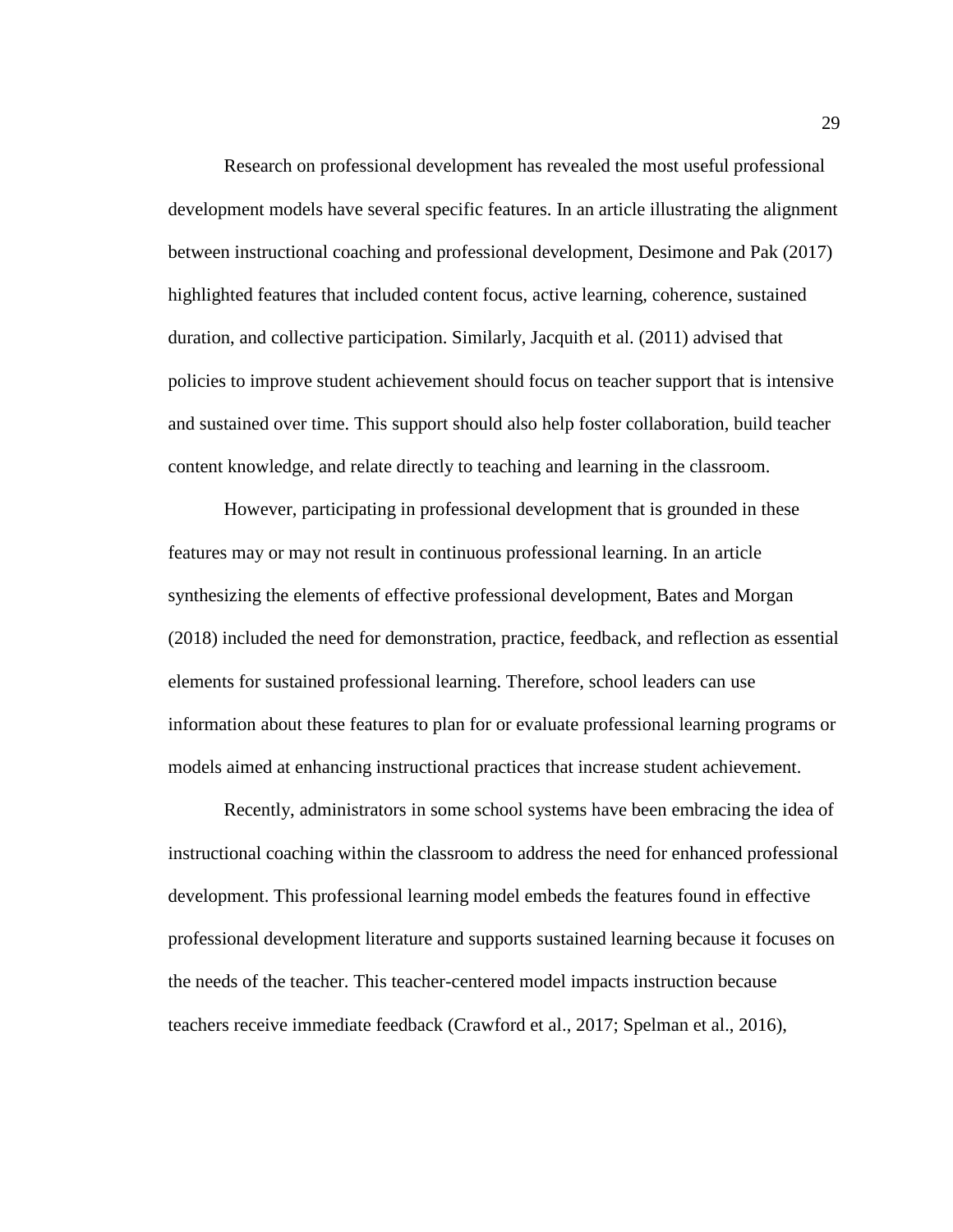connecting their learning to the classroom. In a study on student-focused coaching, Wang (2017) contributed that teachers having a voice in the decision making about their learning and goals helps sustain more permanent changes to instructional practices. Similarly, Polly, Algozzine, Martin, and Mraz (2015) studied coaching from the literacy coach perspective and found instructional coaching provides a safe environment where teachers reflect and question while also focusing collaboratively on solving more immediate problems. These opportunities help connect teachers' learning directly to dayto-day classroom experiences, which is distinctly different than the past models of traditional workshops.

Conversely, the success of the instructional coaching model lessens when coaches or administrators decide what teachers should learn. In a research study about the community coaching cohort model, Miller and Stewart (2013) shared that the purpose of working with an instructional coach may be confused when teachers believe they are asked to work with a coach based on their own ineffectiveness. Therefore, understanding the role of an instructional coach is extremely important to ensure the effectiveness of the coaching model and to encourage participation by teachers. Identifying the coach's role also helps teachers understand what to expect when working with a coach.

Often, the roles and responsibilities of instructional coaches vary across contexts. In the seminal work on instructional coaching, Knight (2004) defined an instructional coach as a professional developer who is onsite and offers on-the-spot professional development support. Similarly, in an article reviewing changes to the 2017 International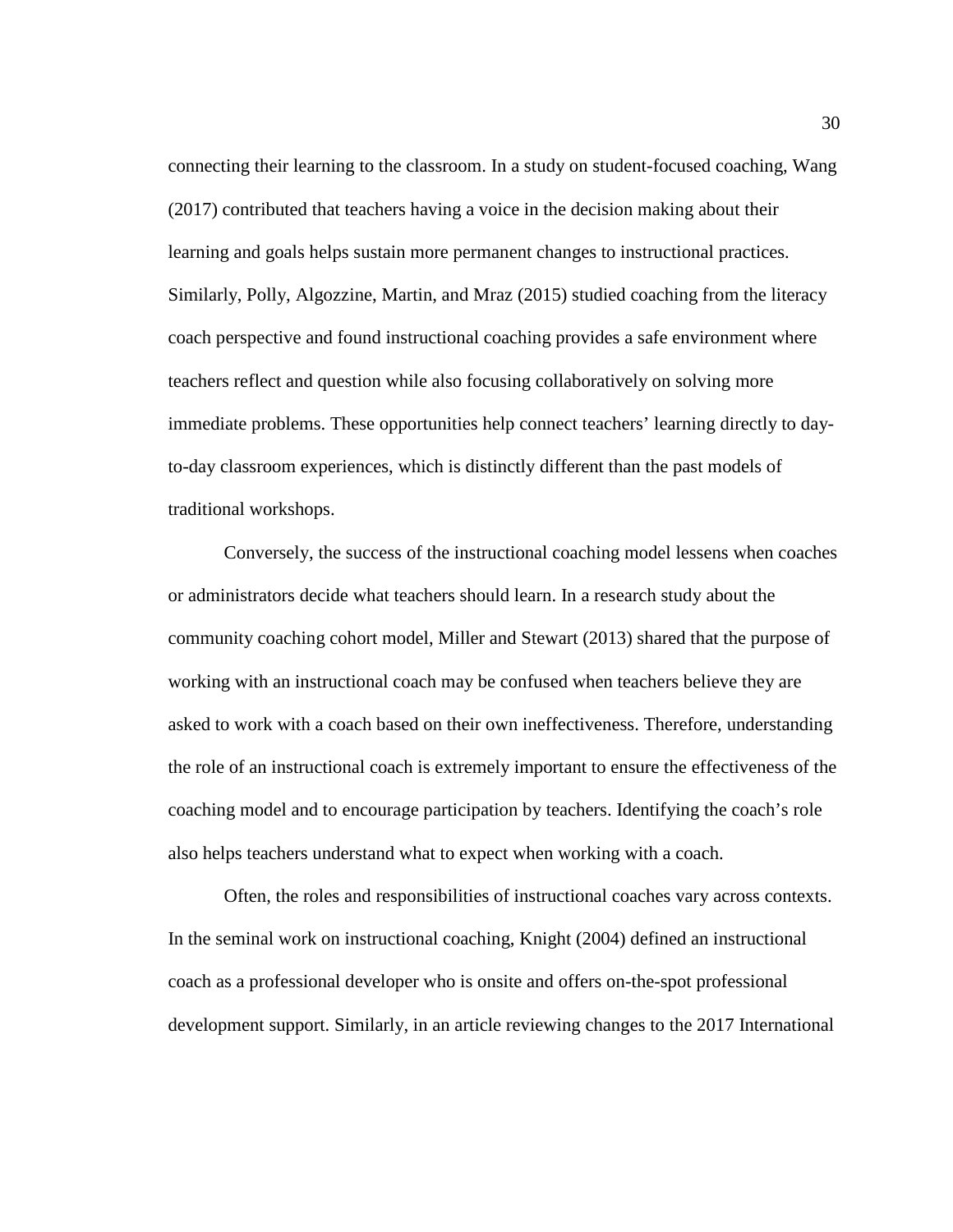Literacy Association (ILA) standards, Bean and Kern (2018) highlighted the role of a literacy coach as the individual responsible for supporting teacher learning and facilitating in-house literacy programs to improve classroom instruction. These definitions illustrate how instructional coaching is moving the pendulum of professional development and is now considering the needs of the adult learners, in contrast to past traditional models. Additionally, changes in today's educational workforce necessitate shifts in the way teachers learn.

Newer educators are entering the educational workforce with different technological skills and learning experiences than their predecessors. Instructional coaching offers a differentiated method of meeting individual needs, which is more appealing to many teachers. Coaching offers flexibility and immediacy to address the diverse needs of today's teaching workforce (Anderson & Wallin, 2018). The feedback offered by a coach can help teachers make immediate changes based on their current dayto-day practices and specific classroom challenges. This feedback empowers teachers to oversee their learning because they can identify their own problems of practice.

Sailors and Price (2015) introduced the support for the improvement of practices through intensive coaching (SIPIC) model and described the model in application to intensive professional development requiring time and support for teachers to become reflective and thoughtful in their instruction, resulting in improved student literacy achievement. Shifts to instructional practices are more likely to occur when teachers receive this immediate feedback and time to reflect on their practices, resulting in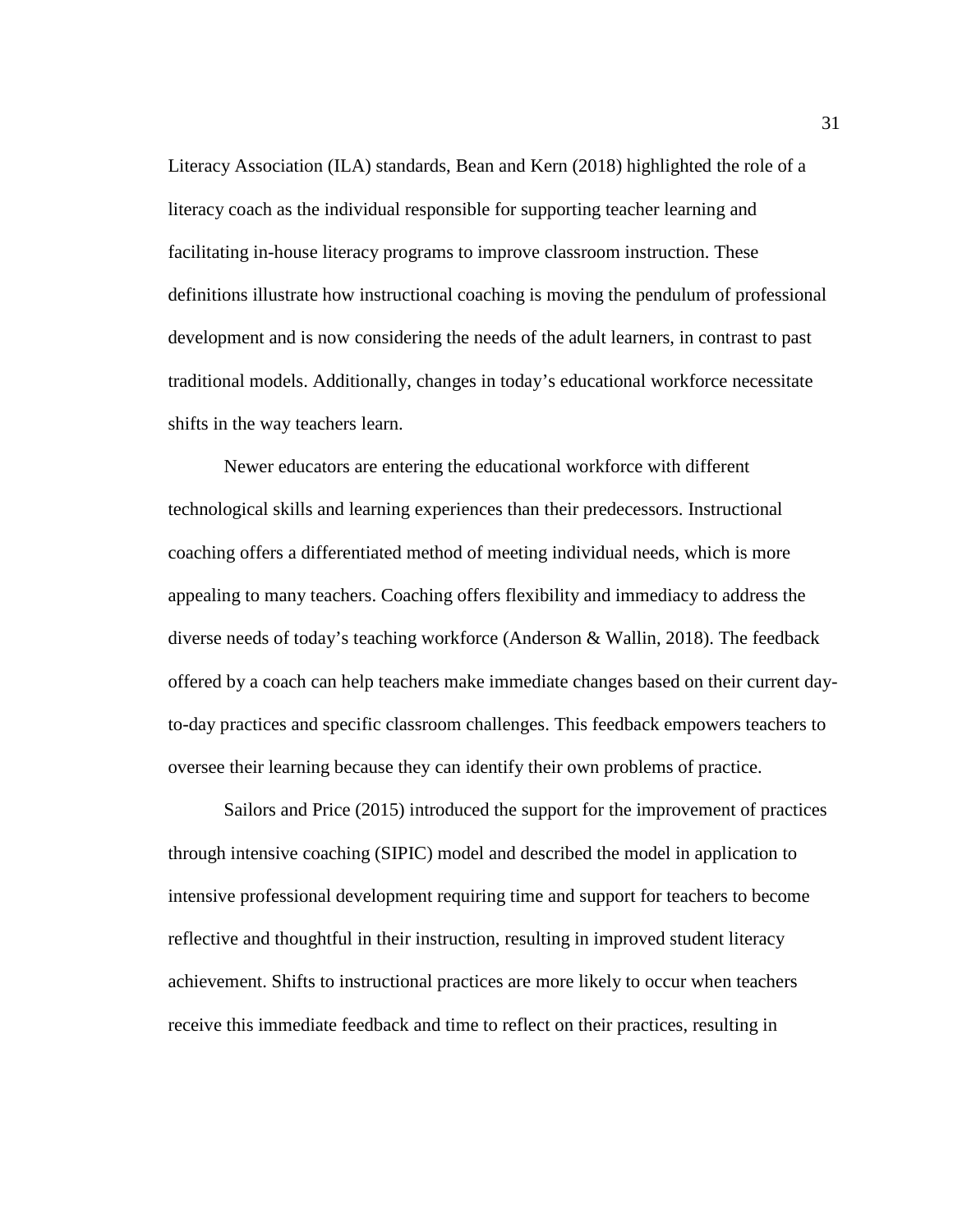sustained changes to instructional practices. In a study about implementing shared reading in preschool classrooms, Rezzonico (2015) found adding coaching sessions to teacher workshops improved teachers' pedagogical practices and directly impacted student outcomes. Similarly, in a study on embedding coaching through professional learning about an early reading intervention, Amendum (2014) reported that teachers valued the additional coaching support, which deepened their understanding of new learning and held them accountable for implementation. Thus, changes may occur more easily when the teacher requests support about a strategy and values the new learning. However, coaching that occurs through mandated reform may end up with differing results or resistance by teachers.

School leaders may implement instructional coaching as one method aimed at making changes for school reform. However, there are special considerations when selecting this method for both systemic and individual reformation. In a qualitative study about leveraging systemic and individual reform through instructional coaching, Mangin and Dunsmore (2015) found using instructional coaches as a method for reform requires careful planning and execution to ensure complete alignment between district goals and coach practices. Therefore, the implementation of a coaching program for school reform should include ways to monitor the implementation for fidelity to the reform goals.

In an article focusing on the results of 60 coaching studies, Kraft and Blazar (2017) posited instructional coaching models positively affect the quality of teaching methodology; however, when the coaching programs expanded to reach more teachers,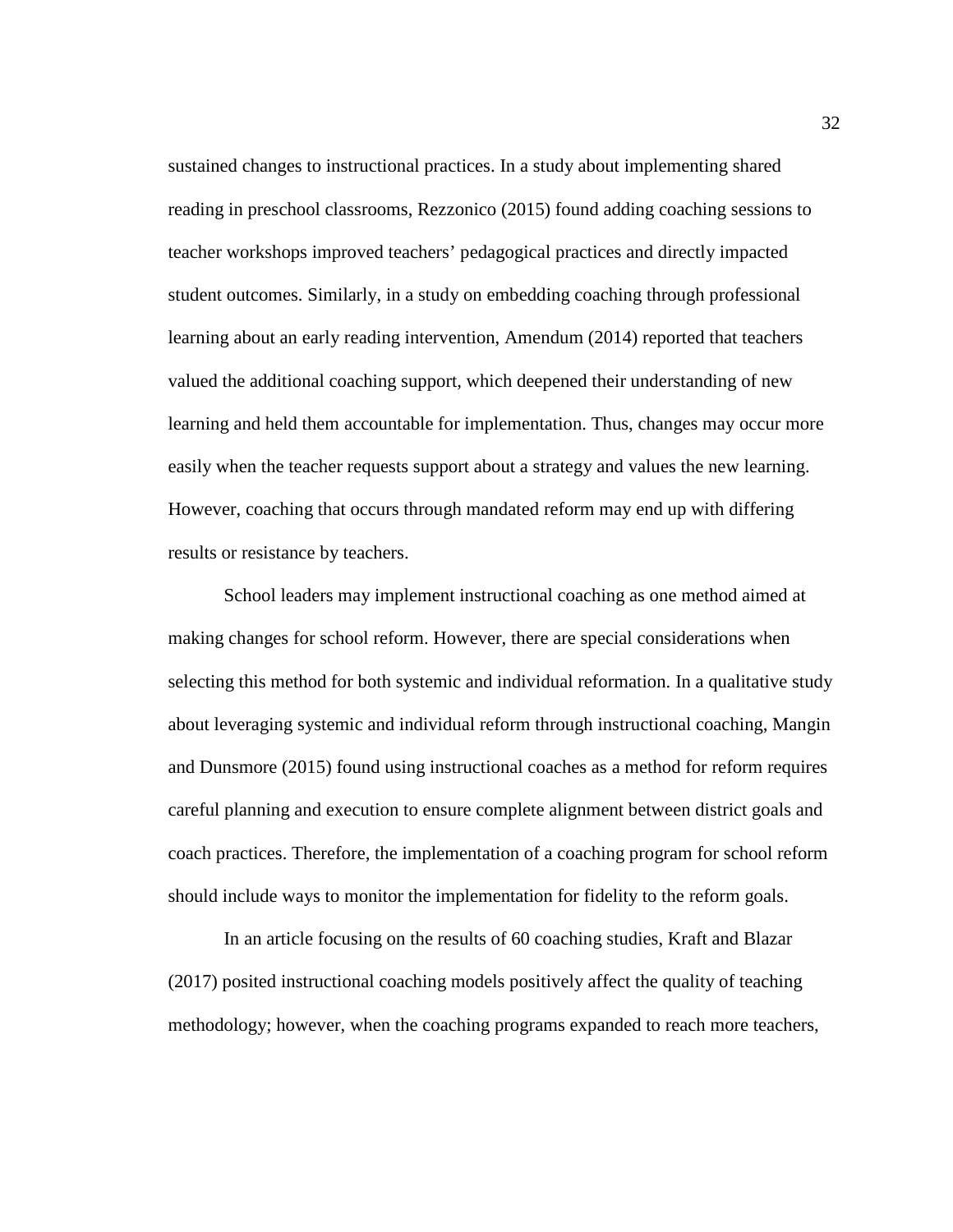the positive results of coaching decreased. Thus, hiring and training coaches proves to be challenging when school administrators try to use coaching to support large-scale professional learning. Hence, finding ways to ensure instructional coaches recognize and adhere to the vision of the coaching program with fidelity is necessary for school improvement.

## **Instructional Coaching and Andragogy**

Learners need to be actively involved in the learning process for new learning to occur. Teachers receive training to hone their pedagogy during preservice coursework. These pedagogical skills include the art and science of teaching children how to learn. Conversely, in the seminal work about adult learning, Knowles (1980) explored adult learning and developed the theory of andragogy, the art and science of adult learning. Knowles, Holton, and Swanson (2015) corroborated Knowles' original work by defining *andragogy* as "any intentional and professionally guided activity that aims at a change in adult persons" (pp. 39-40). Through Knowles' work, several beliefs emerged regarding adult learning. These beliefs include the following: (a) adults are motivated to learn; (b) adults want to learn life-centered subjects rather than content; (c) adults' previous experiences enhance their learning; (d) adults engage in inquiry; and (e) age changes individuals. Therefore, opportunities focused on adult learners must provide for these differences (Knowles et al., 2015). Thus, any activity aimed at enhancing learning in adults should recognize these andragogical beliefs throughout planning and implementation.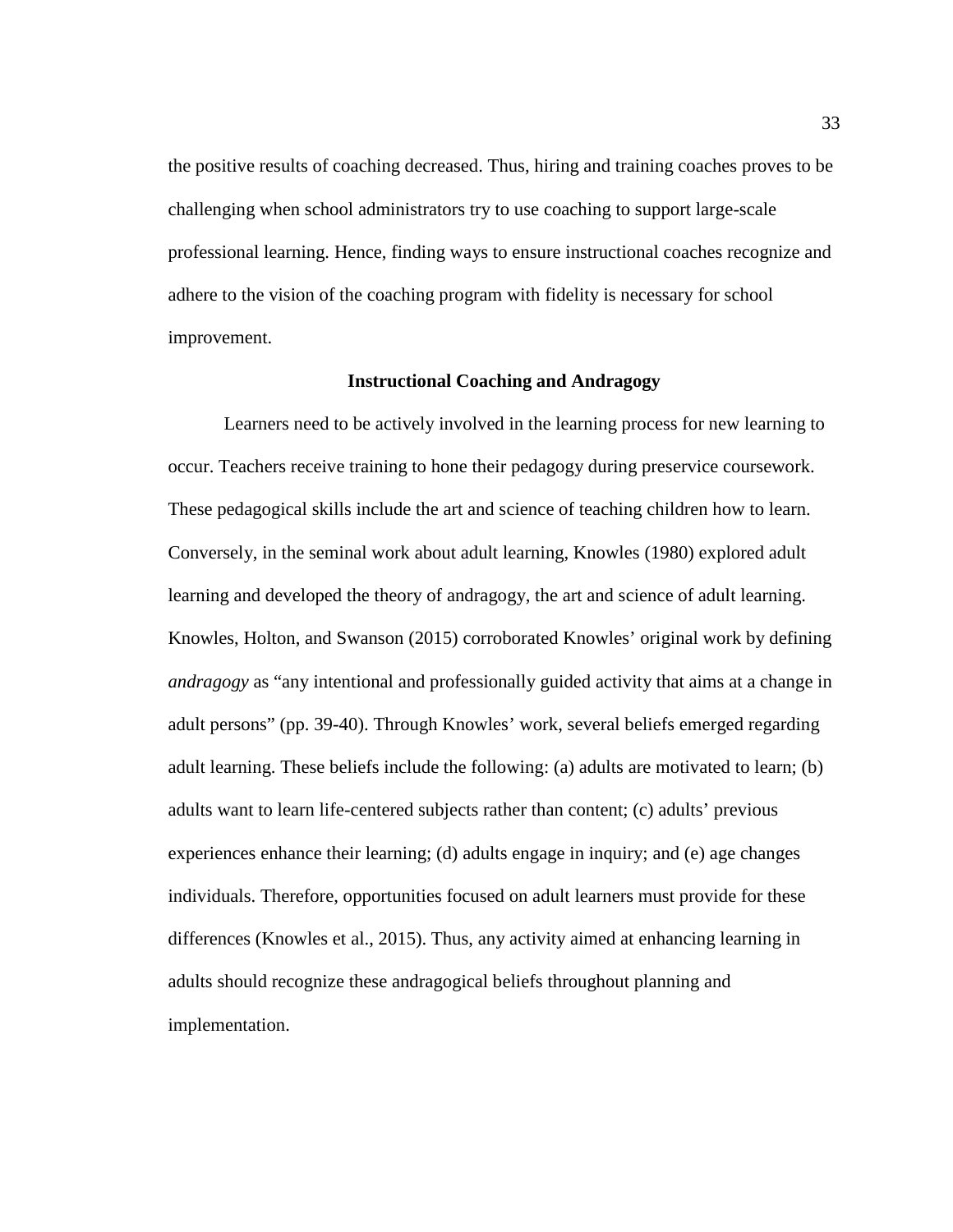Instructional coaches who understand the principle beliefs of andragogy before working with adult learners may be more successful when working with teachers. By understanding the philosophical beliefs of andragogy, instructional coaches can readily prepare for high-quality, intensive professional development that offers adult learners professional support resulting in learning and growth (Sailors & Price, 2015; Wang, 2017). Offering teachers choices in their learning is a basic foundation that encourages teacher buy-in to the learning process.

While there are various areas teachers can focus on for coaching, it is imperative that the teacher is given input in the decisions for learning. The work that coaches do with teachers may be related to instructional processes or specific content knowledge; however, the teacher's decision to undertake coaching support should be based on their self-reflection (Knight, 2011). Similarly, in a chapter on learner-centered design theories, Knight, Hock, and Knight (2017) outlined instructional coaching choices may fall into one or more of the following high-leverage practices. These practices include content planning, formative assessment practices, instructional practices, and community building. For successful learning to occur, selection of a coaching focus and goal setting occurs after carefully reviewing student learning data or teacher observational data. Reddy, Dudek, and Lekwa (2017) focused on a classroom-strategies coaching (CSC) model in which coaches collect quantitative data as a formative measure of a teacher's growth in learning a new strategy. The CSC model is shorter in duration than other coaching cycles and incorporates coaching as an intervention to support strategy-based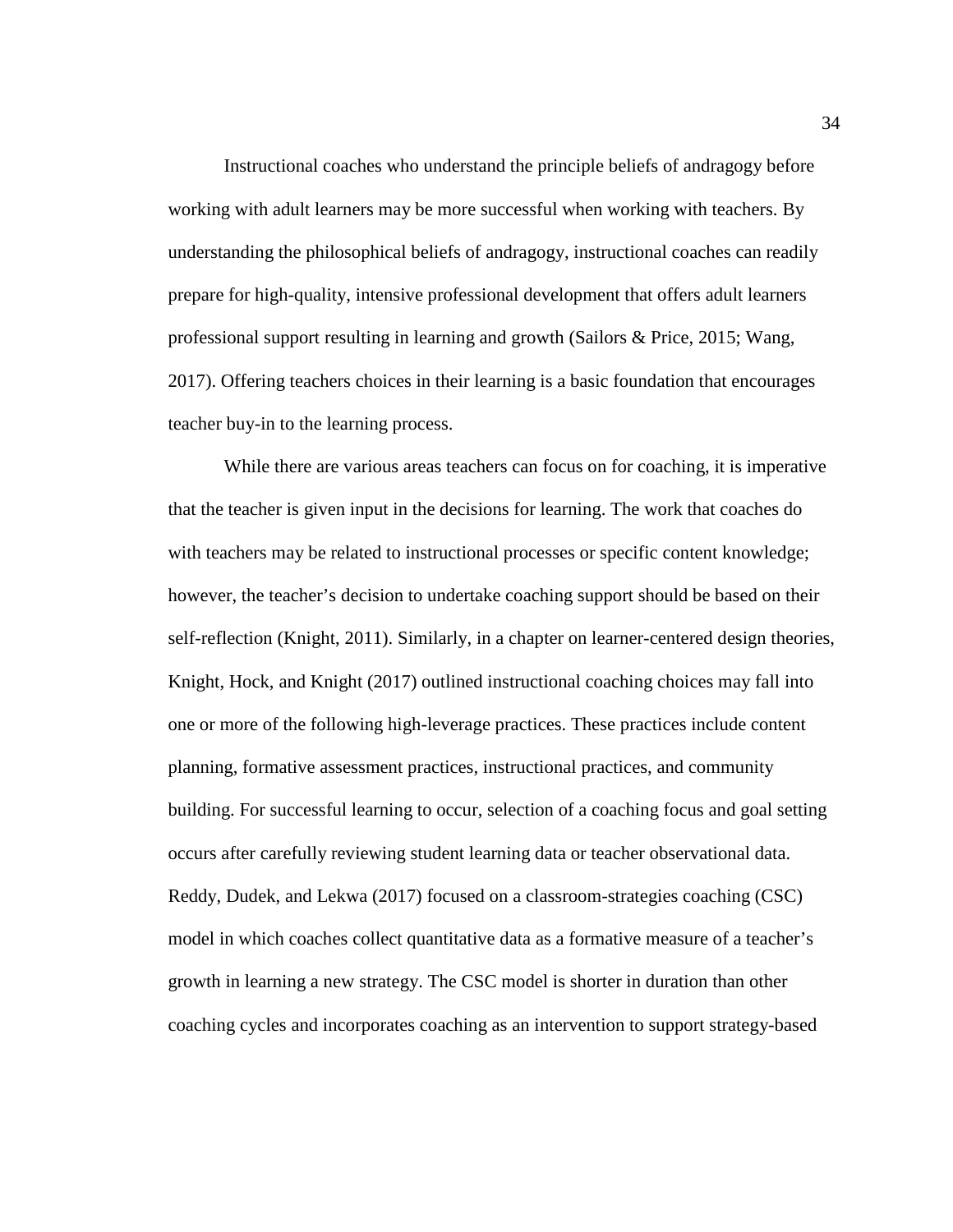classroom instruction. Regardless of the coaching model, teachers do not spend time learning to employ a practice without having an intended purpose focusing solely on improving student outcomes (Knight et al., 2016). Therefore, successful coaching requires the teacher to be an active participant in the decision-making process throughout the coaching cycle.

Coaches often create options for teachers to select as a focus for learning, which helps to facilitate teachers' reflective thinking and problem solving about instructional practices. Instructional coaches support teachers' learning through various actions that enhance teachers' metacognitive and reflective thinking (Mangin & Dunsmore, 2015). Coaching practices align with the foundational ideas of adult learning and should include active and shared learning opportunities, such as observation, practice, feedback, and inclass coaching (Desimone & Pak, 2017; Spelman et al., 2016), that support the teacher's reflection. Teachers may be more willing to change when they have roles in the learning process and reflect on their growth in the process. Instructional coaches, however, must also recognize how their actions can impact teachers' willingness to learn.

A cyclical process of learning occurs when coaches intentionally move teachers throughout the learning progression. In an article describing factors for successful coaching programs, Knight (2016) posited instructional coaches need to understand their roles are not just relaying advice about good teaching skills. Instead, coaches must position themselves as partners supporting teacher learning throughout the coaching cycle. An example of this cycle occurs when coaches introduce research-based practices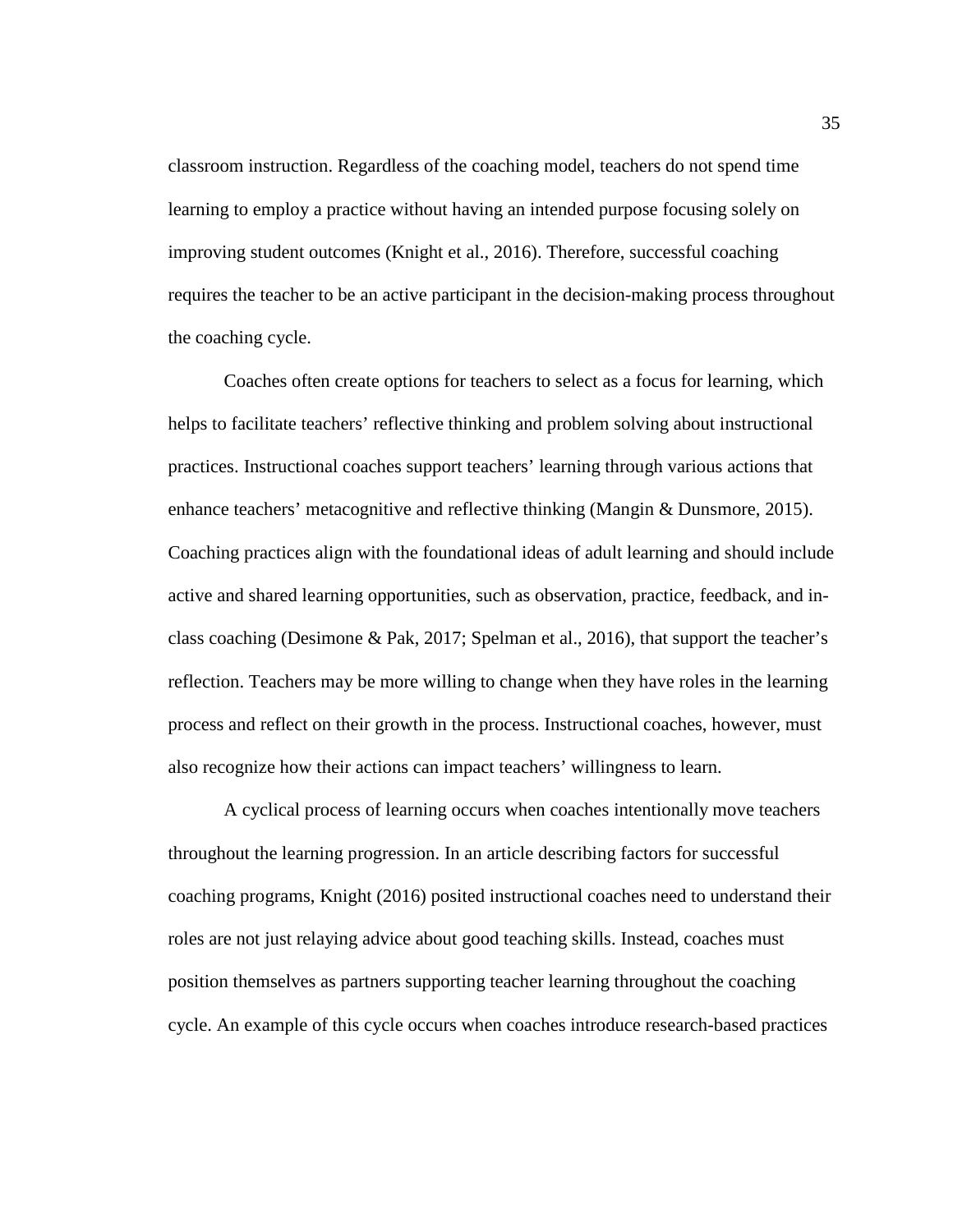and then support the implementation of the strategy, offer feedback, and guide the teacher's reflection about implementation and analysis of student outcomes. Similarly, in an article about cognitive coaching, Netolicky (2016) found that participation in coaching helped both the coach and the "coachee" grow and reflect on best practices in teaching. Knight (2004) suggested that most schoolwide improvement occurs because of the unique structures of the coaching cycle. Instructional coaches understand the importance of this coaching cycle, recognizing successful coaching cycles help teachers sustain their learning by supporting them in the establishment of attainable goals and then offering guidance and support throughout the learning process. In an article explaining the coaching cycle, Knight et al. (2015), using results from research at the Kansas Center for Research on Learning and the Instructional Coaching Group, explained that an element to the cycle includes teachers identifying their own goals. The authors suggested teachers' goals need to be easy, reachable, powerful, emotionally compelling, and student-focused for sustainable learning to occur. Instructional coaches can help narrow the goal selection at the outset of the cycle so teachers are successful. Using these goals, coaches and teachers then have a focus for their work.

While focusing on teacher-driven goals throughout the instructional coaching cycle, coaches use different types of support and specific actions depending on the teacher and context for coaching. Miller and Stewart (2013) identified these actions as stances coaches can take when working with teachers. Using a neutral stance, one where the coach does not give all the answers, helps create an environment where teachers learn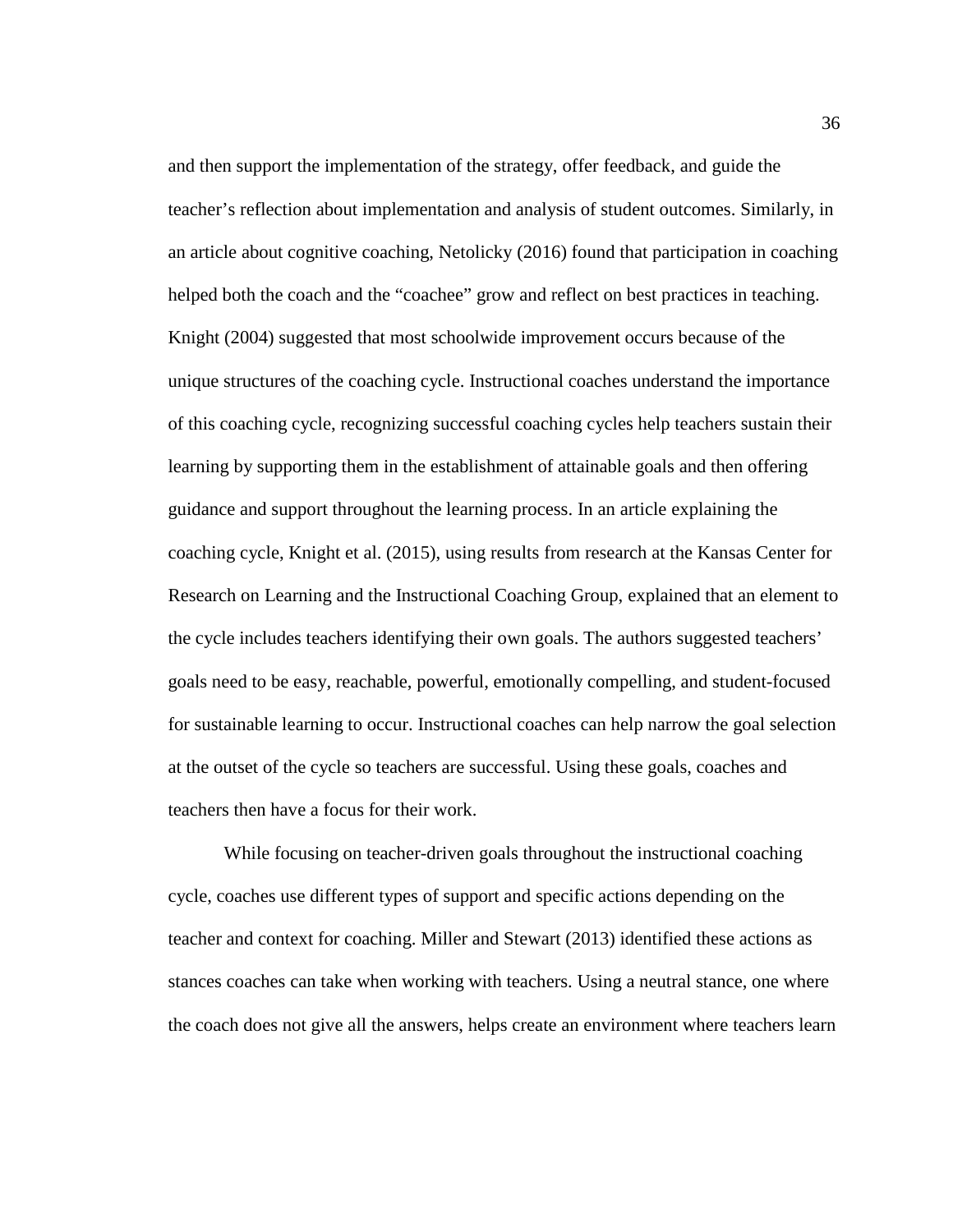from collaborative problem solving. In stark contrast, a directive stance, one where the coach tells a teacher what to do, can often negate professional learning. In addition to the coaching stances, Kurz et al. (2017) found specific coaching actions that support teacher learning. These included focusing on reflective questioning, gathering and analyzing data, establishing goals, planning, modeling, critiquing, offering feedback, and adjusting for new goals. Designing a coaching program that allows coaches the opportunity to use these coaching stances and actions that support teacher learning is necessary for program success. Empowering teachers as adult learners places the ownership of learning in teachers' hands. Thus, when teachers learn, students learn (Knight, 2016), leading to positive changes in the trajectory of student achievement outcomes.

### **Coaching Variations and Models**

Finding ways for teachers to receive regular feedback about their instruction could make a world of difference for students. Darling-Hammond (2015) reported the results of a survey that indicated teachers in the United States work harder and face more challenges than teachers in other countries. The author discussed teachers in the United States felt the feedback they received was inadequate to enhance their instructional practices. Teachers reported the lack of feedback as problematic because it was the administrators who were giving feedback rather than peers or colleagues. Teachers believed peer observations could provide more specific feedback because teachers are regularly involved with daily instruction more so than administrators (Darling-Hammond, 2015). However, in a study on embedding virtual coaching as a cost-effective method of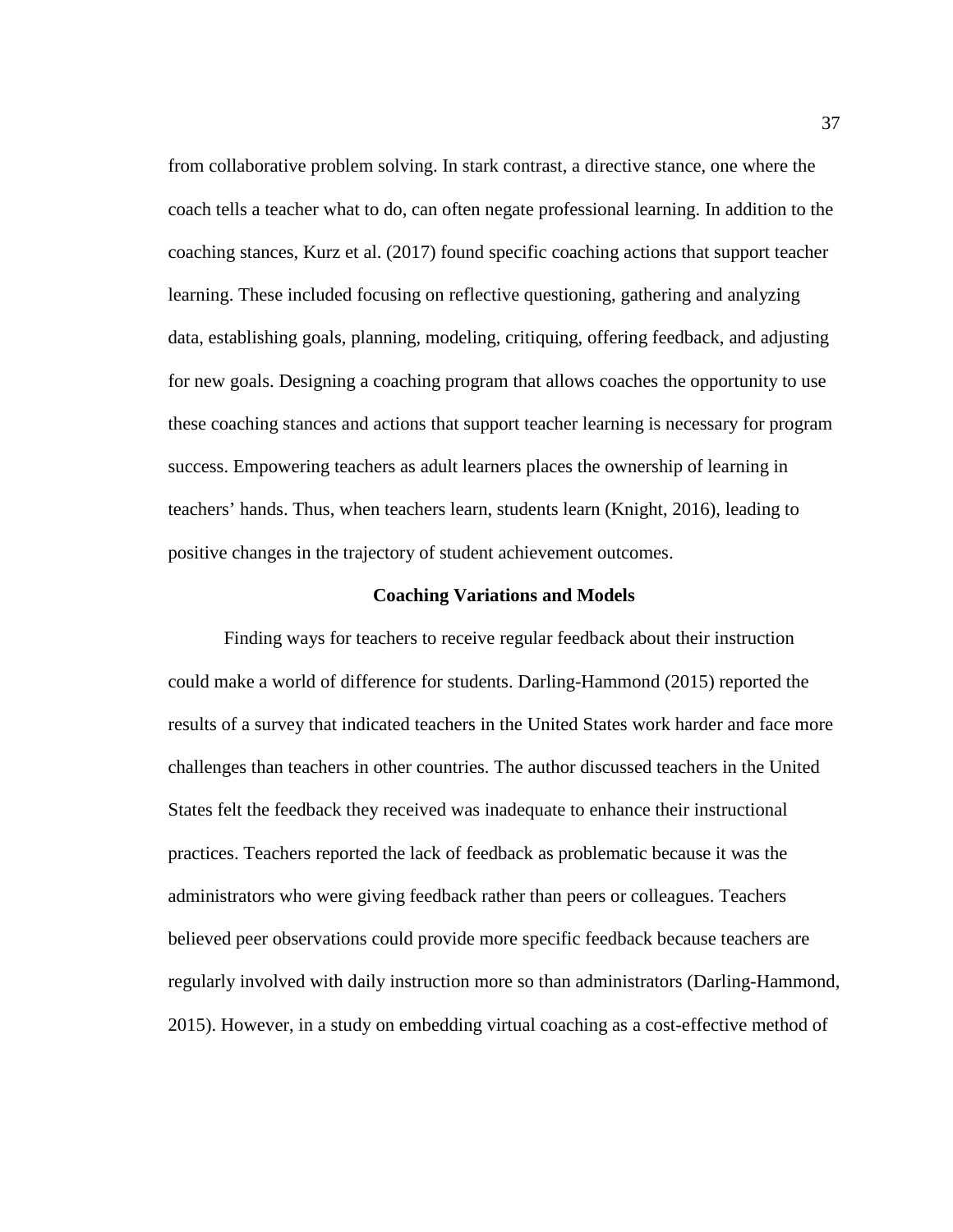supporting teachers, Kotze, Fleisch, and Taylor (2018) warned of peer coaching models in school settings where the number of "good" models is limited. These authors suggested innovative methods using videotape as one way of ensuring high-quality models are available to teachers. Thus, finding a method for teachers to receive regular feedback about their instructional practices is something that teachers in the United States desire (Darling-Hammond, 2015) and need to elevate their teaching practices.

One successful model for helping teachers receive supportive feedback occurs with instructional coaching. Through coaching, teachers learn about research-based practices to help address challenges within the classroom. Knight (2004) categorized three areas that may explain why instructional coaching is a powerful professional learning model: (a) teacher choice, (b) dialogue, and (c) knowledge in action. These three areas also directly align with the adult learning phases identified in andragogy. These phases include deciding to begin, choosing the planner, and engagement of learning episodes (Knowles et al., 2015). Therefore, a combination of Knight's (2004) and Knowles et al.'s (2015) ideas solidifies that successful coaching requires opportunities for the learner to be actively involved in making decisions, learning, and implementation, thereby creating a cycle of continual feedback and learning.

Researchers have suggested teachers learn best when participating in professional development that is cyclical. Hence, the instructional coaching cycle should include opportunities for teachers to identify, learn, and improve (Knight, 2016; Knight et al., 2015). One element within the coaching cycle is the opportunity for coaches to offer real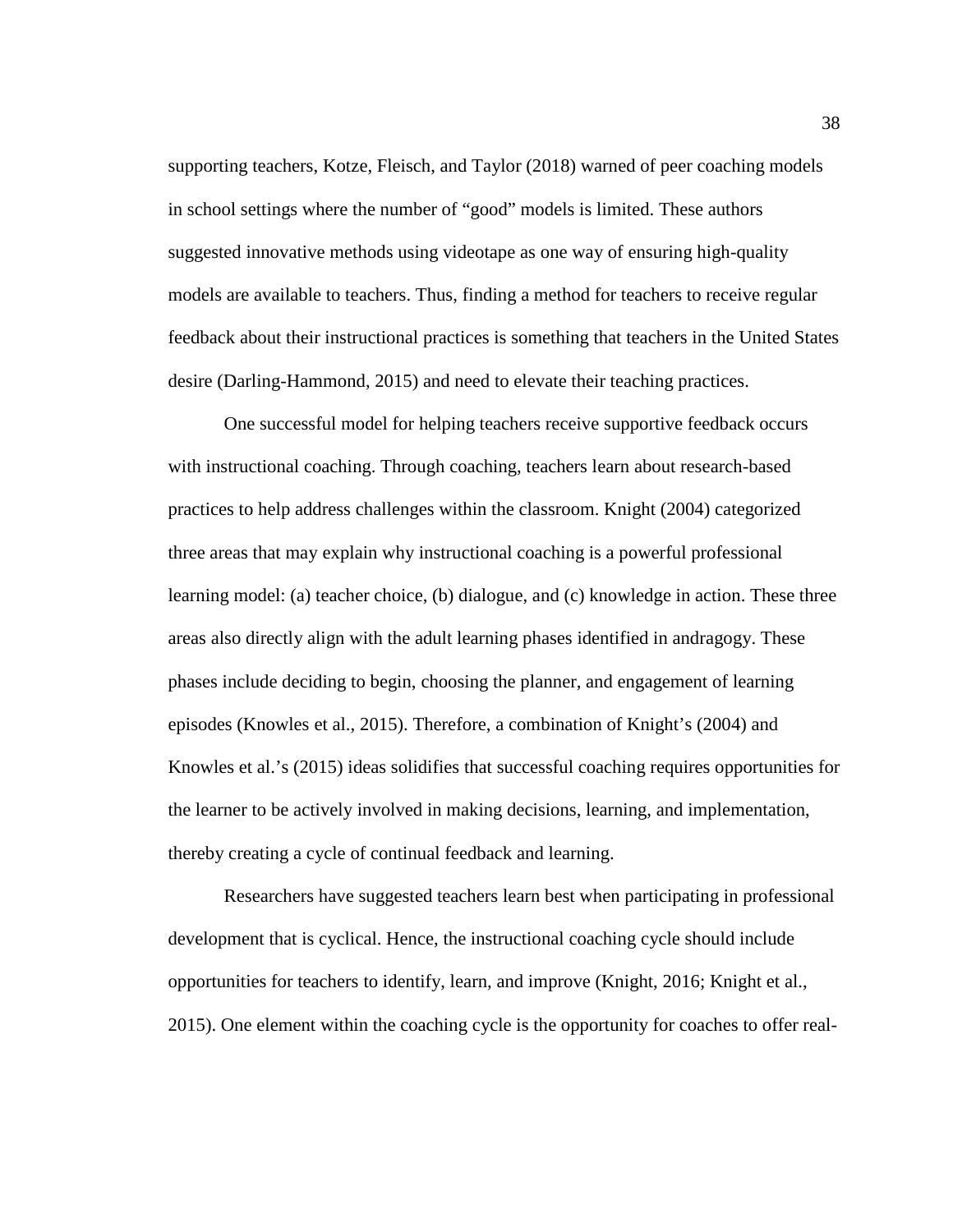time feedback and support to teachers (Desimone & Pak, 2017). In a study focused on coaching teachers with inclusion to support students with special needs, Gallagher and Bennett (2018) found immediate feedback from coaching had the potential to integrate best practices with exploratory and reflective teaching. Thus, the immediacy of feedback through several types of coaching models supports teachers regardless of content and context.

Varied models of coaching have emerged since the inception of coaching. These include cognitive coaching (Netolicky, 2016), problem-solving coaching or studentfocused coaching, and reform coaching (Kurz et al., 2017; Wang, 2017). Other types include directive and responsive coaching (Sailors & Price, 2015; Sailors et al., 2014), classroom strategies coaching (Reddy et al., 2017), content coaching (Howley et al., 2014; Miller & Stewart, 2013), and instructional coaching (Knight, 2004, 2009, 2011).

Extant research frequently categorizes these diverse types of coaching under the larger umbrella of instructional coaching. Regardless of the coaching model, the role of the coach becomes critical in supporting teacher learning. The role of the instructional coach must be defined within the context and setting of the desired outcomes of the professional development model for coaches to be successful. Some instructional coaches may find they have a variety of roles and responsibilities within a school or district that can impact the success of a coaching program (Crawford et al., 2017). Identifying clear goals within a coaching program and establishing clear roles for the coach are key to successful implementation (Miller & Stewart, 2013). Blurring the lines between a coach's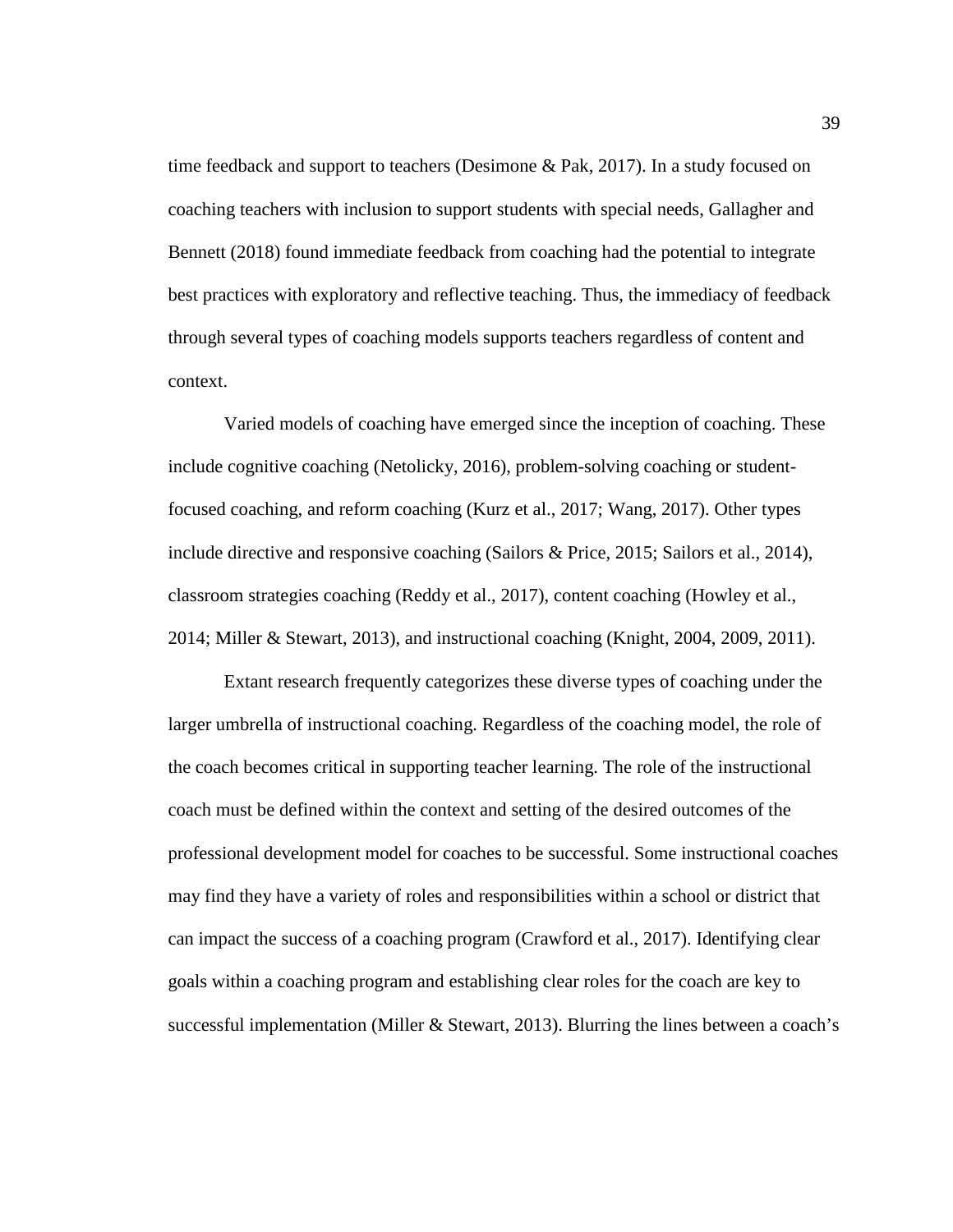responsibilities and realities of day-to-day activities can impact the effectiveness of the coach's role or the coaching program itself.

In a study on coaching discourse, Heineke (2013) studied four coach-teacher dyads and found instructional coaches often shoulder other responsibilities unrelated to directly supporting teacher learning. These additional responsibilities take time away from helping teachers learn. These interruptions to the coaching process may occur more often if the coach does not have extensive knowledge to meet the needs of a wide range of teachers (Crawford et al., 2016) or if the structures that support effective coaching are not in place (Heineke, 2013). Therefore, identifying the roles and responsibilities of an instructional coach at the outset of a coaching program can help teachers and coaches be more successful and ensure coaches have a strong knowledge base.

Knowledge is critical for instructional coach success. It is not enough for coaches to only have content knowledge; it is vital for coaches to have both content knowledge and an understanding of the various formats of coaching. Instructional coaches who know there are different formats can use various styles of coaching and strategies that simultaneously build individual and systemic capacity for change (Mangin & Dunsmore, 2015). In addition to the coaching formats and strategies, coaches should recognize the multiple roles through which they need to move as they support teacher learning. These roles may include facilitator, instructor, collaborator, and empowerer (Wang, 2017). Many different coaching models include various aspects and descriptions of similar roles.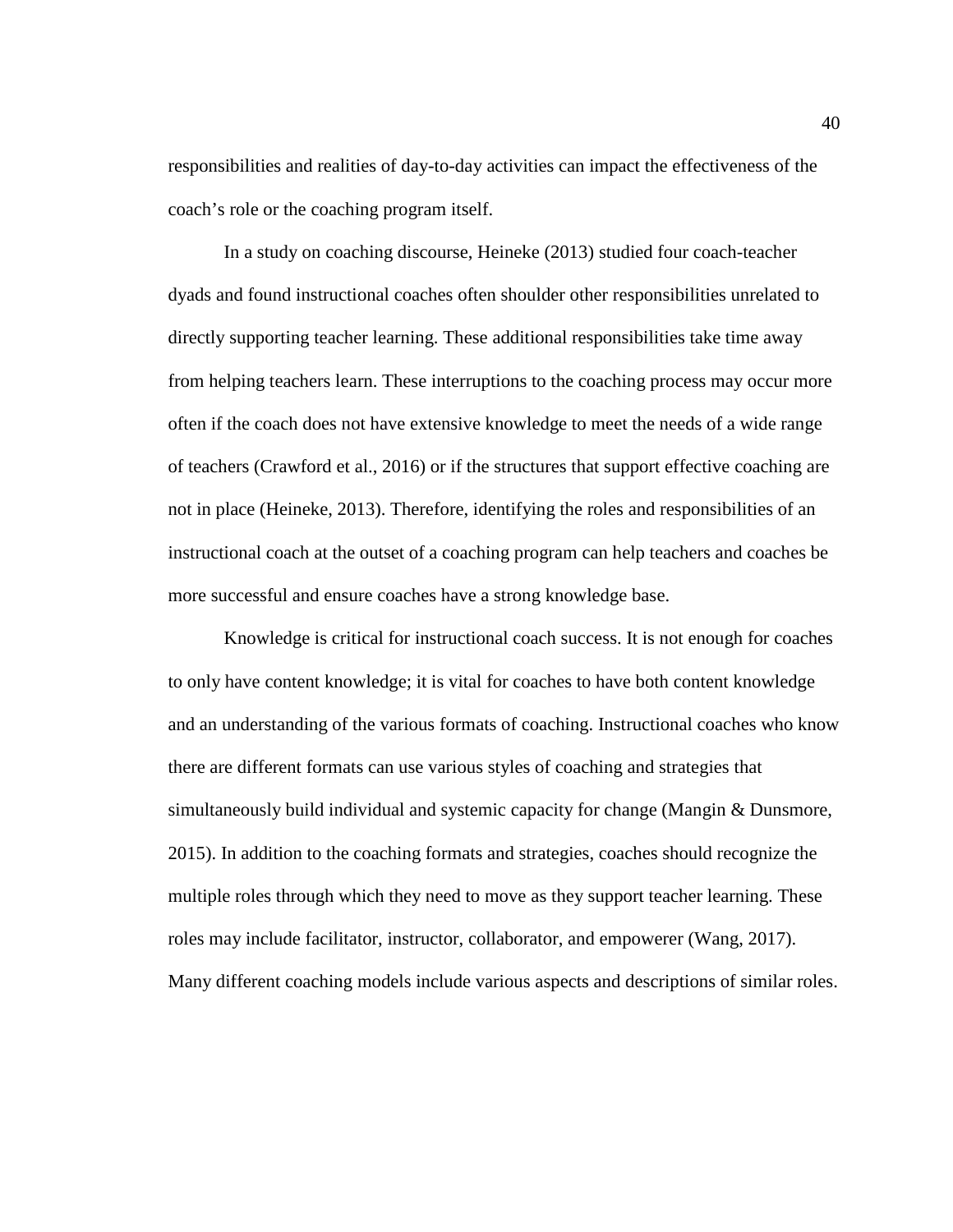Having a wide range of skills can help coaches successfully engage with the varying needs of different teachers.

Ensuring that coaches are well trained and prepared in their role of supporting teachers is vital for the success of any coaching model. Coaches who recognize and understand andragogical principles and have deep content knowledge are more likely to be successful when working with teachers. By offering learning that is job embedded and collaborative (Spelman et al., 2016), coaches support teachers' acquisition of new knowledge or exposure to new initiatives, programs, or materials (Desimone & Pak, 2017; Mangin & Dunsmore, 2015; Sailors et al., 2014). For this reason, adding instructional coaches to schools in the United States could be one way that teachers receive the necessary, immediate feedback and support to create sustainable changes in the classroom. Implementation of this model would also require useful professional learning for coaches.

Finding ways to hire and support coaches, as instructional coaching becomes more popular in schools, is required for the successfulness of any program. In an analysis of previous research on instructional coaching, Barshay (2018) found significant changes do not occur when coaching programs expand to more teachers. These results can be problematic for the future of instructional coaching. Therefore, one area that may increase the successful implementation of instructional coaching is to offer coaches training and information about building and sustaining collaborative relationships when working with more teachers.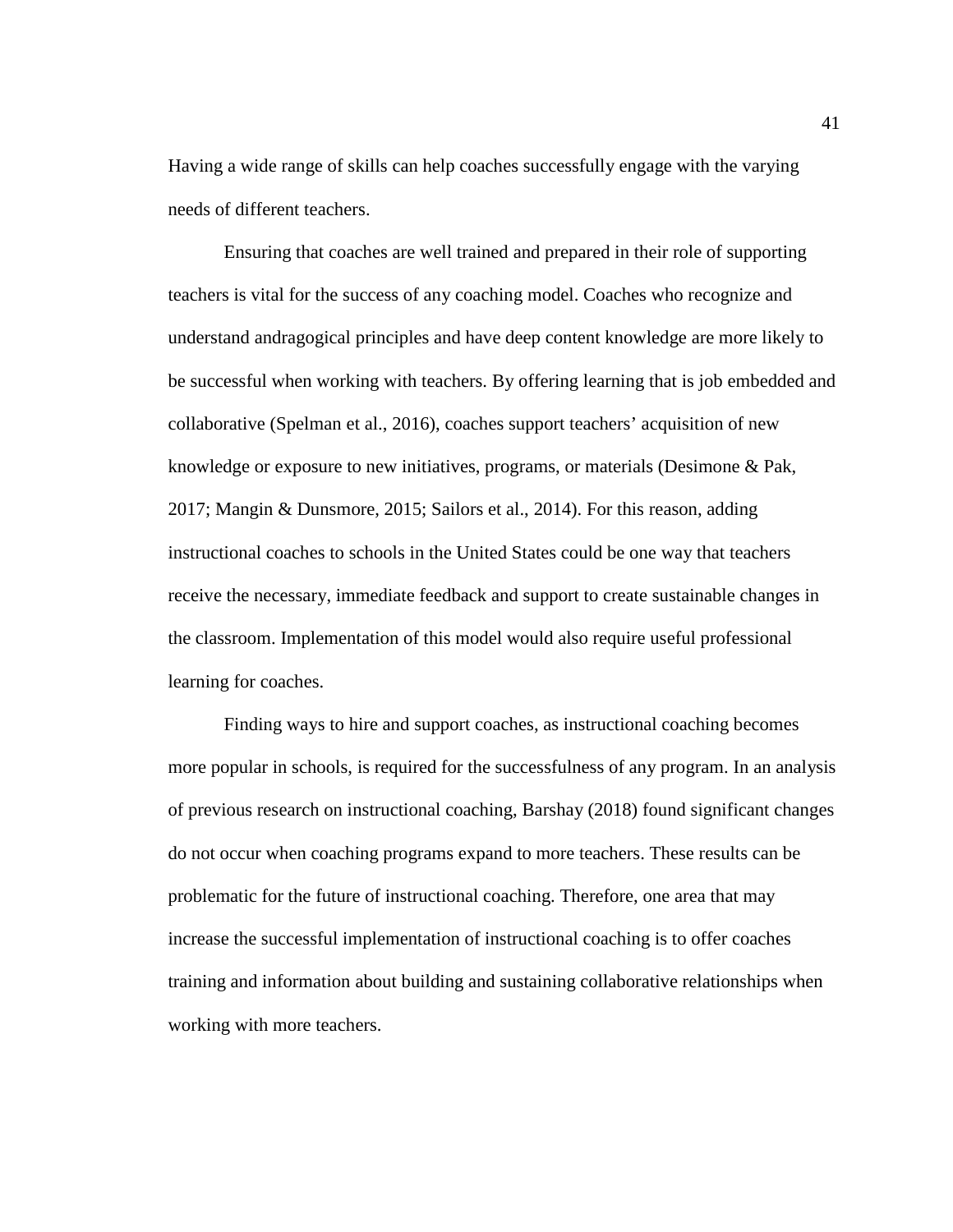## **Coaching and Relationships**

Using coaching as a method of providing professional development is not a new concept in many organizations. Coaching is becoming popular in schools and school districts focused on closing the achievement gap. Coaching offers teachers someone with whom to collaborate. Darling-Hammond (2015) suggested school structures that provide teachers time to collaborate and learn together show significant results in student achievement. Also, professional learning opportunities that include features of effective professional development, such as ongoing and intensive support, help teachers acquire new skills and knowledge more easily. Of more importance, school initiatives that focus on teaching and learning support collaborative relationships with teachers (Jacquith et al., 2011). Thus, teacher collaboration is an element for school success.

Finding ways to cultivate a climate of collaboration is valuable for school leaders. Building time in the day for job-embedded learning helps sustain teacher learning (Desimone & Pak, 2017). When coaches are a part of this job-embedded learning, changes in teachers' practices occur. Mangin and Dunsmore (2015) found coaching had the greatest impact on developing teachers' skills. Similarly, Knight et al. (2015) posited teachers' performances dramatically improved with quality coaching. Hence, building in ways for teachers to learn within their day-to-day routines may show great promise for changing instructional practices that impact student learning.

Establishing structures that promote individual and collective learning in schools could be a primary factor for reducing the achievement gap. In a study on the community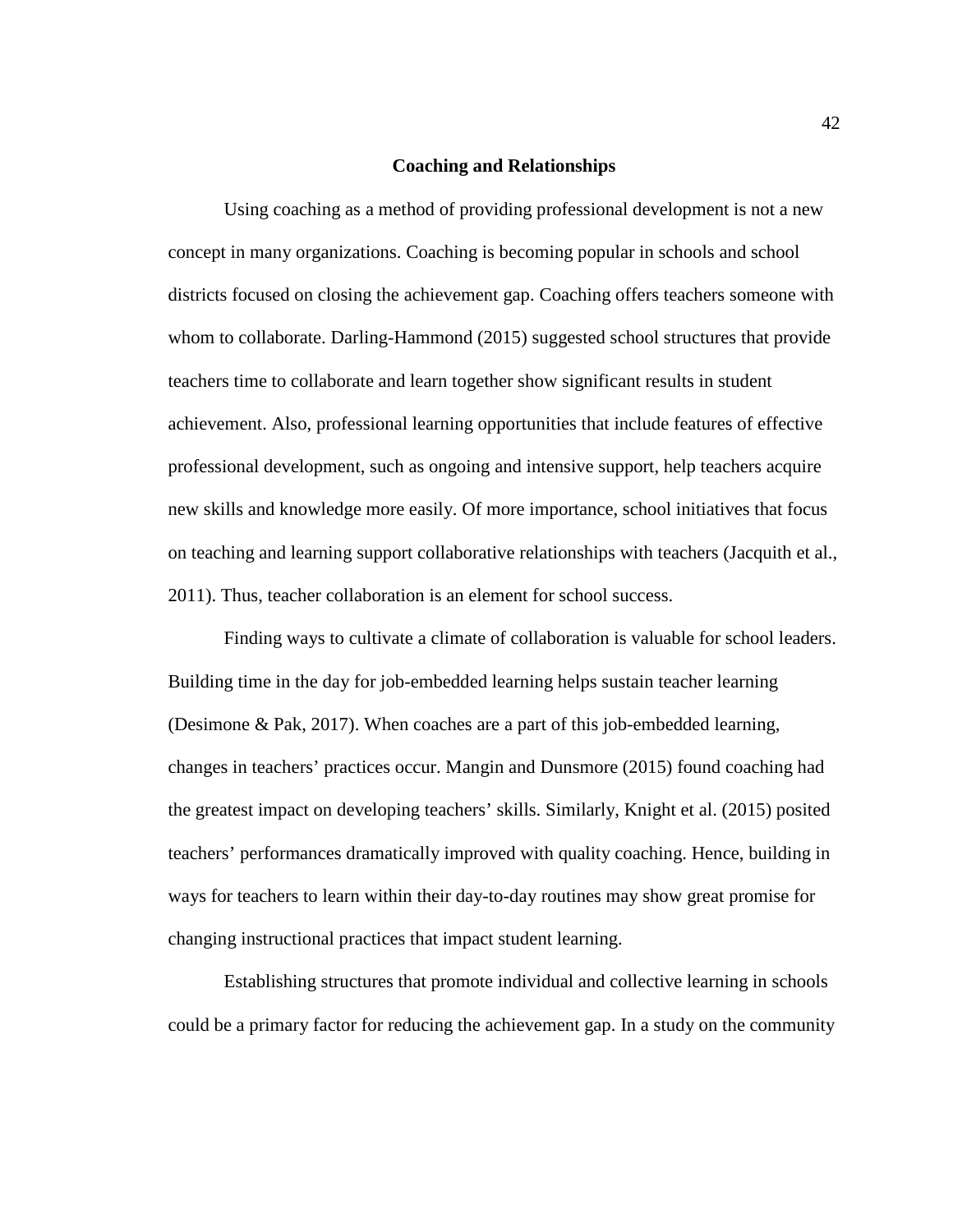coaching cohort model, Miller and Stewart (2013) established a protocol for supporting entire teams of teachers with an instructional coach. These researchers found that building time in a coaching program for both team collaboration and individual coaching allows each member space to learn and grow. Similarly, in an article about teacher collaboration and student achievement, Ronfeldt, Farmer, McQueen, and Grissom (2015) studied 9,000 teachers to investigate the quality of collaboration and its relationship to student achievement. These researchers noted collaborative structures have a direct effect on improving individuals and teams of teachers, resulting in increases to student achievement. Thus, ensuring structures are in place to support teacher and student learning is necessary for collaboration; however, simply placing groups of teachers together does not result in collaboration. Consequently, individuals supporting the collaborative structures must recognize the elements that help facilitate collaboration and ensure these elements are a part of each collaborative opportunity.

Instructional coaching involves more than coaches just sharing information. Coaches must balance how much information they give or how much they do for a teacher because teachers may become dependent if the coach eliminates any of the teacher's ownership of learning by explicitly telling them what to do. In an article on strategies for successful coaching, Foltos (2014) suggested coaches who help facilitate learning empower teachers as learners. This empowerment occurs when coaches involve the teacher in the decision making and goal setting of their learning. By engaging in conversations that help empower teachers in their learning, instructional coaches position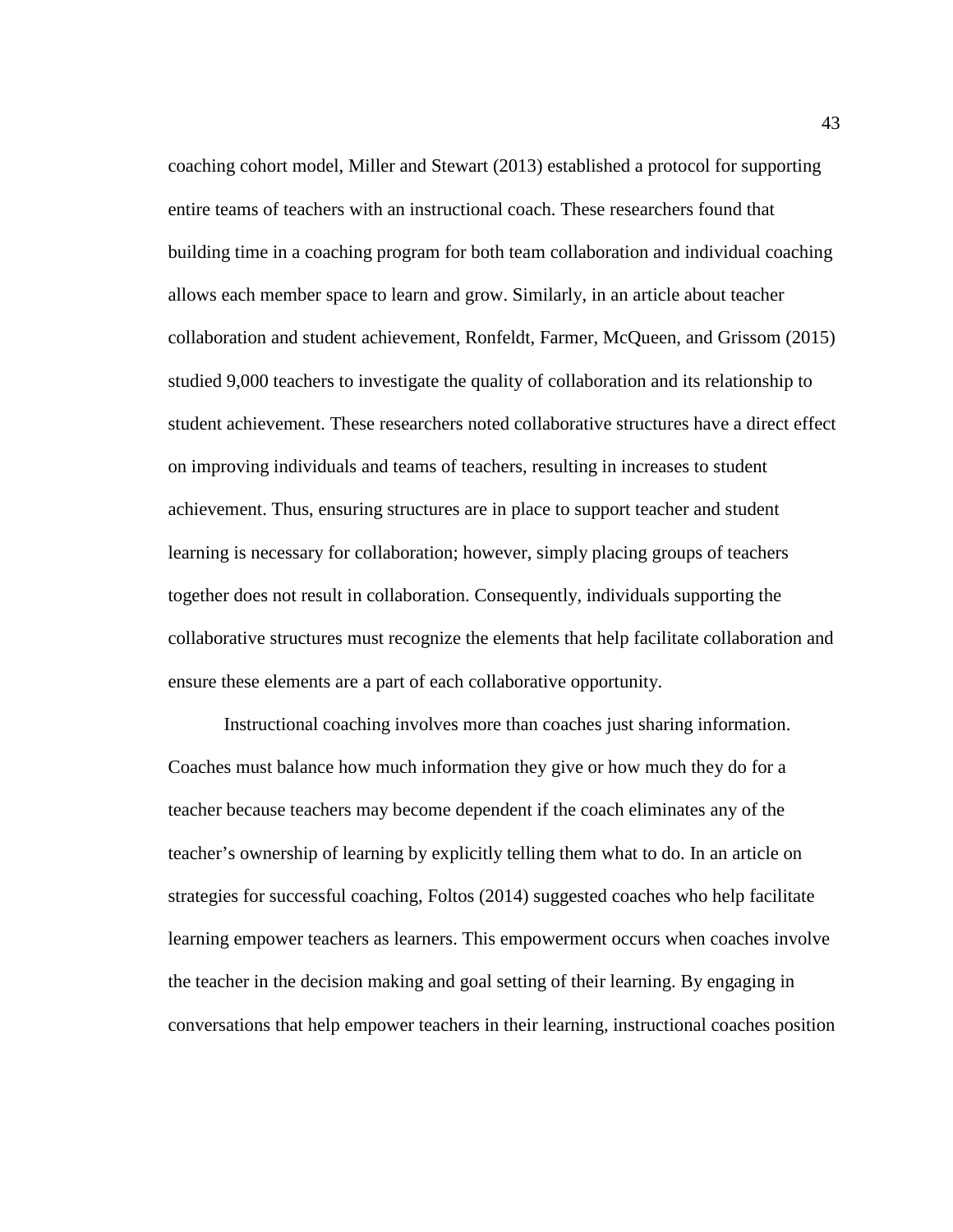themselves as partners with teachers resulting in valuable collaboration and coaching. Likewise, in a study on ways that coaching supports teacher change, Collett (2015) posited that coaches scaffold the learning and release the responsibility on to teachers as they learn a new skill. The coach's decision to adapt their support was based on their understanding and observation of the teacher's newly acquired skill. Furthermore, Heineke (2013) suggested an element to successful coaching is evident when the teacher perceives the coach-teacher partnership as positive. Therefore, establishing a partnership with teachers requires the coach to carefully consider how to engage with teachers in a positive manner.

Instructional coaches who understand the power of dialogic exchanges with teachers are more likely to find success in their role. Coaches who recognize how their words and behaviors may influence the teachers' practices (Sailors & Price, 2015) is a principal skillset for coach success. Teachers report resenting coaches who come across as powerful or knowing more (Heineke, 2013). In an article about dialogic discourse between coaches and teachers, Hunt (2018) suggested the exchange between teachers and coaches has the potential to transform professional learning when the discourse is not authoritative. Similarly, Knight (2004) suggested a powerful antecedent to becoming an effective coach relies on the instructional coach's belief that teachers are their equals and see themselves as partners. Consequently, finding ways to express respect for teachers' autonomy and offering learning choices (Knight, 2016) helps solidify the partnership and is a powerful predictor of coaching success.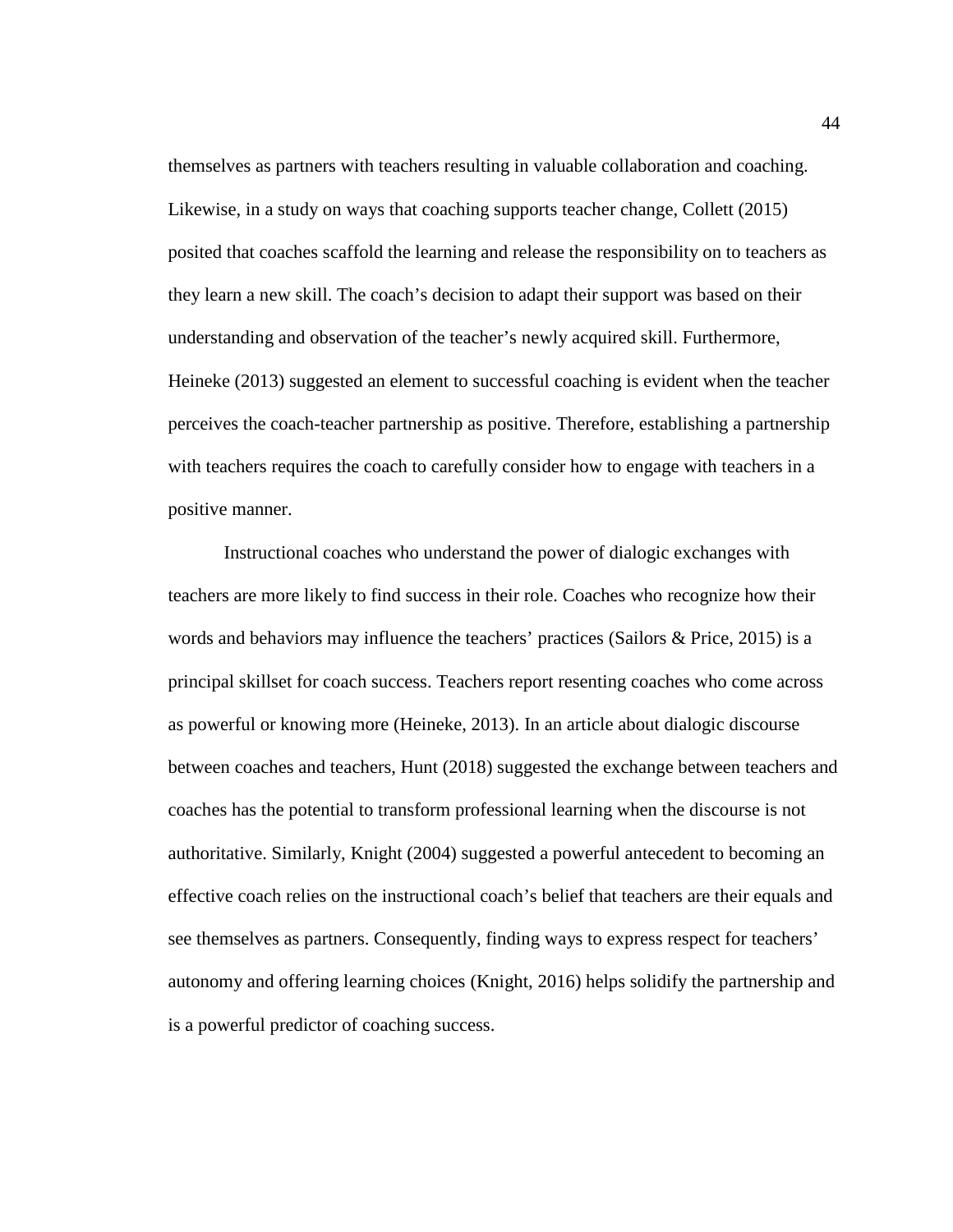Coaches who approach the coach-teacher partnership with an understanding of the power of teachers' autonomy recognize the need to be effective communicators. Knight (2016) suggested coaches need good communication skills to engage with teachers. These skills must include both expressive and receptive communication, so coaches listen to their teacher partners and clearly communicate to those partners. School district leaders often hire coaches to be a conduit of information from the district to the classroom with the specific purpose of implementing system-level changes.

Leading successful system-level reform can often be challenging for individuals. Woulfin and Rigby (2017) indicated the complexity of coaching includes leadership actions that involve shared understanding, brokering ideas, and modeling. Coaches who build trusting, healthy relationships with teachers are more likely to succeed with schoolwide instructional shifts. These meaningful relationships can help generate success and help coaches pass the ownership of innovative ideas to teachers (Knight, 2004, 2016). Thus, coaching can support the implementation of larger reform initiatives in addition to cultivating a curiosity for learning high-leverage practices.

Hunt (2018) suggested there is a careful balance when communicating policies and reforms. In these situations, it is suggested coaches find ways to validate teachers' professional judgment so meaningful learning opportunities may still occur within the coaching conversations. Additionally, in an article about the effects of reading coaches on the implementation of Reading First policies, Coburn and Woulfin (2012) found teachers were more likely to change instructional practices when receiving policy information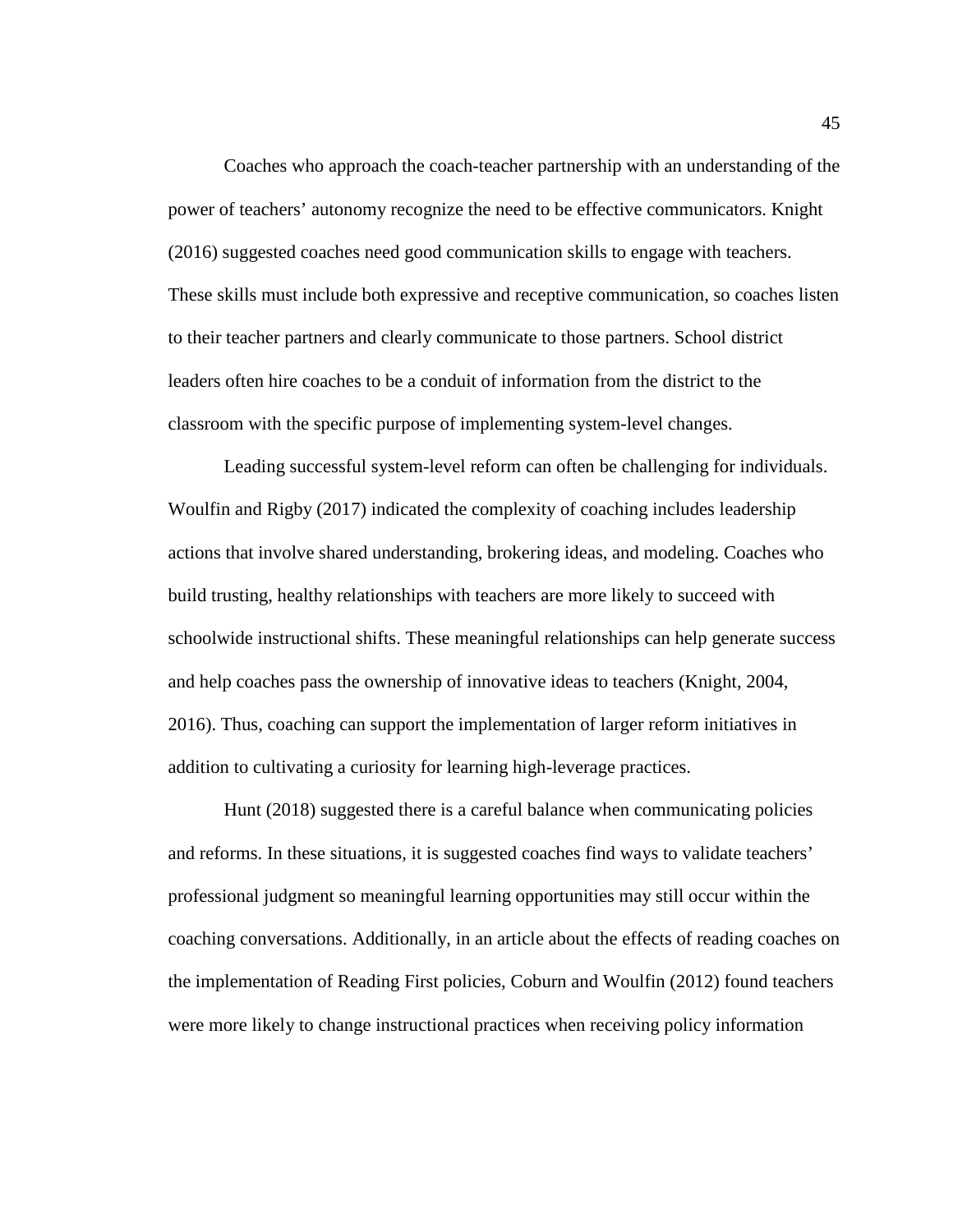from instructional coaches. Hence, coaches should have excellent communication skills to know how to relay messages about an initiative or school reform when partnering with teachers. It is also just as imperative for coaches to recognize the best opportunities for sharing these types of messages.

Finding opportunities to coach teachers can be challenging in the daily routines of school. Employing a coaching cycle embeds opportunities for coaching conversations to occur as a regular element of the coach-teacher partnership. Coburn and Woulfin (2012) suggested establishing a coach-teacher partnership can also influence instructional aspects that are more challenging to change. In a positive teacher-coach partnership, teachers can transfer their learning of skills and strategies to their classroom environment with the support of their coach (Wang, 2017). However, in a study that included information from three literacy coaches, Lowenhaupt, McKinney, and Reeves (2014) found building the necessary relationships for positive partnerships is time-consuming and may not be considered aspects of coaching when evaluating specific elements of a coaching program. This information suggests that any steps a coach takes to build the coach-teacher partnership is necessary for instructional coaching and requires time during which coaches and teachers can converse.

A principal element in the development of coach-teacher partnerships is allocating coaches and teachers time to talk. Thomas et al. (2015) postulated coaching conversations evolve between instructional coaches and teachers as the coach-teacher partnership solidifies. These researchers found the conversations in a strong coach-teacher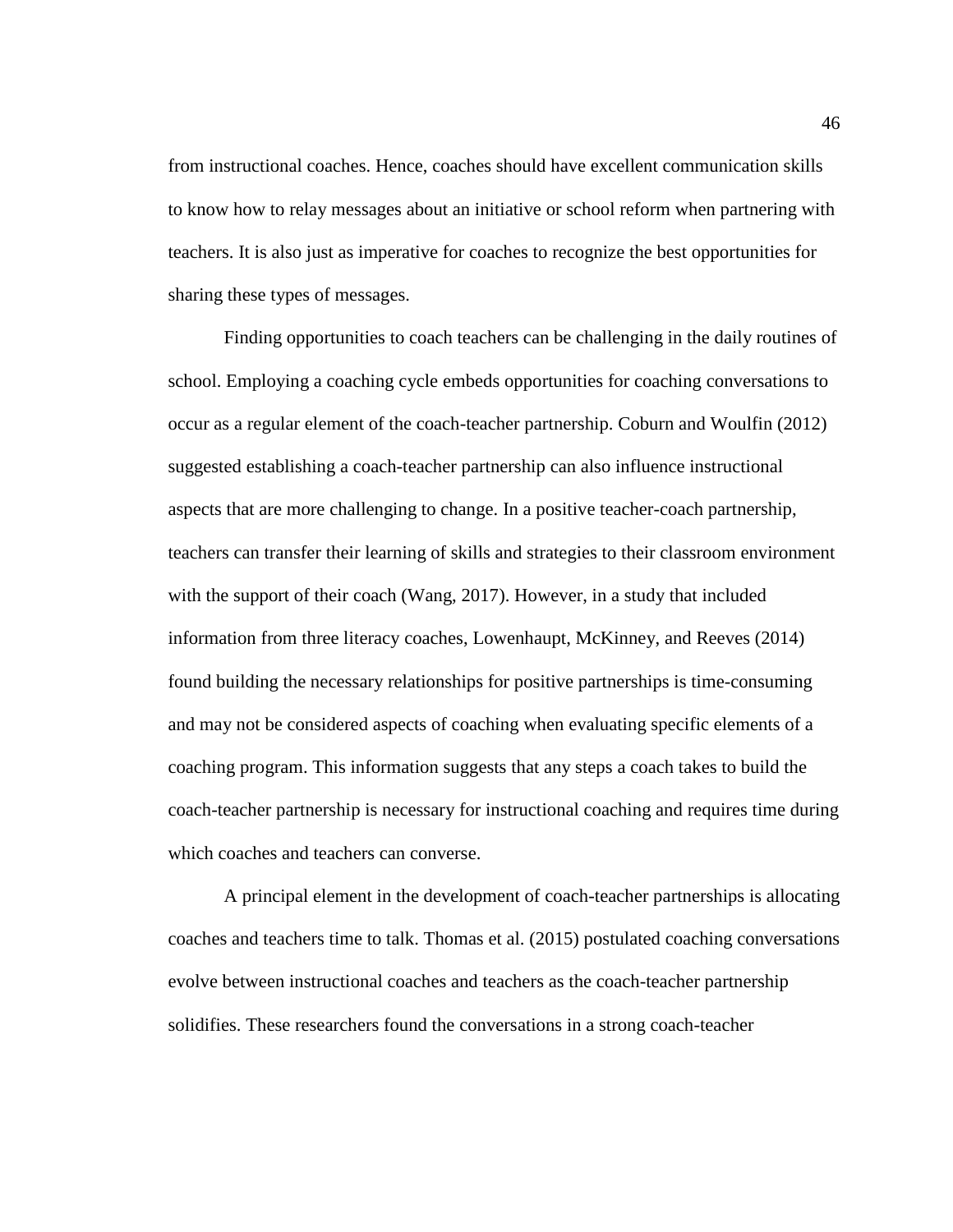partnership move along a continuum from topics about lesson implementation toward teacher reflection about specific instructional practices. Coach-teacher exchanges that focus on what the students are doing and learning helps direct the coaching conversation to be about student learning (Foltos, 2014). Likewise, Desimone and Pak (2017) suggested the shifts in conversations between coaches and teachers occur because of the cyclical nature of coaching. Thus, the coaching cycle allows coaches and teachers frequent opportunities to partner together as they discuss and practice high-leverage strategies that support student success.

Coaches can support teacher growth by moving through various roles throughout the cycle of coaching. Within each step, coaches support teacher reflection, provide encouragement, help build a repertoire of skills, and enhance collaboration (Wang, 2017). Additionally, coaches who use probing questions in the cycle can guide teacher reflection (Foltos, 2014) and encourage teachers to set and attain improvement goals, based on classroom data (Adams et al., 2015; Connor, 2017). Teachers remain actively engaged by collaborating and partnering with coaches throughout the decision-making process (Reddy et al., 2017), which supports teachers' self-directed learning (Miller & Stewart, 2013; Netolicky, 2016). Empowering teachers as learners can significantly impact students' lives (Knight et al., 2015) because teachers continue to acquire high-leverage practices that make a difference in the classroom.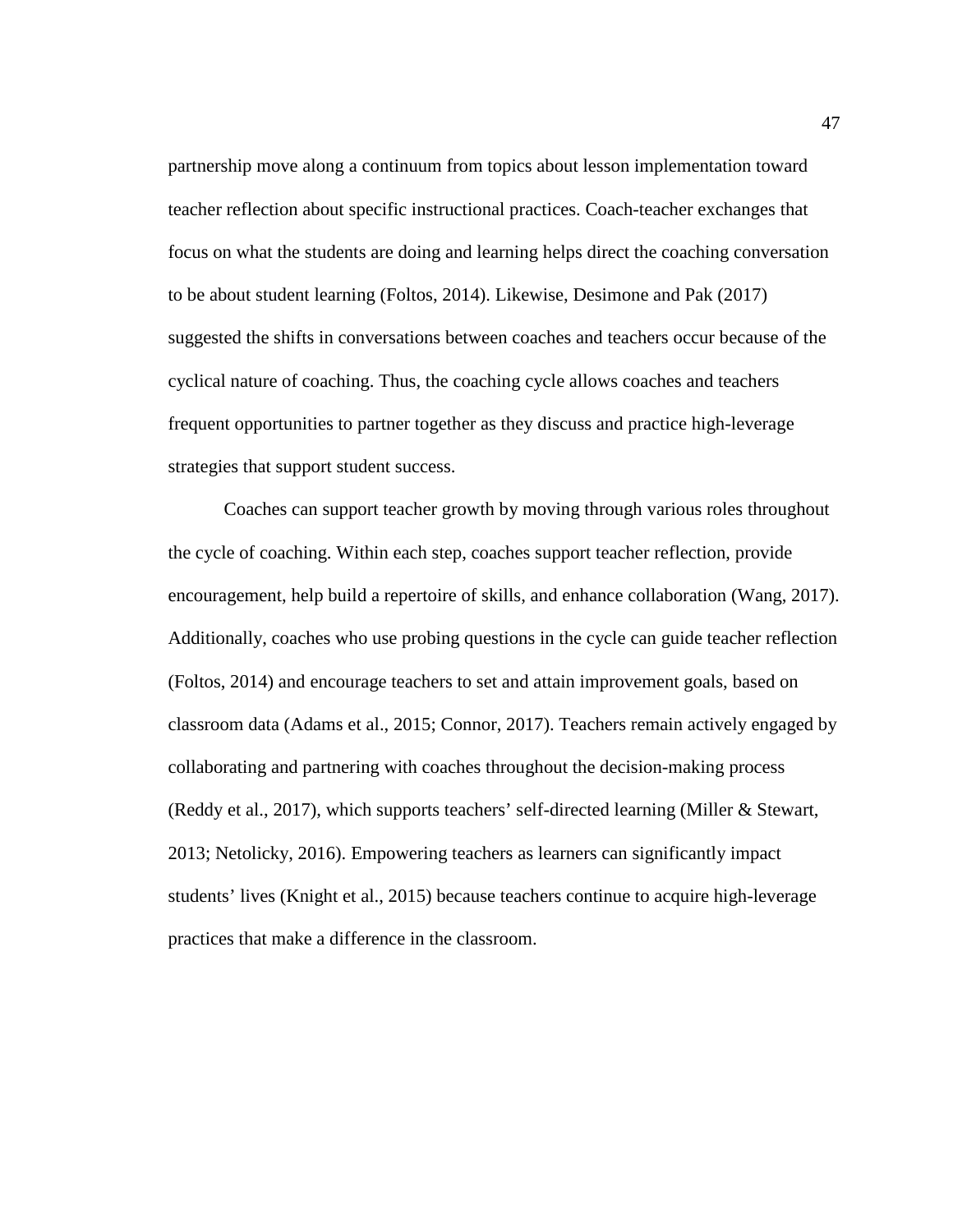## **Coach as Instructional Leader**

Instructional coaches often have many roles, which may or may not support successful coaching models, in the school or district. Although an instructional coach's primary role is to help classroom teachers teach more effectively, many situations call for the coach to act in a leadership role. In a study focusing on how literacy coaches view themselves as leaders, Calo, Sturtevant, and Kopfman (2015) suggested coaches' expectations sometimes blur their roles in supporting individual teachers and the entire school program. Therefore, determining the role of the instructional coach is necessary and may require the coach to acquire additional skills, depending on how the school uses the coach's position.

Establishing the role of the instructional coach within a school requires an infrastructure that supports coaching success. Professional development that successfully incorporates coaching is embedded within a comprehensive system of learning and improvement (Jacquith et al., 2011). Just as important, districts and school leaders who openly support a coaching model of professional development build structures for its effectiveness and regularly communicate the importance of coaching (Knight, 2016). In an article about content-focused coaching, Bickel, Bernstein-Danis, and Matsumura (2015) referred to this process as *right-sizing* the focus for coaching. These authors characterized right-sizing as establishing a coaching goal that is realistic, manageable, and observable. Administrators who ensure that structures are in place and who positively communicate messages around coaching can help the successful implementation of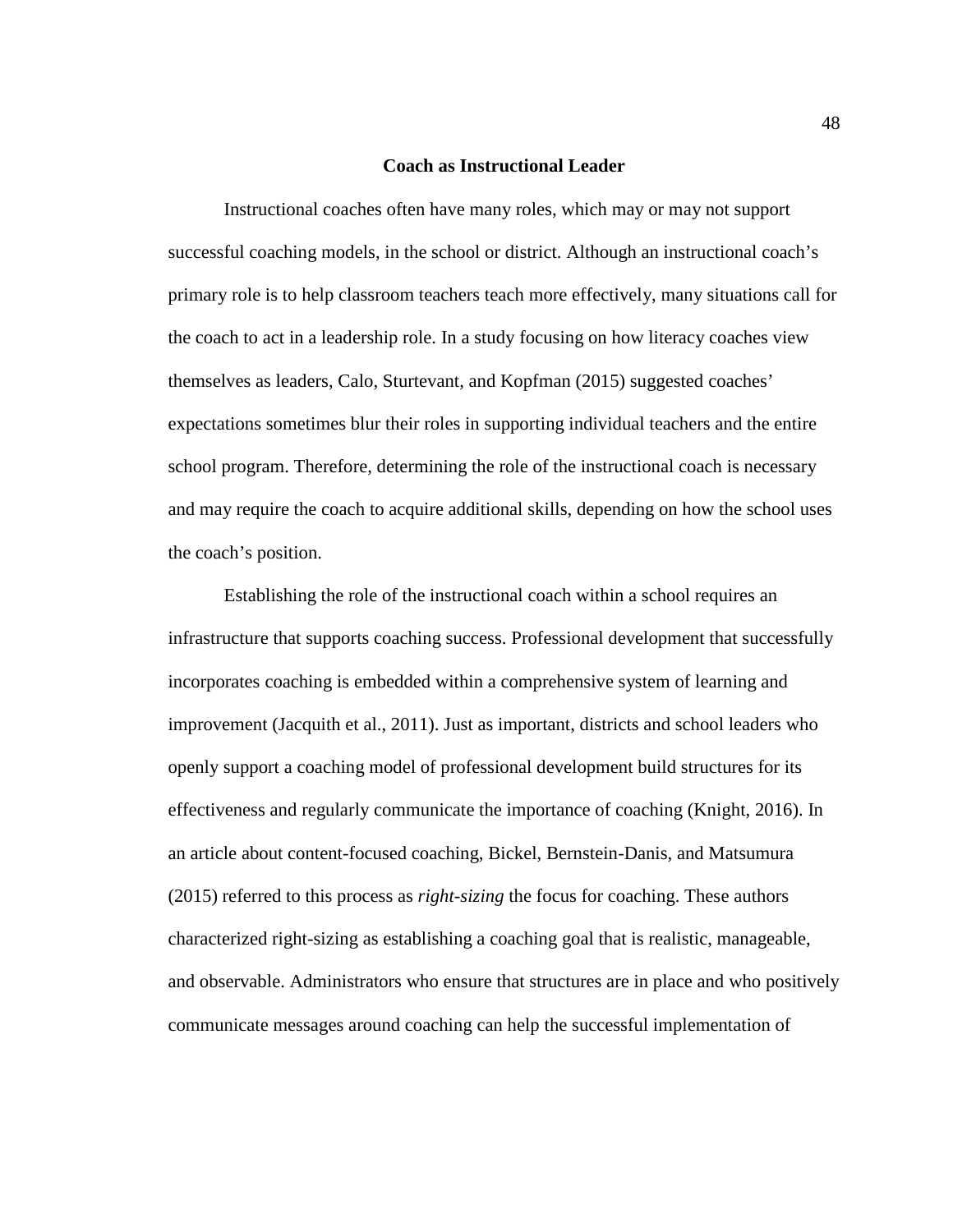coaching programs and initiatives being introduced by coaches. This is especially valuable when the coach is responsible for leading the change.

Instructional coaches are sometimes given leadership roles within a school setting to implement initiatives and changes successfully. In an article regarding Reading First instructional coaches, Bean, Draper, Hall, Vandermolen, and Zigmond (2010) found in some cases, school leaders release their responsibilities for instructional leadership onto coaches or view them in more of a director or mentor capacity. Kwan (2016) suggested instructional leadership encompasses roles that help build the capacity of teachers, rather than supervisory roles that entail evaluating teacher performance. Bean et al. (2010) explained when coaches are instructional leaders, they may be responsible for more than mentoring teachers. In this role, the coach may also be expected to coordinate professional development to engage whole school reform, interpret and share school data, and lead efforts for school district reform (Bean et al., 2010; Calo et al., 2015).

Instructional coach actions and roles can play a part in reform success. Coburn and Woulfin (2012) indicated two types of roles that coaches may play when implementing reform initiatives. These authors described the first role is educative; that is, helping teachers learn instructional practices and supporting changes within the classroom. The second role is a more political role that includes influencing teachers by selectively sharing certain aspects of the initiative or forcibly persuading them to implement changes per the reform. Thus, instructional coaches who possess leadership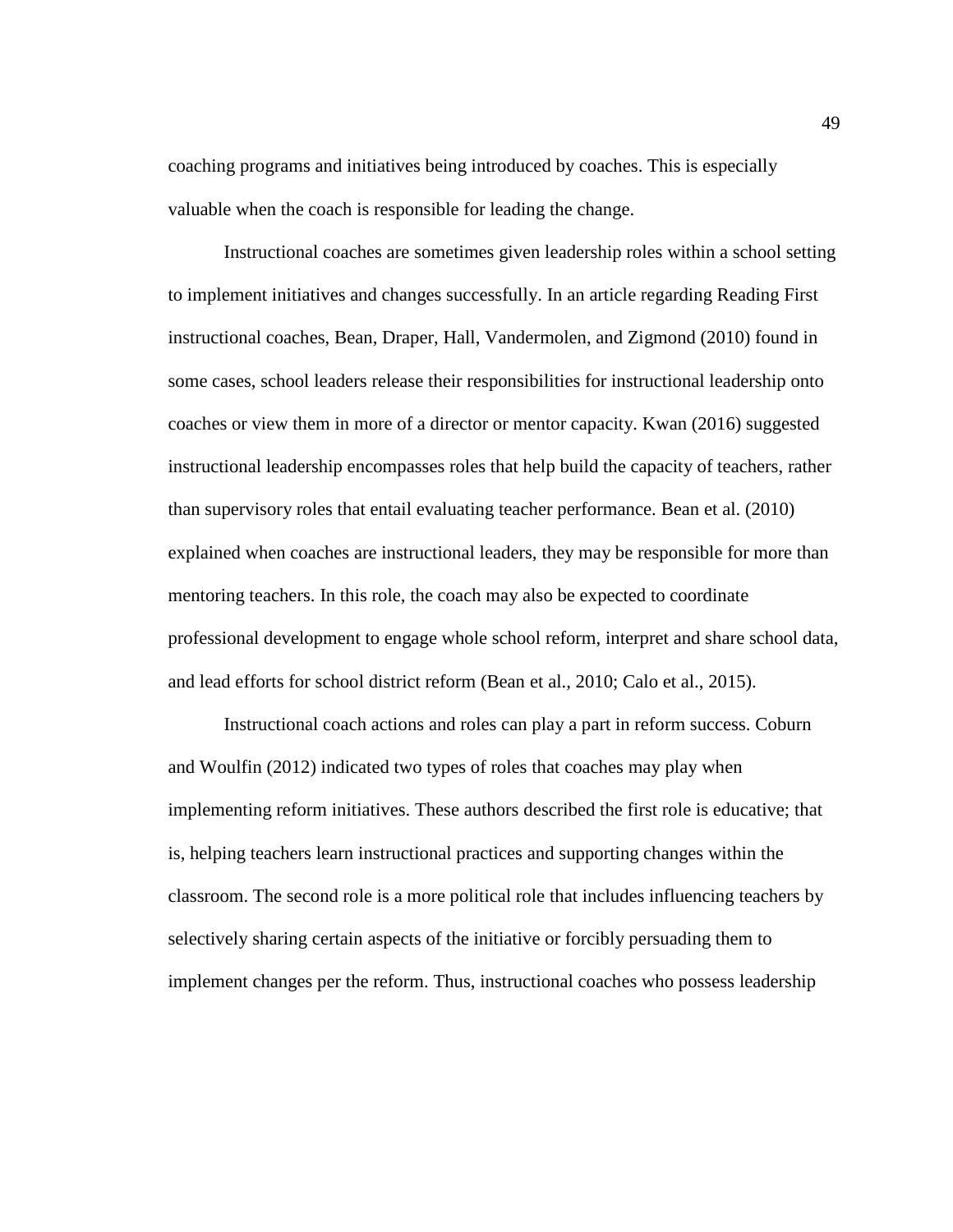skills may find themselves better prepared to handle the various roles regardless of context.

In addition to leadership skills, coaches need a comprehensive set of teaching strategies and communication skills to adequately support teachers' professional learning (Foltos, 2014; Knight, 2016). For coaches to be successful, they need to receive professional development to help build their skills and navigate the complexities of adult learning (Knight et al., 2015). This additional learning may include content knowledge depending on the type of coaching and the coach's experience. Miller and Stewart (2013) found an element to coaching success required using knowledgeable and qualified coaches. In a study on using evaluative tools to assess instructional coaching skills, Reddy, Glover, Kurz, and Elliott (2019) posited that effective coaching required highlevel skills in problem-solving, modeling, interaction style, data, and facilitative practice to support professional growth in others. Additionally, Calo et al. (2015) suggested instructional coaches need multiple opportunities for professional learning to refine their coaching knowledge and skillset, especially when focusing on learning leadership skills. Woulfin and Rigby (2017) posit the additional learning for coaches becomes a vital component when school leaders are designing and implementing coaching programs for the first time.

Strengthening a coach's leadership skillset may also help coaches advocate for their role in schools. Mangin and Dunsmore (2015) found in some cases, school leaders expressed the need for coaches' focus to be primarily on questioning and dialogue that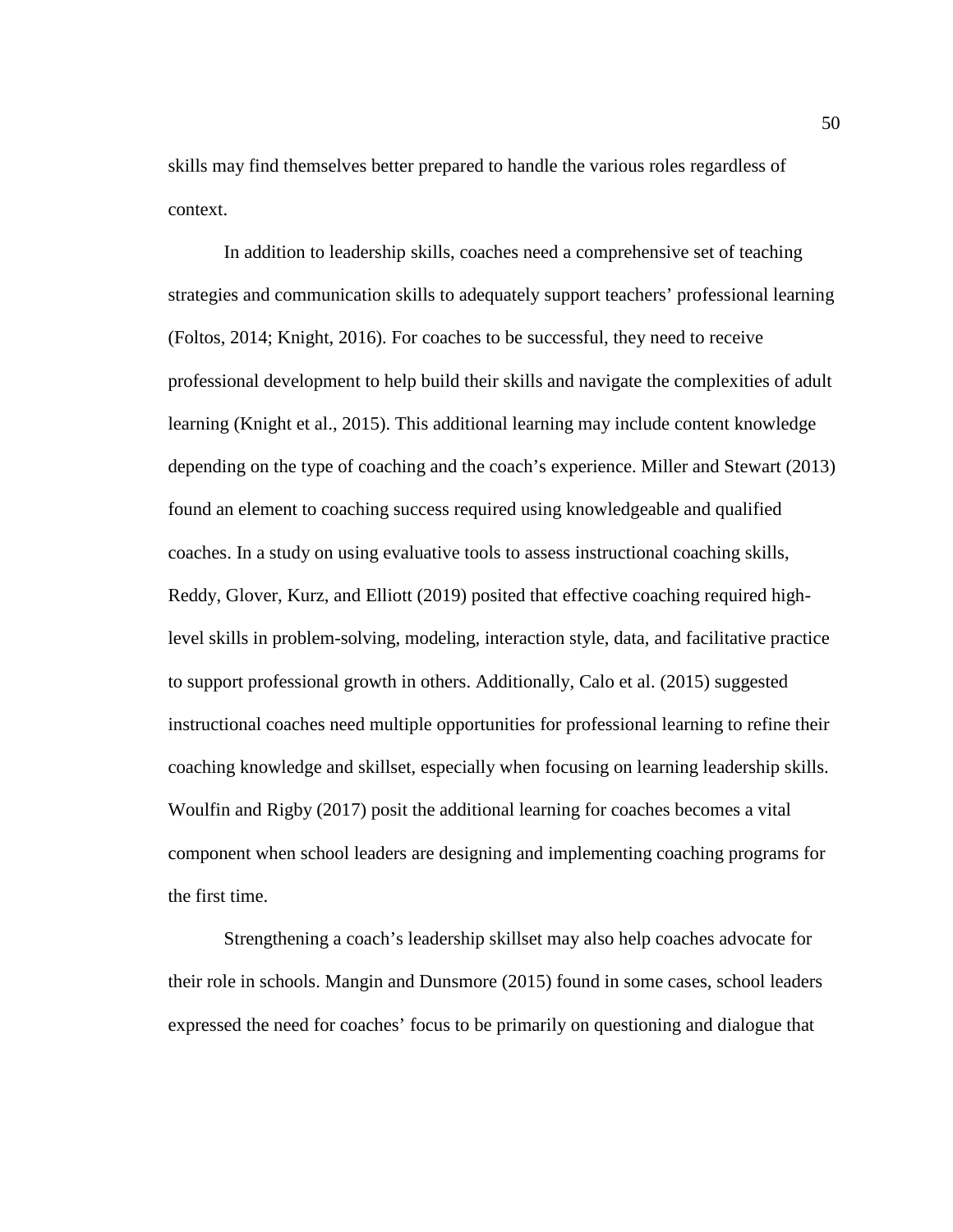promotes teacher reflection, while also being responsive to teachers. These school leaders did not value the component of offering the teachers immediate feedback. Thus, identifying the best methods for training school leaders on the value of the coaches' work is an important consideration, especially when considering the everyday realities facing coaches (Lowenhaupt et al., 2014). Similarly, administrators who understand the role of the coach can be more selective in the hiring process to ensure that they hire a coach who can be effective in their specific school context (Calo et al., 2015). This hiring process is especially vital when the coach's role is embedded as a part of a larger systemic change and should be a consideration when school district leaders conduct the hiring for larger reform initiatives.

As with any change, coaches may be met with resistance from teachers or school leaders. When met with opposition, coaches who have leadership skills may find themselves persuading others to embrace the change. Of more importance, instructional coaches who understand how various leadership approaches impact followers may find greater success when attempting to make changes that support either systemic reform or improve individuals' performance.

Regardless of the goals for implementing a coaching program, successful leaders develop a wide range of behaviors from various leadership approaches. In a study about the impact of leadership approaches on followers' achievement levels, Hamstra, Van Yperen, Wisse, and Sassenberg (2014) found effective leaders use a range of leadership behaviors depending on the context of the goals. For example, leaders were more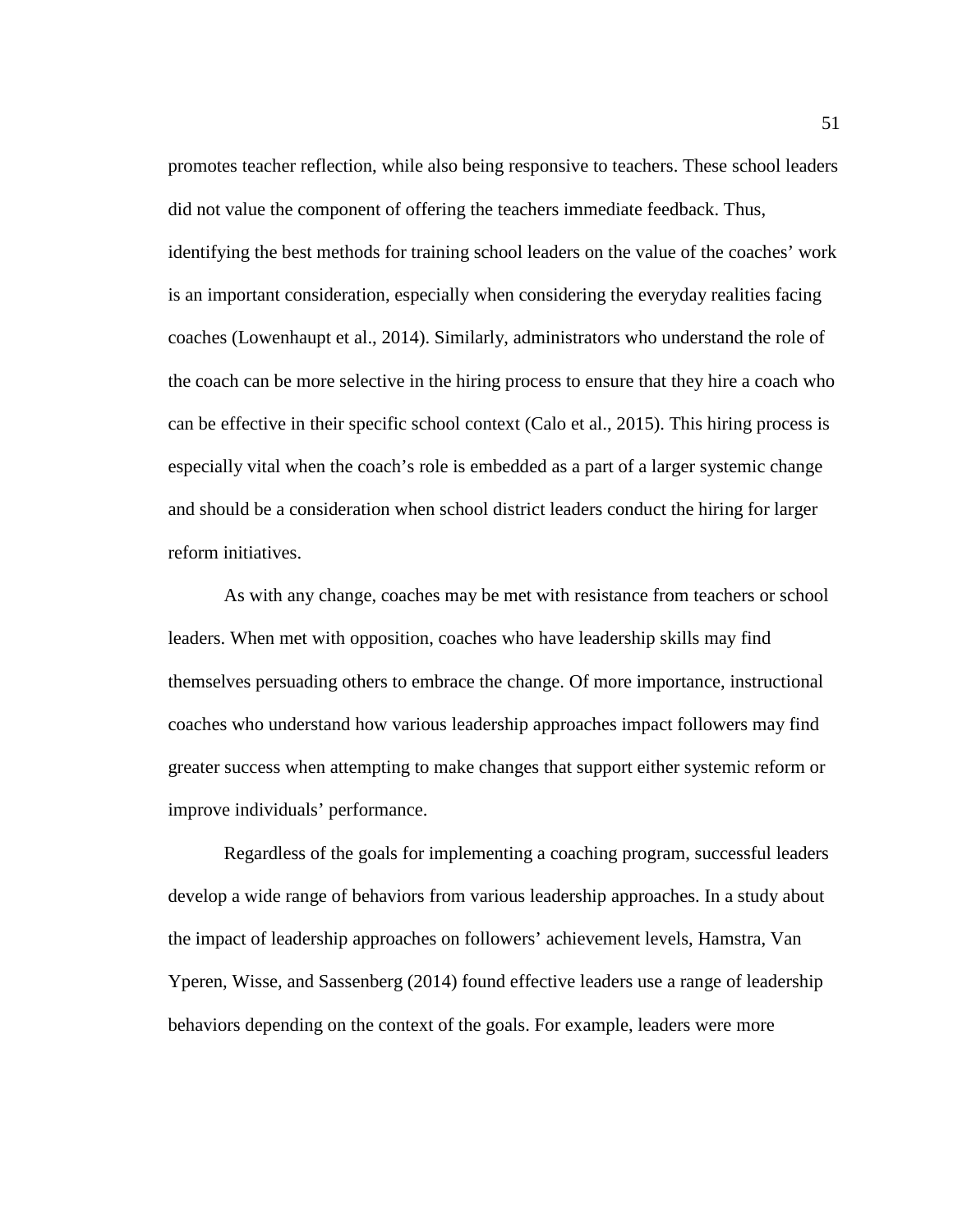successful when using transformational behaviors when trying to increase mastery skills that included learning and developing. In contrast, transactional behaviors created competitive environments where followers sought to outperform each other. Therefore, it is advantageous for instructional coaches to be knowledgeable of a wide range of leadership approaches.

A coach's success can also be determined by the ways that administrators introduce the idea of coaching. Administrators who clearly collaborate with the coach and communicate the role of the coach with staff can help demystify the coaching process (Calo et al., 2015). Establishing contexts for coaching and continuous teacher learning is where authentic transformation in the classroom occurs (Miller  $\&$  Stewart, 2013). This authentic transformation of learning is found within collaborative learning environments which are supported by administrators who value teacher collaboration. Goddard, Goddard, Kim, and Miller (2015) found in their research on instructional leadership and collaboration, that schools led by principals who were strong instructional leaders and who valued collaboration among teachers, positively increased student achievement outcomes. Thus, leaders who provide innovative models of professional learning that empower teachers to hone their craft within the classroom support transformative schools that make a difference for students.

### **Transformational Leadership**

Regardless of industry, organizational leaders are always competing to be the best. Often, this competitiveness relies on effective leadership. One of the most valued

52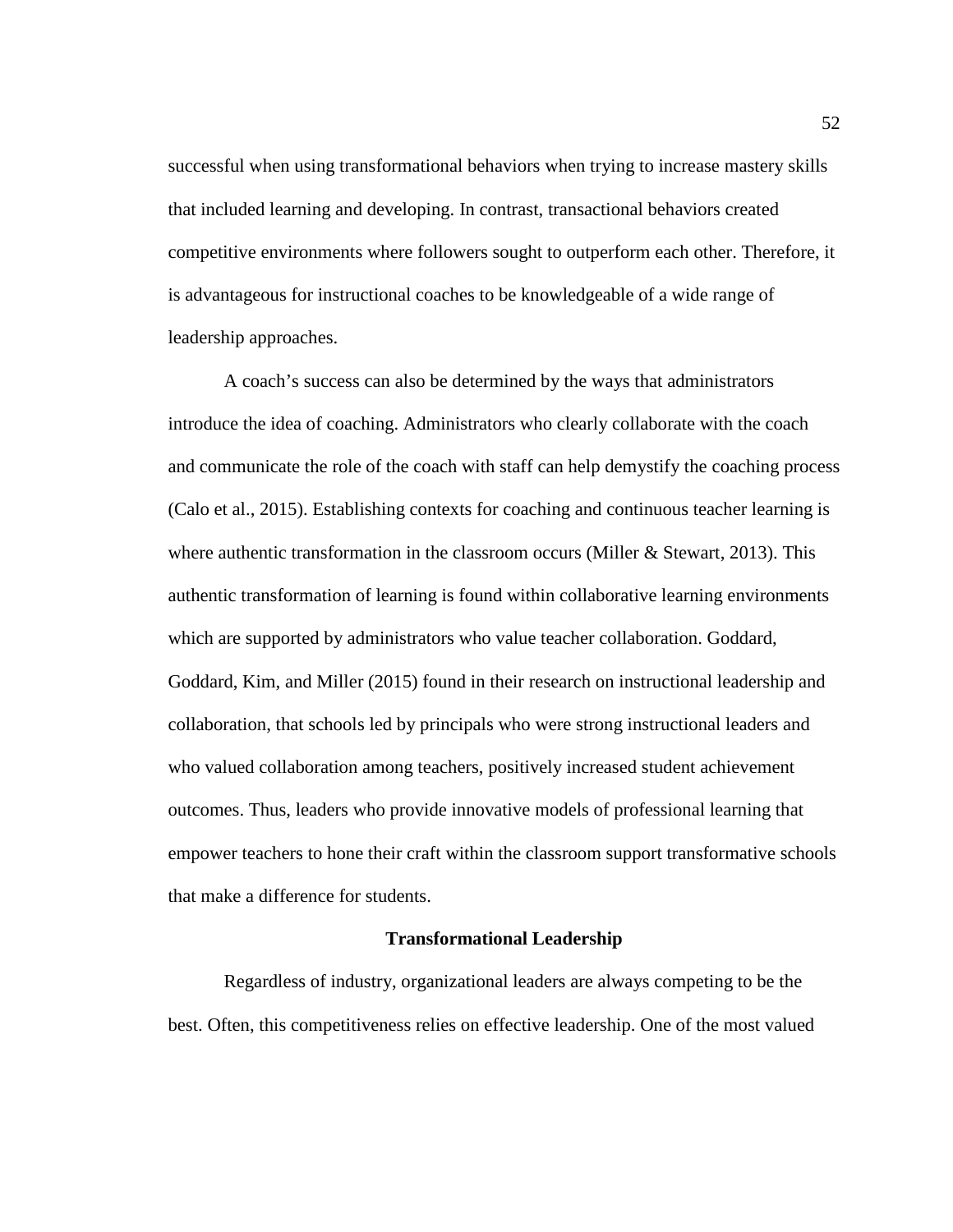assets stakeholders seek in individuals is that of an effective leader (Northouse, 2016). In the field of education, school districts need strong leaders who can improve student outcomes.

Historically, school administrators were considered instructional leaders, focusing primarily on classroom instruction throughout the school. In an article about the leadership approaches of effective principals, Day, Gu, and Sammons (2016) defined an instructional leader as the individual primarily responsible for managing teaching and learning to improve student outcomes. Recently, the literature addressing school reform and the process of improving student outcomes has included information regarding school leaders as transformational leaders (Day et al., 2016; Kwan, 2016). This shift in leadership approach appears to be surfacing due to the range of behaviors successful leaders need across different contexts (Hargis et al., 2011). Hence, further study centered on how leadership impacts school improvement may continue to help school leaders make changes that improve student outcomes.

The study of leadership focuses on the relationship between leaders and followers. Bass (1990) suggested leaders and followers have a relationship based on exchanges or transactions. Through these interactions to engage followers, leaders may use promise and reward for good performance and threat and discipline for poor performance. It is how the leader uses these interactions that defines a specific approach.

Transactional leadership focuses on the rewards and punishment types of exchanges and may lead to mediocrity (Bass, 1990). Conversely, a transformational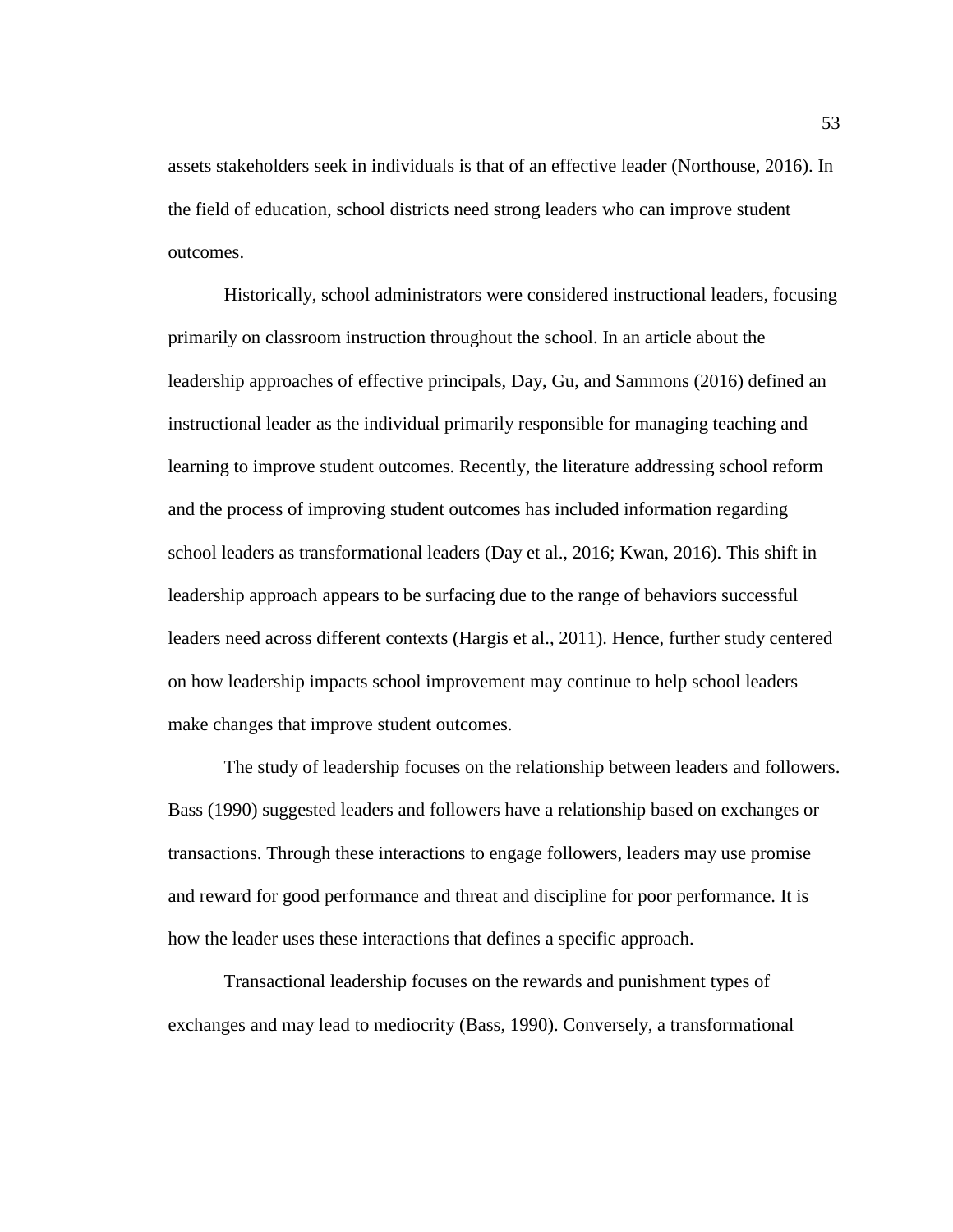leadership approach shifts the focus from rewards or punishments to motivating individuals toward collective effort and group success. Hamstra et al. (2014) found leaders of organizational cultures who encourage individuals to compete against each other should use transactional leadership. Conversely, organizational cultures requiring followers' learning and development should promote a transformational leadership approach. Thus, the leadership approach a leader uses plays a significant role in successfully accomplishing the goal.

Transformational leaders exhibit four characteristics that positively facilitate changes in followers to shift the focus away from individual success toward group success: charisma, inspiration, intellectual stimulation, and individualized consideration (Bass, 1990). Leaders who exhibit these characteristics develop relationships with followers. Through these relationships, leaders can positively change the culture of an organization to a more trusting environment conducive for learning (Kwan, 2016). A school culture that encourages learning by administrators, teachers, and students is central for positive student outcomes.

The four characteristics of transformational leadership help to define how leaders engage with followers. The first characteristic, *charisma*, further described as *idealized influence* (Bass, 2000), suggests charismatic leaders influence others through behaviors that cause followers to perceive the leader as powerful and confident. Through these behaviors, transformational leaders motivate others to develop a sense of mission within an organization, which further supports collaboration.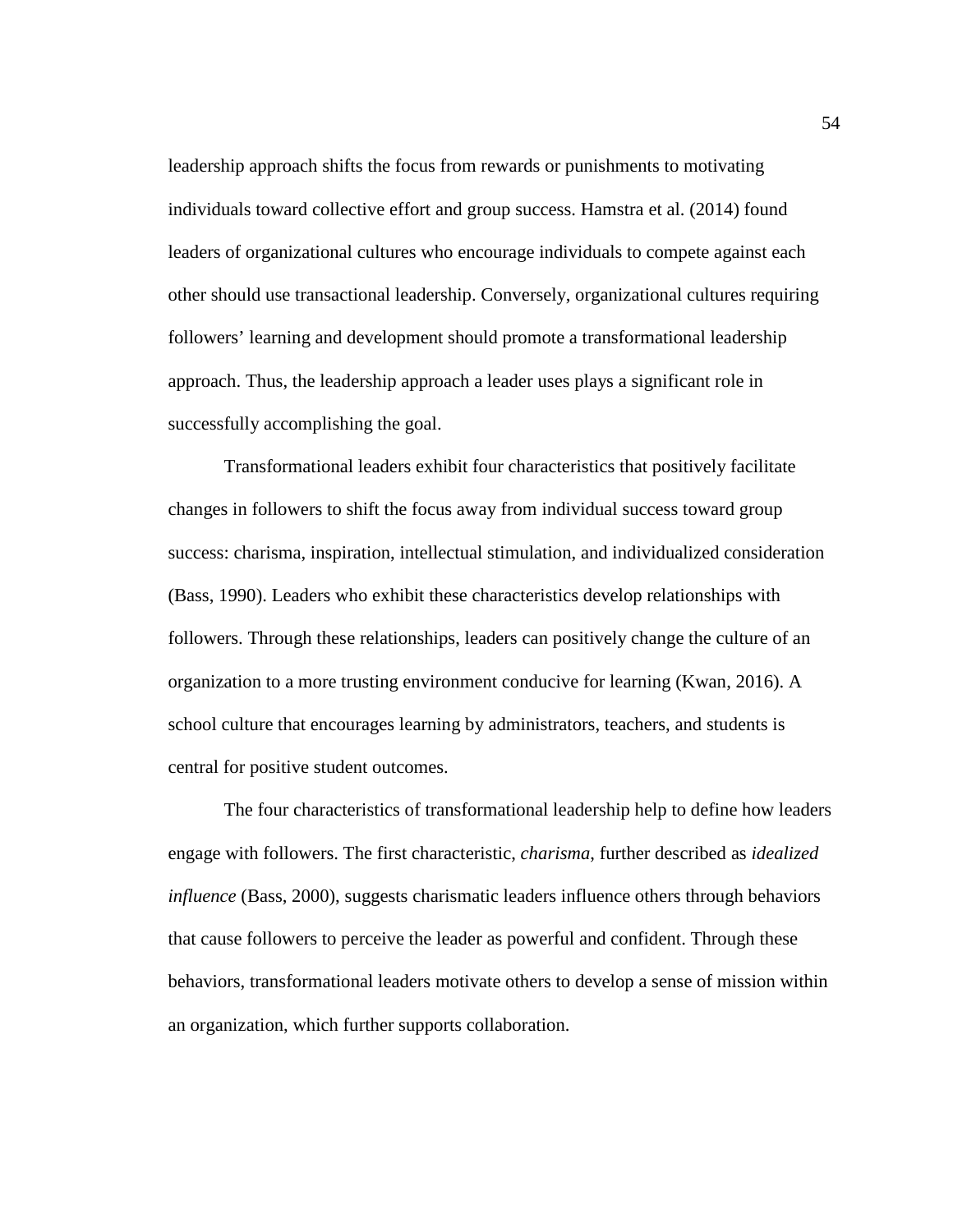The second characteristic of transformational leadership is *inspiration*, or *inspirational motivation*. Leaders who exhibit inspiration exert their influence by communicating an idealistic vision that focuses individuals on striving toward futuristic goals (Hamstra et al., 2014; Hargis et al., 2011). Through vision, transformational leaders help others develop a sense of purpose within an organization.

The third characteristic of transformational leadership is *intellectual stimulation*. Leaders who demonstrate intellectual stimulation encourage others to be innovative and creative. These leaders encourage followers to gain mastery (Hamstra et al., 2014) by learning more to improve their skills and to problem solve (Hargis et al., 2011). This selfimprovement helps individuals feel more confident in their abilities.

The last characteristic of transformational leadership focuses on *individualized consideration*. Leaders who exhibit individualized consideration focus on helping others pursue their fullest potential (Hargis et al., 2011). In a study correlating transformational leadership and authentic leadership approaches, Joo and Nimon (2014) found that transformational leaders know their followers' individual desires and can increase followers' potential through coaching and feedback. Taking the time to know individuals' strengths and areas for improvement can help leaders modify the ways in which they encourage growth in others. Inspiring others to achieve the successes they desire is the goal of transformational leadership.

Leaders who encourage and support others to achieve their fullest potential help build a stronger collective group. Transformational leaders know their followers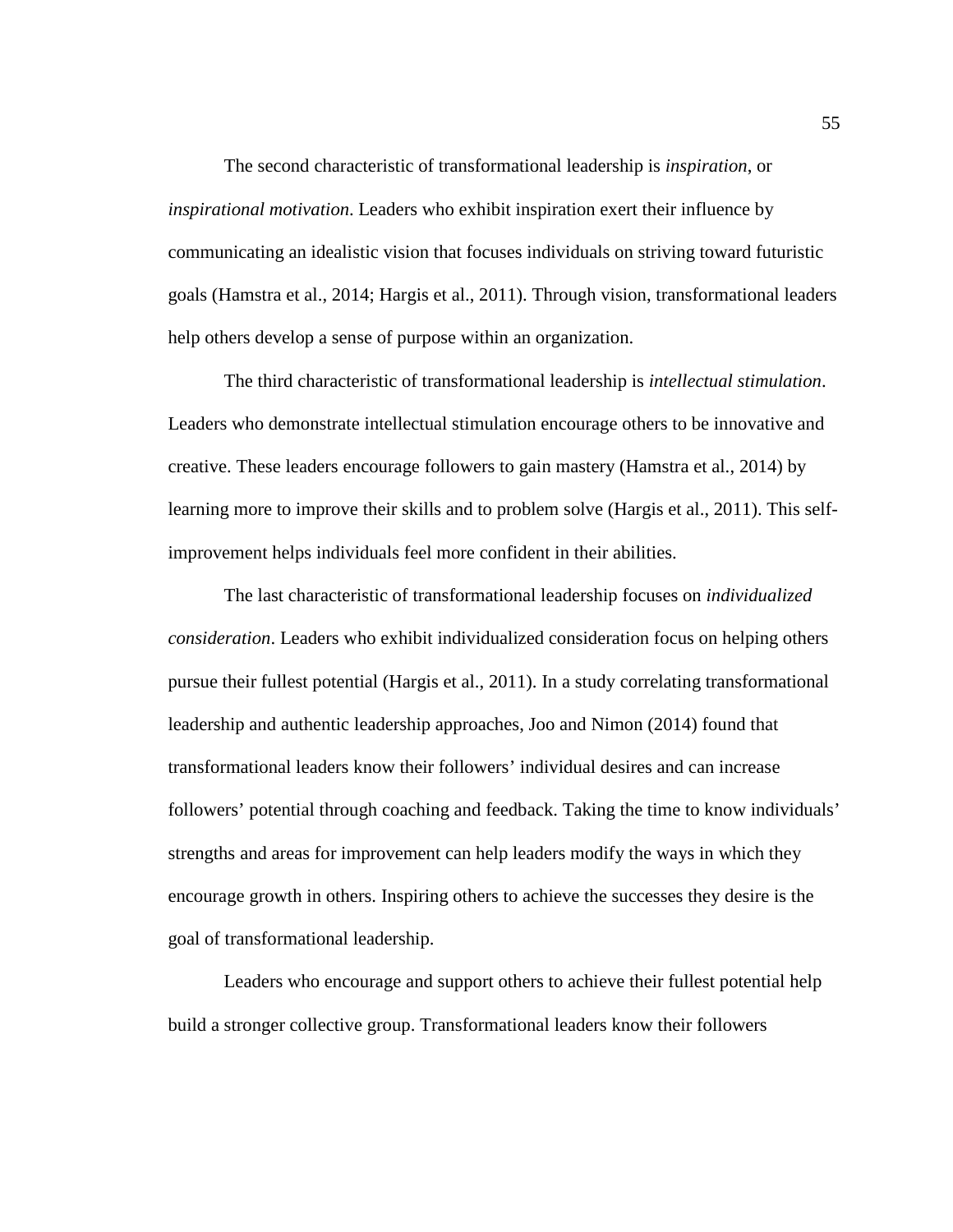personally and encourage individuals' growth through these personal relationships, thereby strengthening the entirety of the group they lead.

# **Summary**

Instructional coaching remains a topic of interest for many educational researchers. Aligning what researchers have learned about the features of effective professional development (Darling-Hammond, 2015; Jacquith et al., 2011; Spelman et al., 2016) and the research on instructional coaching (Knight, 2004, 2015; Knight et al., 2015) provides a wealth of information for school district leaders to consider when designing and implementing an instructional coaching program. However, there are still gaps in the research identified in the empirical literature.

Much of the research to date illustrates that there is high regard for instructional coaching as a tool for helping improve instructional practices within the classroom. Although this extant research has defined many specific elements to support the implementation of coaching, throughout the literature, authors have still expressed a need for further study of coaching elements (Desimone & Pak, 2017; Kurz et al., 2017; Sailors & Price, 2015) and the impact coaching has on teachers and students (Calo et al., 2015; Rezzonico et al., 2015). Additionally, there is a need for focusing on coaching components that influence sustainable teacher behaviors and increase teacher content knowledge, resulting in student learning. These shifts in teacher behaviors include creating rich classroom experiences through coaching (Desimone & Pak, 2017), supporting teachers' growth in various circumstances (Howley et al., 2014), identifying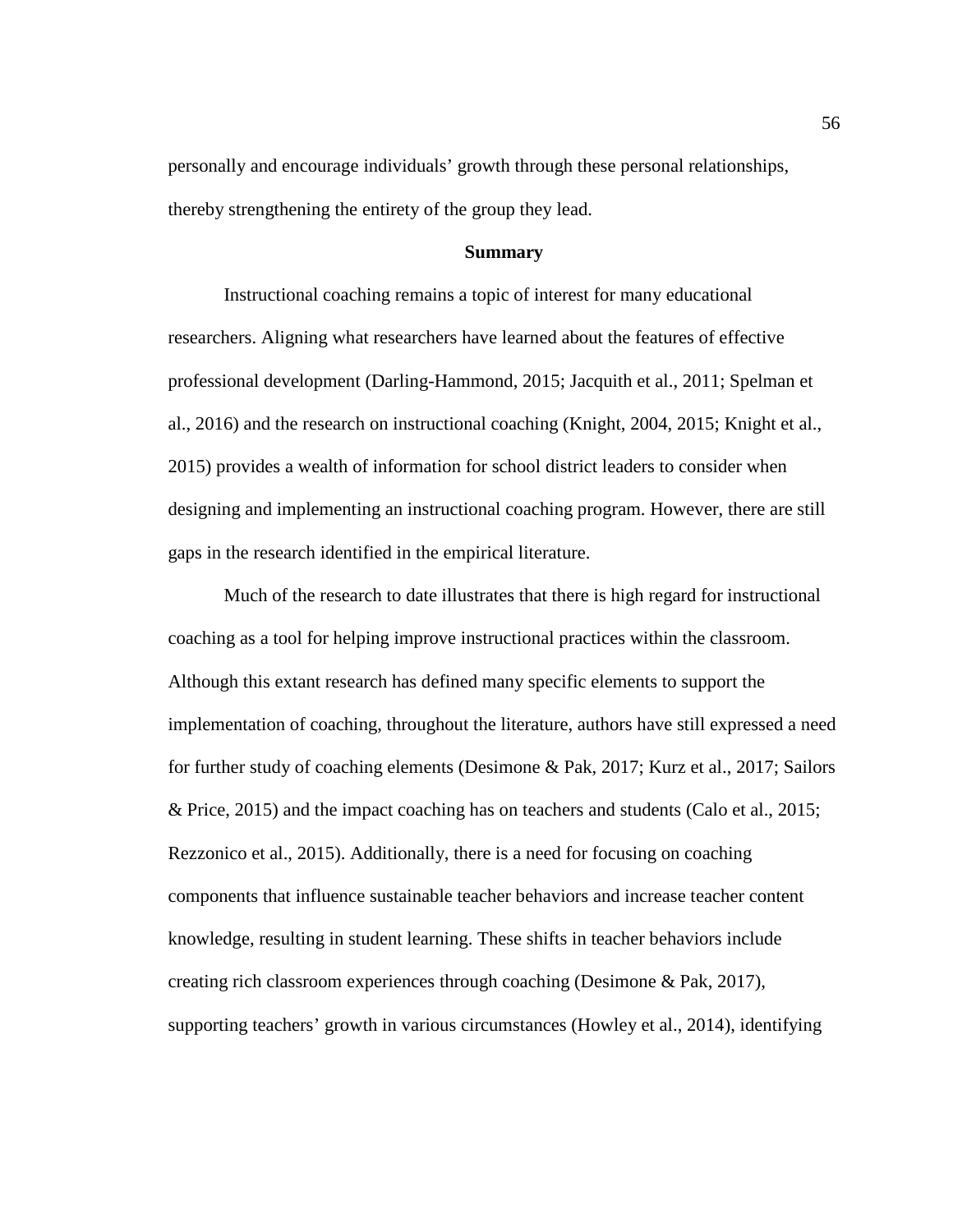components of coaching that directly impact student learning (Kurz et al., 2017), determining the components that sustain teacher behaviors and increase student learning (Reddy et al., 2017; Rezzonico et al., 2015), and creating professional development that helps increase teachers' competencies and knowledge (Spelman et al., 2016). The suggestions listed focus on the components of the coaching model that can influence long-term changes to a teacher's instructional practices. Engaging teachers in professional learning that is supported by a coach may help transform today's schools.

Other suggestions expressed as a current need in the research focus on the relationships between teachers and coaches. These suggestions include research on the characteristics of the coach-teacher partnership (Kurz et al., 2017) and focusing on factors that support teachers' growth. Howley et al. (2014) suggested identifying factors that support building trust between coaches and teachers may allow for deeper coachteacher interactions, which could influence and change teachers' practices. Additionally, finding ways to sustain professional growth beyond the immediate coaching support is needed (Kraft & Blazar, 2017) to ensure that the time and money spent in instructional coaching remains a long-term investment for schools.

Clearly defined elements of successful coaching models could help school administrators and teachers successfully implement coaching programs on either a widerscale basis or perhaps in a more financially efficient way. In either case, policy and funding for instructional coaching can help ensure it is sustainable and ubiquitous (Connor, 2017). Therefore, conducting this research study to identify the activities and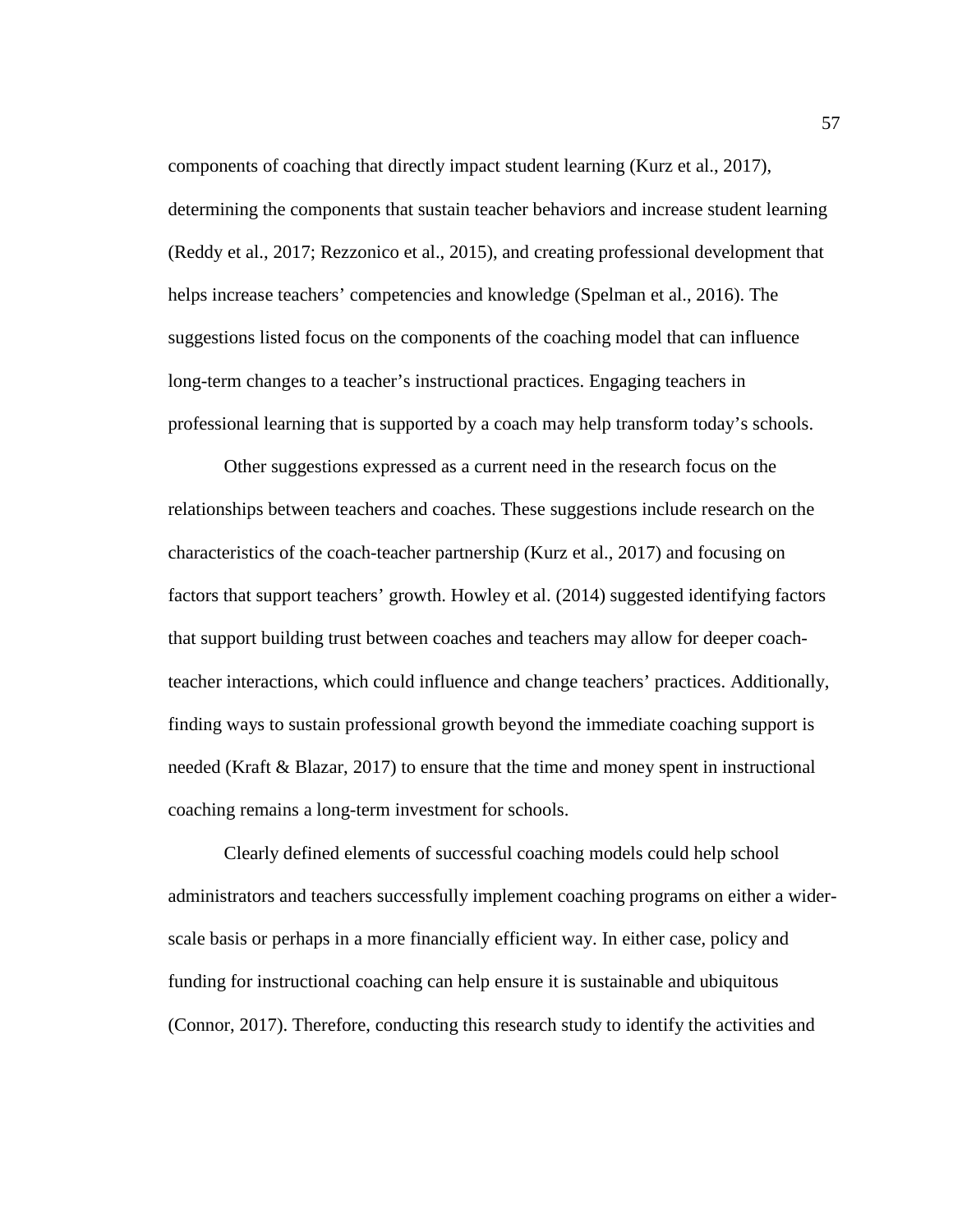actions that are important to build and maintain coach-teacher partnerships and facilitate shifts to teachers' instructional practices helped reveal factors for coaching success. The findings are valuable for school leaders who are considering the adoption and implementation of a coaching program through job-embedded professional learning programs that sustain teacher learning and positively increase student achievement.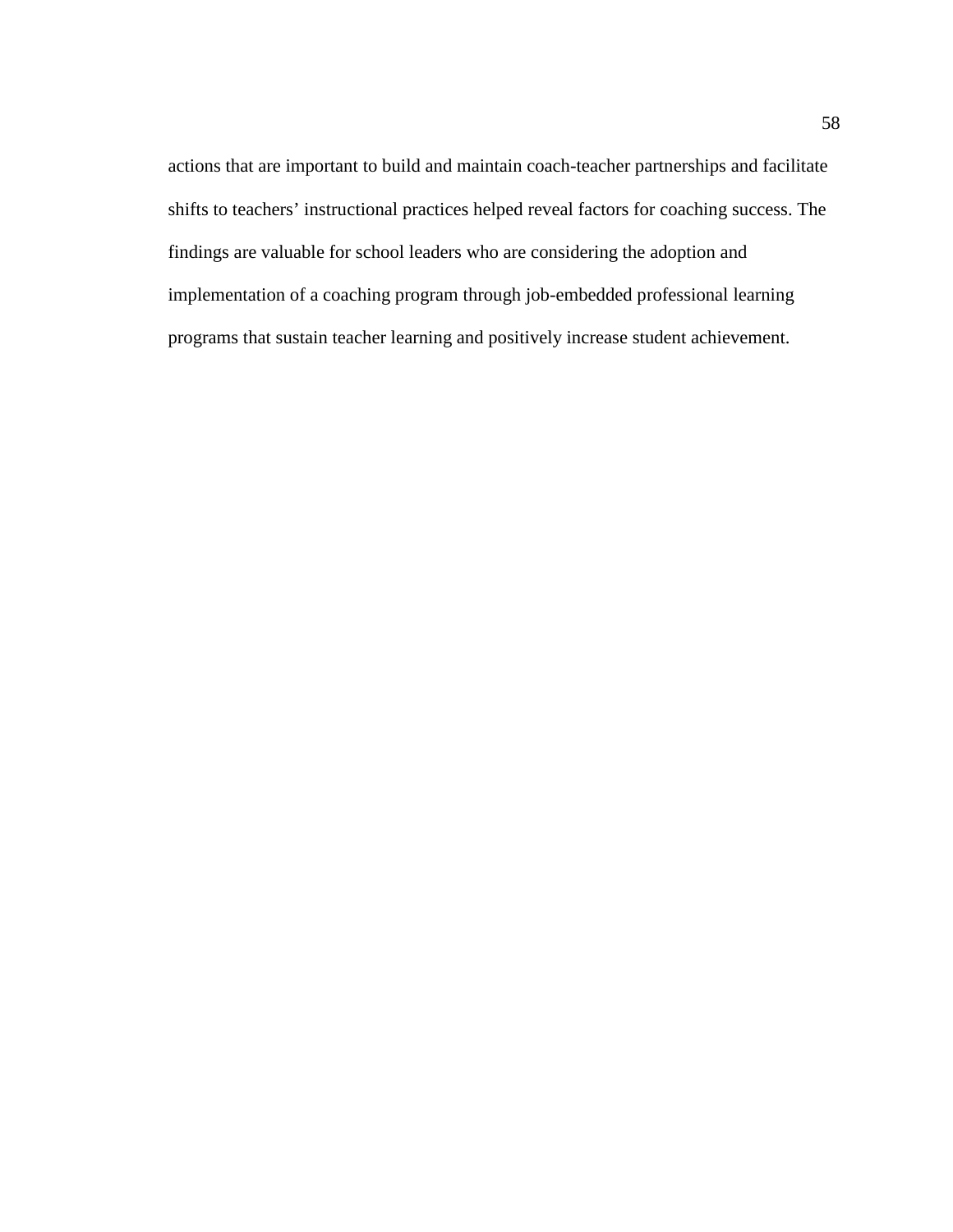## **CHAPTER 3: METHODOLOGY**

Curiosity and questioning lead researchers to gain a deeper understanding of a topic. The goals of this study included identifying the activities and actions important for building and maintaining coach-teacher partnerships and those activities and actions that help facilitate shifts in teachers' instructional practices. These goals were accomplished by examining the lived experience of reading specialists who engage in coaching teachers for all or part of their job roles. The reading specialists in this study had 3 or more years of experience in this role.

First, in this chapter, there is information regarding qualitative methodology and why this was the best method for this study. Second, information is presented explaining why quantitative and mixed methods were not the best fit for this study. Third, information about interpretive phenomenology research design used for this study is outlined as well as information about the instruments used and the participants selected. Finally, there is information about the data analysis methods used to understand the experience of being a reading specialist who also has a role as an instructional coach. Information pertaining to the limitations to this study are also included in this chapter.

The focus of this qualitative, interpretive, phenomenological study was guided by the following research questions:

1. What activities or actions do instructional coaches identify as important when building partnerships with teachers?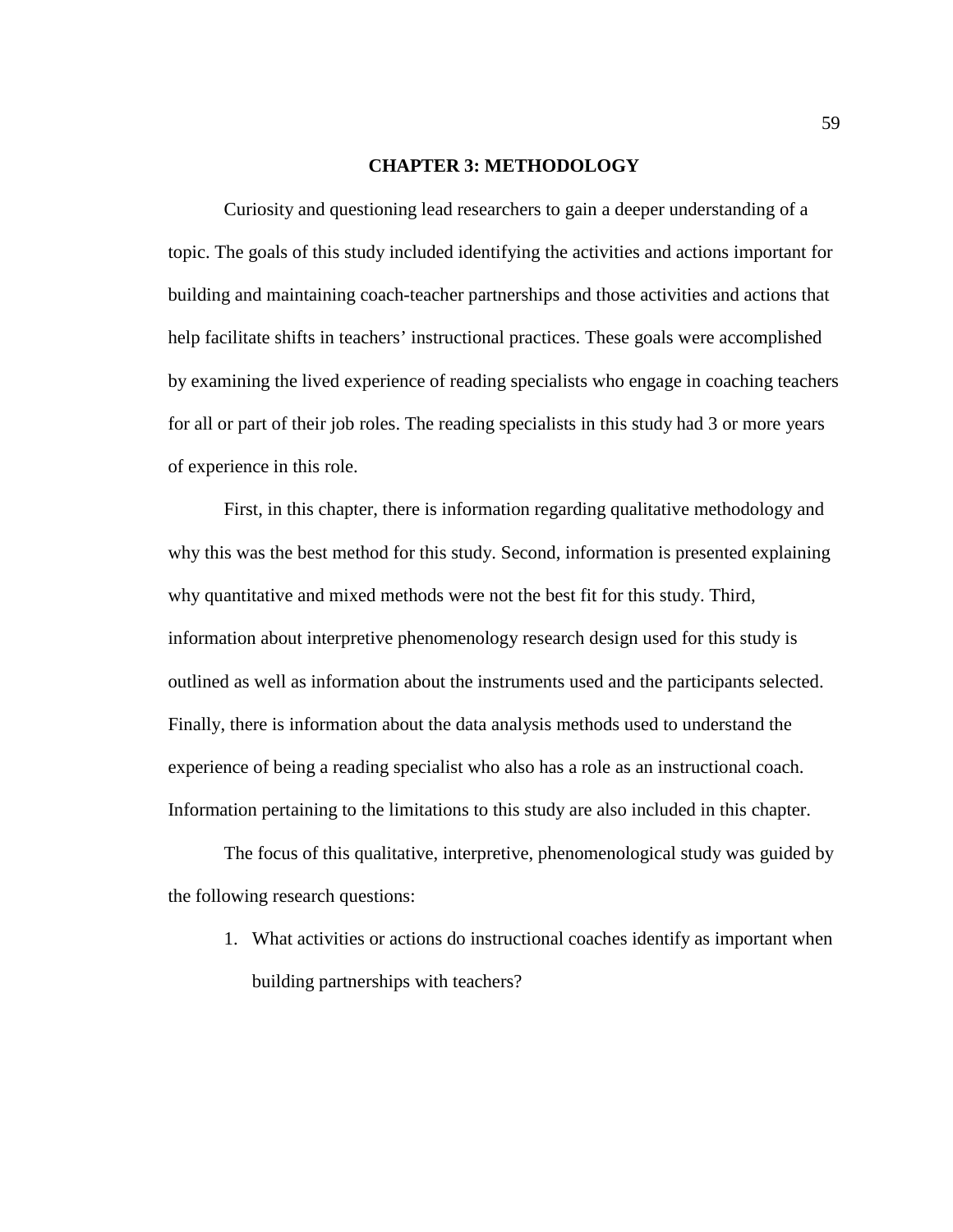- 2. What activities or actions do instructional coaches identify as important when maintaining partnerships with teachers?
- 3. What activities or actions do instructional coaches identify as important when shifting teachers' classroom instructional practices in literacy?

# **Research Method**

The focus of this qualitative study was to gain a deeper understanding of the lived experiences of reading specialists who act as instructional coaches for all or part of their job roles. Qualitative methodology was selected because qualitative research allows the researcher to interact personally with the population under study. Although qualitative research is complex, this method of research offers opportunities to study individuals and phenomena in their natural environments. In an article explaining the differences between qualitative and quantitative research methodology, Graue (2015) suggested qualitative research allows the researcher to be closer to the topic by gaining a more in-depth understanding of the participants' points of view. Graue also explained the selection of a research methodology occurs based on the researchers' epistemological beliefs. Similarly, Yilmaz (2013) indicated qualitative researchers are grounded in the belief that reality is socially constructed, and individuals gain meaning from experiences. Thus, qualitative methods allow researchers to gain a deeper understanding of the participants' experiences and how they perceive these psychologically constructed encounters.

In stark contrast to qualitative research is quantitative research. O'Dwyer and Bernauer (2014) outlined the distinct differences between these contrasting research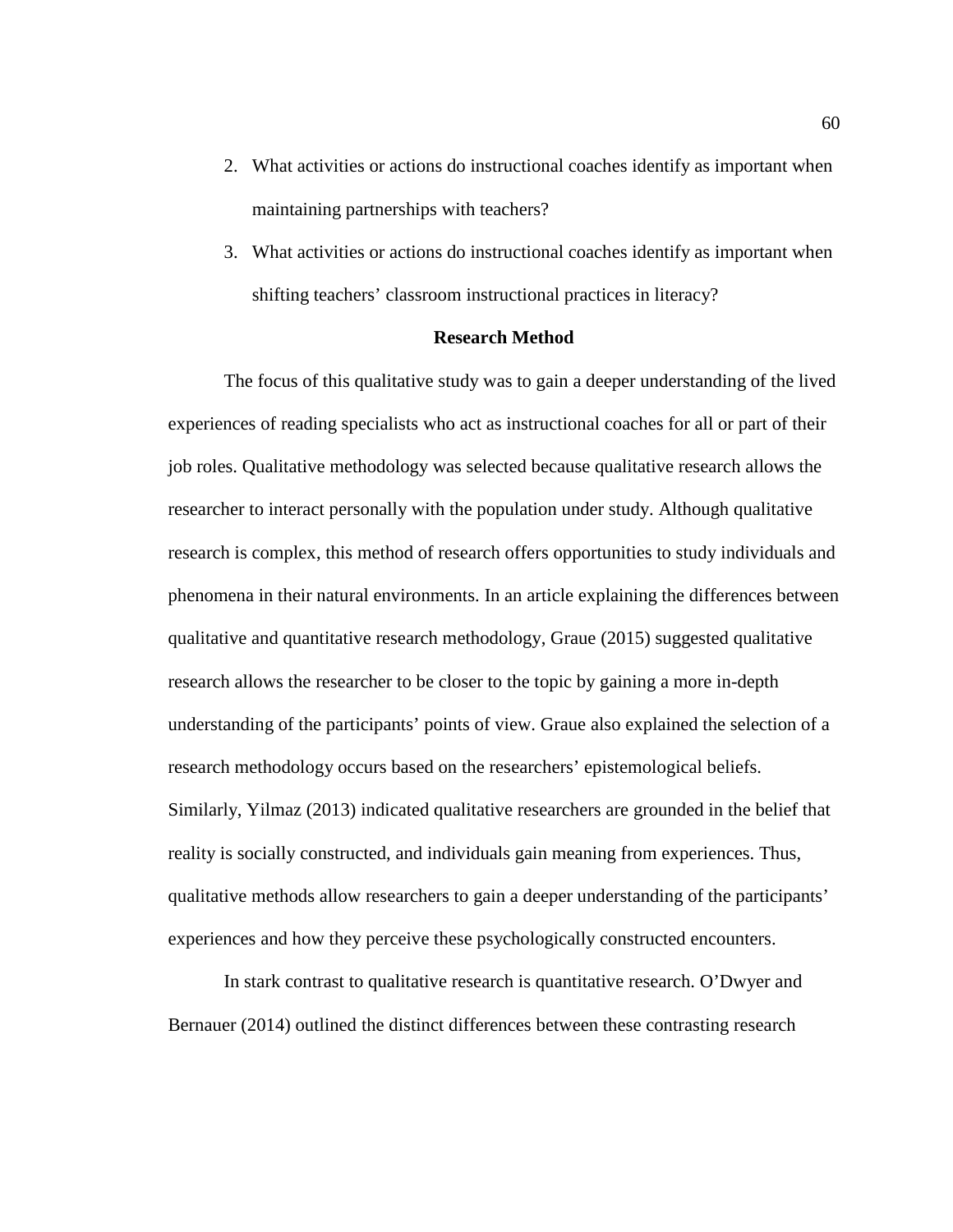methods to help both qualitative and quantitative researchers select the appropriate method for research. These authors posited that quantitative research is grounded in the beliefs that there are causal relationships between isolated variables (O'Dwyer & Bernauer, 2014). In quantitative research, the participants and researcher are separate and independent of one another. Usually, the sample is random and much larger than qualitative research (Creswell, 2015). Hence, researchers can more easily distance themselves from the participants and topic under study to aid the objectivity of the researcher. The randomness of the sample also allows the results to be generalizable to a larger population (O'Dwyer & Bernauer, 2014). Often, quantitative researchers use closed-ended instruments to find patterns in the data about experimental treatments or programs (Creswell, 2014). Thus, quantitative researchers can intentionally trigger experiences for participants, thereby controlling the information gathered and failing to gain insight into participants' experiences.

An additional research methodology is mixed methods. In mixed-methods research, the researcher uses quantitative and qualitative research designs. Depending on the topic being studied, the results of one design are used to refine the focus and design of the other. In an article about mixed-method research design, Schoonenboom and Johnson (2017) asserted the convergence of the qualitative and quantitative methodology as a point of integration. These authors added that this point of integration may result from mixing any of the research components, such as purposes of the study, research questions, methods, methodology, data collection, data analysis, and findings. Therefore,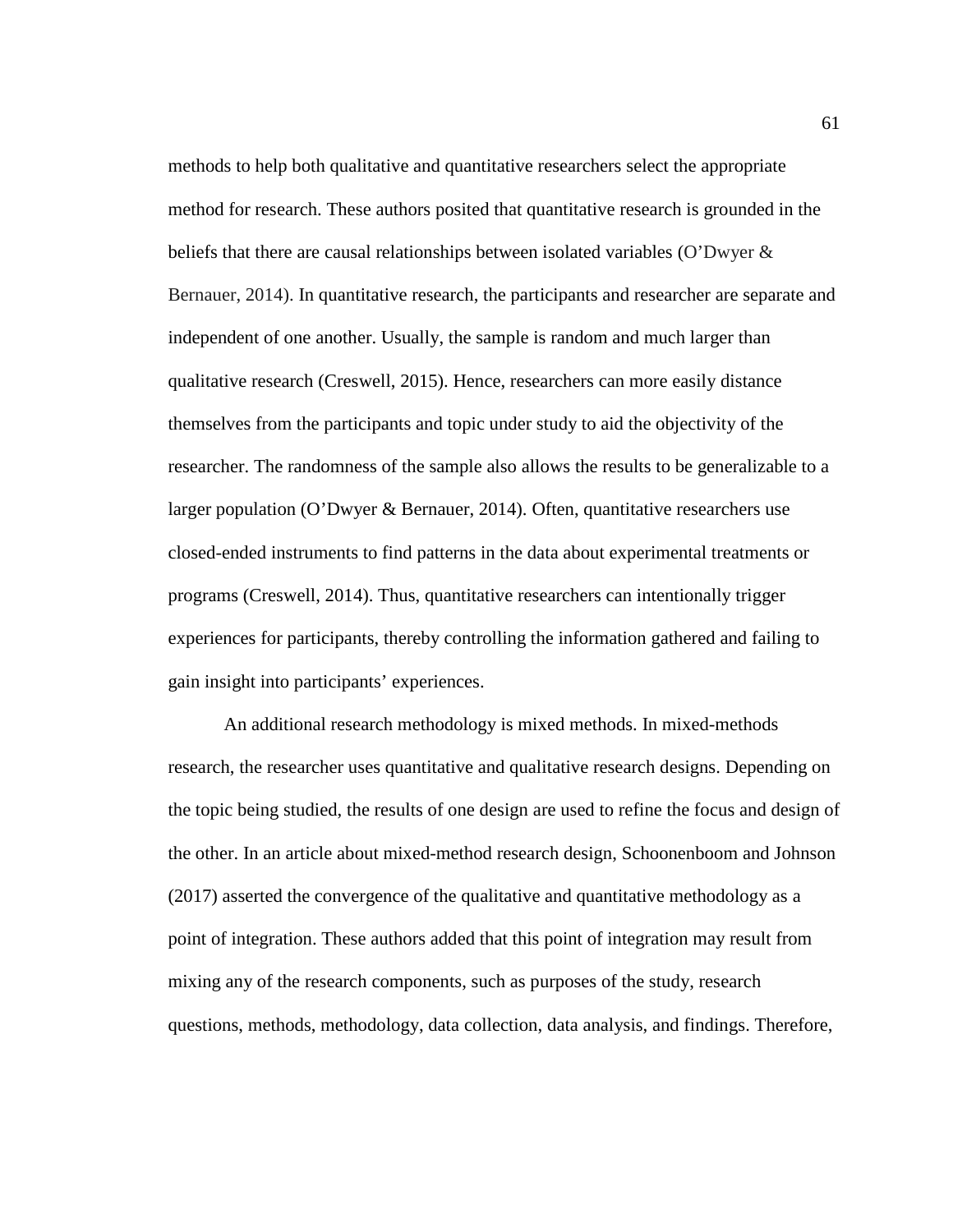mixed-method research requires multiple stages and is more complex than the scope of this study and is therefore not the best fit.

In qualitative research, the researcher and participants engage during the study, which leads to a better understanding of how experiences influence individuals' actions and behaviors. The emphasis of qualitative research is grounded in the constructivist belief that reality is socially created, and individuals have multiple perspectives of a situation or event (Creswell, 2014; Yilmaz, 2013). Thus, since coaching occurs within a social context based on interactions between individuals, understanding those interactions that occur within the coach-teacher partnership is best discovered through qualitative methodology.

### **Research Design**

Qualitative research encompasses various designs. These designs help researchers conduct inquiries through varying approaches that include case study, ethnography, grounded theory, and phenomenology. Each of these approaches informs the procedures of the study (Creswell, 2014). Determining the approach that is best to achieve answers to the research questions is the goal for researchers.

Case study research is a research design often used in the social sciences. In a seminal book on case study research design, Yin (2014) outlined certain conditions evident in a case study. First, a case study can focus on either a single case or multiple cases. Next, in a case study, the research is bound by time and place and involves studying a case within a real-life context. Case study researchers answer "how" and

62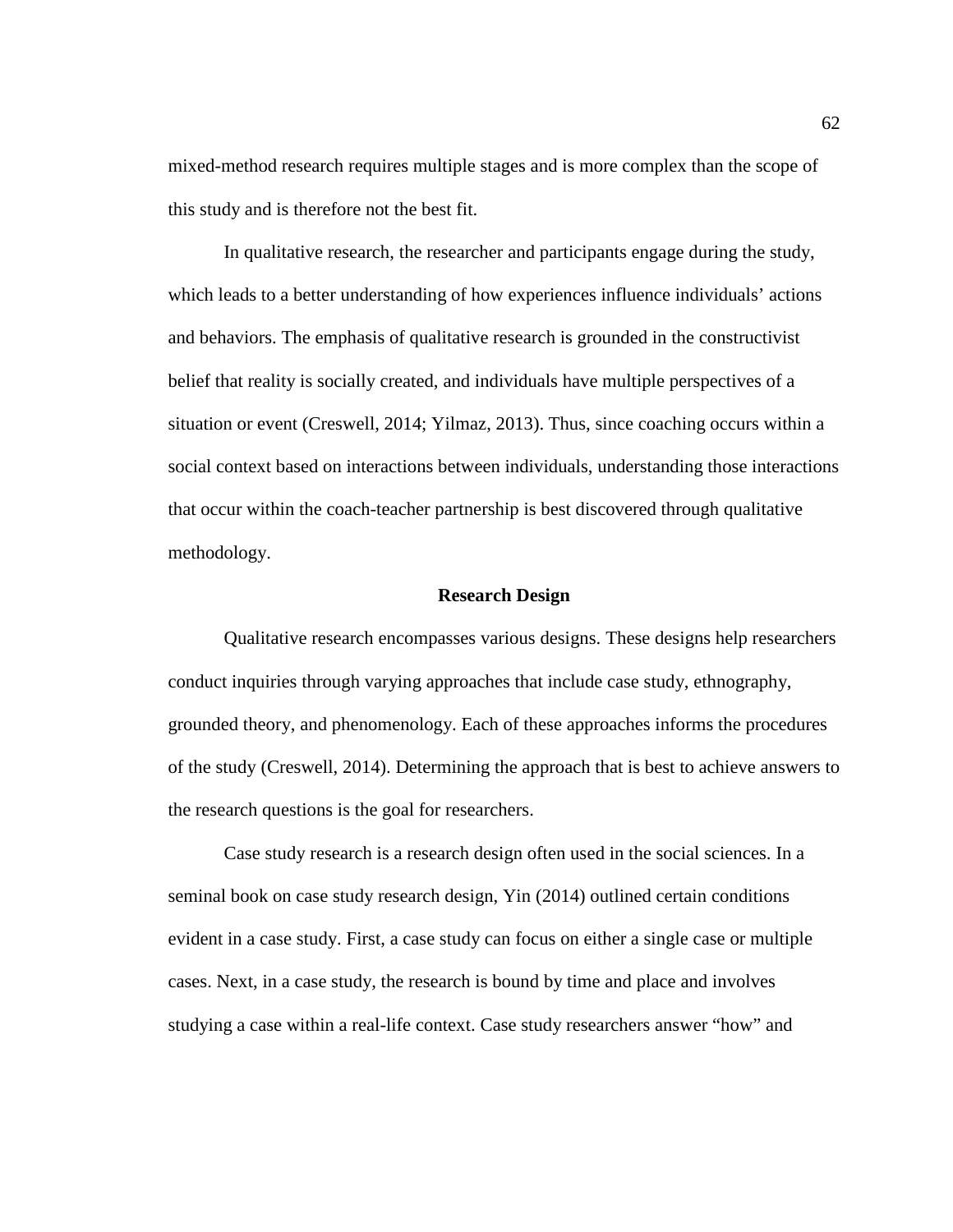"why" research questions and require multiple pieces of data to triangulate the evidence. The focus of this study was to identify the activities and actions that instructional coaches use to build and maintain coach-teacher partnerships that help facilitate shifts to teachers' instructional practices. Case study was not the best fit for this study because the focus of the study is not on how or why teachers change and is not bound by time or place.

Ethnography is another qualitative approach for research. With ethnography, researchers study an entire culture-sharing group to examine shared patterns of values, beliefs, and behaviors (Creswell, 2014). Ethnographic research takes time for the researchers to embed themselves within the culture. While reading specialists may be considered sharing similar aspects of their day-to-day roles, usually schools have only one reading specialist per school, which makes the true aspect of culture non-relevant for this study. Thus, ethnography was not a good fit for this research.

Grounded theory is an additional approach for qualitative research. With grounded theory, the researcher's primary goal is to end the research by developing a theory based on a process or action that was a part of the data collected during the study (Creswell, 2014). Since the goal of this research was not to develop a theory based on data, grounded theory was not a good fit for this study.

An additional research design in qualitative research is phenomenology and was the research design choice for this study. Exploring experiences based on an individual's perception is the foundation of phenomenological research. In a book about using qualitative research methods in the study of leadership, Klenke, Martin, and Wallace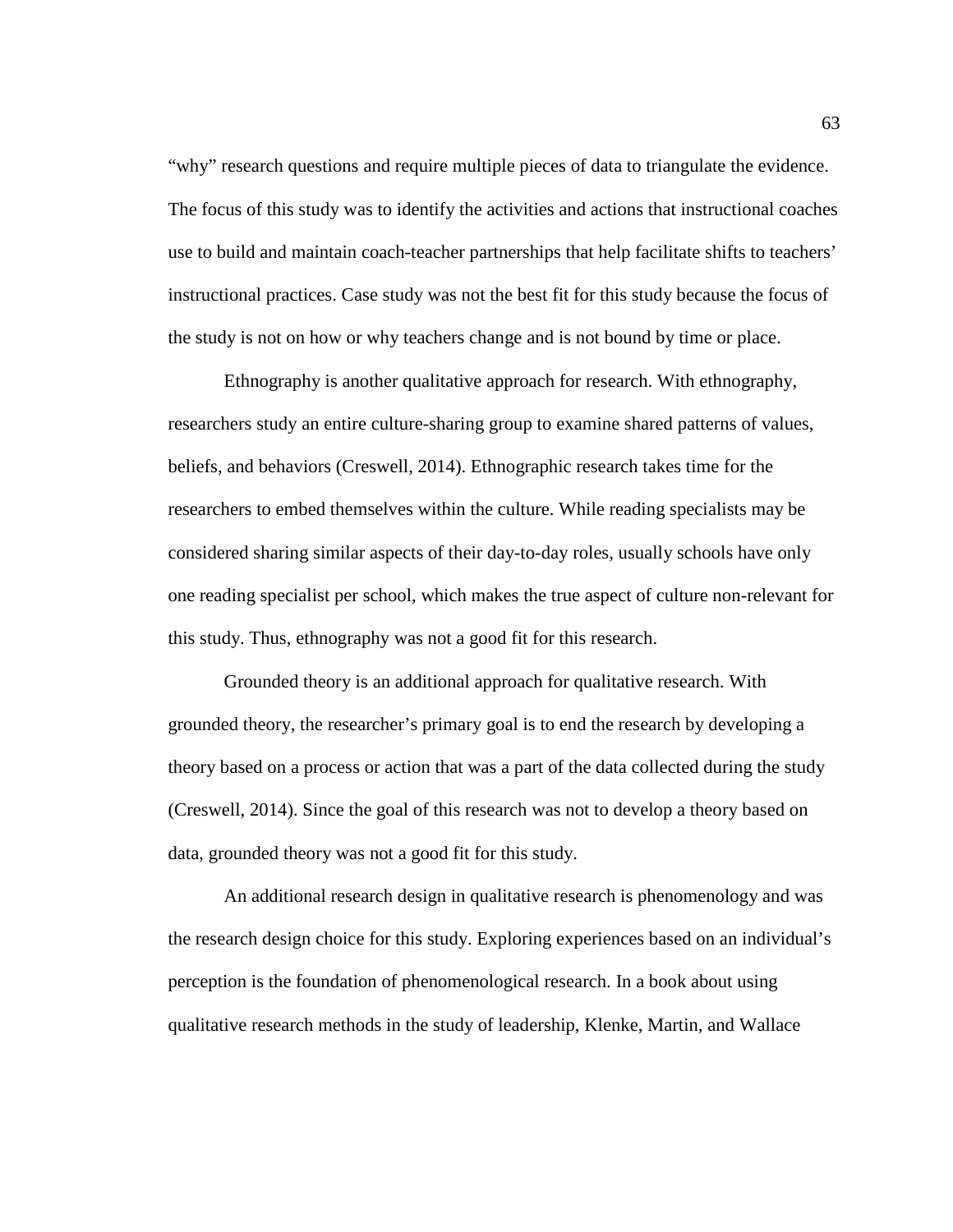(2016) defined phenomena as the appearance of things with which individuals attribute meaning and thus become an experience unique to the individual. The study of phenomenology moves the focus of the study away from individuals to focus on the phenomena itself which becomes the unit of meaning. In an article on the true meaning of phenomenology, van Manen (2017) explained phenomenology has a focus on individuals bringing an awareness of experiences into light retrospectively, and the researcher works to gain meaning and meaningfulness from an experience. This living meaning becomes the lived experience related to the phenomenon itself. Klenke et al. (2016) reported the purpose of phenomenological research as a way to understand a phenomenon through an individual's perception of the experience. Thus, an individual's experience carries powerful meaning about the phenomenon.

Within phenomenological research, there are two different concepts of thought, which are descriptive and interpretive. In an article explaining the differences between descriptive and interpretive phenomenology, Reiners (2012) suggested Husserl's descriptive phenomenology is described as the everyday consciousness or awareness of an event or object. Therefore, Husserl believed individuals must bracket themselves to avoid influencing the data collected due to any preconceived ideas or opinions. In contrast, Reiners explained that Heidegger's interpretive phenomenology focused on the individual's interpretation of the event or object that brings to light its meaning for the individual. Heidegger believed an individual could never fully remove preconceived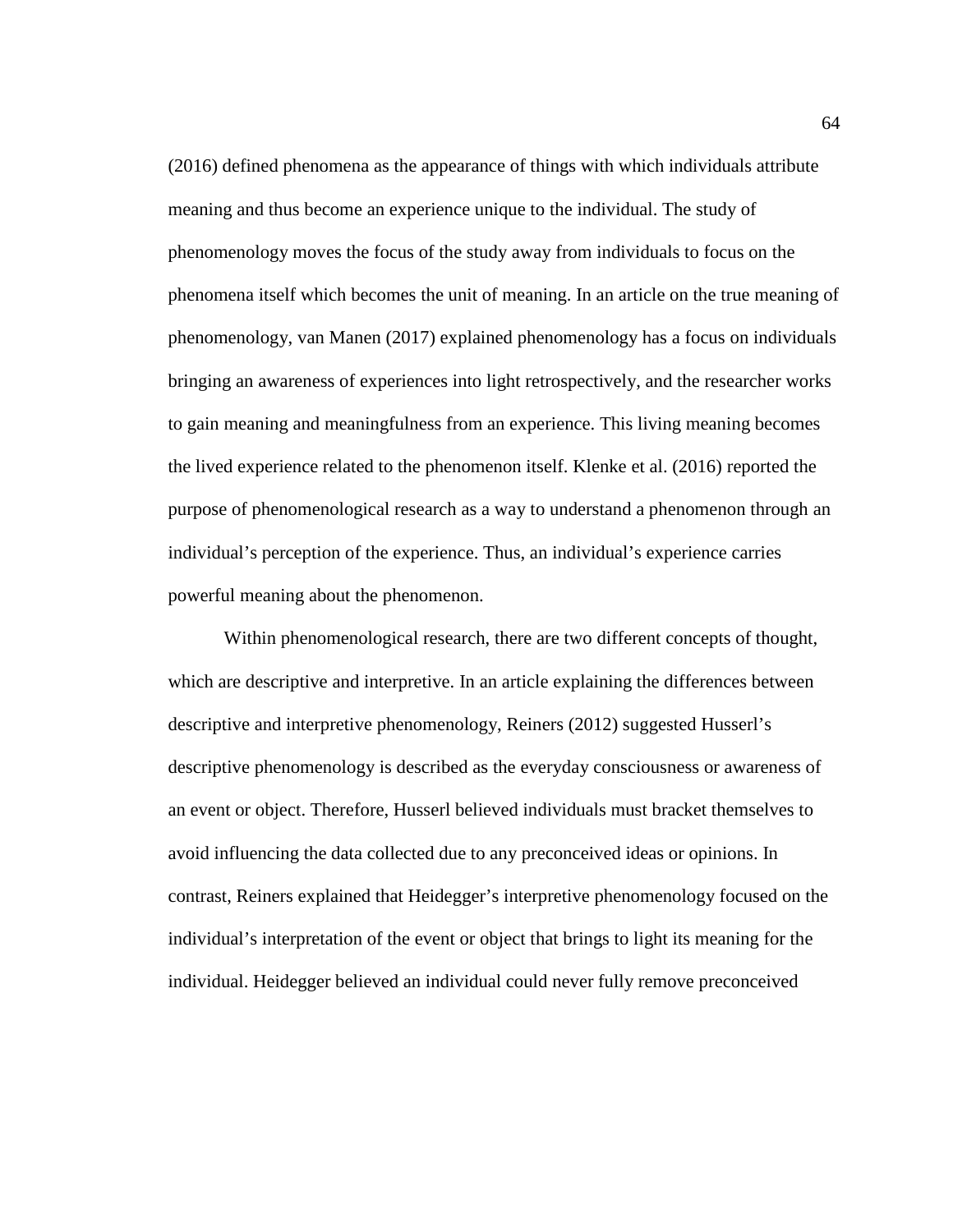beliefs and ideas, and therefore the researcher's experience with the event adds to the depth of the interpretation of the phenomena (Reiners, 2012).

The intent of phenomenological research is to describe and understand phenomenon. Researchers capture experiences by allowing individuals the opportunity to communicate their thoughts and experiences through observations and interviews that explore the phenomena. Moustakas (1994) explained that the shared experiences and individual perceptions gathered from personal interviews help contribute knowledge and wonder, adding depth to the study. These contributions converge in a shared story that conveys the essence of the phenomena. It is a process that helps unveil wonderings about an idea, which drives curiosities and creates unity between past and present. The uniqueness of phenomenology allows any event to become a focus when drawn into the lens of phenomenological research (van Manen, 2017). From this information, researchers can fully interpret how individuals attach meaning to experiences as they live through them (van Manen, 2017; Yilmaz, 2013). For this reason, interpretive phenomenology can help explain the essence or shared story of being a reading specialist with instructional coaching responsibilities.

# **Data Collection Procedures**

It is advantageous to consider all aspects of collecting data in research. In a book about considerations for beginning researchers, Hancock and Algozzine (2017) suggested the researcher carefully plan for data collection from interviews. These suggestions include using an interview protocol, consideration for interview setting, and using audio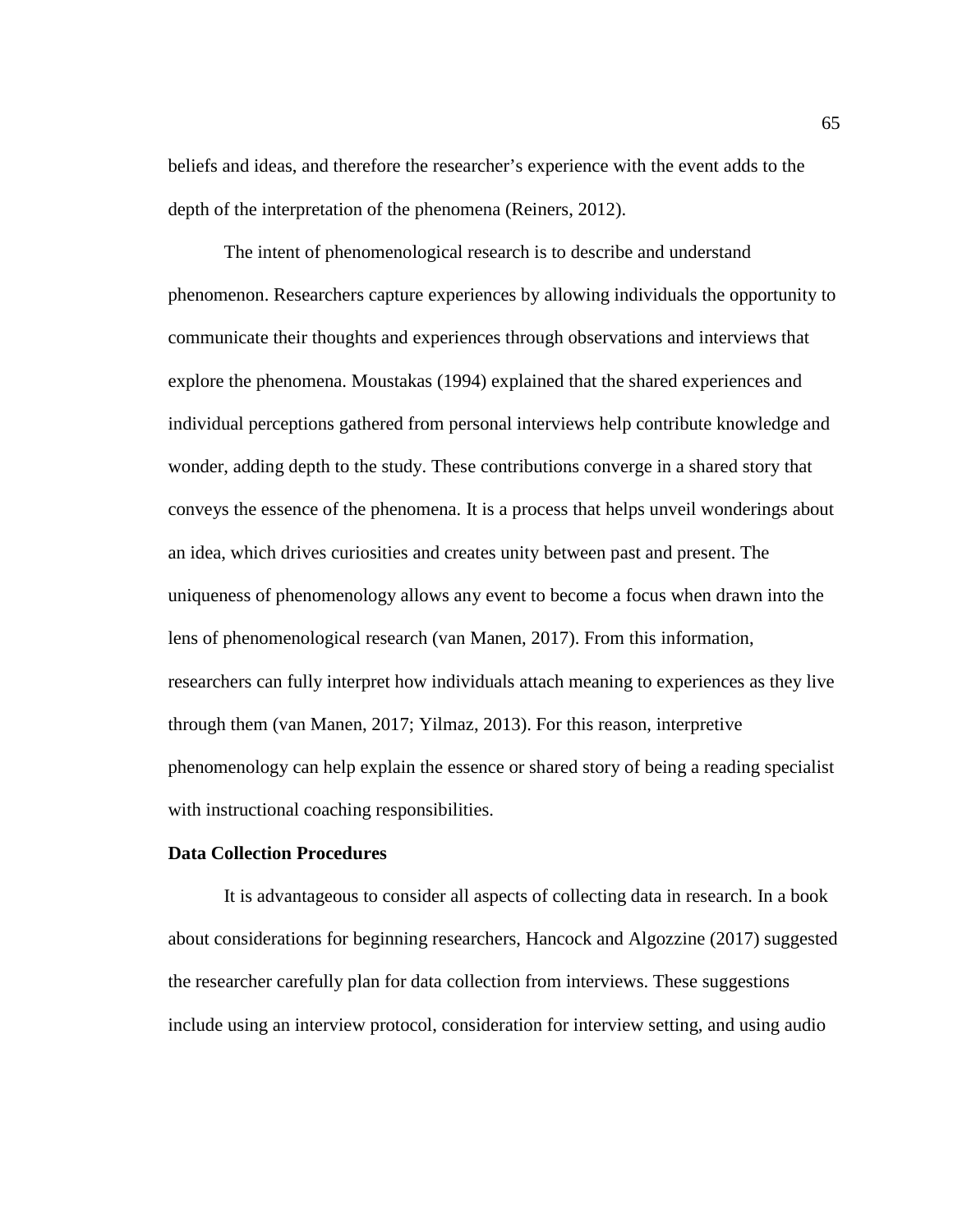or video recording to ensure accuracy of details. For this study, each participant was interviewed using a semi-structured interview protocol (see Appendix A) and audio recorded. In each interview, participants received the same interview protocol to ensure consistency. Each of these interviews lasted less than 1 hour, so a follow-up session was not needed to complete the interviews. In addition, participants were not contacted for clarifying questions after the interviews since none arose after the data analysis occurred. In each of these instances, participants would have had the option to decline participation.

Each interview occurred in the participant's own environment; however, some were face-to-face and in-person, and others were face-to-face using online technology. The interviews conducted in-person face-to-face were audio-recorded. The interviews using online technology were done via Skype, Zoom, and FaceTime and were also audiorecorded. In these cases, there was extensive work to ensure that the Skype, Zoom, and FaceTime interview was consistent with the quality of the face-to-face in-person interviews. All audio recordings were transcribed upon completion of the interviews. In an article about the ethical considerations related to interviewing peers, Quinney, Dwyer, and Chapman (2016) suggested careful consideration about a neutral interview is essential and that environment impacts the rapport between interviewer and participant, which may also influence the participants' responses and the quality of the recording. Therefore, in both settings, all efforts were made to ensure a pleasant atmosphere that was conducive for recording occurred.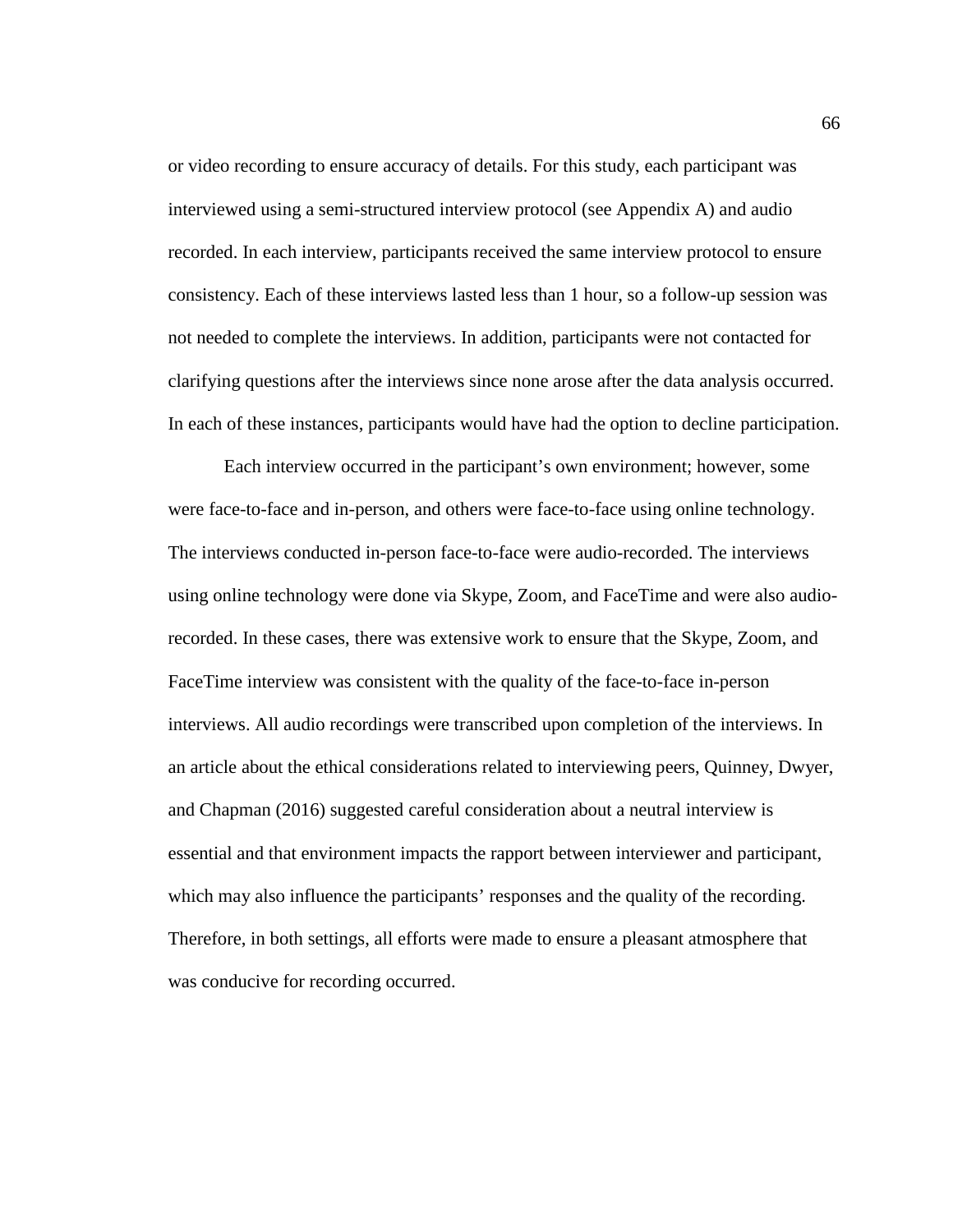All participants were also offered an opportunity to partake in synthesized member checking (SMC) to enhance the credibility of the results. In an article describing the SMC method of member checking, Birt, Scott, Cavers, Campbell, and Walter (2016) outlined SMC as a 5-step protocol for member checking. Participants receive a synthesized summary of the data, along with illustrative interview quotes. Participants review both the summary and the quotes and comment on whether the results resonate with them or if they desire to add any additional comments. The added data are integrated into the findings (Birt et al., 2016). Using the SMC in this study offered participants the opportunity to ensure the accuracy of their thoughts and statements. Adding member checking into the data analysis process added to the credibility of the findings of this study.

Field notes were also collected during the interviews when appropriate. The additional field notes provided supporting information used in the analysis. All these items were stripped of personal identifiers to maintain the confidentiality of the participants.

## **Instruments**

The primary instrument that was used in this study was a semi-structured interview protocol. The questions asked during an interview help participants tell their stories. The design of the interview questions used in the semi-structured protocol helped encourage the participants to expand on their thoughts about their experiences with instructional coaching related to the research questions in this study. Additionally, the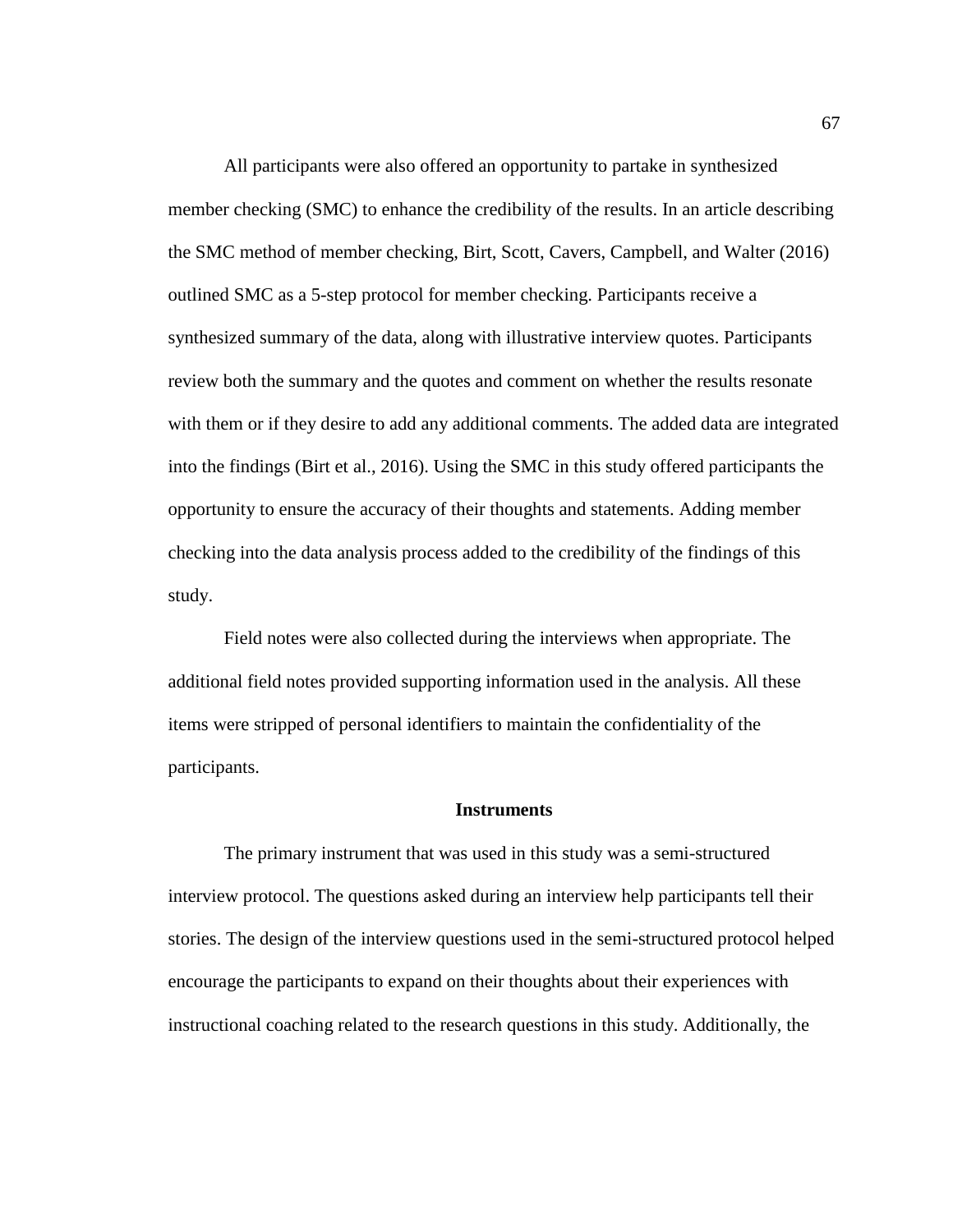questions helped participants share their thinking and reactions about exchanges that occur within the coach-teacher partnership. Any adaptations to the questions only occurred for clarification purposes. The open-ended questions helped the researcher gather information related to feelings of success and non-success, individual's growth, and releasing power or authority from one individual to another.

Peer review and piloting of the interview protocol instrument was done as an external check and an additional reliability strategy for this study. Therefore, administering the interview protocol for this study to reading specialists outside of the focus population occurred with one reading specialist to ensure instrument reliability. Based on the feedback, there were no changes made to the instrument.

## **Researcher as Instrument**

Qualitative researchers help interpret participants' perceptions of a phenomenon under study. To do this, researchers need to be involved with the participants to fully gain an understanding of the phenomenon under investigation. To fully gain the necessary information, the researcher needs to become the research instrument (Yilmaz, 2013). When researchers are the instrument, they are in close contact with the participants during the data collection. One example of this type of interaction is through face-to-face interviews. By allowing themselves to gather the necessary information for rich, detailed, descriptive information, researchers must be cautious of influencing the data collected.

Phenomenological theorists maintain different beliefs regarding an individual's awareness of being present in the moment. Horrigan-Kelly et al. (2016) noted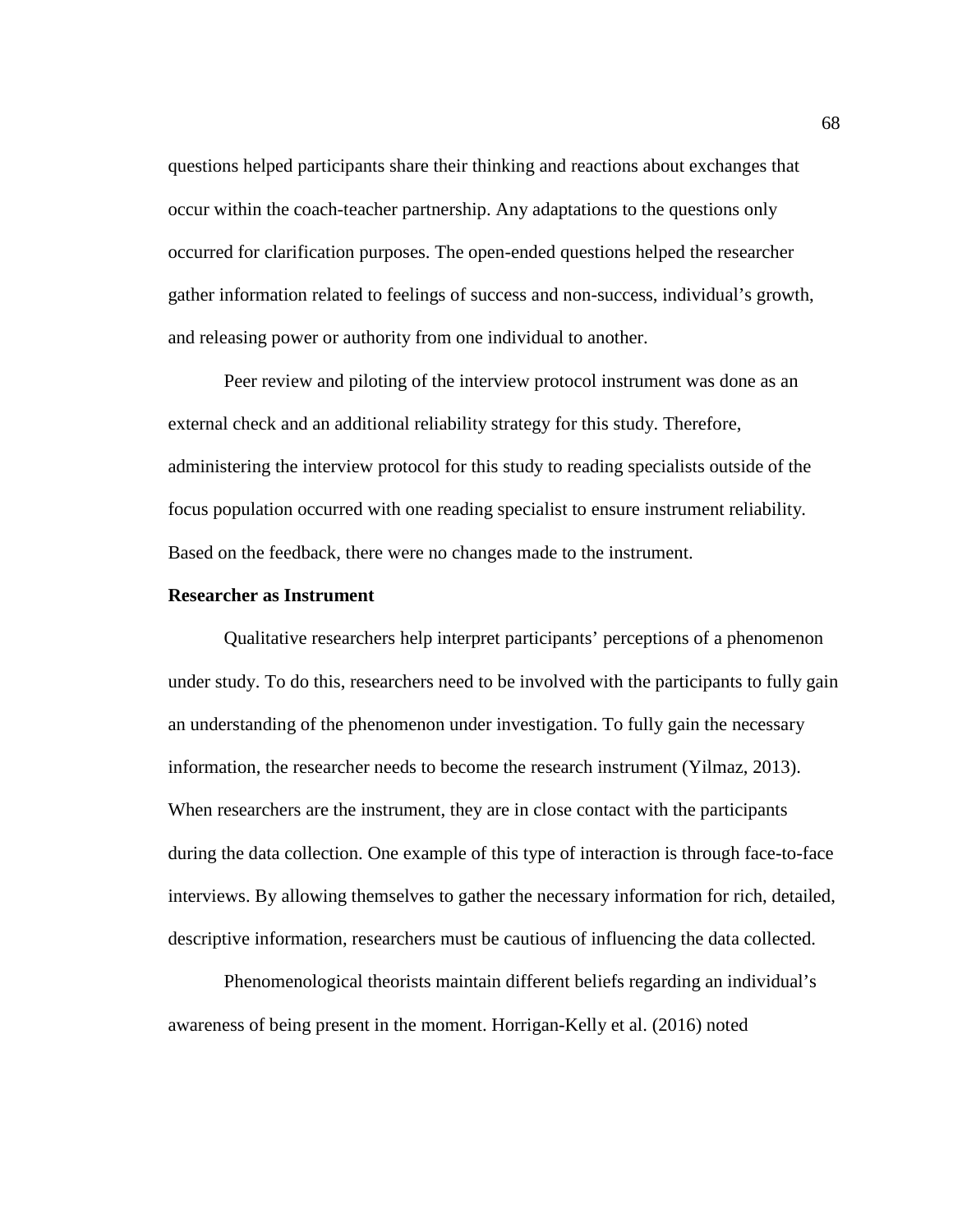Heidegger's philosophy of separating oneself from the context of a situation requires reflexivity to remain cognizant of one's own preconceptions. Sorsa, Kiikkala, and Åstedt-Kurki (2015) further explained the researcher and participants together create new understanding of a topic through conversations that may include prior knowledge, understanding, and experiences. Thus, qualitative researchers seeking to conduct phenomenological research must reflect on their beliefs and experiences and recognize how these can influence their understanding of the topic. This process, called *reflexivity*, helps researchers bring an awareness throughout the research process to ensure that they do not prejudge or add biases to the study, thereby ensuring credibility.

## **Epoche and Bracketing**

In any research study, it is essential for the researcher to remain unbiased. In this qualitative study, minimizing bias was done through the epoche process. Moustakas (1994) described the *epoche process* as a way for the researcher to clear the mind of thoughts or experiences. In an article reviewing the hermeneutic approach, Heinonen (2015) depicted epoche as freeing oneself, or bracketing oneself, of preconceptions or judgments throughout the research process. Bracketing offers ways for the researcher to set aside personal knowledge and assumptions while focusing on the participants' viewpoints about a topic. Hence, a principal consideration for researchers is to find ways to bracket themselves throughout the research process.

Researchers who are knowledgeable about the topic of study should engage in strategies that help them reflect on their beliefs and biases. In interpretive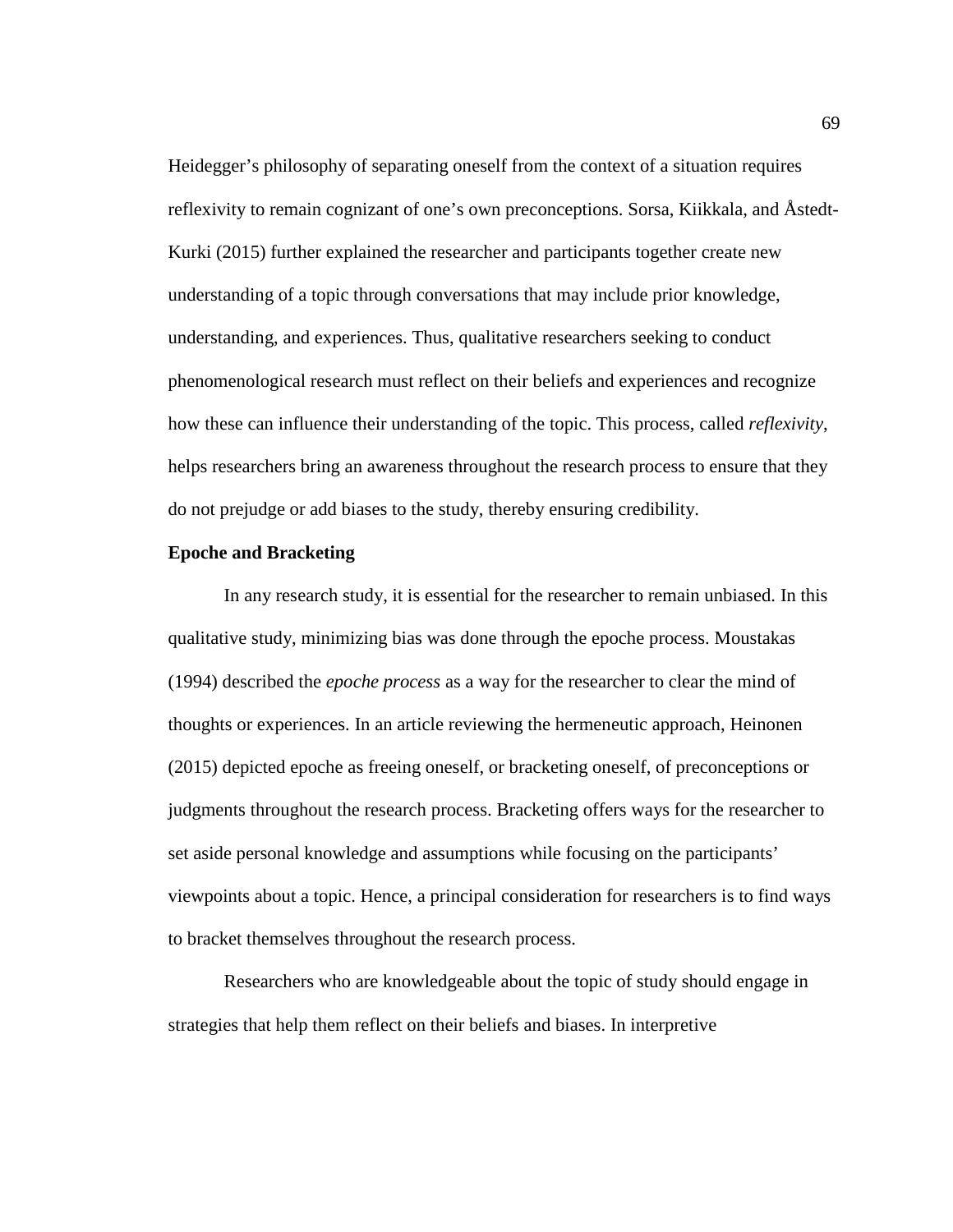phenomenology, Heinonen (2015) suggested the researcher brackets their understandings of the phenomenon and uses the method of reduction to integrate their own meaning and understanding to the phenomenon being studied. Bracketing can include strategies such as mental preparation to identify one's beliefs, careful consideration and planning of the literature review and interview guide, and including validation processes in data analysis. In an article about mindfulness practices in qualitative data collection, Lemon (2017) explored mindfulness practices as an extension to reflexivity in the data analysis stage of qualitative research. Through mindfulness activities such as memoing or journaling, researchers ensure credibility and quality of the data (Lemon, 2017). For the purposes of this study, using reflexive journaling to engage in bracketing and to create an awareness and mindfulness during data collection and analysis occurred. Additionally, clarifying the epoche process occurred at the outset of the study.

#### **Participants**

In qualitative research, the focus of a study may call for the researcher to include a specific group of individuals as the sample in the study. The word *sample* is derived from the Latin word *exemplum* or example (Merriam Webster, 2018), aligning with the idea that phenomenological research is derived from examples of the phenomenon under study. Creswell (2014) described purposeful selection in a study as the selection of individuals that inform a central phenomenon. For this study, it is advantageous to clarify the population from which the sample was purposefully selected. The ILA recently updated the Standards for the Preparation of Literacy Professionals (2018). In these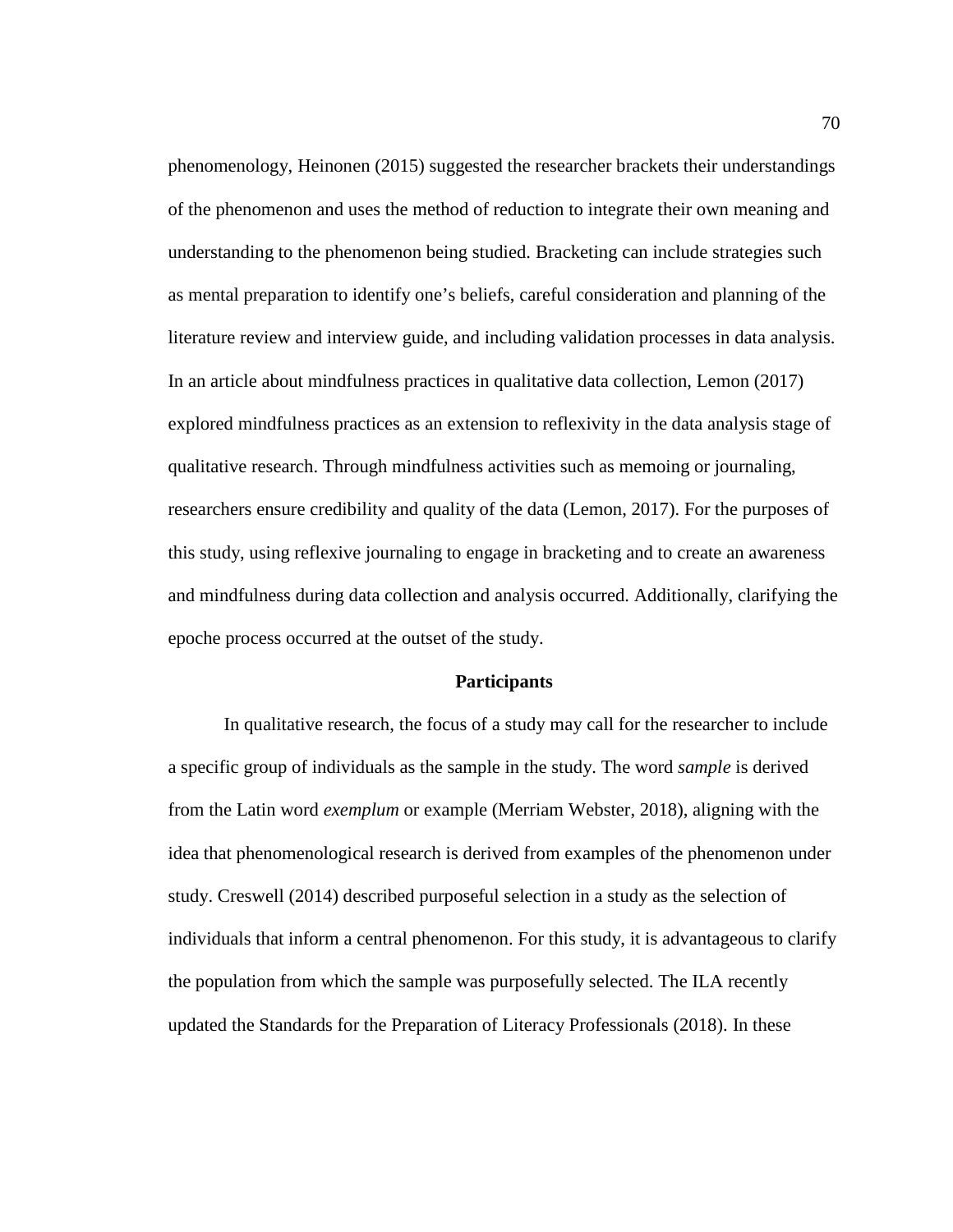standards, the association clarified the roles and responsibilities of literacy professionals. According to the standards, reading specialists' primary role is to work with students for a majority of their time, while supporting teachers and system initiatives that are included within their job assignment. Conversely, the standards define a literacy coach's role as working primarily with teachers and supporting system initiatives and students less of the time. Within these roles, however, the reality is that there are no clear distinctions between the roles in many cases, and often these individuals have a wide range of responsibilities (Bean & Kern, 2018). Therefore, the purposeful selection of participants in this study was limited to reading specialists who had at least 3 years of experience as reading specialists and who also coach teachers as a part of their specialist role. These reading specialists were employed in multiple school districts in a Northeast region of the United States.

As an additional selection method, the use of referral sampling, or linear snowballing sampling, in which each participant recommends one other, was also used to identify additional participants. In an article on strategies for purposeful selection within qualitative research, Palinkas et al. (2015) suggested the snowball method of sample selection helps narrow the range of participants to focus on specific similarities. This method of sample selection helps to identify those participants who fit the criteria of potentially experiencing the same phenomenon.

To begin the process of snowball sampling required a process of initially identifying Participant 0. The process began by contacting three colleagues from different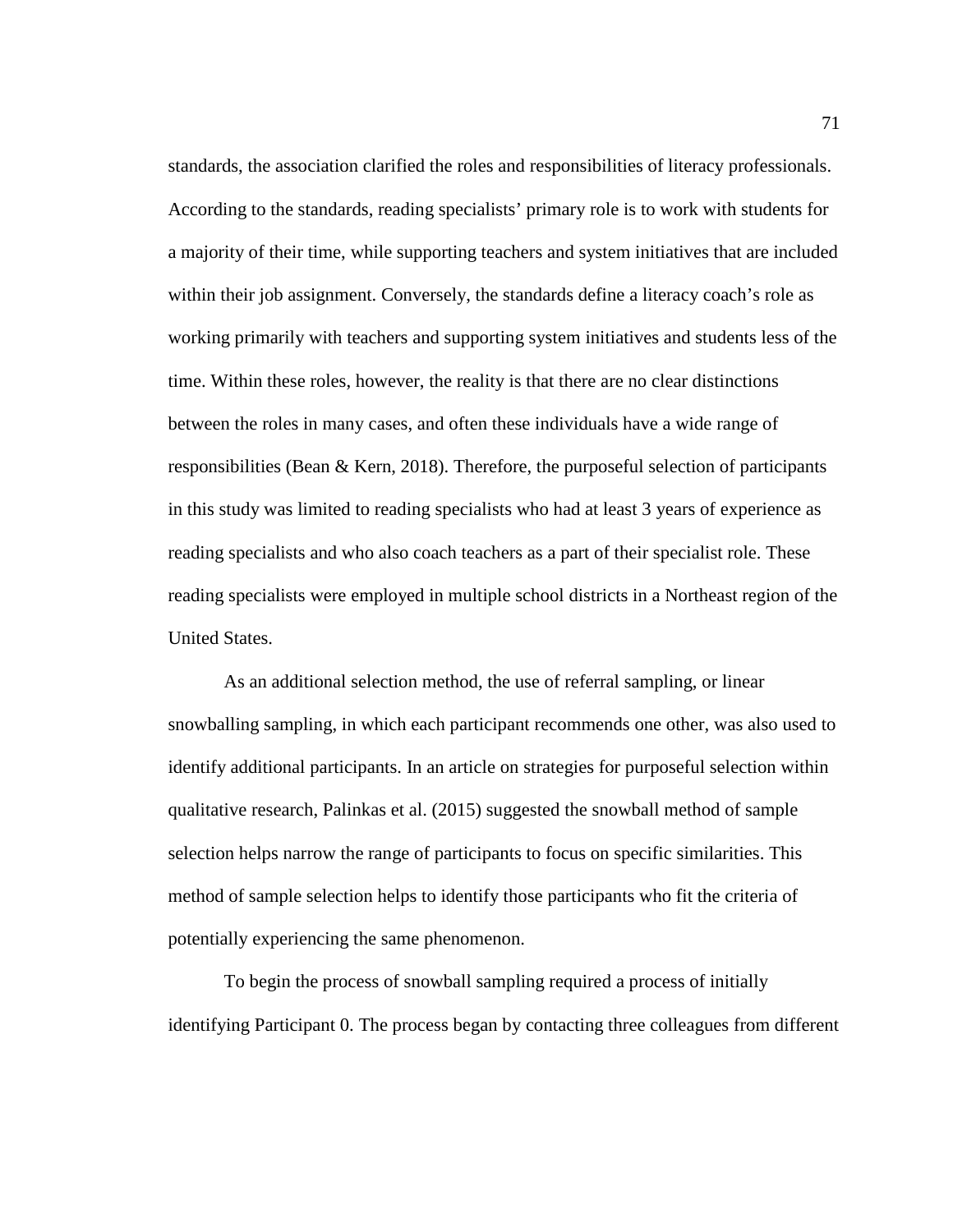school districts who are reading specialists and who have contact with other reading specialists. Through informal conversation, these colleagues had expressed a willingness to be potential candidates for Participant 0 and help with the recruiting process. These colleagues received a copy of the recruitment script (see Appendix B) to share with the potential research candidates. In this recruitment script, potential candidates were provided contact information and were asked to reach out by email if they were interested in participating. Once contact was made, these potential participants were emailed a letter (see Appendix C) formally inviting them to participate in the study. Each of the candidates who agreed to participate were asked to recommend an additional participant. For this study, 11 participants were selected. This selection process continued until an adequate sample size was determined for saturation of the data.

Instructional coaching occurs throughout many different content areas and contexts. For this study, the participants were reading specialists who also coach teachers for all or part of their roles. Therefore, this study focused specifically on instructional coaching that occurs within the field of literacy instruction.

#### **Data Analysis Methods**

The interviews were conducted, and audio recordings of each interview occurred. After each interview, transcription of the audio recording occurred using a professional service for transcription. Once the data were transcribed, the process of further analysis of the data occurred.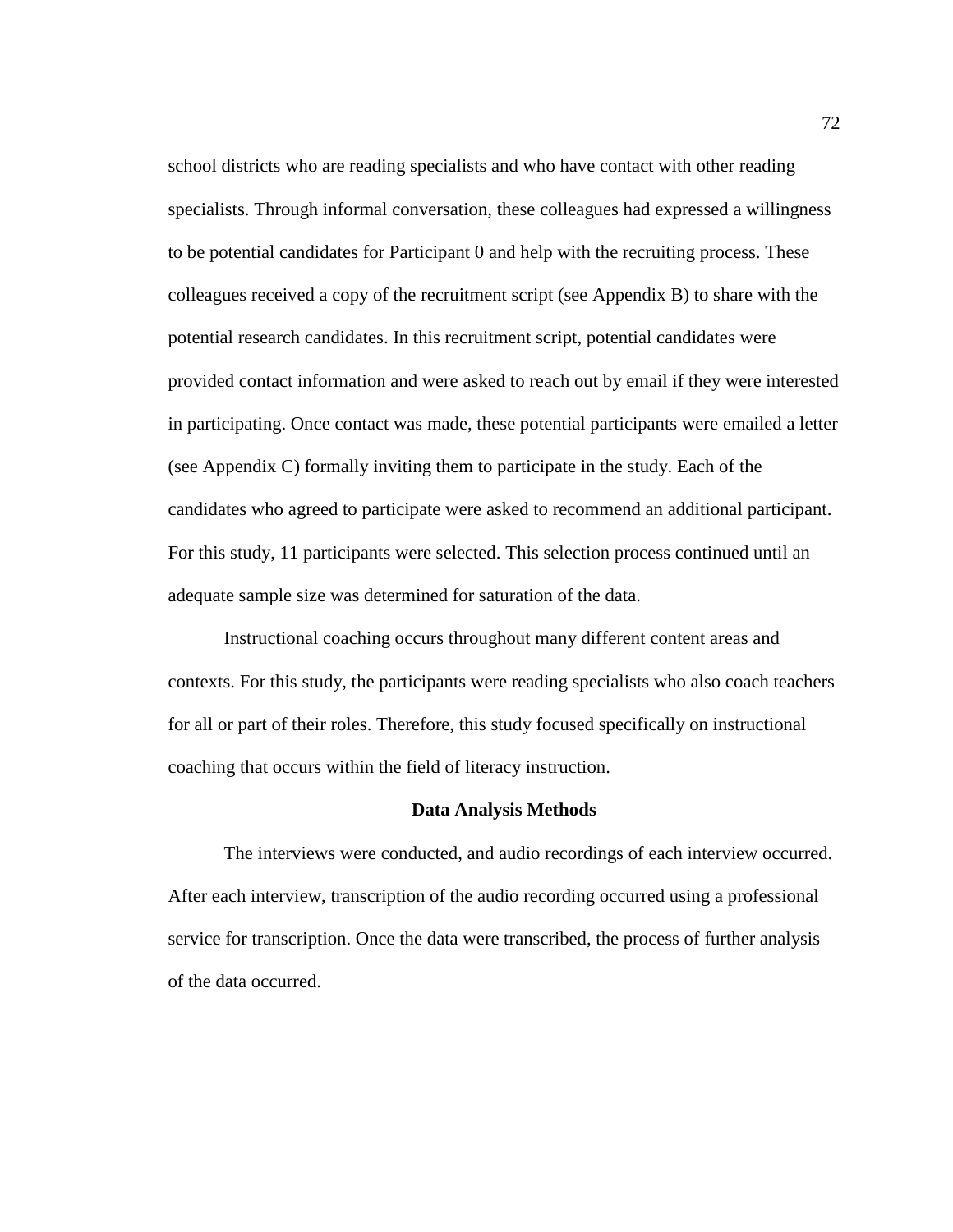Moustakas (1994) indicated phenomenological research analysis includes a reduction process. Through Phenomenological Reduction, each experience of a phenomenon is captured through statements and considered individually during a phenomenological study. The qualitative researcher studies these statements to describe, classify, and connect concepts across the phenomena (Graue, 2015). These meaning statements are derived from reading and re-reading the participant transcripts and artifacts in search of common thoughts, ideas, and words.

The cyclical nature of the reduction process can be done using the hermeneutic circle. In an article about using the hermeneutic circle as a method of text analysis, Longxi (2018) depicted the hermeneutic circle as an interpretive process of continuously circling between reading the entire text and reading individual parts for textual data analysis. Throughout this process, irrelevant, repetitive, and overlapping statements are deleted, leaving the 'horizons' of data and each statement is considered equal (Moustakas, 1994). The meaning statements develop from coding of the horizonalized statements, which were then clustered into themes. The themes supported the interpretation or essence of the lived experience of the participants in response to the research questions and are reported as the findings of the research in Chapter 4.

## **Limitations**

One limitation for this study might have been the participants' levels of trust in responding to the interview questions. Since the researcher is also a reading specialist, participants of this study may have perceived the researcher as an authority figure or

73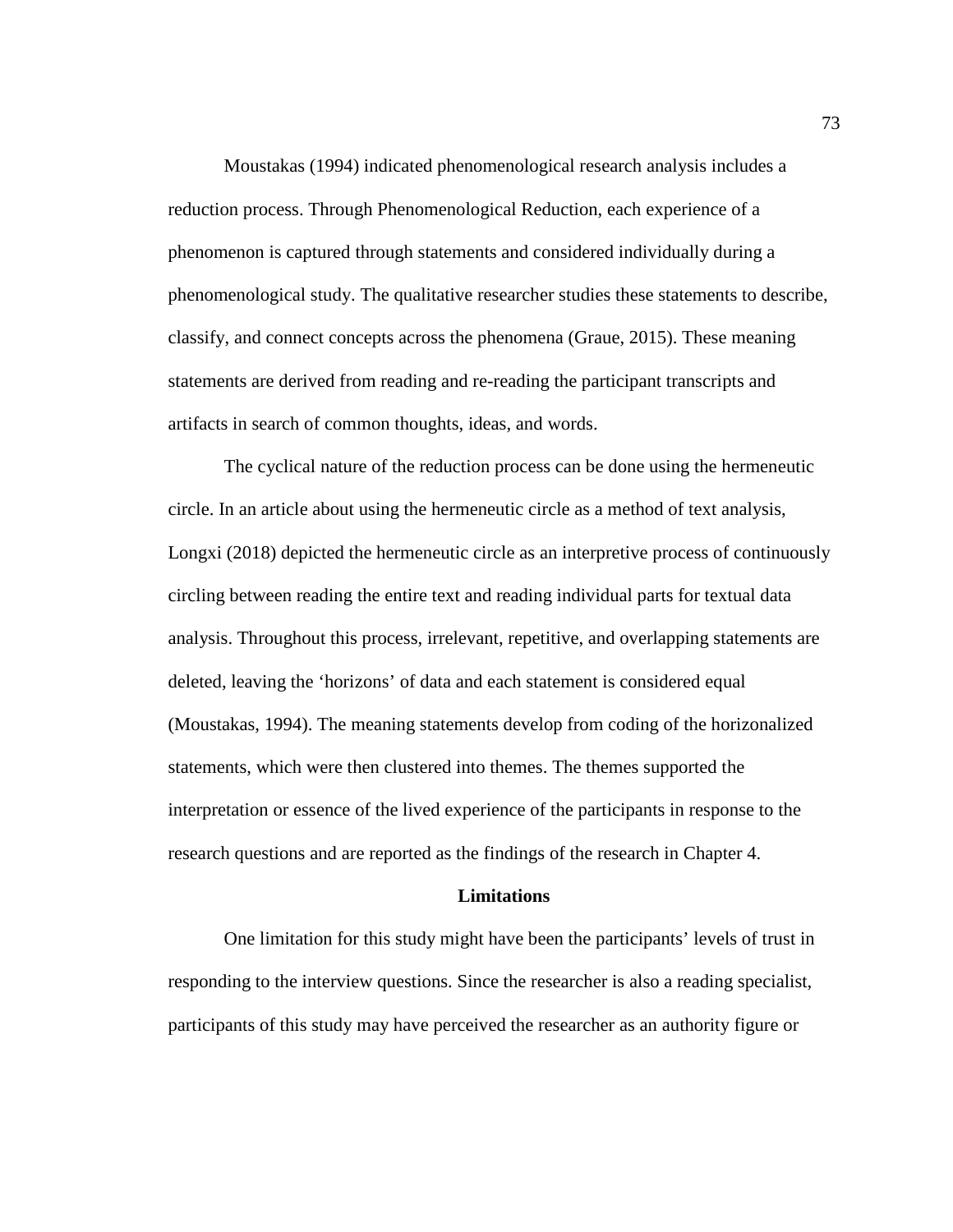evaluator. The reading specialists in this study might have felt they were being evaluated based on their responses and may have only identified those experiences, which cast them in a positive light regarding their roles as instructional coaches. To address this limitation, questions were asked through the interview protocol that helped reveal activities and actions of both positive and negative experiences that have an impact on the coach-teacher partnership. In addition, the researcher having experience in instructional coaching may have introduced biases toward the topic under study. Use of reflective journaling occurred throughout the study to bracket biases and create awareness of individual beliefs.

Another limitation that might have occurred was if the interviews were conducted over the phone, as opposed to face-to-face or Skype or other online technologies due to possible conflicts. Variations can occur in the way a participant responds over the phone versus face-to-face. Every effort was made to conduct the interviews in a face-to-face setting, so this limitation did not occur.

Finally, due to the time of the school year, observational data or consistent responses might have been more difficult to obtain. However, every effort was made to obtain responses in a timely manner which helped to avoid scheduling conflicts that are typical within a school calendar year.

### **Study Delimitations**

This study's delimitations include geographic limitations because it took place in school districts in the Northeast region of the United States. This made these data only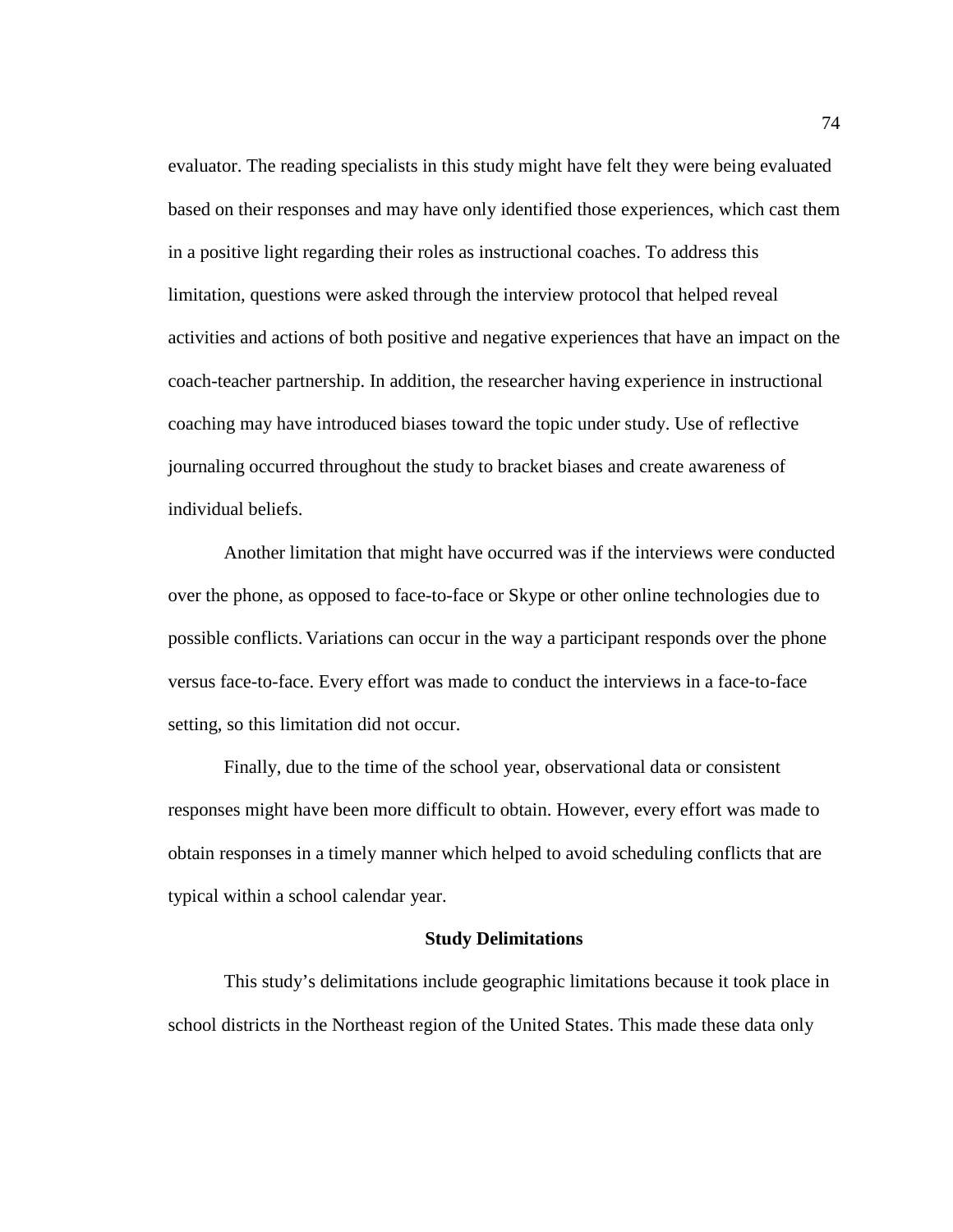relevant to these school districts. Also, this study focused only on instructional coaching in the field of literacy, which may also be considered a delimitation in the study.

## **Summary**

Finding commonalities across various individuals who encounter similar experiences offers greater understanding from which to learn. Many school districts employ certified reading specialists with the intent of implementing school reform initiatives focusing on literacy skills. Gaining a deeper understanding of how that role impacts instructional changes can be significant as school systems continue to face the challenge of declining student achievement scores.

Therefore, the purpose of this qualitative phenomenological study was to identify the activities and actions that support effective coach-teacher partnerships by examining the lived experiences of reading specialists who spend all or a portion of their time coaching teachers. The commonalities in this study were determined after conducting interviews with coaches. The data were then coded, and information gained from the participants helped identify themes which were consistent across the coaching experiences. Conducting interviews with instructional coaches to understand the relational nuances of building and maintaining partnerships with teachers helped advance the literature for instructional coaching models. The information from this study could help school districts better prepare professional development opportunities that support teacher learning and potentially improve instructional coaching efforts. School leaders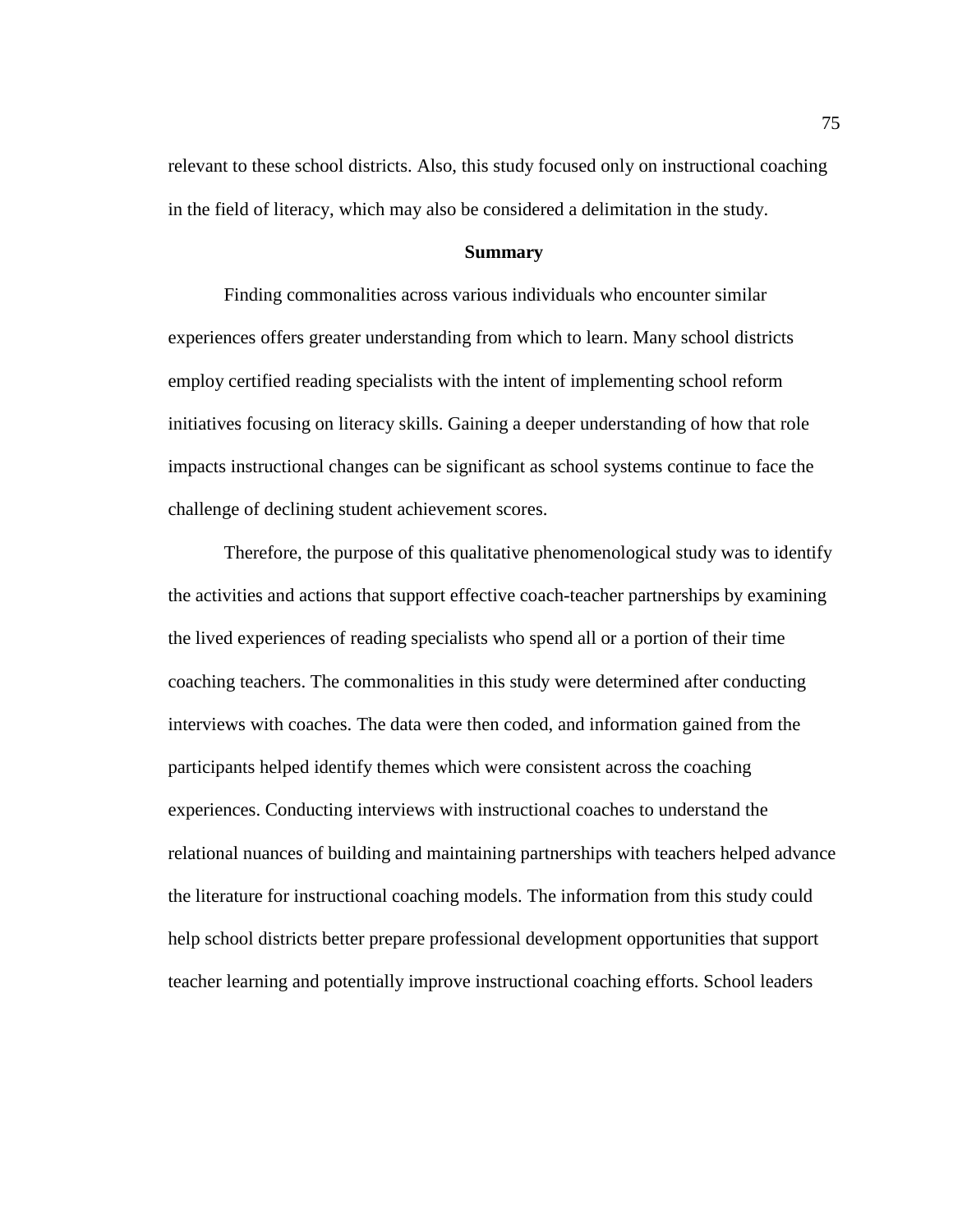and other practitioners could also use the findings of this study to design programs that support instructional coaches.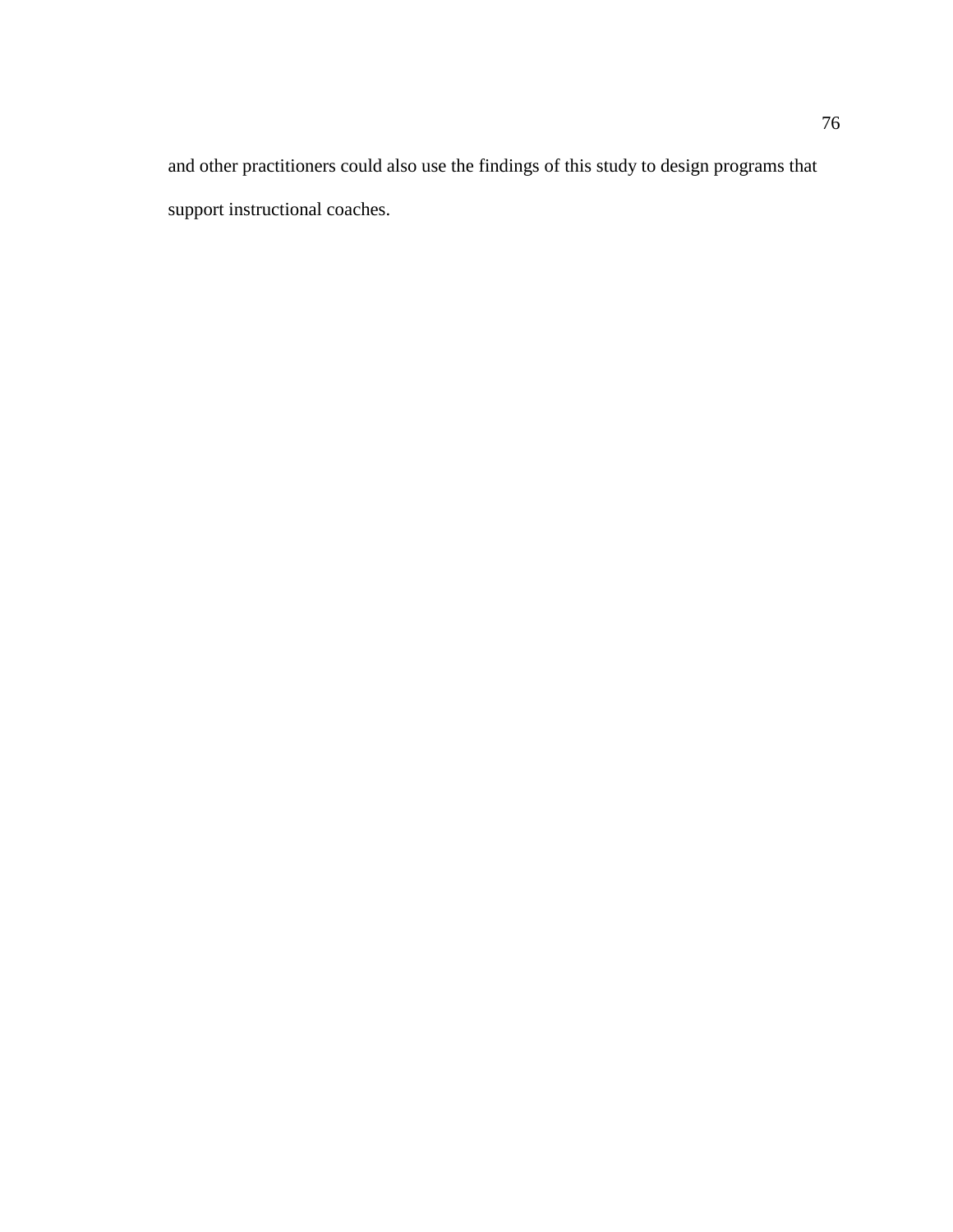## **CHAPTER 4: FINDINGS**

The purpose of this qualitative, phenomenological study was to identify the activities and actions that are important for building and maintaining coach-teacher partnerships and those activities and actions that help facilitate shifts in teachers' instructional practices. A discussion of the lived experiences of reading specialists across the Northeast region who were responsible for instructional coaching as the entire or a partial part of their roles is outlined in this chapter. Three research questions helped guide this study:

- 1. What activities or actions do instructional coaches identify as important when building partnerships with teachers?
- 2. What activities or actions do instructional coaches identify as important when maintaining partnerships with teachers?
- 3. What activities or actions do instructional coaches identify as important when shifting teachers' classroom instructional practices in literacy?

Semi-structured interviews were conducted with 11 individuals who were responsible for coaching teachers in literacy instruction to determine activities or actions that existed within their role as an instructional coach. Transcription of the interview data occurred, and each participant was assigned a participant number. The purpose of the participant number was to afford each participant confidentiality in their participation in this research. These individuals had unique titles for their specific roles that included reading specialist, literacy specialist, literacy strategist, transition specialist, instructional specialist, and reading support teacher. For this study, the participants are referred to as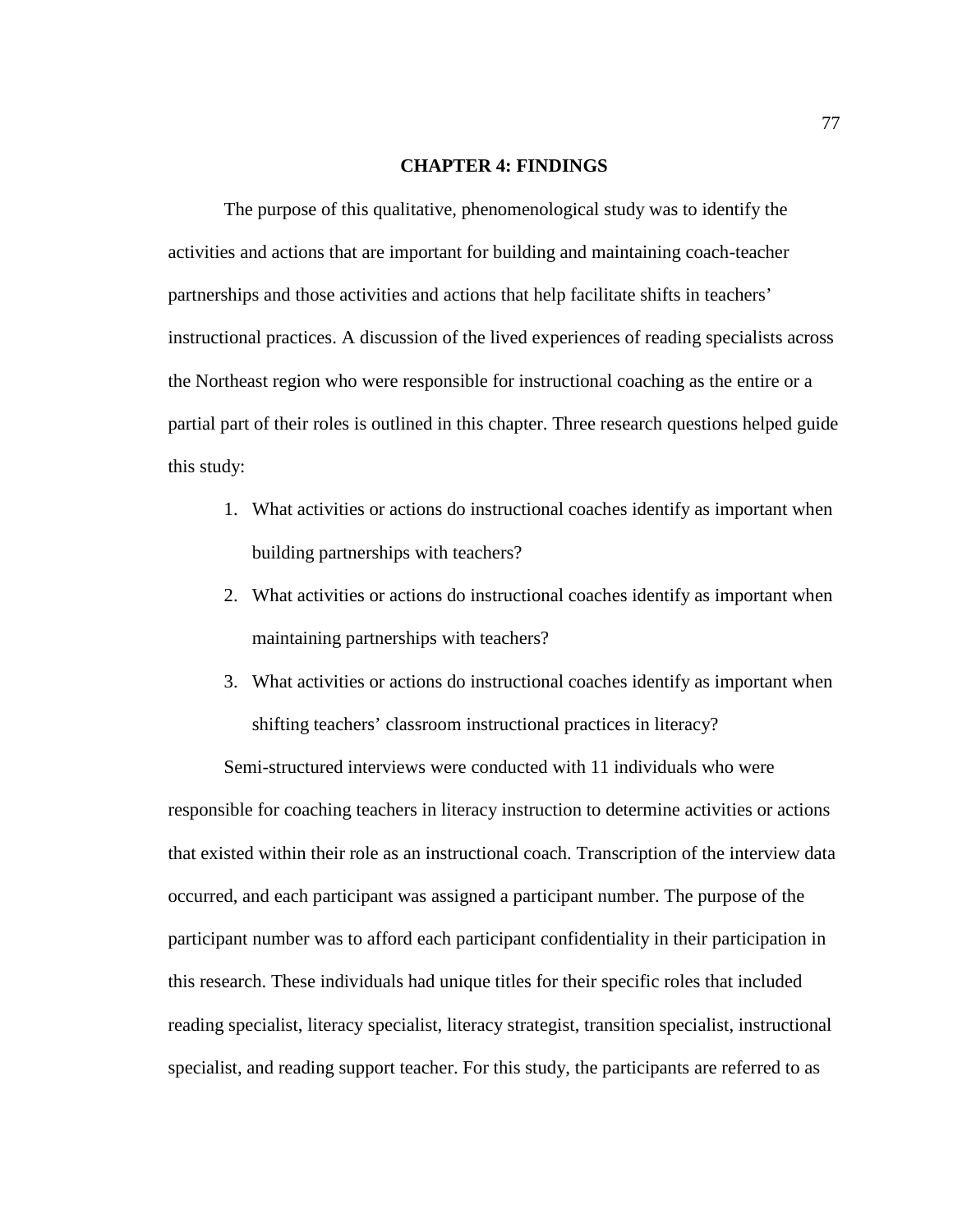either the participants or instructional coaches. Each participant shared their unique lived experience of coaching teachers in literacy instruction. The 11 participants had a range of experiences as educators and instructional coaches (see Table 4.1), which ranged from 15 to 38 years of experience as educators and between 4 and 19 years as a coach. Five of the instructional coaches were responsible for coaching at a single site, while three participants were coaching in two sites, and two participants coached across more than two sites. Included in the table is the identified percentage of their role spent on coaching.

Chapter 4 is structured around four themes identified from the content of the interviews: (a) Experiential Learning, (b) Collaboration, (c) Inspiration, and (d) Responsibility. The conceptual categories were identified from patterns found across the interview data. Within the themes were Mindset, Reflection, Trust, Relationship, Passion, Purpose, Leadership, Ownership, Caretaking, and Courage. The findings include the themes and conceptual categories identified from the participants' data, which helped address the research questions in this study.

#### **Presentation of Findings**

All 11 participants were interviewed using a semi-structured protocol. Of these 11 interviews, four were conducted in person and seven were conducted via online technologies including Skype, Zoom, or FaceTime. Prior to the interview, each participant was provided with a formal invitation to participate (see Appendix C). Once the formal invitation to participate was returned, each participant received a copy of the consent form (see Appendix D). At the start of each interview, the researcher reviewed the consent form in its entirety with the participant. For the participants who interviewed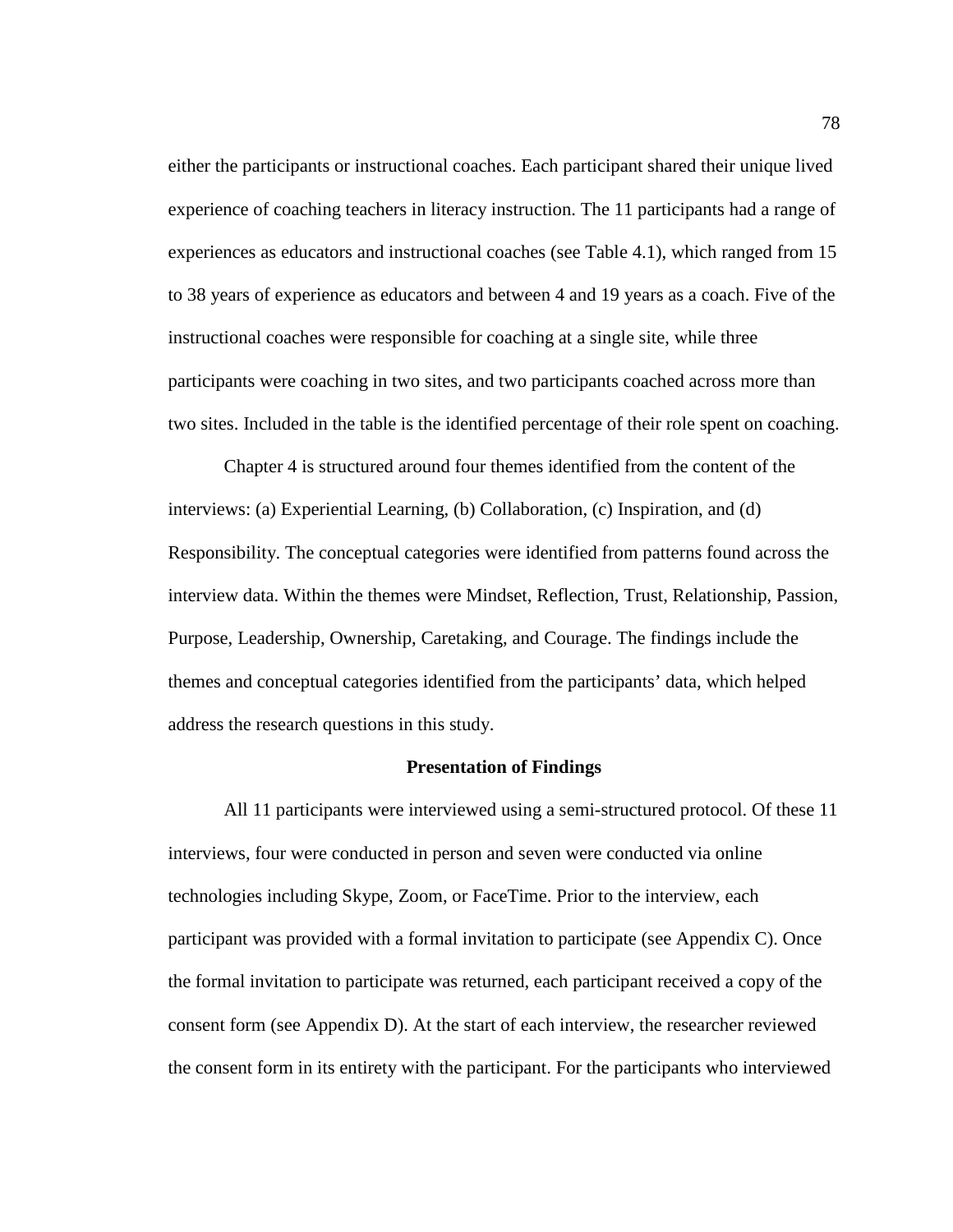# Table 4.1

| Participant   | <b>Years</b> as | Years as | Number of      | <b>Percentage of Time</b>     |
|---------------|-----------------|----------|----------------|-------------------------------|
| <b>Number</b> | <b>Educator</b> | Coach    | <b>Schools</b> | <b>Spent Coaching in Role</b> |
|               | 18              | 6        |                | 100                           |
|               | 30              |          |                | 100                           |
|               | 38              |          |                | 70                            |
|               | 20              |          |                | 30                            |
|               | 35              | 15       |                | 50                            |
| 6             | 26              | 10       |                | 60-70                         |
|               | 29              |          |                | 100                           |
| 8             | 30              | 11       |                | 80-90                         |
|               | 15              |          | $>$ 3          | $5-10$                        |
| 10            | 23              |          |                | 100                           |
|               | 37              | 19       | $>$ 3          | 65                            |

## *Participant Demographics*

online, the consent form was provided ahead of time. These participants read, signed, and returned the consent form via email prior to the interview. After reviewing the consent form, participants had the opportunity to ask questions about the study. None of the participants asked any questions prior to the start of the interview. Each participant was given a signed copy of the consent form to keep for his or her records. For the interviews conducted online, the participants retained their original signed copy of the consent form. For the interviews conducted in person, the participants were provided a copy of the signed consent form. All interviews were audio-recorded, and the researcher took field notes during the interviews. Each participant was asked a series of nine questions (see Appendix A). As participants responded to the interview questions, the researcher asked additional clarifying questions as needed. Appendix A also includes these additional prompts.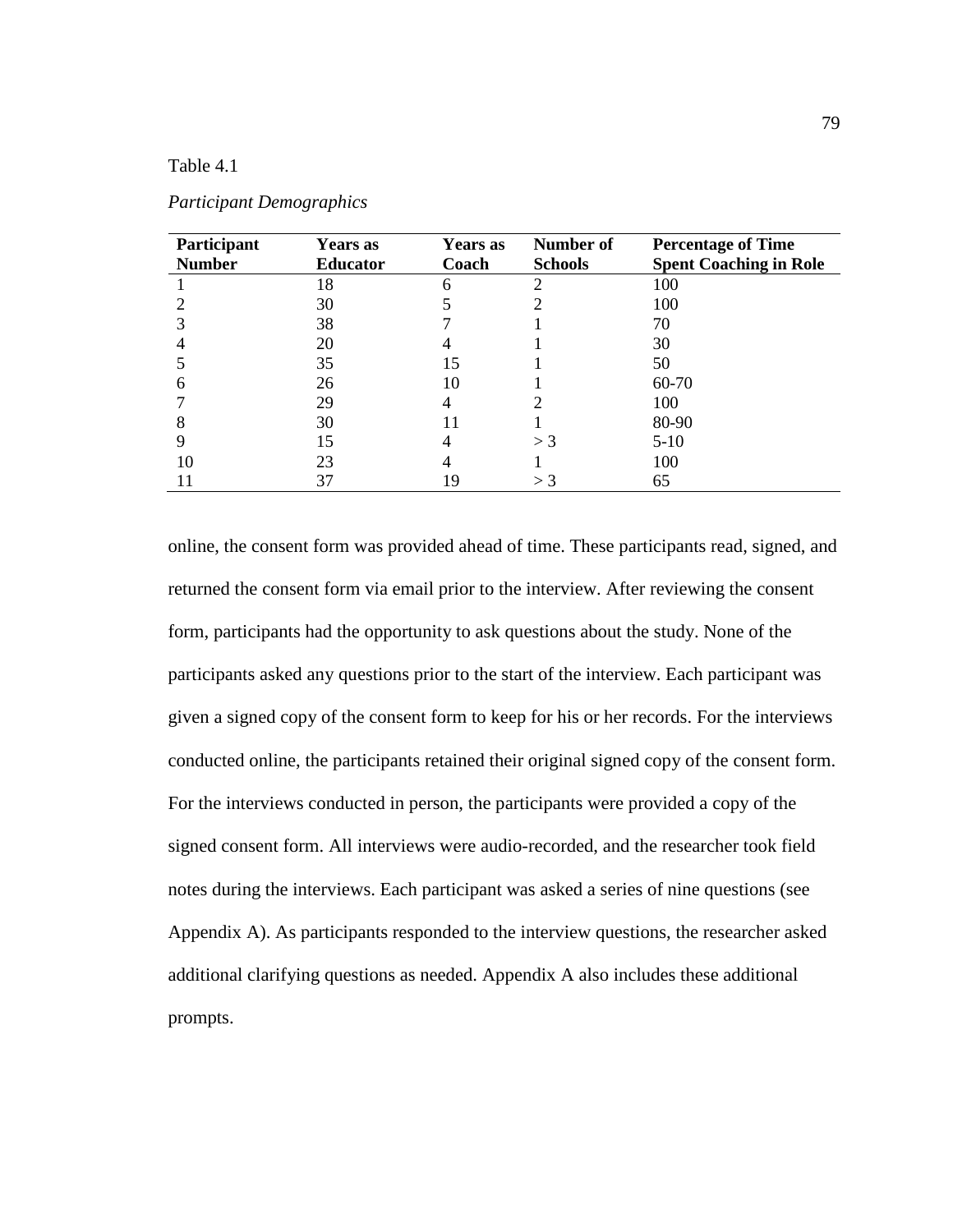Upon completion of each interview, the audio recording was transcribed using the Temi online transcription service. Upon completion of the transcription, a line-by-line review of the transcription was done to ensure accuracy and make any changes necessary. Once the interviews had been transcribed, all of the transcripts were read in their entirety. This review of the transcripts began the interpretive process of data analysis using the hermeneutic circle method of analysis. The hermeneutic circle method requires the researcher to continuously review and analyze the data collected by reading the whole text and then parts of the text in a cyclical manner (Longxi, 2018). Throughout this cycle, notes were taken in a reflective journal to stimulate awareness of individual beliefs and subjectivity related to similar experiences shared by the researcher. This journaling was especially valuable given the researcher is also a reading specialist with coaching responsibilities. The text of the interviews was then coded in order to determine statements revealing common thoughts, ideas, and words. Continuous review of the interview text and coding of the text occurred to analyze, refine, and reduce the codes and statements to those that answered the research questions. Continuing to use the hermeneutic process helped to identify meaning statements, clustering them into broader conceptual categories. A sample of the meaning statements and the related conceptual categories are in Table 4.2.

The conceptual categories that developed from the meaning statements were clustered into the identified themes. By continuously reviewing the conceptual categories and statements helped to identify connections to the essence of being a reading specialist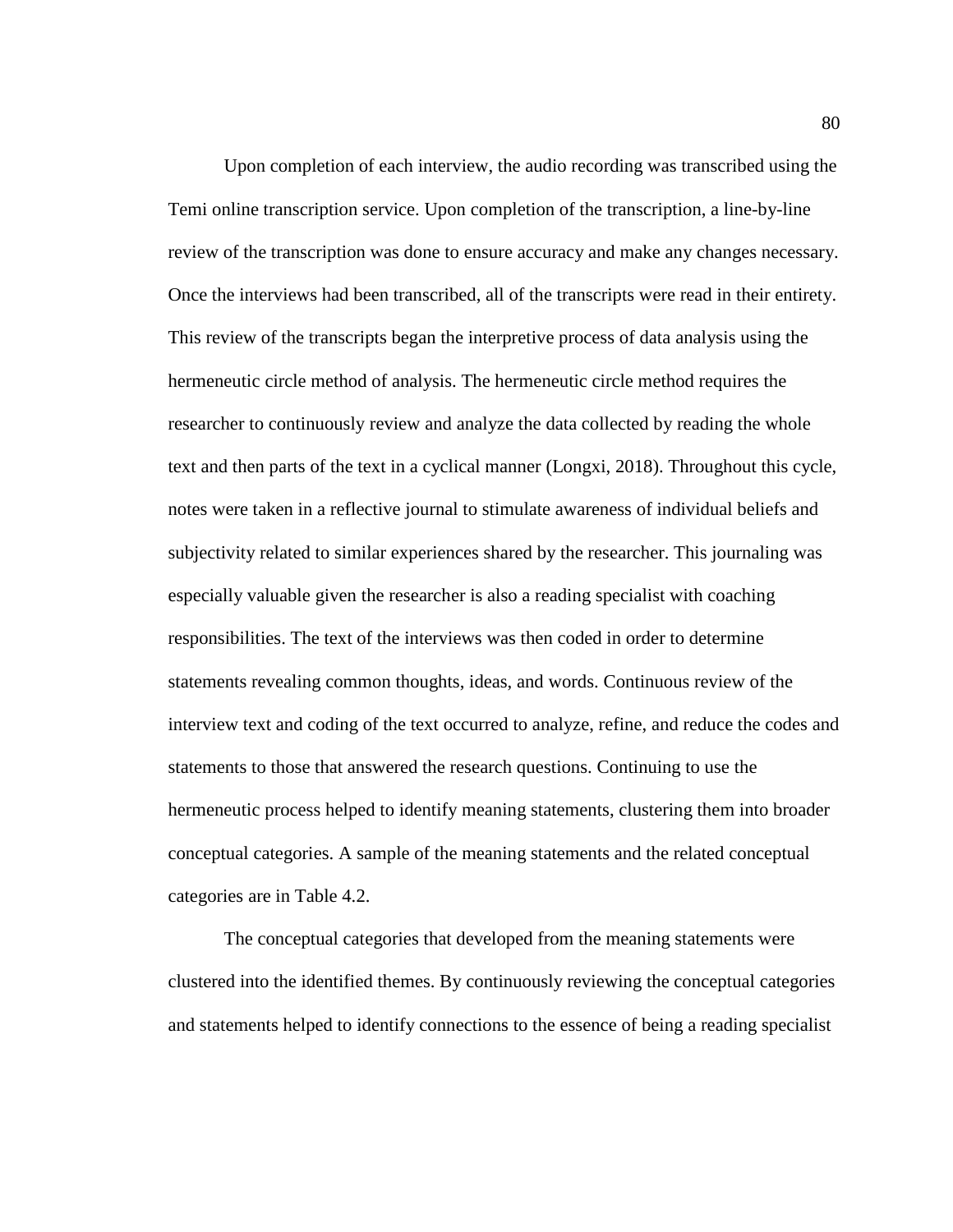# Table 4.2

*Meaning Statement Samples and Conceptual Categories*

| Conceptual   | <b>Meaning Statements</b>                                                                                                                                                                                                                                                                                                         |
|--------------|-----------------------------------------------------------------------------------------------------------------------------------------------------------------------------------------------------------------------------------------------------------------------------------------------------------------------------------|
| Categories   |                                                                                                                                                                                                                                                                                                                                   |
| Mindset      | "But what's the mindset they have towards growing first?" (Participant 7)                                                                                                                                                                                                                                                         |
|              | "You need to have an open mind. You need to have a growth mindset." (Participant 4)                                                                                                                                                                                                                                               |
| Reflection   | "Because I think without reflection, any kind of reflection, teachers don't ever improve<br>their practice." (Participant 3)                                                                                                                                                                                                      |
|              | "For me that was a really great coaching experience because it was somebody who was<br>very entrenched, very resistive, getting them to buy in through that model-coach-apply<br>process and then even sharing through her reflection, what a difference that made for<br>her was really important." (Participant 11)             |
| Trust        | "I have so many more customers now than I had earlier in my career. I think I'm better<br>at building trust. I know I am." (Participant 5)                                                                                                                                                                                        |
|              | "I always try to leave a little note and that has gone a long way in building trust."<br>(Participant 1)                                                                                                                                                                                                                          |
| Relationship | "I'm a firm believer that the big thing is that relationship building. You really need to<br>build that relationship with the teachers." (Participant 6)                                                                                                                                                                          |
|              | "It took a long time to really kind of build that relationship for her to realize that I'm<br>not there to criticize her, that I'm really there to just work with her and have it be a<br>partnership." (Participant 9)                                                                                                           |
| Passion      | "There's a satisfaction when you see success and you see teachers making growth and<br>teachers being successful and productive in their classroom and you see their pride and<br>their job satisfaction, so you have satisfaction." (Participant 10)                                                                             |
|              | "I'm a learner myself. And, so, I definitely start with the mindset that people want to<br>learn, people want to grow. And I think that's an essential part as an educator."<br>(Participant 7)                                                                                                                                   |
| Purpose      | "I'm very much a strong advocate that you have to deal with the beliefs. You can't just<br>deal with the practices." (Participant 7)                                                                                                                                                                                              |
|              | "I am bred, I mean it is deep in my bones teaching. And so as soon as I recognize<br>something that someone doesn't understand, I go into teach mode. But as a coach, that<br>should not be my first reaction. My first reaction should be what I'm trying to do more<br>of and that is, 'talk to me more about'" (Participant 2) |
| Leadership   | "It started spreading to other people on her team. And she was stepping into this<br>leadership role that I don't think she really recognized was in her and really leading this<br>work." (Participant 2)                                                                                                                        |
|              | "We get so wrapped up in classroom time and testing and we forget to kind of carve out<br>that time for teachers to reflect on their practices and it's so important for them to do<br>that." (Participant 9)                                                                                                                     |
| Ownership    | "I get very emotionally involved in it and if I don't see the success, I take it as a failure.<br>I think you have to be very careful with that because you can't control everything that a<br>teacher puts into it" (Participant 6)                                                                                              |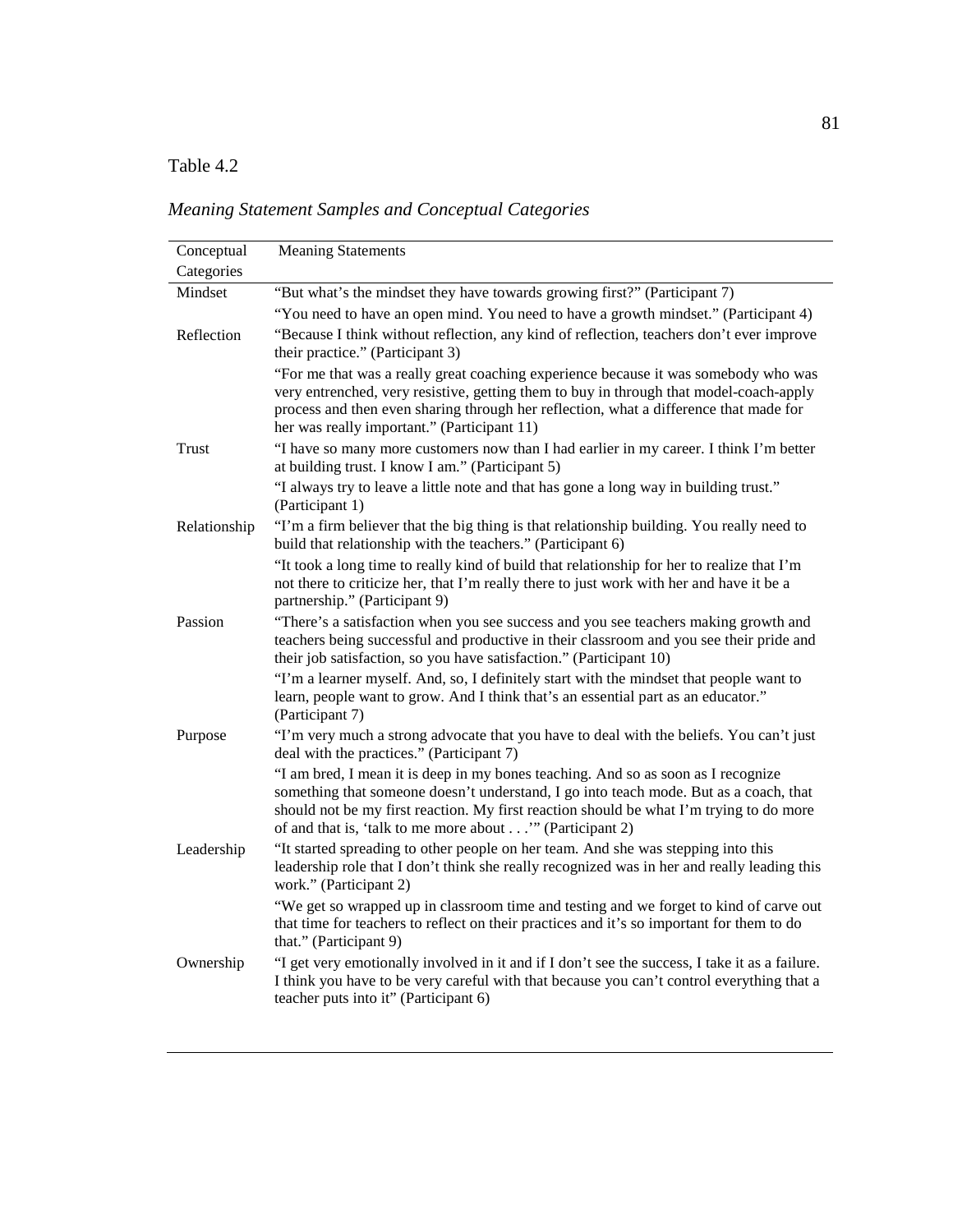| Conceptual | <b>Meaning Statements</b>                                                                                                                                                                                                                                                                |
|------------|------------------------------------------------------------------------------------------------------------------------------------------------------------------------------------------------------------------------------------------------------------------------------------------|
| Categories |                                                                                                                                                                                                                                                                                          |
|            | "Well you always feel like it's a nonsuccess if the kids don't do well, but you keep<br>going and you try to keep thinking of different ways to get it, to get to the issue of why<br>a child or groups of children are not performing and what you can do about it."<br>(Participant 8) |
| Caretaking | "I don't know, I just see the human behind the teacher a lot more and I worry about<br>teachers because we don't do a lot of caretaking of ourselves. So often I'll be the person<br>that provides a little bit of the caretaking for the teachers." (Participant 5)                     |
|            | "You're there to really build their capacity to be the best that they can be for the kids."<br>(Participant 8)                                                                                                                                                                           |
| Courage    | "I'm not someone who feels comfortable saying I don't know publicly, I can admit it to<br>myself, you know, and, and people that I have built trust with, I can say, 'You know<br>what, I really don't know the answer to this." (Participant 2)                                         |
|            | "I don't know everything I'm not going to ask the teacher to do anything that I<br>wouldn't do myself. Teaching is a hard job." (Participant 11)                                                                                                                                         |

who coached teachers. From this stage in the hermeneutic process, the conceptual categories were then clustered into themes; the themes are shown in Table 4.3.

The participants had an opportunity to participate in SMC as a part of the hermeneutic process. Birt et al. (2016) reported using the SMC offers participants the chance to review both a summary and the quotes from the data collected and add any additional thoughts or comments based on their review.

The participants received copies of the synthesized data for their review and

feedback. The participants who responded confirmed their agreement to the themes,

conceptual categories, and meaningful statements. Using SMC offered the participants an

opportunity to extend or revise their ideas and added validity to this study.

# **Experiential Learning**

Throughout the interviews, participants expressed multiple examples of experiential learning opportunities. By providing hands-on experiences for teachers, reading specialists (instructional coaches) help teachers learn through active, rather than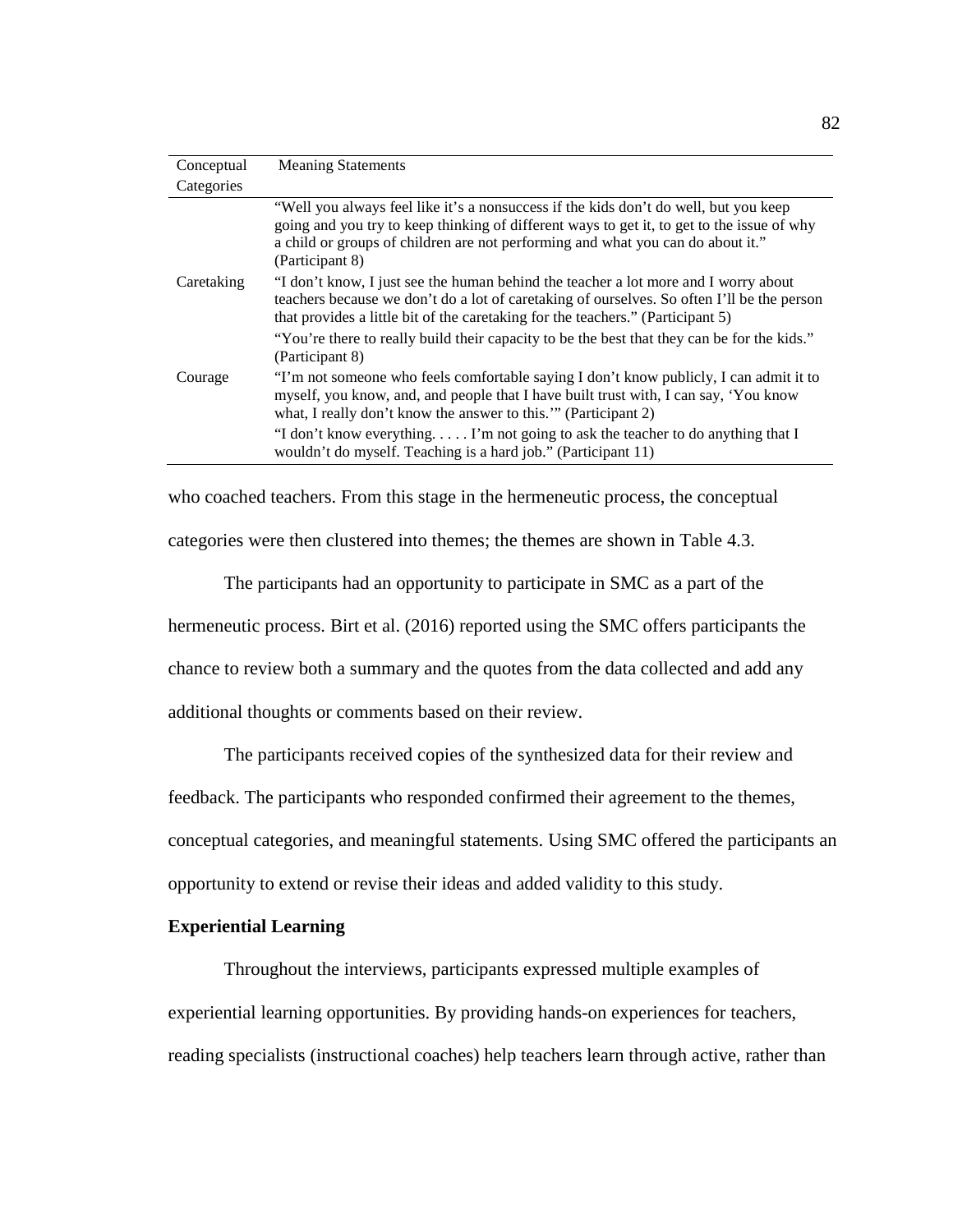Table 4.3

| <b>Themes</b>                | <b>Conceptual Categories</b> |
|------------------------------|------------------------------|
| <b>Experiential Learning</b> | Mindset                      |
|                              | Reflection                   |
| Collaboration                | Trust                        |
|                              | Relationship                 |
| Inspiration                  | Passion                      |
|                              | Purpose                      |
|                              | Leadership                   |
| Responsibility               | Ownership                    |
|                              | Caretaking                   |
|                              | Courage                      |

*Themes and Conceptual Categories*

passive, learning experiences. Within the theme of Experiential Learning, two conceptual categories emerged from the research: Mindset and Reflection. These two categories were a fundamental part of this study. Participants frequently shared their thoughts, including comments related to their mindset and reflection, as well as the importance of teachers having a growth mindset and reflective behaviors while learning.

# **Mindset**

The concept of Mindset came up 17 times across five cases. Similarly, the idea of assisting teachers in shifting their mindset about their learning came up in two additional cases. The reading specialists (instructional coaches) shared the importance of reflecting on their mindset. Participant 6 shared:

I know when I first started, I was of the mindset like, "Hey, you know, I'm telling you, like, I just, I've gone to school. I know what I'm talking about. Like you need to do this." But I've learned, you know, it's not personal. People are where they are, and I just need to keep trying and keep finding other ways to present it to them.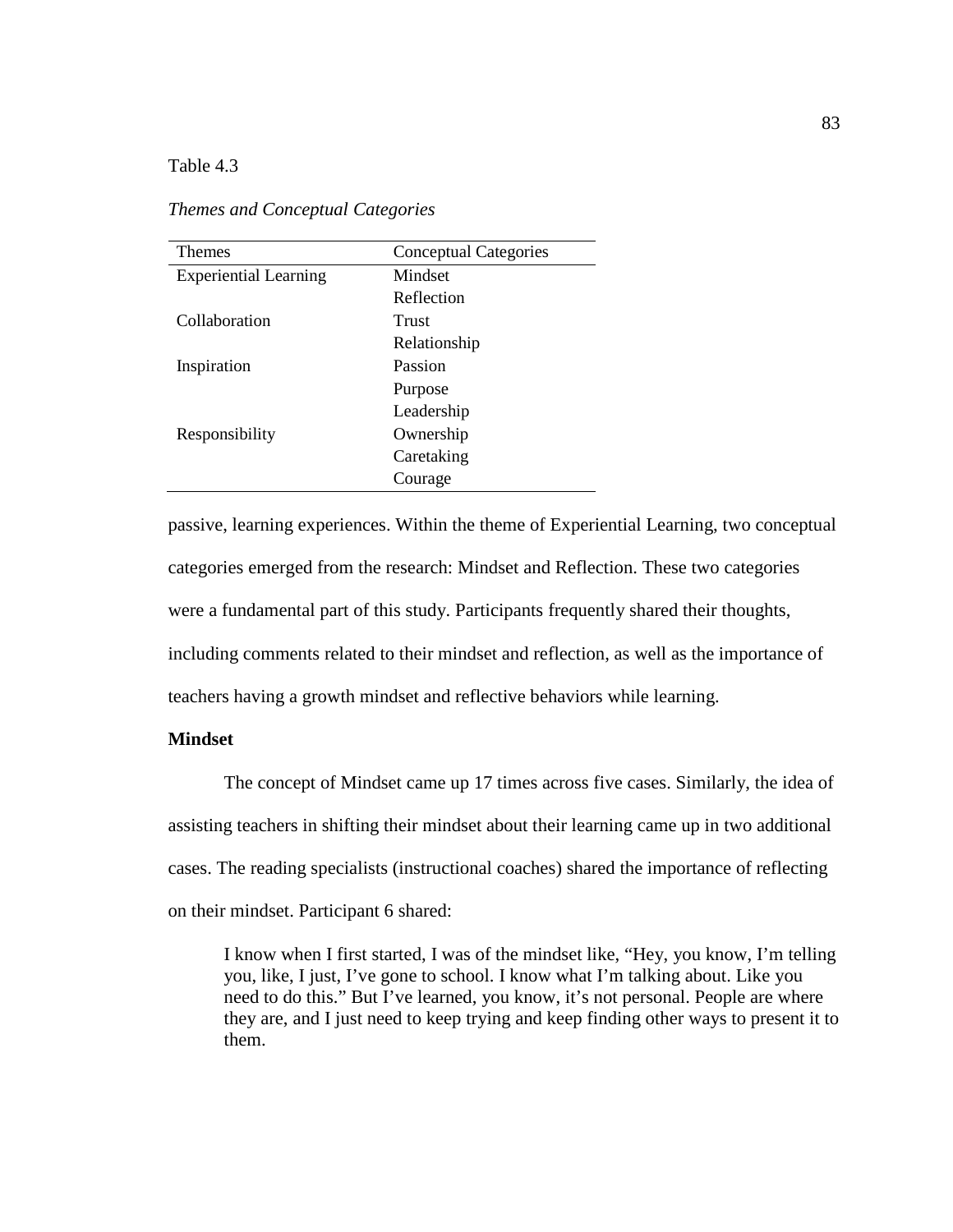The participants also noted the value of assessing where a teacher's mindset was on a continuum between fixed and growth mindsets before starting any coaching experiences. Participant 4 shared, "I think it's that growth mindset that makes a huge difference and that ability to evolve and be willing to be open to say let's look at it another way." Similarly, Participant 7 stated:

For me, it was a big learning curve of recognizing where is the teacher starting in their growth mindset process. And making sure that I'm starting there, more so than, this is the instructional practice that we need to improve on.

Participant 2 remarked, "I think even once you can kind of shift that mindset, then it even makes the actual PD [professional development] time more engaging because it's not the eye rolling." Additionally, Participant 6 explained, "Some people don't have the right mindset or are not ready." Participant 6's use of the term "not ready" also demonstrates the importance of coaches believing in a teacher's ability to grow and change and illustrated the coach's growth mindset. Participants also shared that their skills developed when engaging with teachers who had a fixed mindset. Participant 7 commented, "I learned that it took a lot of patience to get through to someone like that because she had a very, 'I can't do' attitude."

Throughout the interviews, the participants expressed thoughts and ideas that pertained to the value of having a growth mindset as a learner. Often, the participant's stories illustrated connections between a teacher's mindset and thoughts and comments related to the use of reflective practices. In other words, the participant's stories demonstrated that teachers' growth or fixed mindsets often impacted their use of reflective practices.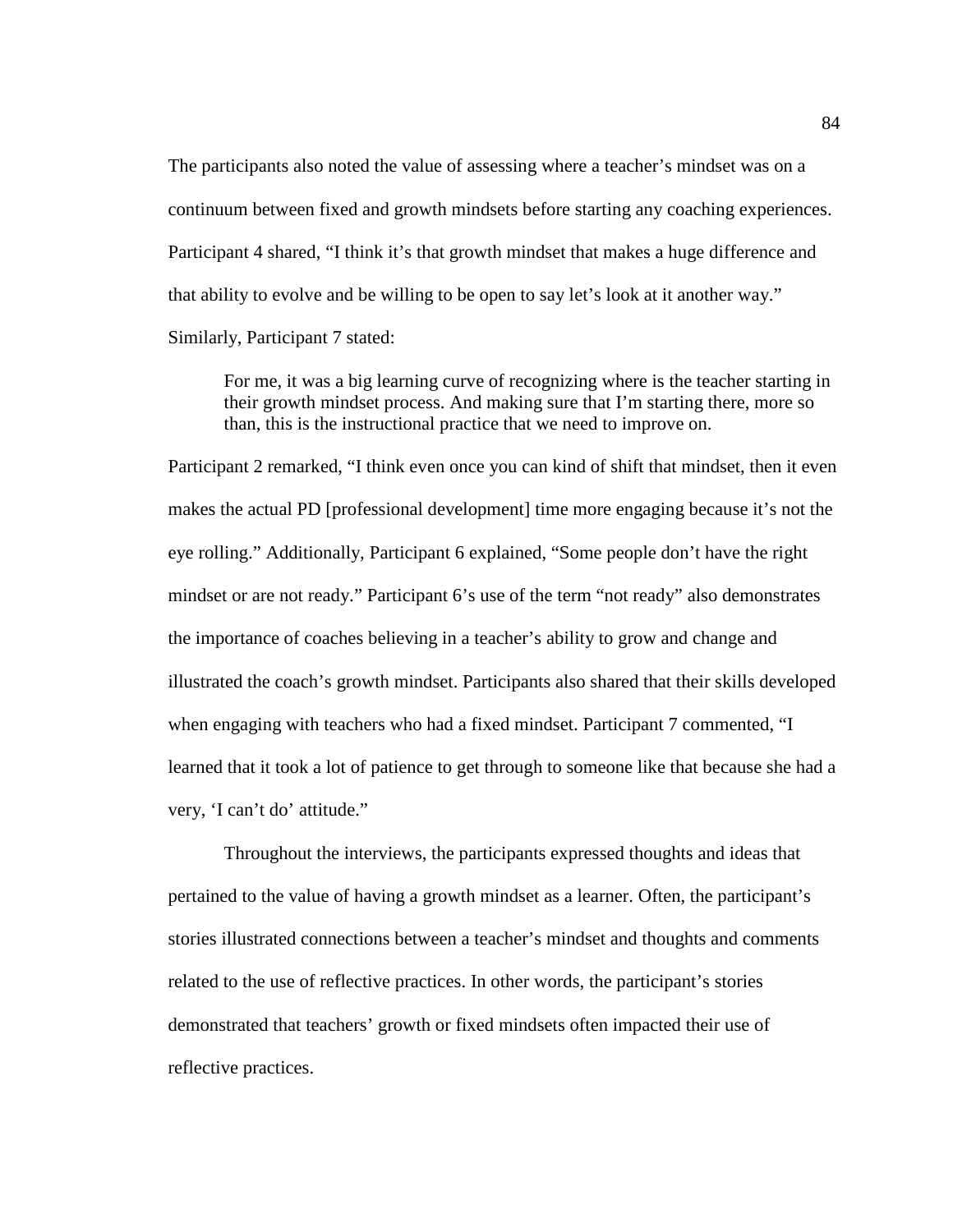# **Reflection**

The concept of reflection came up frequently across many of the interviews.

Sometimes it was the coach reflecting on their skill set, while other times it was the coach finding ways to help teachers reflect on their learning in the process. During analysis, the terms *reflection*, *reflective*, or *reflect* came up 21 times across eight cases. Using reflection to develop their coaching skills, Participant 6 remarked, "I've been reflecting on it lately, that I just, what else could I do? And going forward, if I have that situation, what else can I do? Like how else? You know, I get very emotionally involved in it." Sometimes the participant's stories spoke to how their work with individual teachers lifted their coaching skills. Participant 2 talked about her work with a teacher:

She's an active learner, always pushing herself, very reflective. I always kind of set her as my litmus test because I know if I do something that I know moves her instructional practice, then I know I'm hitting my goal of continuing to move the work forward and not just becoming stagnant with the work.

In many responses, however, the participants referred to reflection in the work they were doing to develop teachers.

Often, the participants used opportunities in their coaching to build teachers' reflective skills. Participant 7 spoke of questioning practices that help build reflection by sharing, "A lot of questioning, so they're building their reflective practice and it's not just me giving them feedback but facilitating their own reflective practice to grow."

Participant 9 shared similar practices:

You know, there's a lot of just those reflective questions like, you know, "Can you tell me why you did this? Or why do you think he responded this way?" So, I try very hard to let them lead the discussion and then, you know, throw in my kind of coaching tidbits when it feels appropriate to do so.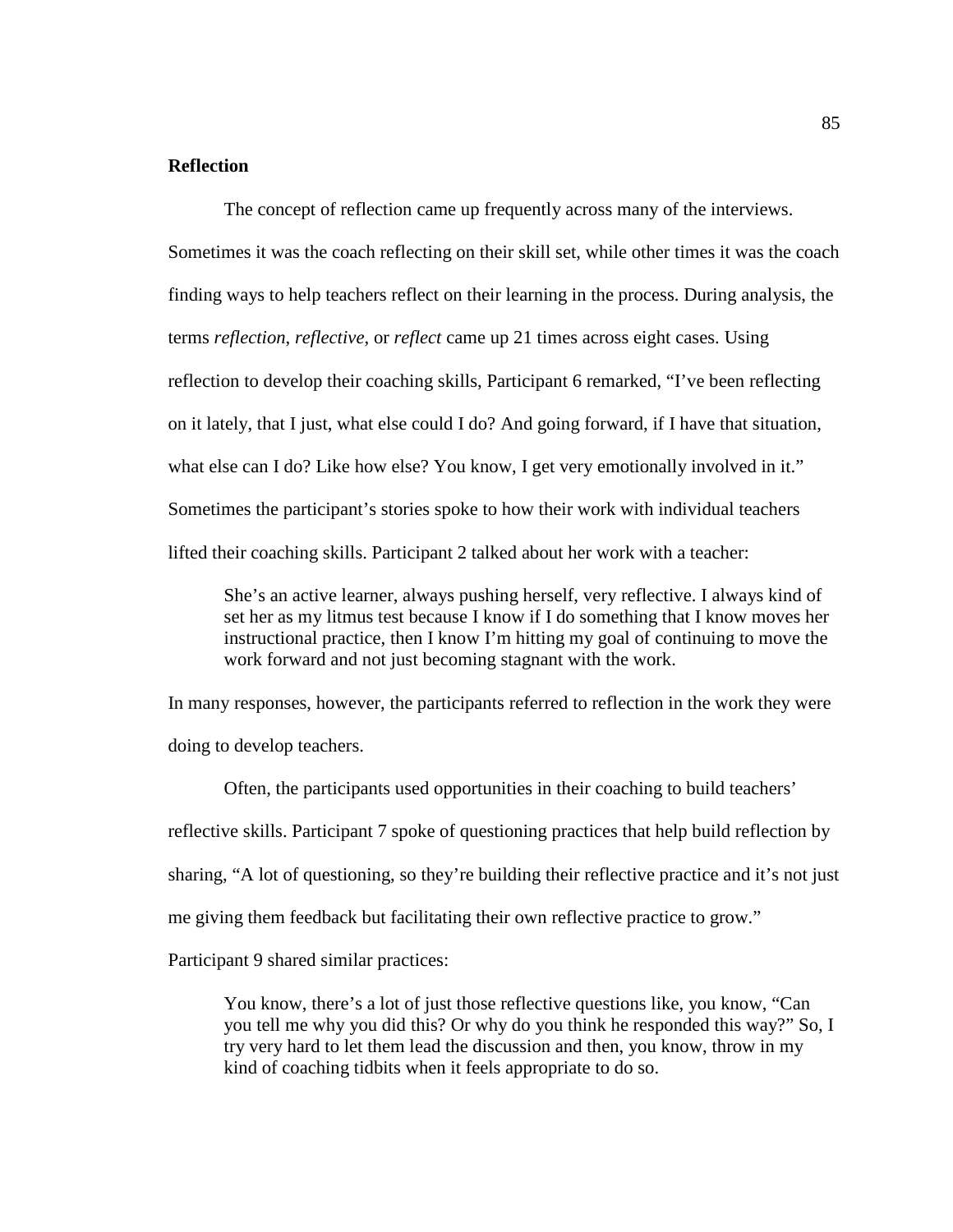In these examples, the coach was careful to assess when they believed teachers were ready to begin the reflection process.

Some of the participants used a teacher's reflective skills as a measure of their success. Participant 3 noted, "My idea of success is more in the implementation and the idea that the teacher becomes a little more reflective about themselves." Participant 5 shared a similar feeling: "When I see evidence of teachers being reflective on their own, really seeing them begin to think through their own practice without me prompting them are ways that I measure my success as a coach."

The participants' ideas about reflective practices provided insight into the importance of helping others develop metacognitive awareness in the learning process. Of the participants who shared ideas centered on reflective practices and mindset, this notion of helping others develop these skills through experiential learning became evident throughout the stories.

# **Collaboration**

Throughout the interviews, the participants shared stories of working closely with individuals and teams to build teaching capacity. The concepts of trust and relationships were prevalent throughout the interviews. There were 29 ideas related to these concepts across 10 of the cases. Within these ideas, the participants consistently mentioned that trust was a vital factor in developing relationships that fostered the collaborative work necessary for valuable professional learning.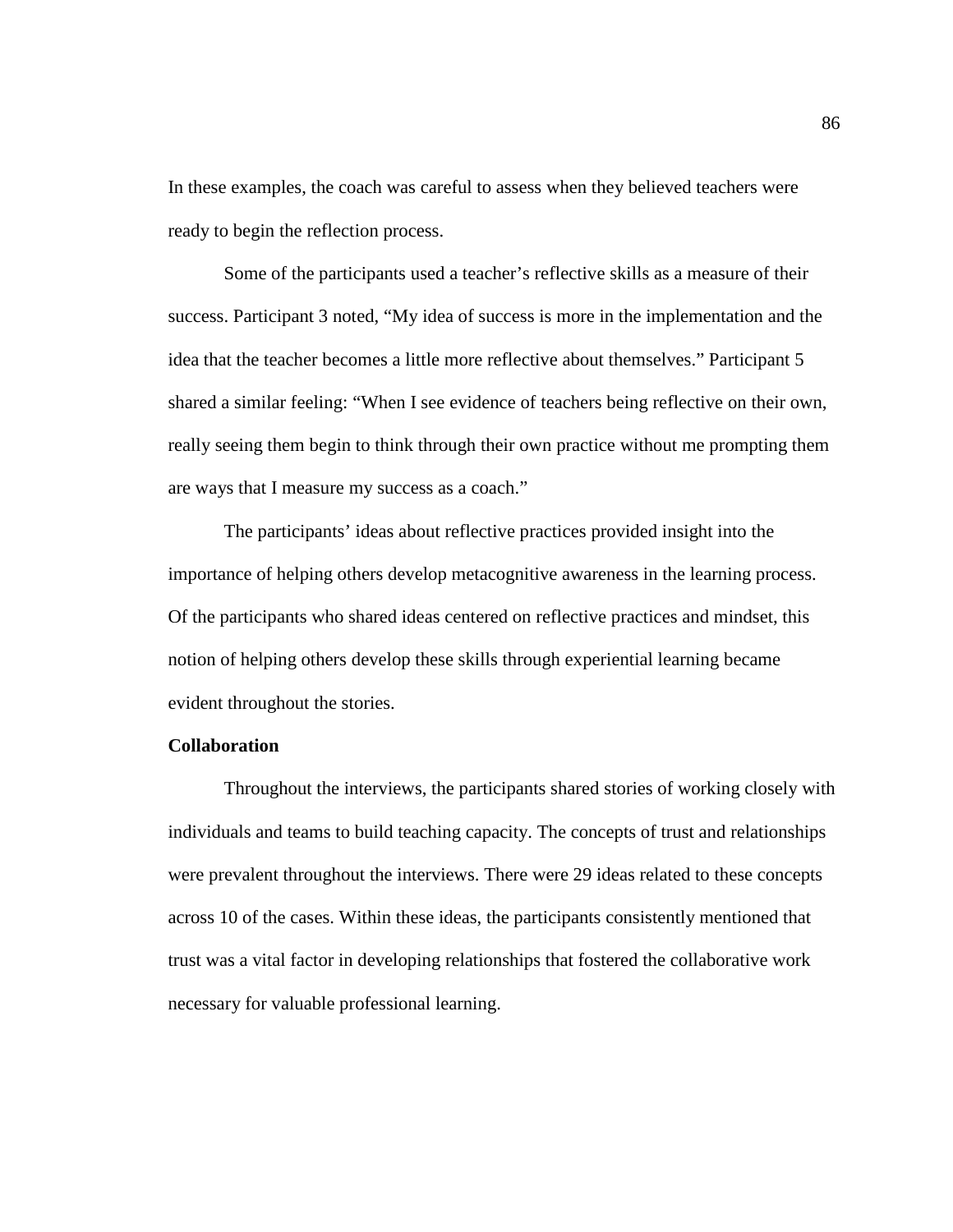**Trust.** Participants frequently mentioned the importance of establishing trust in the coach-teacher partnership. Establishing trust appeared to be the foundational factor in coach and teacher success. Taking the time to build trust is an investment in moving teachers' instructional practices toward implementation of high-leverage practices. The result of this investment was evident when Participant 2 stated, "I feel like I'm being able to dig in a little bit deeper with teachers more now than I was and I think that speaks to just the trust." Participant 1 reported the result of not having taken the steps to establish trust by saying, "I definitely think it's that investment piece. I think sometimes it could be that teachers are not invested because they don't trust me, and I have not taken enough time to build that relationship which is so huge." Similarly, Participant 9 remarked, "I had to really build that trust with her and get her to buy into the [coaching] program because that's the biggest thing, you know, it is getting the teachers to buy in."

Confidentiality between the coach and teacher appeared to be a vital part of the trust between coaches and teachers. Participant 8 shared, "You have to build that trust and knowing that you're not there to spy on them and go run and tell your principal." Participant 7 also commented, "It's so critical to maintain the trust in a coach relationship to keep what happens between the two of you confidential."

The steps coaches take to build the trust between themselves and the teachers they coach tend to be the beginning stages of the relationship building that is necessary for coaching success. A few of the participants indicated that a trusting relationship often leads to a lifetime connection between coaches and teachers. Frequently, coaches shared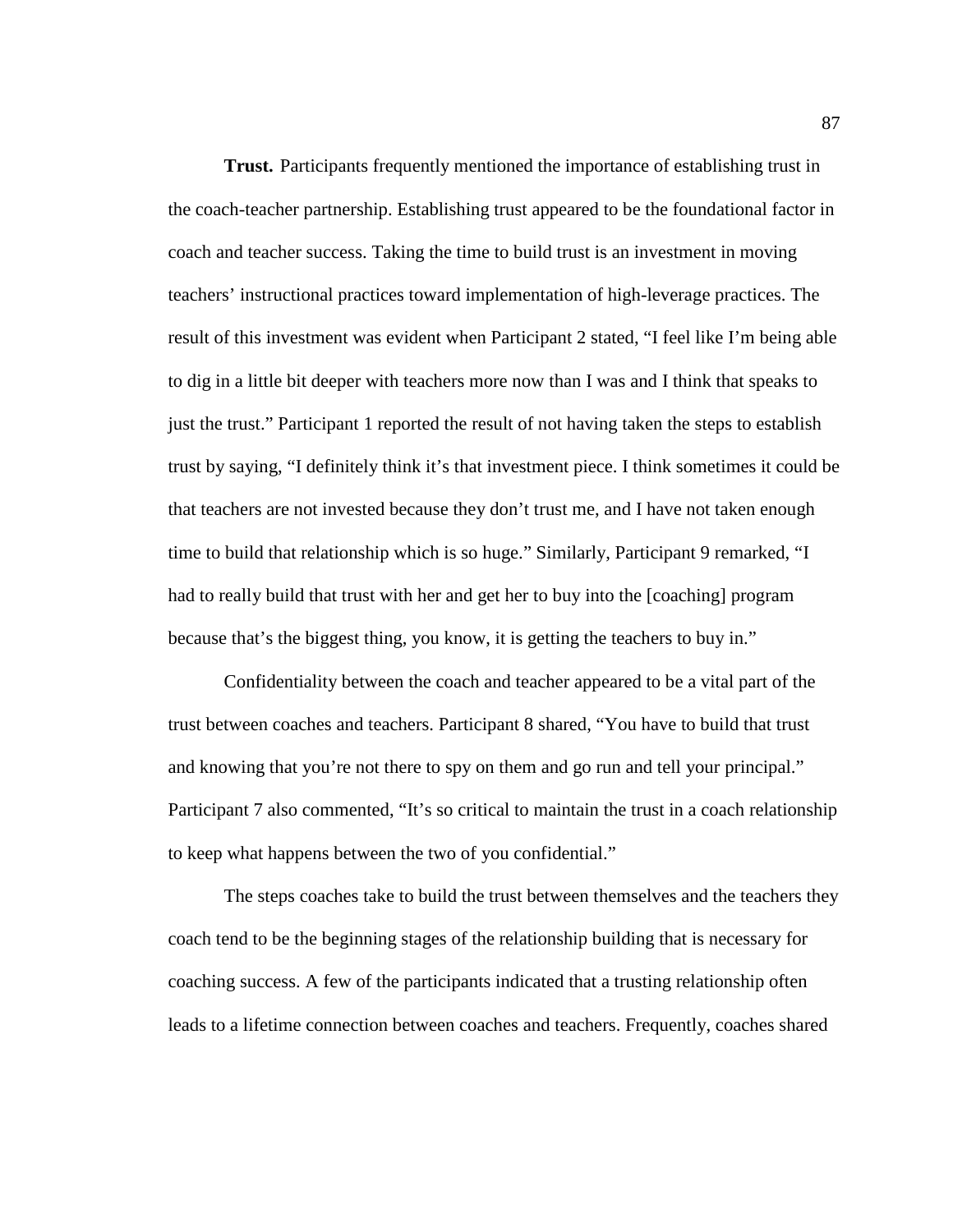stories about teachers reconnecting with them even when the coach is no longer on site, which speaks to the importance trust plays in long-lasting relationships.

**Relationship.** Throughout the interviews, the participants remarked that a factor in overcoming teacher resistance was often the relationship between the coach and teacher. Frequently throughout the interviews, participants mentioned the importance of starting at the beginning and dedicating time to building the coaching relationship. In some cases, the coach used time in the beginning to listen and appraise the knowledge and experience levels of the teacher. Participant 6 described the importance of listening by saying, "Listening to the conversations and seeing who has what to offer and what information they bring. Again, it was that building that relationship at the very beginning."

Similarly, Participant 9 reflected on the length of time it can take to build a trusting relationship by saying, "I mean it can take up to 2 or 3 months before you even get to the meat of coaching because you're just building the relationship and trying to get them to trust you." Participant 1 considered the importance of being committed to building the relationship by saying, "I think one of the main things is I do what I say, and I say what I do . . . those simple little things, I think, are what develop that relationship."

The coaches in this study referenced teacher buy-in as a prerequisite for instructional change. The mention of teachers "buying in" to instructional shifts or ideas was often related to the coach-teacher relationship. Throughout the coaches' stories, there was evidence of the value a coach placed on nurturing relationships with teachers. The participants reported that the status of the relationship determined whether teachers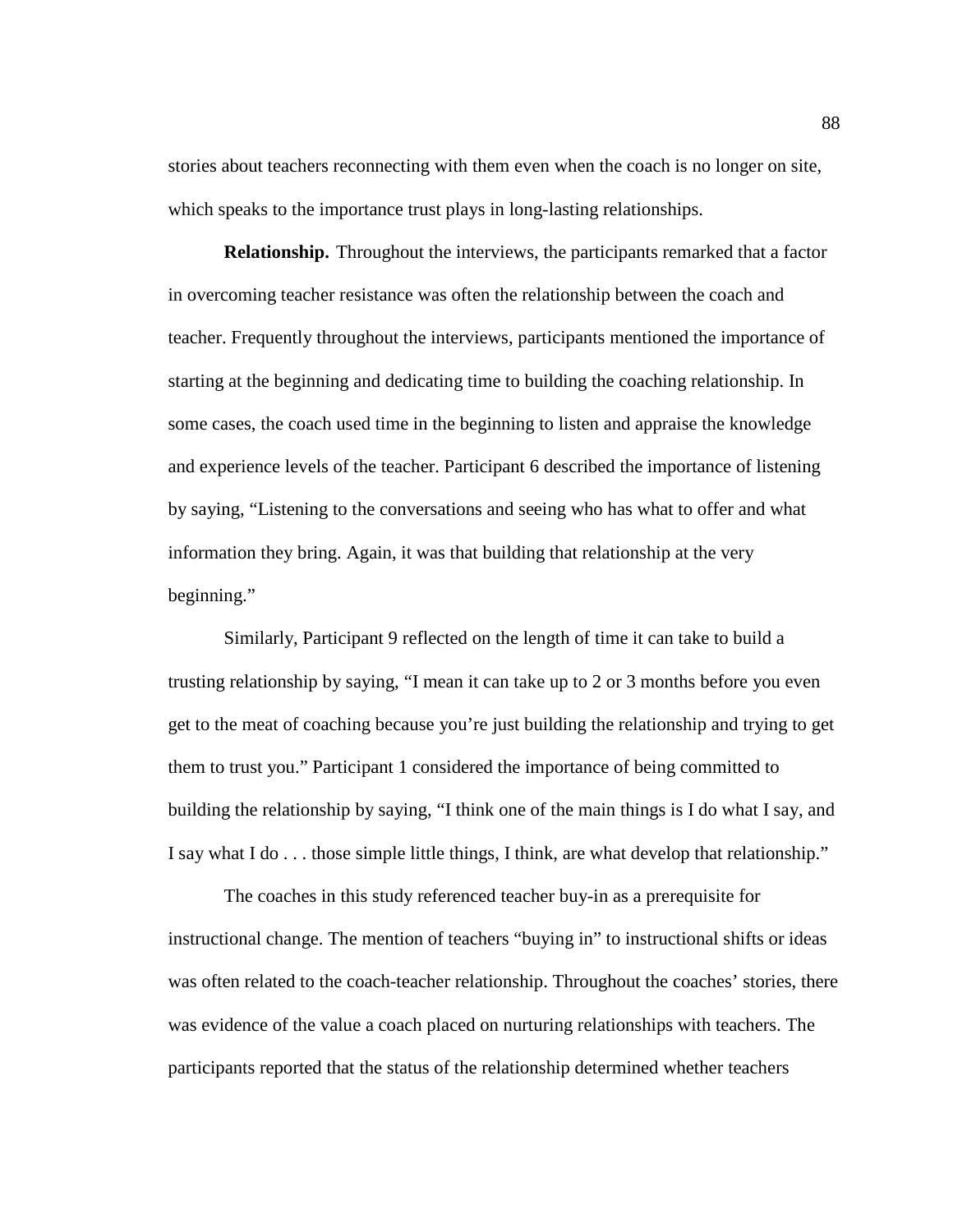viewed the coaching as valuable or just seen as a task to check off. Participant 2 mentioned, "I'm a firm believer in you can't bring change in a person until you've established a relationship with them. I know it's true of kids, but it is especially true of adult learners." Likewise, Participant 1 stated, "But without that relationship, it can often be that my words can go in one ear and out the other." However, Participant 5 openly shared a reflection about the delicateness of the coach-teacher relationship by explaining:

I think now what I understand is it's about the interaction and how she feels when she's sitting there vulnerable and being open. And then understanding that that's like a very, like it's such an honor to be sitting next to the person who's opening up to you saying, "I don't know how to do this."

Recognizing the vulnerability of individuals in the coaching relationship is central to

successful coaching. Participant 3 shared, "I think the biggest part of coaching is building

those relationships in which people feel comfortable enough to ask those questions."

Similarly, Participant 6 affirmed that idea by saying:

I'm a firm believer that the big thing is that relationship building. You really need to build that relationship with the teachers. They need to believe that you believe in them and you know that they can do their best.

Taking the time to establish strong relationships with individuals appears to be a vital

factor in maintaining long-lasting coach-teacher partnerships. Participant 5 shared:

I would say that the relationship with the people with whom I'm not successful, and there's not a lot of that, is remains sort of, you know, they don't come to me, they just stay in their bubble and they work their job and they go home.

Thus, successful coaching relies on the time and energy spent building relationships

between coaches and teachers. When the coach-teacher relationship is grounded in trust,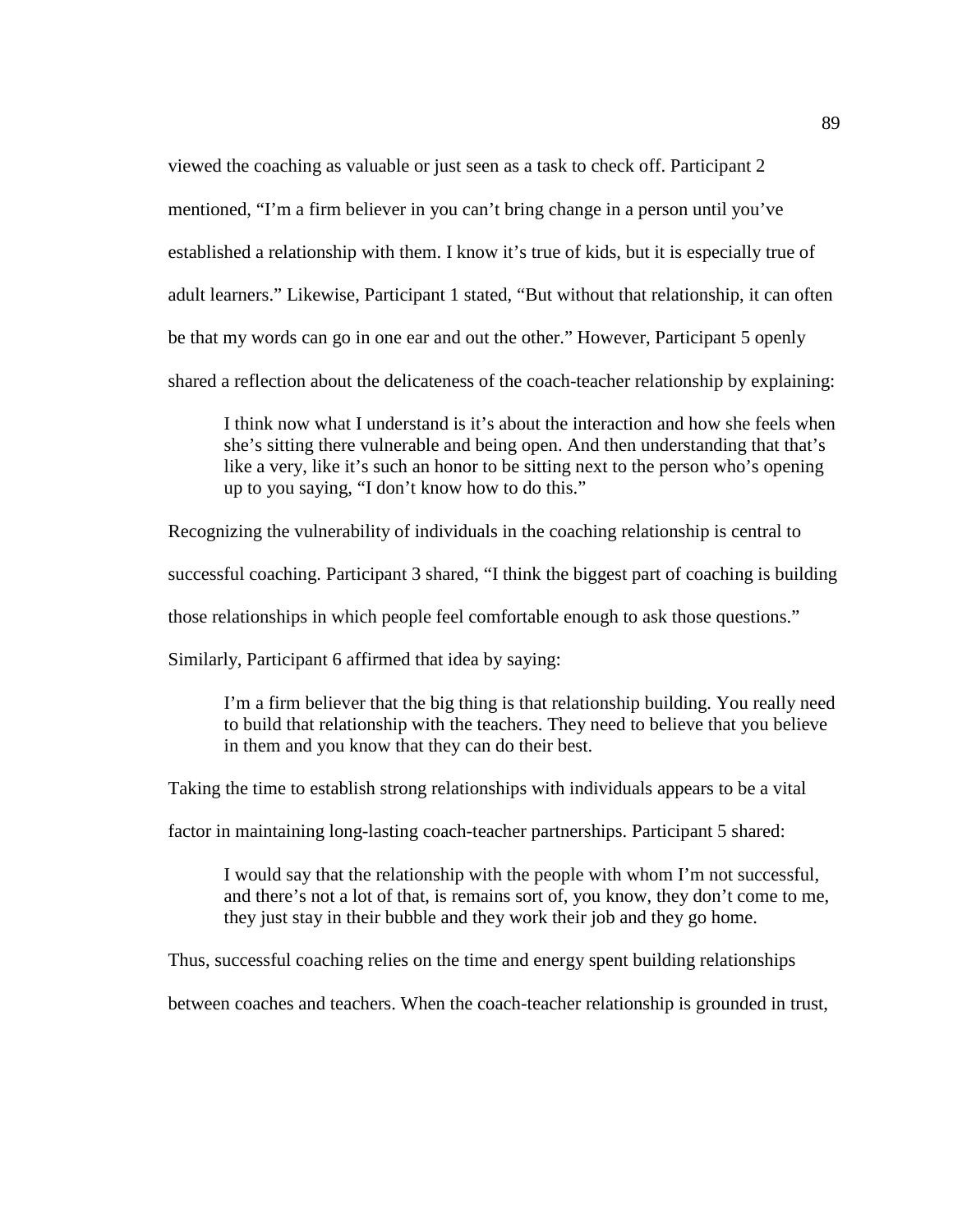it often inspires a lifelong desire for learning in teachers and frequently nurtures a longterm relationship between the coach and teacher.

# **Inspiration**

Stories of success are often born from inspiration. When individuals inspire others, it is often through their passion, purpose, and leadership. In each of the 11 interviews, participants exhibited a passion for developing others. Many of the participants commented on a ripple-type effect where the influence they have on teachers' instructional practices effects student learning. Throughout this study, participants told stories of their passion for the coaching role and ways that inspired passion in others.

**Passion.** Seeing the passion in an individual can often be inspiring for others. In the realm of education and coaching, the way a coach's passion for teaching emanates can be the difference between success and failure in inspiring others. Providing opportunities for teachers to see a coach's passion is necessary in developing a successful professional learning culture. However, sometimes a coach's response to an individual when driven by passion resulted in negative consequences if not carefully crafted. Participant 2 reflected on this idea by saying:

Sometimes I find that what I think is like, "oh my God." Misunderstanding isn't actually an "Oh my God." It's an, "Oh, let me just give you this one little piece and it's going to fix that or it's going to add on so that now you're solid in that understanding." But if I'm immediately going into my teacher mode, then I haven't given that opportunity.

Through these types of passionate exchanges, coaches can often influence an individual's learning experiences. Participant 7 described this with an analogy of fire by saying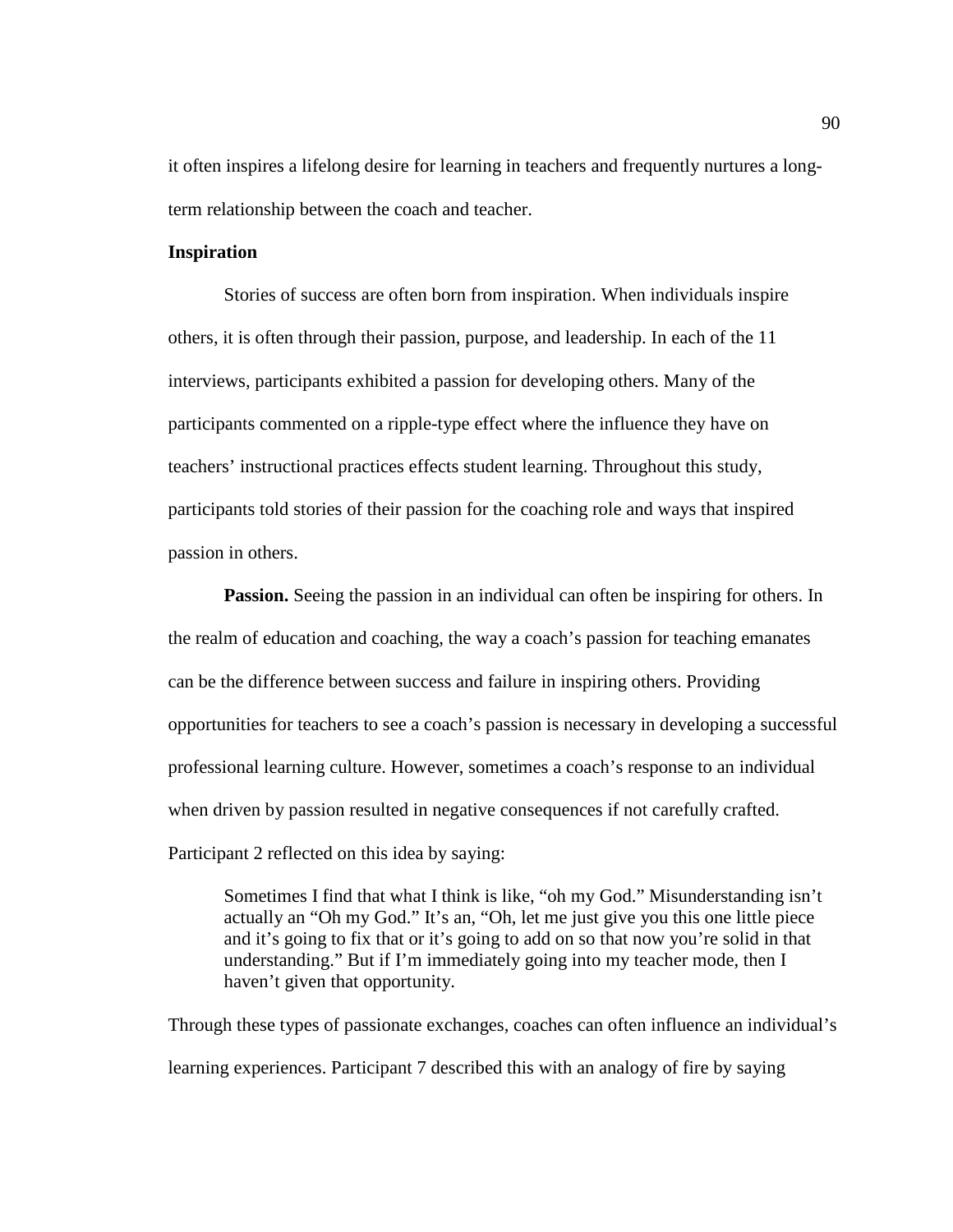"That's the dream, you know, when they are so eager and already engaged themselves that they want to learn. So there, you're just fanning the fire kind of thing."

In some cases, the participants reported having experiences where they were not even aware of their influence yet helped teachers be successful. Participant 4 experienced this and shared this story:

The next day I get the email at the end of the day, she's like, "I just want to let you know I did it. I put a warm-up on the board, and they responded in their reader's journal." I about fell over. I'm like something that little and she was just gushing over it and how much of a difference it made.

Similarly, Participant 11 mentioned ways in which teachers' passions are evident after coaching by reporting how teachers follow up by sending student work samples, "Giving me some of the students' samples, sending me pictures, sending me video snippets and things of that sort." Participant 5 also described a similar experience by sharing:

Here's how I know when I'm being successful is when the teacher continues to follow up and she'll share a success, or she'll chase me down in the hallway and tell me that a student, you know, surpassed a goal we had set or that she's ready for the next step.

Each of the participants exhibited a passion for their role in helping to develop others. When telling their stories, the participant's excitement was evidenced by their body language, smiling as they shared and reflected on these experiences. Thus, a coach's passion for teaching and learning appears to be a factor for inspiring others and cultivates the purpose for the work they do.

**Purpose.** School leaders determine the purpose of the coaching role within a coaching program. The participants in this study spoke of various purposes for their coaching role. In some cases, the coach was a part of a districtwide coaching model that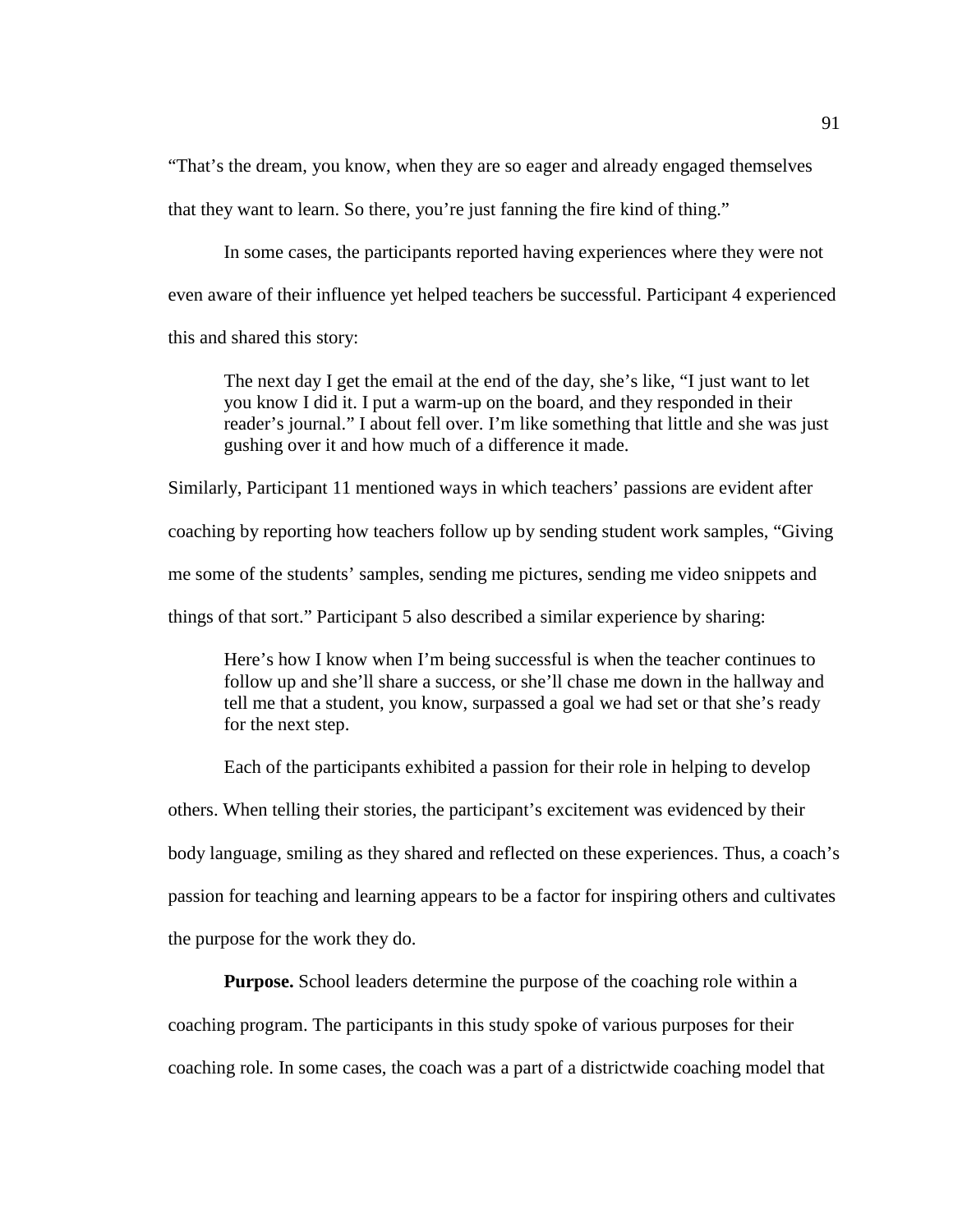supported all teachers within their assigned schools. In other cases, the coaches were assigned to support teachers who were not meeting the standard set for high-quality teaching and were compelled to work with a coach as a part of an action plan. In other cases, coaches worked with new teachers. No matter what the assignment entailed, participants shared ways in which they guided teachers to understand their role and purpose in the coaching partnership. Participant 9 spoke of the importance of explaining the coaching model as the first step of building the coach-teacher relationship by saying:

The purpose of this is not for me to come in and critique you. It's really a partnership. It's really a back and forth. I show them some of the action plan worksheets that we'll be working on, giving them a preview of what's going to happen, so they don't feel like they're coming into it blind.

It is vital for coaches to help teachers understand the benefits of a coaching model. Often explaining the benefits for teachers and students is all it takes. Participant 7 discussed the importance of establishing the purpose and relating it to the outcome with teachers by remarking, "Spending that time to really understand how this is going to benefit the students as well as benefit the teachers." Similarly, Participant 11 stated:

I think the willingness of me to work with them as opposed to telling them what to do was effective because they saw that I wasn't out there to get them. I was there to show them what I knew to help them implement what I knew worked and show them how to do it. But it really was up to them on whether or not they wanted to implement it and use the feedback that I was giving them.

Recognizing the coach's impact and influence is often the motivating factor for a coach's purpose in what they do. Participant 8 shared, "I guess in a weird way it's a sense of feeling like you are accomplishing something, and you have a broader range because a teacher changes, then she, in turn, imparts that on 25 kids."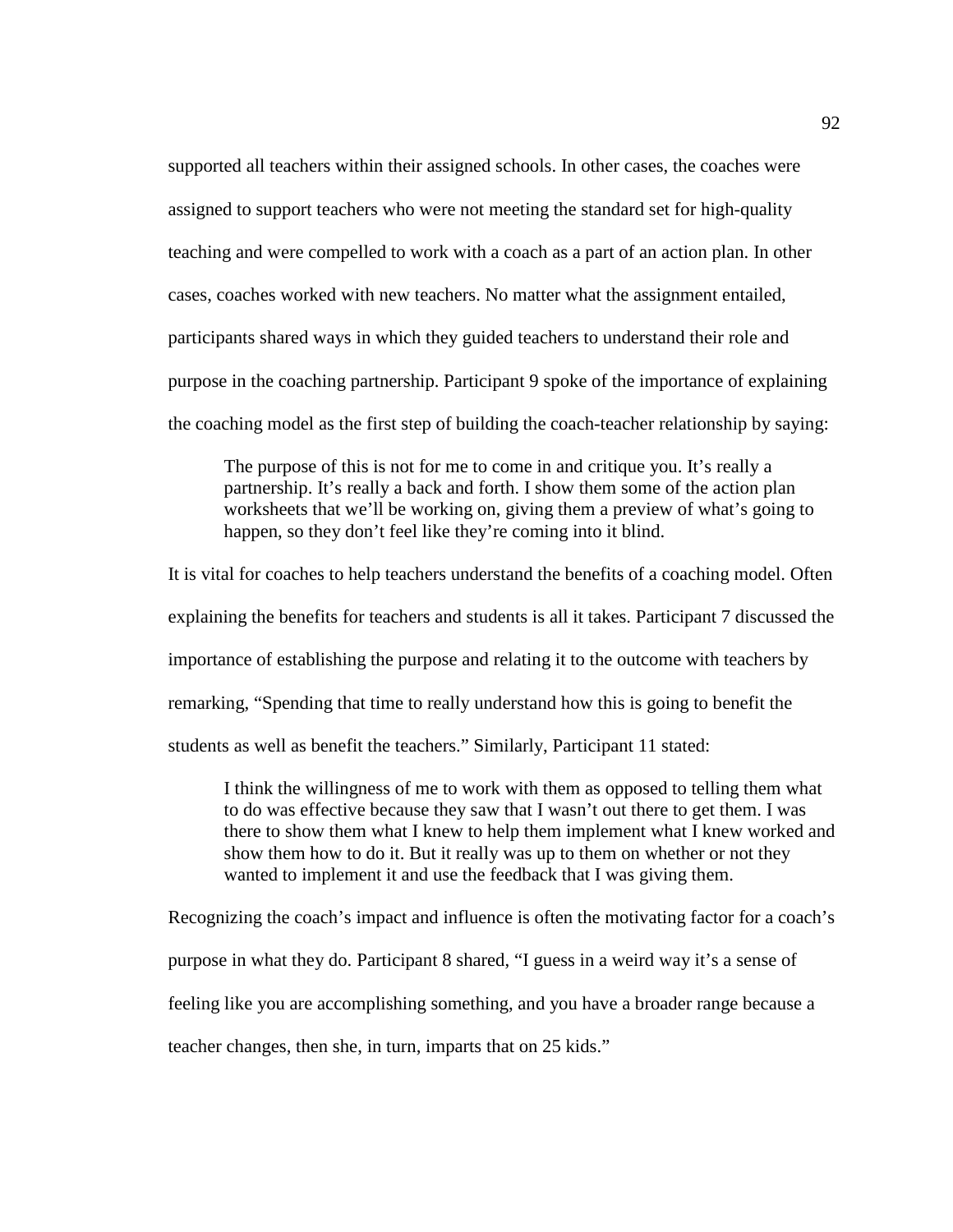The purpose of a coach is to support the development of teacher learning. In some cases, however, the additional support can enable those not to flourish as they become dependent on the help. There is a fine line that instructional coaches must walk to serve their higher purpose of building teacher capacity. This fine line could be the primary motivator for leading others.

#### **Leadership**

Instructional coaches lead others toward change. Sometimes these changes may be for systemic reform or school improvement. In this study, seven of the 11 participants reported their primary coaching role was to lead instructional change that supports either the programmatic vision or school improvement plans. Therefore, the instructional coach role was a vital leadership role for school reform and improvement.

Finding ways to lead others is a skill set for coaches. The participants in this study shared ways they worked to support a change in schools and with teachers. Many of the participants shared the importance of starting small by planting ideas. In some cases, the participants referred to these ideas as "seeds." Participant 6 reported:

I'm able to build on what they see. So, I put that seed in there. Then I saw them, you know, they grew. They sprouted. They got the knowledge. They started collaborating and then I'm able to add more information.

Likewise, Participant 1 spoke of a plan to help move a resistant teacher by sharing, "My plan is to plan with her and try to plant a seed of change in her so that she can think that it's her idea and I want her to then find and see the success in it."

A similar example about teachers owning their successes was noted by Participant 7 who remarked, "As they make progress and as they own it and as they start to see this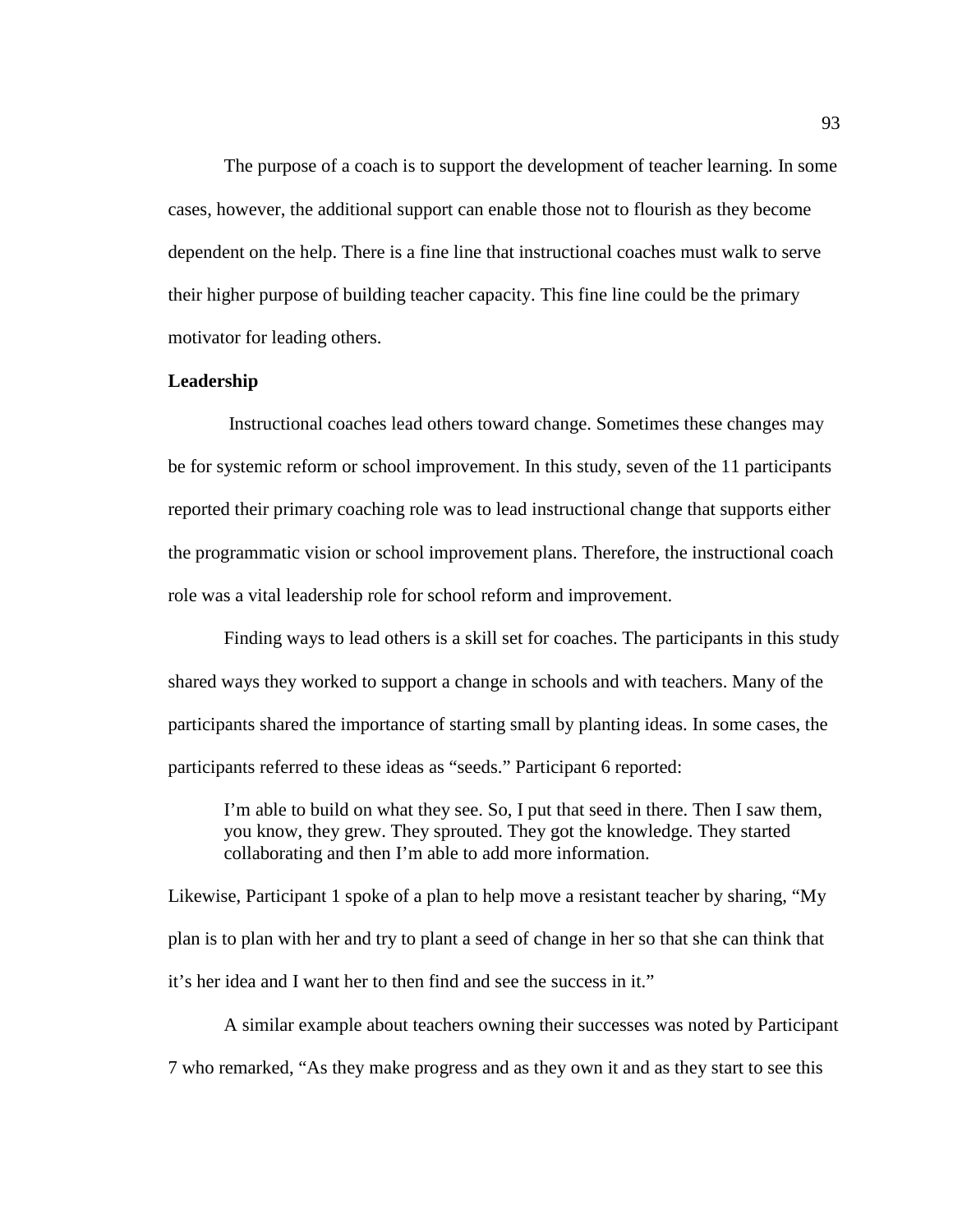success, then encouraging them with having some next steps, providing feedback." In many cases, the examples participants shared exhibit characteristics of effective leadership by planting seeds that nurtured the growth in others.

Also, effective leaders strengthen an individual's capacity to work well with others and become leaders themselves. This aspect is true of coaching and is seen in an example Participant 2 shared, "They work in partners. So, then they're coaching each other as well and that's been, that's a really powerful learning experience for teachers." A similar example shared by Participant 6 was "They see the success of their students, they see that it was their impact and the things that we talked about in our PL [professional learning] and the things that we have been practicing, that I've been coaching, that's the success." Participant 10 had a similar story with a slightly different outcome. In this case, when a teacher let down her guard to work with a coach, the teacher became more of a model resulting in a greater impact across her team. Participant 10 explained:

I actually was able to show her something when she was really hesitant, and it wound up kind of, the other teachers on the team kind of picked up on some of the things that we were doing and then they wanted me to come in and show them how to do that. So, it changed really the dynamics of a whole team instead of just a teacher.

A leader can plant a seed in others and nurture it until it bears fruit, like a farmer planting and tending to their crops. The fruit that it bears is the reward for the time endured doing the work, the patience while nurturing, and the belief that it will grow. In many cases, it is the fruit of this labor that ensures the growth cycle continues.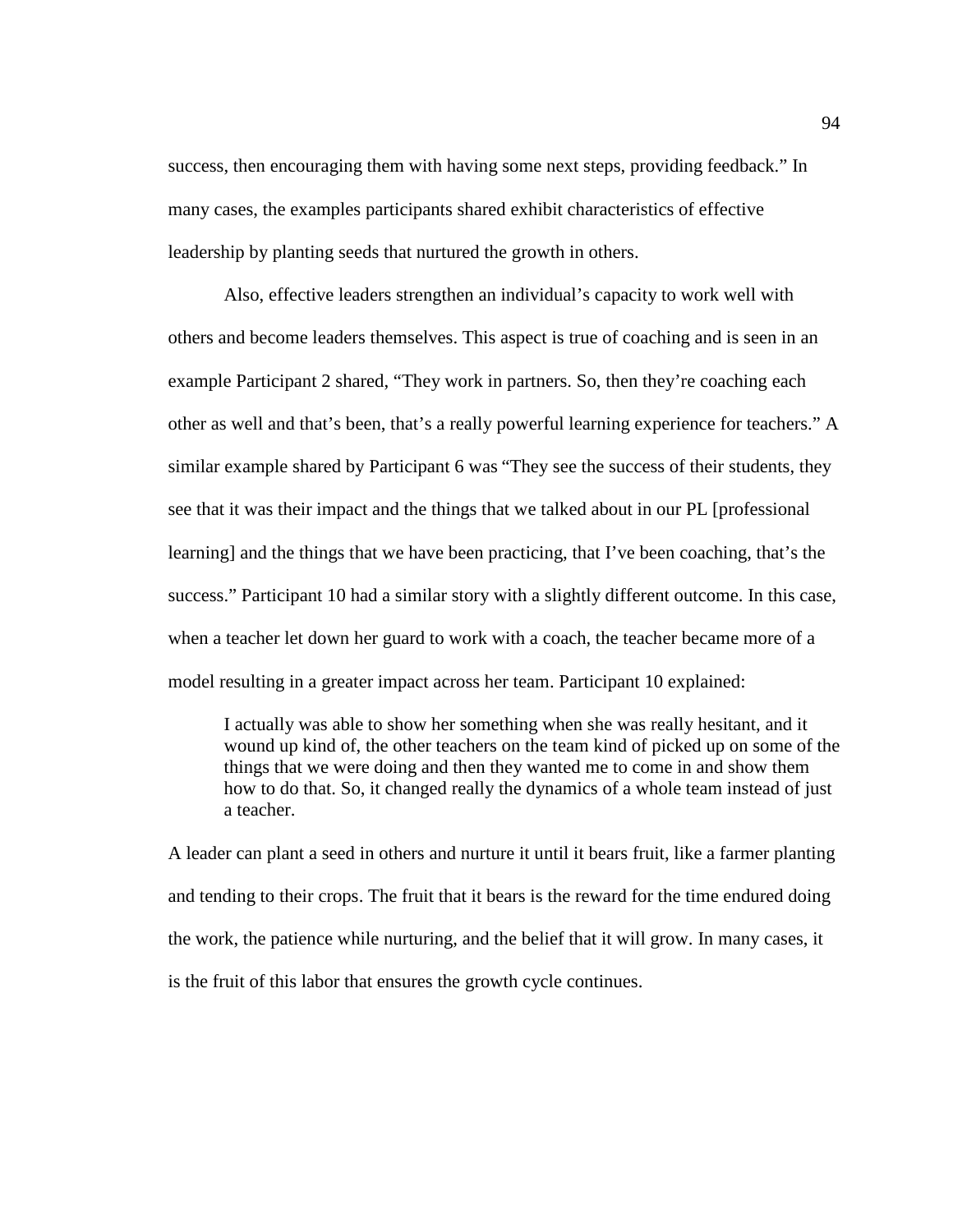## **Responsibility**

Instructional coaches often take on a tremendous sense of responsibility when it comes to coaching teachers for an instructional change. Added to this responsibility is the sense of urgency for making changes that affect future generations. The theme of responsibility encompasses a coach's sense of ownership for teacher and student success, caretaking of the teachers with whom they work, and the courage to face each challenge the work brings with it.

**Ownership.** Throughout the interviews, the participants exemplified ownership toward the coaching process in addition to the students and teachers with whom they worked. When asked about a success story, each participant effortlessly shared a story that illustrated their ownership of the success. Similarly, when asked about a nonsuccess, the participants took as much ownership in the lack of success as they did with the successes. An example of this ownership was shared by Participant 4 who was speaking about a nonsuccess story in which the teacher's contract was not renewed: "Again, that's not the ending that I would've wanted to see. It happened. I lost one. I never lost one before. It's really hard. It was really hard." The sense of losing a teacher demonstrates the commitment coaches often take when working so closely with teachers.

Coaching involves a large time commitment for both coaches and teachers. The participants in this study recognized and expressed gratitude for the work a teacher did with them. In some cases, the participants reflected on the vulnerability of the teacher. Participant 2 explained it this way, "I can't expect teachers to roll up their sleeves and be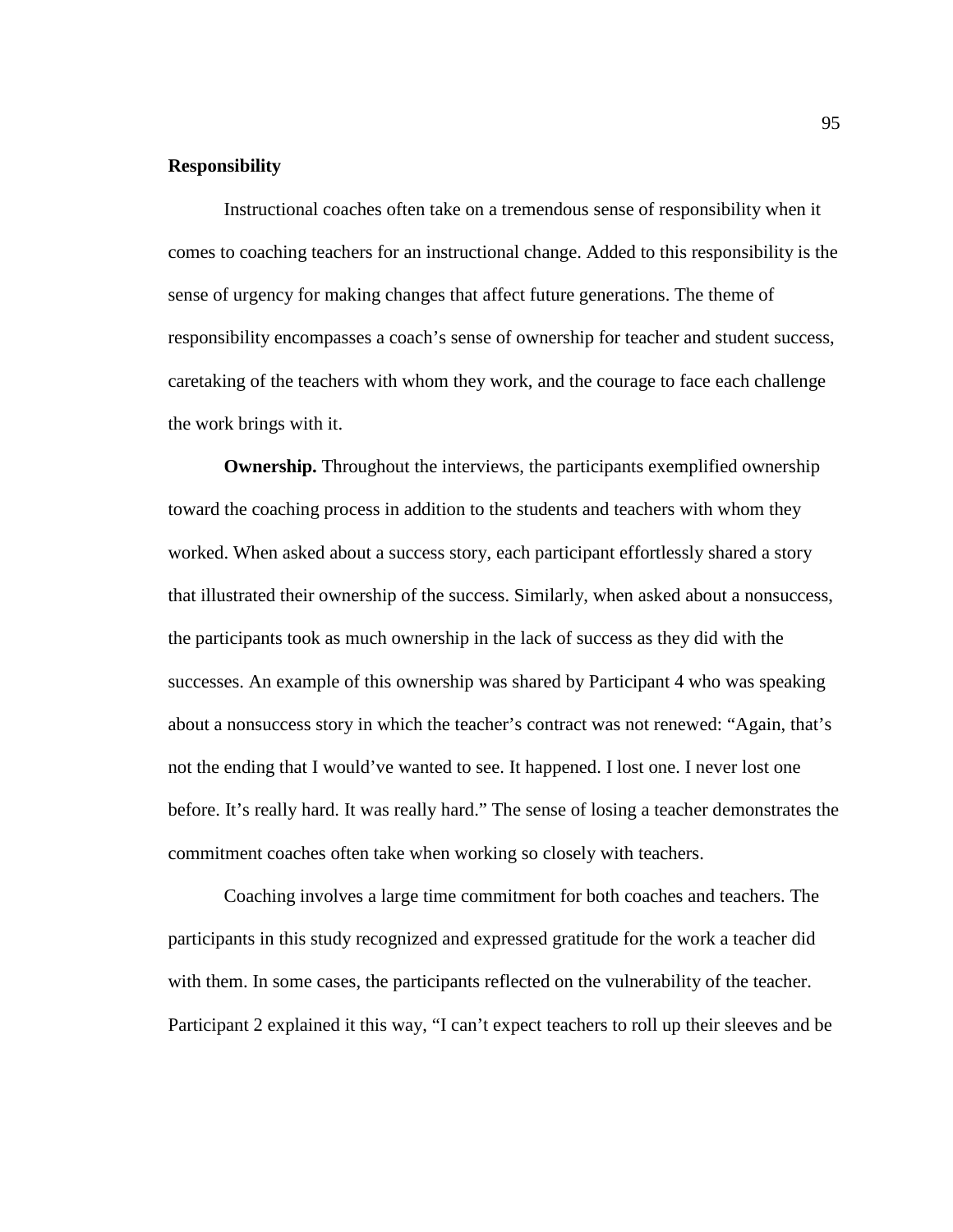messy and say, 'I actually don't have a clue what I'm doing right now' if I'm not willing to do that myself." Participant 10 described it similarly by saying:

I feel like when teachers actually try some of the things that I asked them to do, even if they're feeling hesitant about it or negative about it, but they actually do it just because I'm asking them to. And I've given them background on why they should and then they actually do it and then it's successful and it makes an impact on kids, that's when I feel good about my role.

Sometimes coaches use these situations that include a teacher's vulnerability or hesitancy to evaluate their success. Participant 10 expressed a similar thought when explaining, "When I see teachers come and work with me on something and then go and implement it and then come back and tell me that it was really successful, that is when I feel really good about my job."

Overall, the participants' self-reflections frequently connected to the ownership over a teacher's lack of buy-in or change. Participant 8 commented, "Essentially that comes back on me if they are not performing well, I take that personally and that somewhere I've fallen down or haven't done enough to make a change."

Many of the participants referred to additional time spent working through ways to encourage teacher buy-in or overcoming teacher resistance to change. The time a coach spends engaging in ways that push for teacher success illustrates the coach's commitment to instructional reform. Participant 10 shared, "It takes a lot more time on my part, and it takes the least amount of time on their part, but it makes the most impact." The positive attitudes the participants have regarding their coaching roles illustrate their commitment to the students and teachers with whom they work. Through this sense of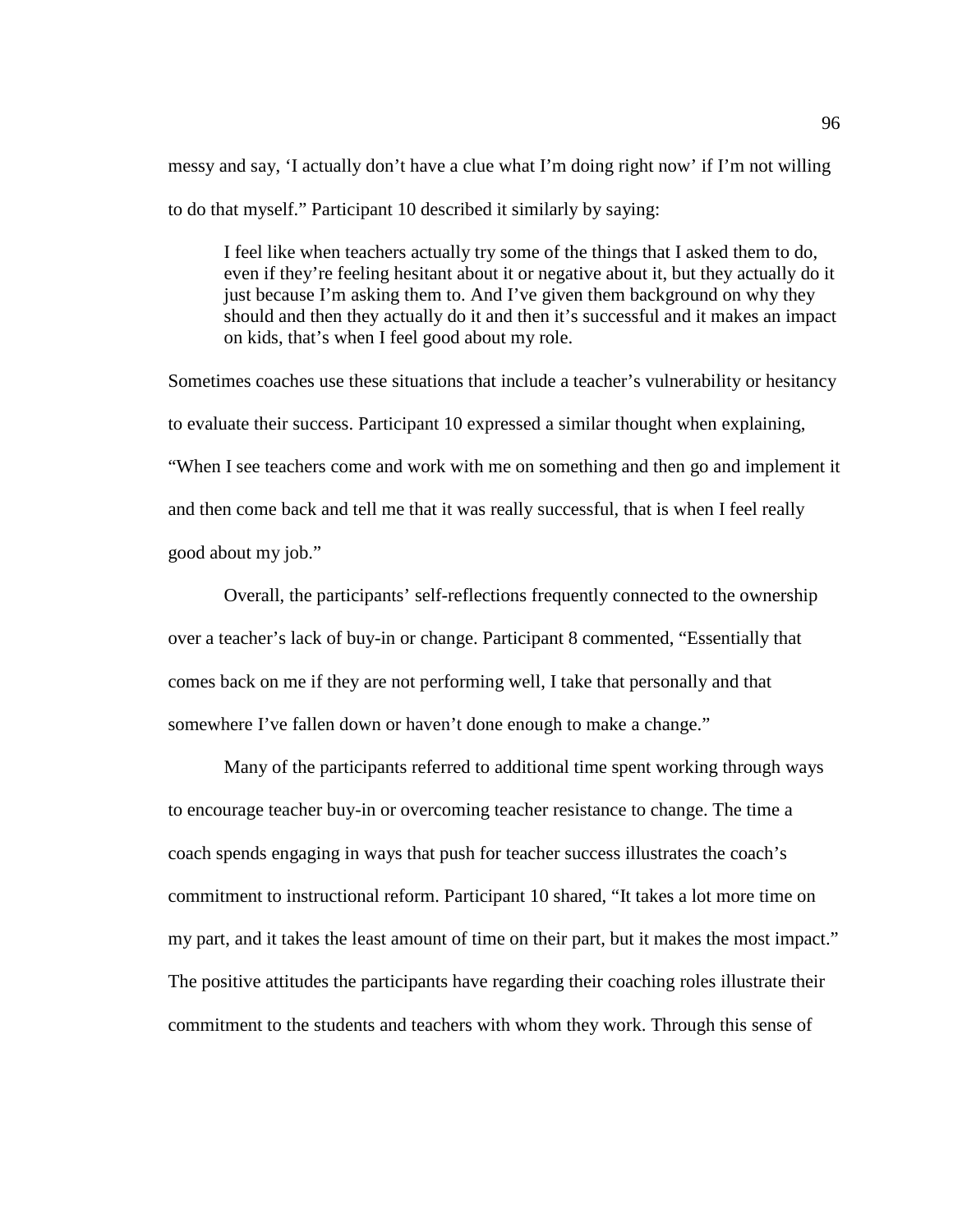ownership, the participants continuously expressed genuine care for their teachers as they told their stories.

**Caretaking.** Educators are natural caregivers to others. Instructional coaches caring for their teachers' success is no different from teachers caring about their students' success. In some ways, coaches consider their caseload like a class of students in which they are responsible for helping them grow. Creating the conditions for learning requires the learner to experience a sense of caring and safety. This nurturing can often be done by gradually introducing ideas in manageable steps so that the learner experiences success and is motivated to learn more.

Developing an environment that is conducive for learning in this manner is vital for coaching success. Participant 5 explains a method of successful coaching by saying, "I'll coach them to be gentle on themselves and to try a small thing and then to take a minute and reflect on it. We can chat about it and then try another small thing."

Participant 7 had a similar strategy for coaching success and explained:

Really supporting that learning process, that learning curve for them as well. And so being able to celebrate right from the beginning that sometimes it's just the risk taking. You tried it. Yay! That might be the best place to start with your celebration. But really reinforcing the positives along the way and showing them where they're making the success. And only exposing them to like one new step at a time for growth rather than throwing the whole bucket of water at them, kind of the thing.

Establishing ways to create supportive learning environments that help teachers feel successful is one way coaches demonstrate their genuine care for the teachers and students. Sometimes facing resistive teachers is uncomfortable and places the coach in a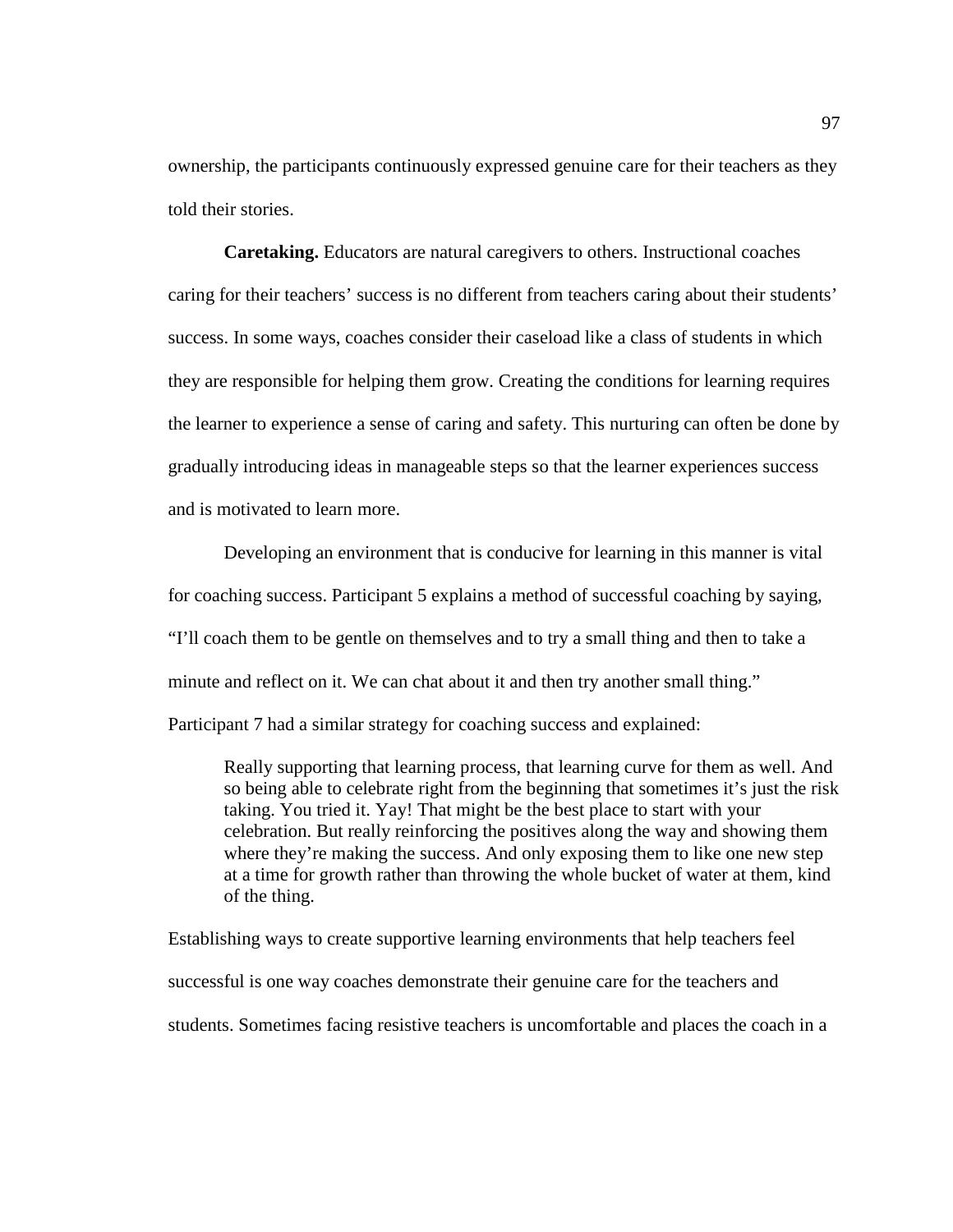vulnerable position. Coaches that recognize the importance of their work understand that taking small steps in the coaching process can help build courage in teachers.

# **Courage**

Courage is moving forward in the face of fear. Coaching requires courage to face hurdles the coaches may encounter throughout the coaching process. Whether the coach is serving as a messenger of district initiatives, supporting a challenging administrator, or facing resistant teachers, instructional coaches develop the courage to overcome these hurdles. Sometimes a coach's work is also to build courage in others and is done through a trusting, safe environment.

Sometimes instructional coaches are the messenger of district initiatives or school reform. In many cases, the coach is responsible for ensuring that the staff's professional learning aligns with the school improvement plan set forth at the beginning of the year. Coaches can often meet resistance from those receiving the district's or school's reform initiatives. Participant 10 shared a story related to new curriculum implementation and teacher resistance. "I got a lot of pushback because it's teaching to the test is how they were taking it. And no matter what I said, they would not stray from that thinking." In this case, Participant 10 noted ways to build up courage for future exchanges with this team by saying:

So, I feel like having experiences like that makes me work harder and makes me maybe learn more about something that I might not have had to otherwise learn about so that I can prepare for those kinds of confrontations the next time they happen.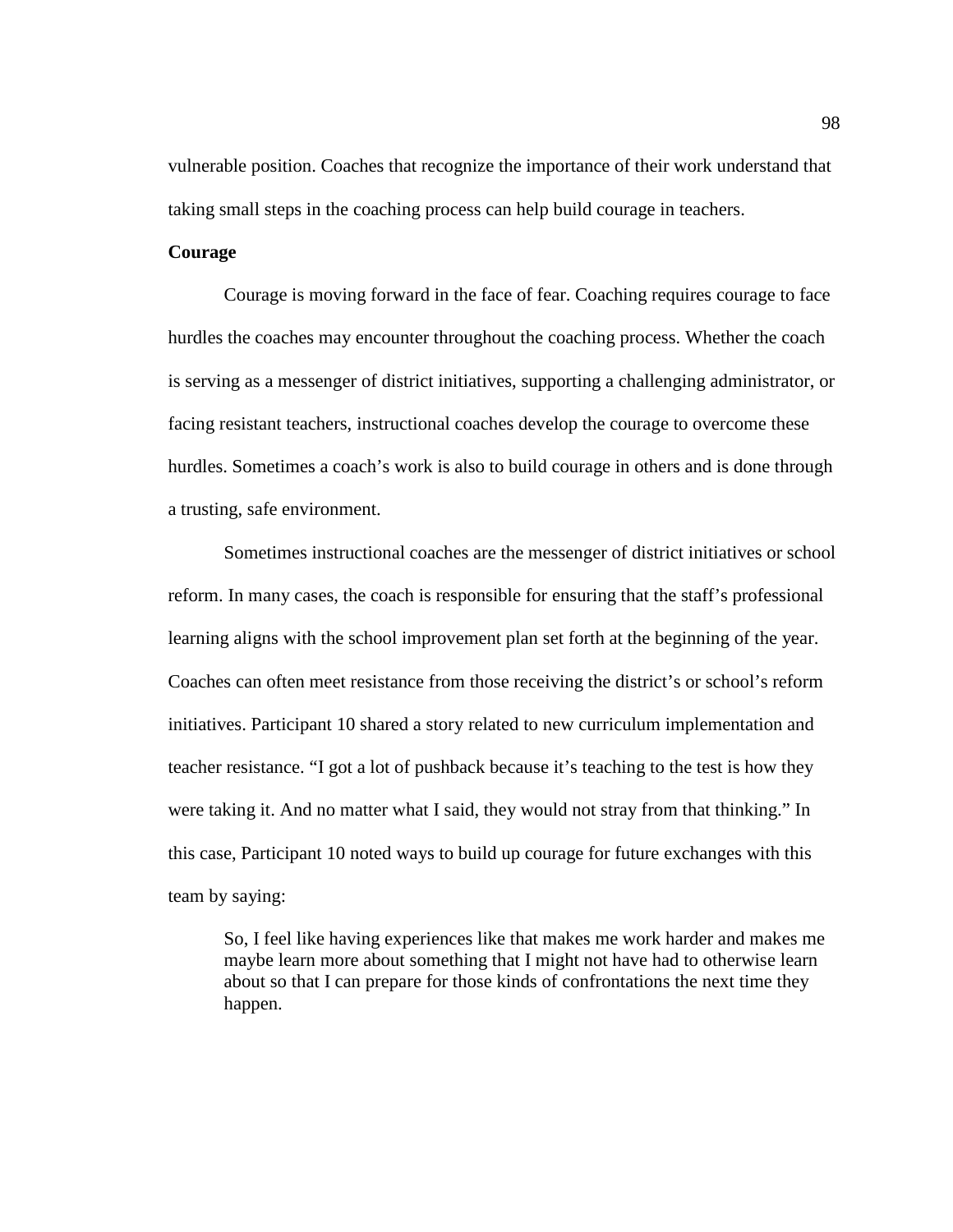Thus, sometimes finding the courage in being the messenger helps coaches hone their skillset and knowledge, depending on the content they are sharing. In many cases, instructional coaching can be a thankless position. Frequently, there is only one coach assigned to a site which brings isolation to the position. Finding ways to remain courageous during challenging times develops with experience and is often aided by the positive support of administrators.

Coaches need to feel safe in the coaching environment to successfully do their job. Administrators who believe in and support coaching as a method of professional development provide this type of safe environment. Six of the 11 participants claimed the importance of administration or supervisory support for the coaching model. Participant 8 shared the experience of having a supportive administrator:

I'm so fortunate with the administrative team that I work with that they're real instructional leaders. For example, my two building principals will co-teach units with their teachers so that they can understand the work better. So, they really know their teachers, they know their teachers' strengths and weaknesses.

Similarly, Participant 8 asserted the importance of an administrator's belief in the coach by saying:

I think it all stems from the top. And I think if you don't have an administrator that gives you carte blanche or has a belief in you, then you're not going to get anywhere. No matter how much knowledge you have, they have to communicate it to staff that I am the literacy leader.

Administrators who believe in the coaching model and establish a professional learning culture within the school help instructional coaches be more successful. However, in each interview, participants spoke of experiences within their career of facing teacher resistance.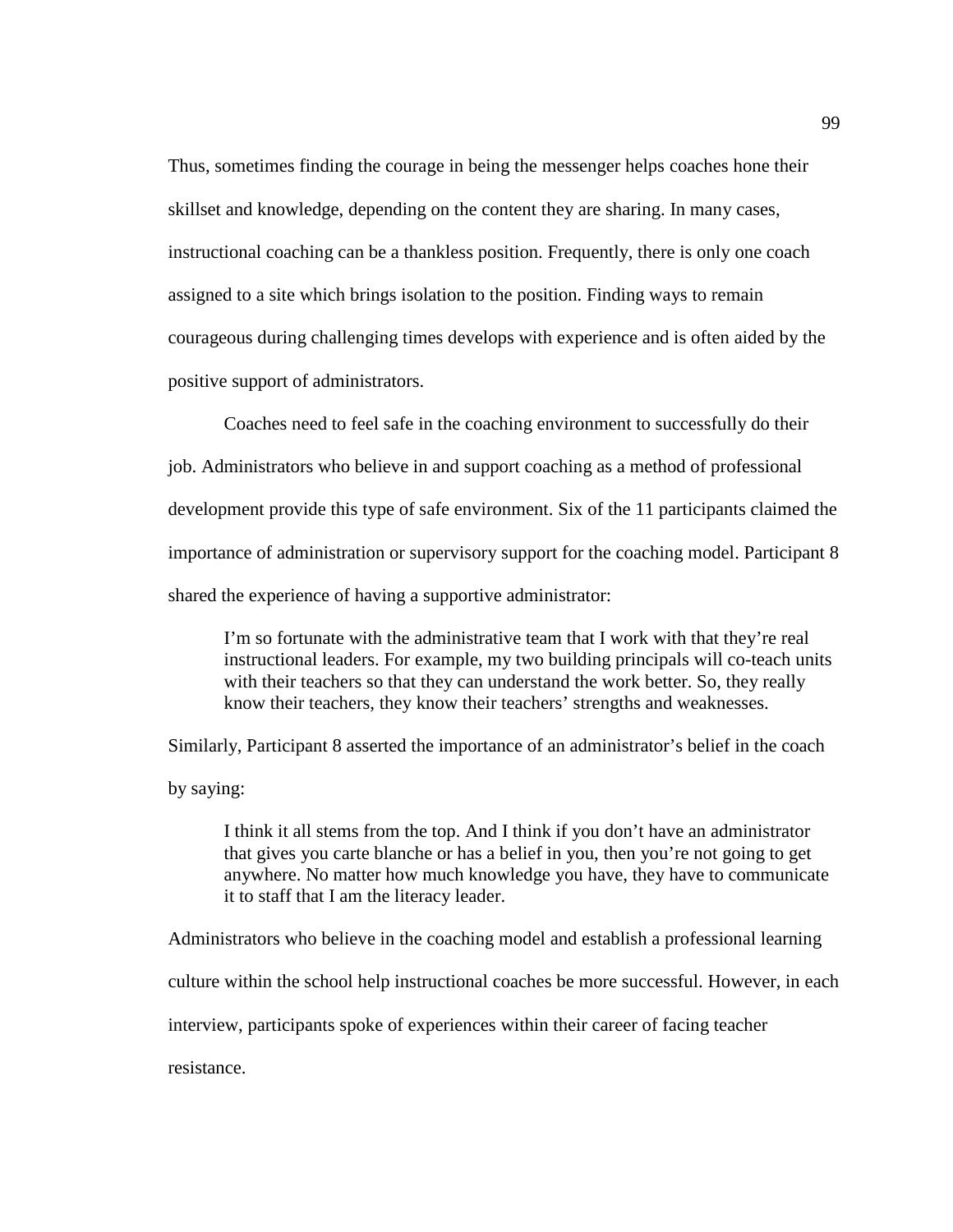Coaches often need to find ways to celebrate successes of teachers as a method of building courage in others. Teacher resistance often occurs from fear of the unknown or fear of failure. Participant 1 shared thoughts about an experience facing a resistant teacher:

I want to be able to come into her room and see one success and be like, "Whoa, oh my goodness! Did you notice when you did this? And the child did that? That's amazing!" Like I just need a little nugget, just a little nugget. And I think her resistance wall will start to come down. But if I go in there, guns a blazing, try this, try this, do this, she's going to shut me out, which the door is already threequarters of the way closed. So, I just need to find a little nugget where I can, I can get her to come up with an idea of change and then see her do it and just celebrate it.

Helping to develop courage in others requires individuals to have a strong sense of self.

Throughout the interviews, coaches shared the various ways they try to build up others'

confidence and capacity. The work of a coach is challenging and can be emotionally

draining. Seldom do the coaching models have supports in place for coaches. Participant

5 shared this intimate thought:

I wish there were more support for a person like me. . . . I guess that's the only thing I'd say about coaching is it's very important. We don't take it seriously enough and we need to provide support for the coaches.

The challenging work that instructional coaches do to support teachers' and students'

learning is vital for future generations of teachers and students. Therefore, listening to the

experiences of those who are forging the path for instructional change can help current

and future coaches.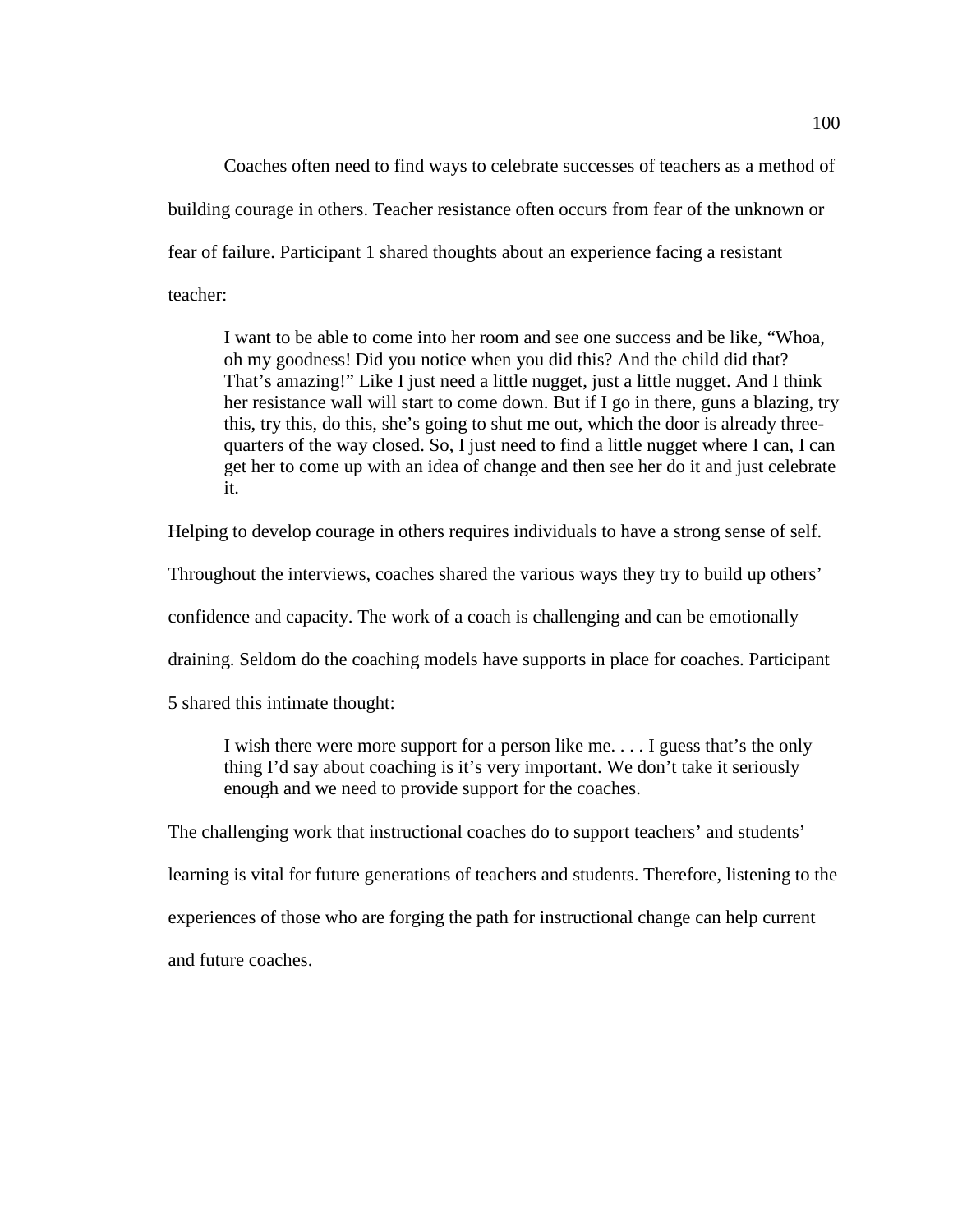## **Summary**

The data collection for this study came from interviews with 11 reading specialists who were also responsible for coaching teachers. Although the participants' years of experience varied, each told similar stories of their experiences with successes and nonsuccesses when coaching teachers. The responses provided through this phenomenological study helped to describe the essence of being an instructional coach.

Analysis of the responses using the hermeneutic process resulted in four emerging themes of relevance to the identified problem statement. These themes were: (a) Experiential Learning, (b) Collaboration, (c) Inspiration, and (d) Responsibility. These themes helped add to the research on instructional coaching and serve to answer the three research questions of this study, which are outlined in Chapter 5.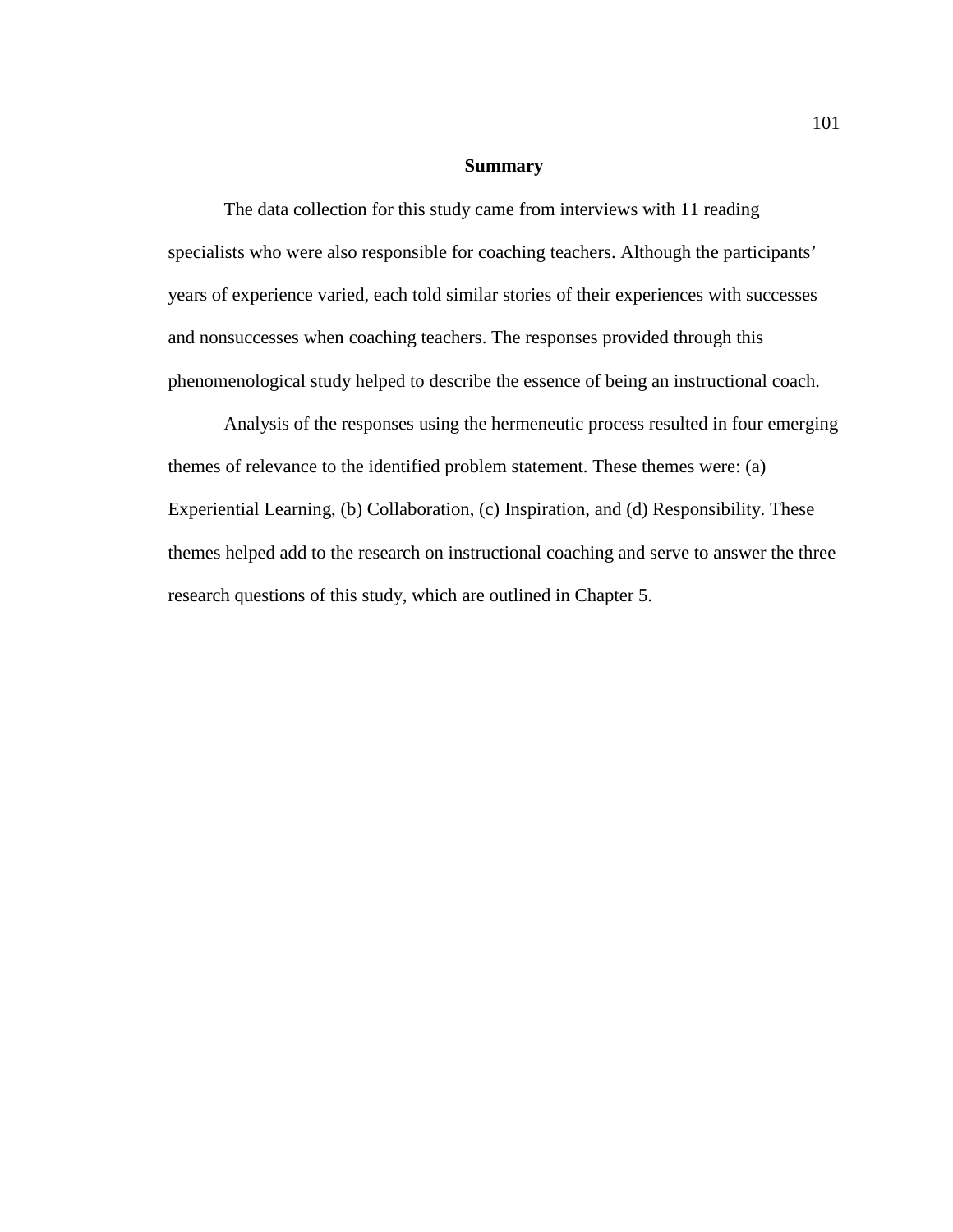### **CHAPTER 5: CONCLUSIONS AND DISCUSSION**

School leaders across the United States face many challenges when attempting to enact school reform initiatives resulting in increased student achievement. According to the current NAEP statistics, student achievement in literacy is not showing gains, even though most school systems have adopted more rigorous English language arts standards (Bandeira de Mello et al., 2018; NCES, 2017). The federal government's attempts to change the trajectory of student performance has resulted in the enactment of the ESSA (2015) mandate, which suggested school systems consider different ways to provide professional development for teachers. Instructional coaching is one of the suggested professional development models gaining increased attention in the literature.

The purpose of this study was to identify the actions and activities that instructional coaches perceive to be important when building and maintaining coachteacher partnerships. Additionally, identifying activities and actions that coaches perceive to have the greatest impact on changing teachers' instructional literacy practices. The extant literature on coaching offers information about the roles of instructional coaches and the effectiveness of the coaching model (Bickel et al., 2015; Foltos, 2014; Knight et al., 2015); however, identifying specific characteristics that help a coach build and maintain partnerships with teachers through the lens of phenomenology (Moustakas, 1994) was still needed and guided this study.

The three research questions addressed the identified gap in the literature. The research questions included determining the activities and actions instructional coaches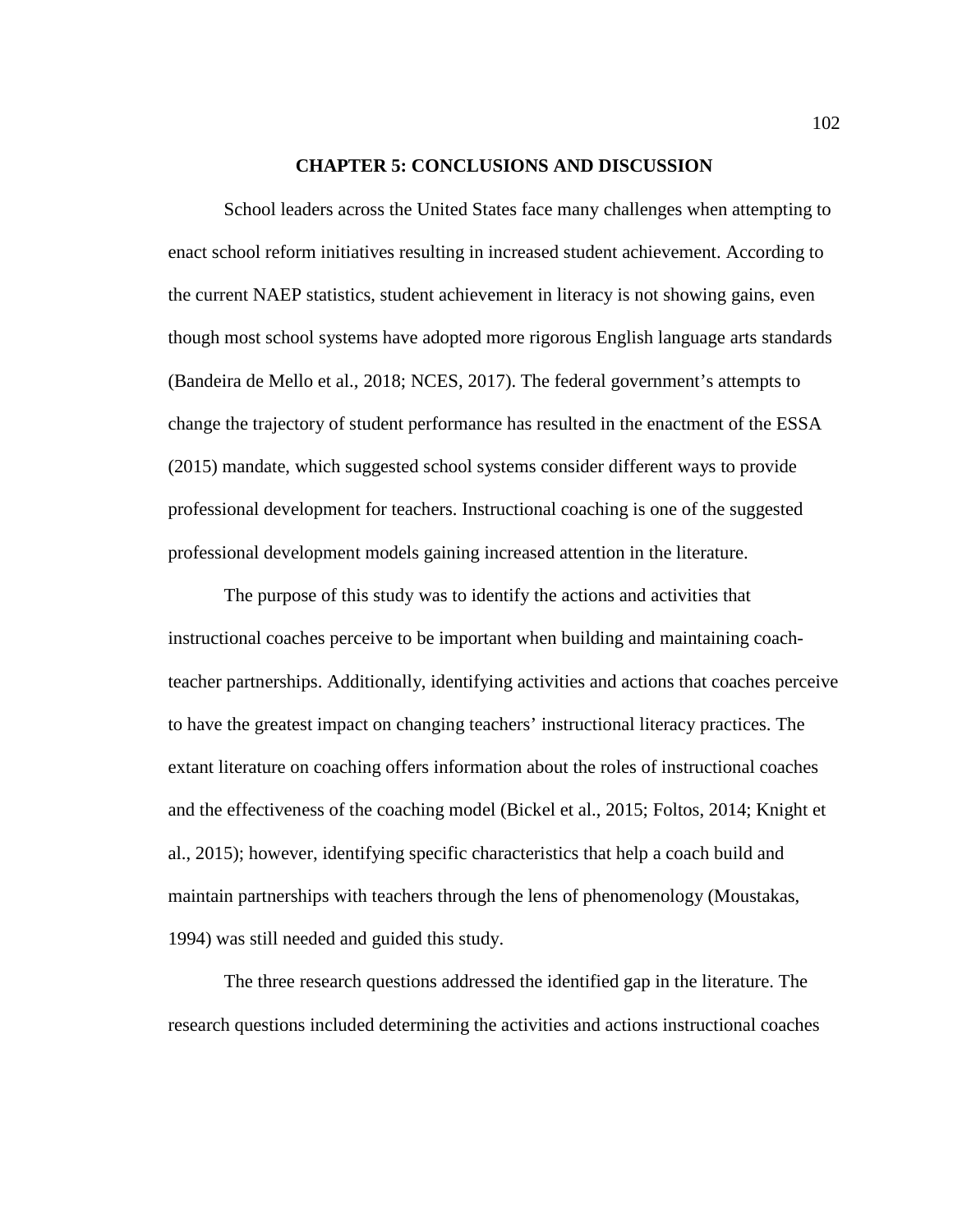identified as effective in building coach-teacher partnerships, maintaining coach-teacher partnerships, and the activities and actions that shift teachers' instructional practices.

All 11 participants in this study were experienced educators with a minimum of 4 years of experience in their respective coaching roles. Using a semi-structured interview protocol provided opportunities to prompt for clarifying or additional information to the responses provided. Exploring the lived experiences of the 11 participants helped create the narrative story of being an instructional coach and provided answers to the research questions in this study.

The literature review in Chapter 2 and the findings in Chapter 4 are the foundation for the discussion in Chapter 5. The intent of this research was to refine the current information on instructional coaching and add additional information to accurately identify characteristics of the coaching process that can foster the coach-teacher partnership. Chapter 5 includes the following sections: (a) Introduction, (b) Discussion of the Findings, (c) Application of the Findings to the Problem Statement, (d) Application to Leadership, (e) Recommendations for Action, (f) Recommendations for Further Research, and (g) Concluding Statement.

## **Discussion of Findings and Conclusions**

The literature review in Chapter 2 includes a foundation for the three research questions identified in this study. The semi-structured protocol aligned with the research questions and provided the data to answer the research questions of this study. A synthesis of the literature review in Chapter 2 and the thematic findings in Chapter 4 provided relevancy to the discussion in Chapter 5. Within this study, four themes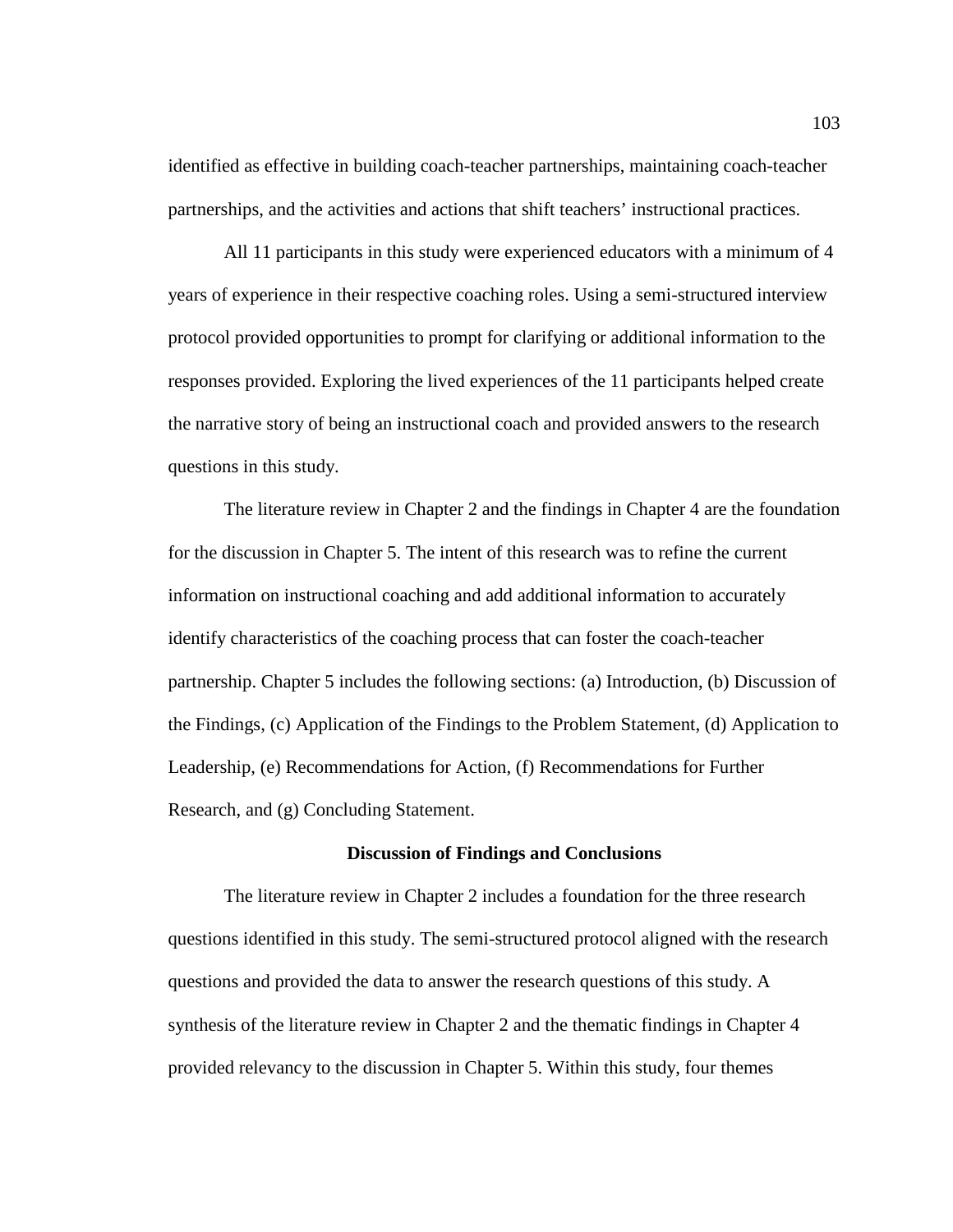emerged from the data analysis: (a) Experiential Learning, (b) Collaboration, (c) Inspiration, and (d) Responsibility. The following information depicts the activities and actions that the instructional coaches identified as necessary and provided the answers to the research questions of this study.

## **Research Question 1**

The first research question in this study was: What activities and actions do instructional coaches identify as important when building partnerships with teachers? The portrayal of the instructional coach role was corroborated throughout the interviews, and the data revealed instructional coaches must possess the skills and knowledge to build partnerships with teachers. The instructional coaches identified actions such as offering teachers choices in their learning, listening to teachers, and modeling lessons as ways to build the necessary foundation for coach-teacher partnerships. The coaches also reported the importance of taking the time to celebrate teacher successes as an activity that helped develop relationships with teachers.

### **Experiential Learning: Teacher Choice**

Establishing ways to embed choice as a condition of learning is a valuable method for all learners. By offering choice, learners become empowered and engaged in the process because they feel entrusted with the decision making (Netolicky, 2017). Shared decision making is especially vital for adult learners and is characteristic of andragogical practices. The participants in this study found ways to include teacher choice by using surveys and other methods of gaining input on professional learning activities. This coach action aligns with literature suggesting adult learners are more invested in learning when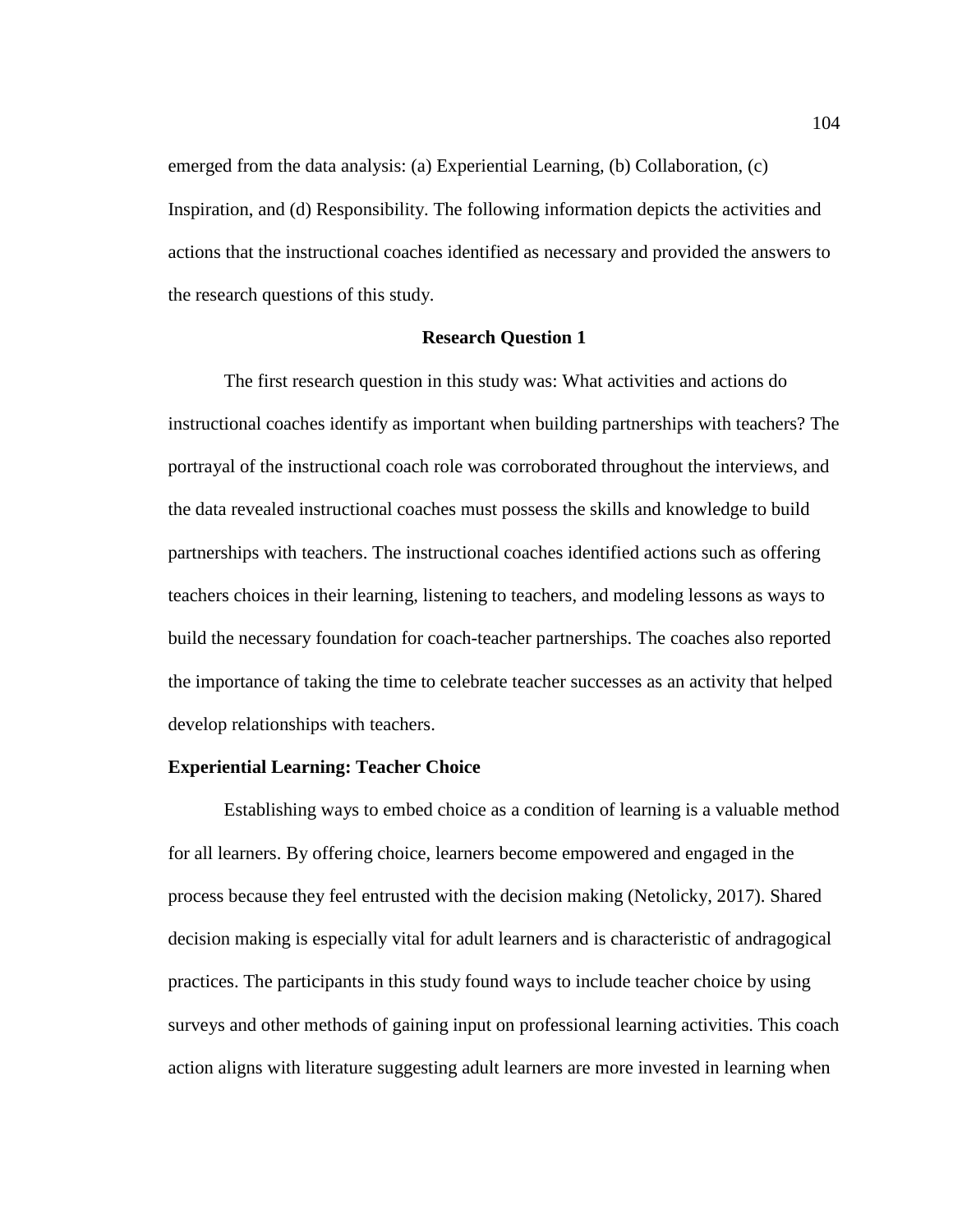they participate in shared decision making about their learning (Knowles et al., 2015; Wang, 2017). The coaches also reported the importance of teachers setting their goals when beginning a cycle of coaching. This finding aligned with the literature on the coaching cycle that includes three steps: identify, learn, and improve (Knight et al., 2015). The process of goal setting is a way for coaches and teachers to begin building partnerships that can transform teacher learning.

Regardless of whether the coaching is voluntary or compelled, coaches are most effective when finding ways to offer teacher choices in the learning process (Knight, 2011; Thomas et al., 2015). Participant 5 noted a situation when facing a teacher who was resistant to receiving coaching support. In this story, Participant 5 suggested the administrator offer the teacher a choice between two individuals for coach support. This option empowered the teacher to have some ownership in the decision making, even though the coaching was a requirement set forth by the administrator. This example illustrated how empowering teachers in the decision-making process can occur when teachers resist coach support.

## **Collaboration: Listening**

The participants frequently mentioned the importance of actively listening while conversing with teachers. The coaches explained having these conversations with teachers was a tool for gauging a teacher's knowledge, level of buy-in, and mindset about learning. In some cases, the instructional coaches reported teachers' perceptions of working with a coach was an administrative directive based on the teacher's ineffectiveness. In some cases, this might be true, but it is not true in all situations. Miller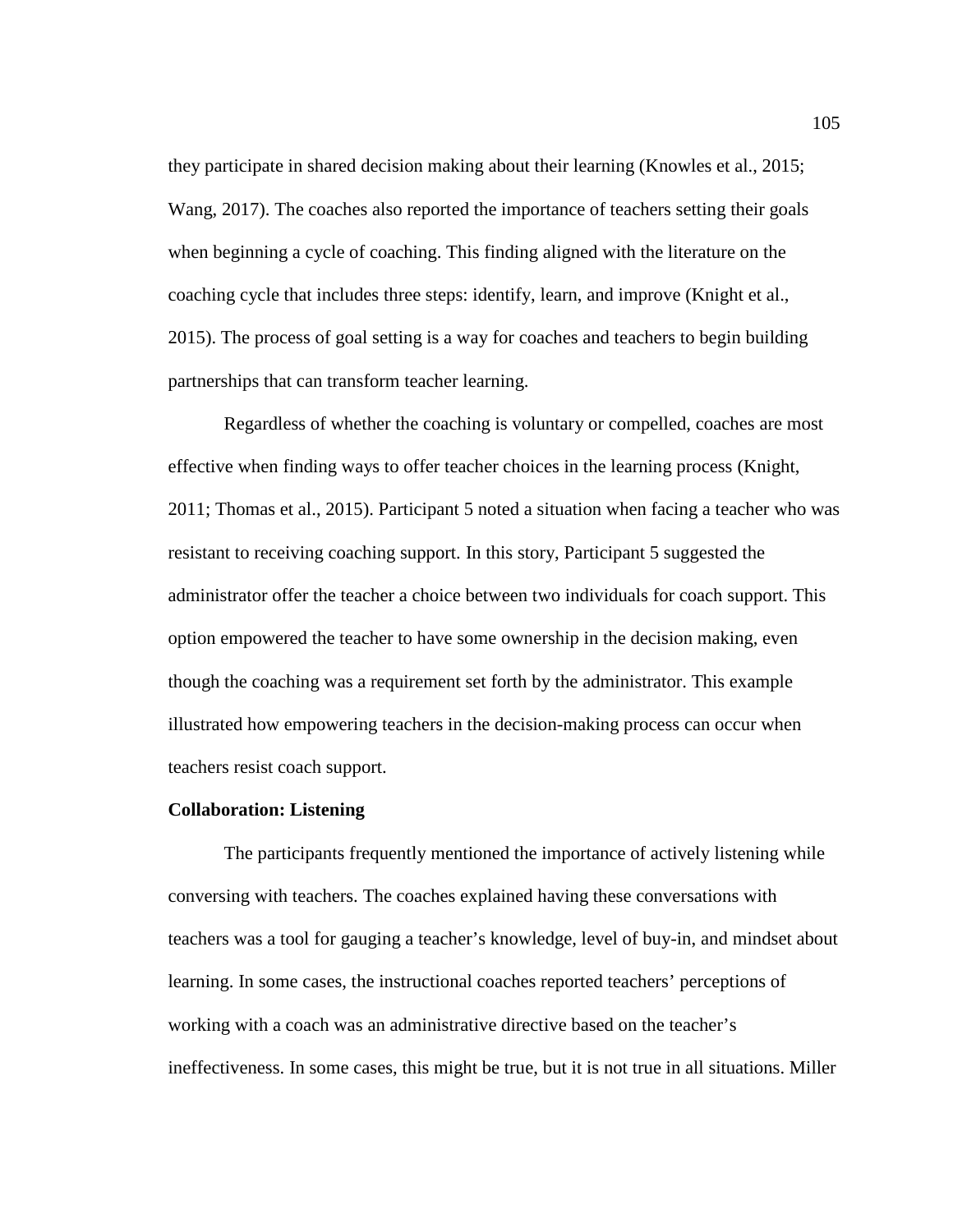and Stewart (2013) corroborated this idea and validated the importance of clarifying the coach's role in advance to help alleviate the confusion. Therefore, the conversations with teachers were also an important time for the coach to communicate their beliefs in the teacher's abilities. Knight et al. (2015) expounded that during the coach-teacher conversations, coaches should express ways in which they honor the teacher's professionalism, which encourages an authentic partnership. By talking together, coaches and teachers establish trust, strengthening the partnership, regardless of how or why the teacher is assigned a coach.

Coaches consistently shared time was a critical factor in establishing successful partnerships with teachers. The information about coach-teacher conversations aligned with the literature on instructional coaching suggested by Anderson and Wallin (2018), who posited coaches need to find the time to have critical conversations with teachers. During these conversations, it is imperative that coaches actively listen to what the teacher is saying. By not intervening with expert advice, the coach can discern the level of support and the teacher's needs through these critical conversations. Both Participant 2 and Participant 6 documented their success stories when actively listening to teachers. Participant 2 shared the importance of listening to teachers to identify misconceptions by saying, "If I immediately go into my teacher mode, then I have not given that opportunity."

Similarly, Participant 6 remarked that conversations are a foundation for professional learning by stating, "I could see what each of them had, what they were capable of, and then we use them to start leading the [professional learning]." Thus,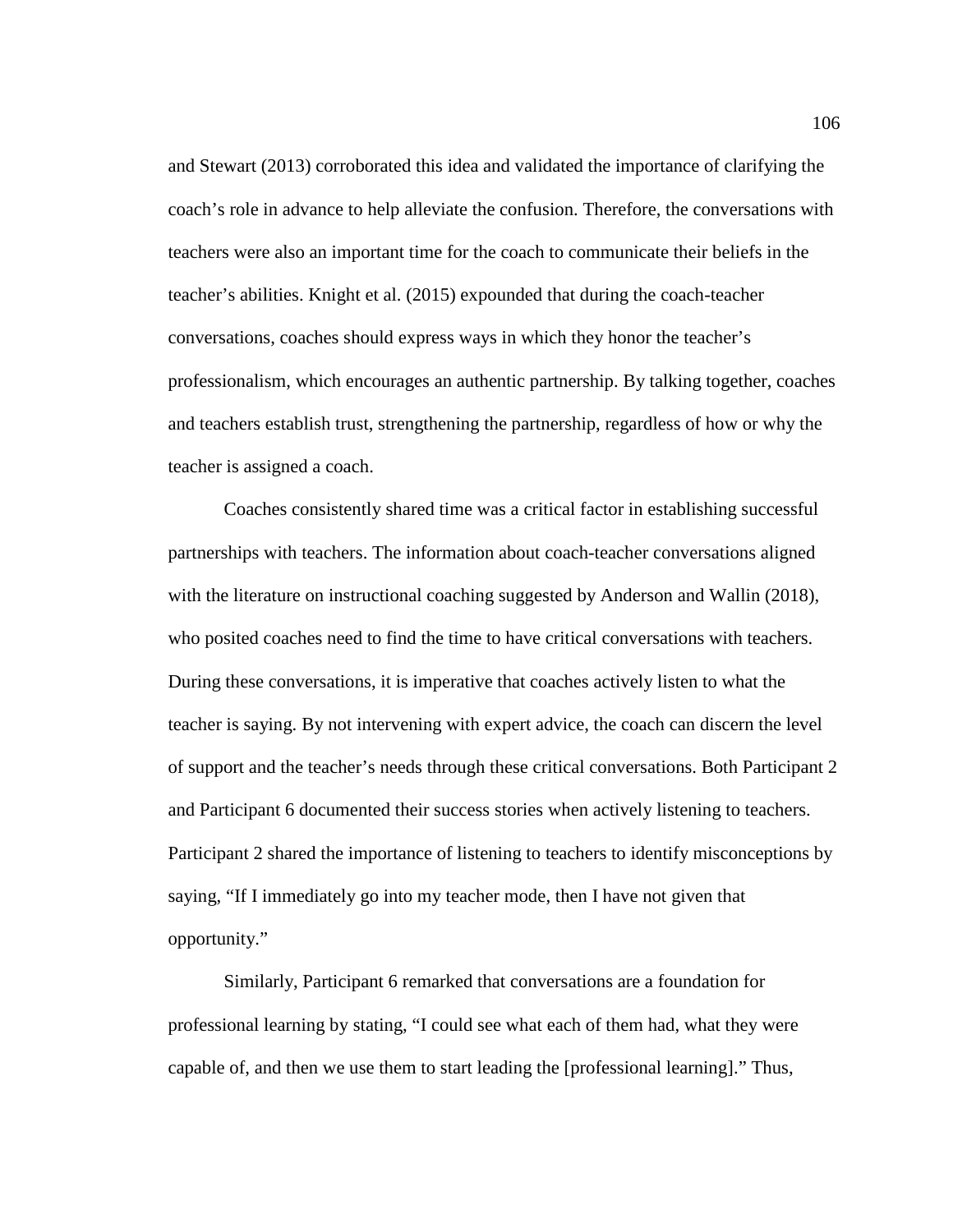establishing time for conversations with teachers is vital for coach success. Coaches who actively listen help build strong relationships with teachers because the teachers view the coach as an equal partner in the learning.

### **Inspiration: Celebrating Teacher Successes**

It is human nature to desire recognition from others, especially when individuals believe they are performing well. Regular feedback on performance is found to be an element that is missing in many U.S. schools today (Darling Hammond, 2015). The participants identified various ways of providing feedback to teachers, including debriefing sessions and written forms of feedback. The coaches in this study commented on the importance of following up with teachers through a debriefing session, which could follow either a modeled lesson, an observed lesson, or after planning. Hammond and Moore (2018) found providing feedback that is detailed, specific, and direct helps move teachers' practices. Furthermore, Knight et al. (2017) explained practice and feedback help move new learning from an idea to a habit. Hence, taking the time to provide feedback to teachers builds trust within the partnership.

In some cases, the coaches suggested finding celebrations as a method of offering feedback which builds the coach-teacher partnership. Participant 1 suggested small gestures, such as leaving a positive note on the teacher's desk during each classroom visit helped to build relationships. Participants 5 and 9 suggested introducing new learning by providing small, attainable goals gave the coach multiple opportunities to inspire and motivate teachers. Hammond and Moore (2018) described the importance of creating manageable goals so that coaches can provide specific feedback on these targeted skill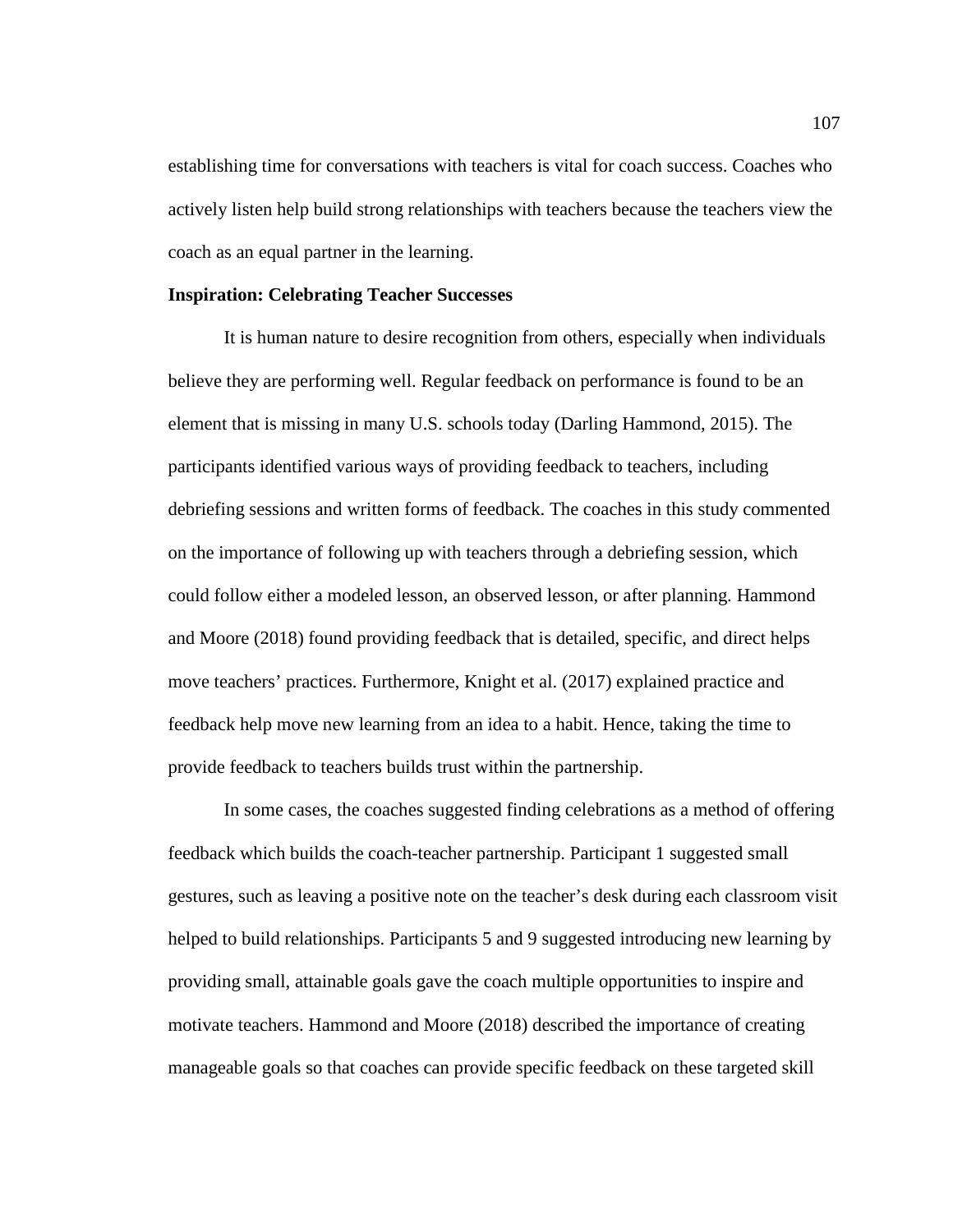gains. Affirming the learner and building upon the things the teacher is doing well helps strengthen the bond between coaches and teachers because each member feels valued within the partnership.

### **Responsibility: Modeling Lessons**

The participants reported modeling lessons was a powerful way to build trust in a relationship with teachers. For many coaches, modeling lessons was the first step in the learning process. Modeling is the best method of showing teachers how to do a practice, unlike workshops that tell teachers what to do (Anderson  $&$  Wallin, 2018). By demonstrating high-leverage instructional practices, instructional coaches began the process of releasing the responsibility onto the learner. Often, the participants reported a coaching cycle that included, "I do. We do. You do," in which the coach first modeled a strategy or practice, followed by side-by-side coaching with the teacher, and then observation of the teacher implementing it on their own. Participant 2 indicated the importance of giving teachers and coaches the freedom to "get messy" in the learning as a method of connecting. Anderson and Wallin (2018) posited modeling helps teachers feel safe in taking risks because the coach is right there to support the teacher. Throughout the interviews, the coaches reported feeling a sense of responsibility in supporting the teacher's learning. Using the model-coach-apply process in learning new skills is one method that helped coaches and teachers partner together.

Delineating the role of the coach is also needed at the outset of any coaching program. The participants frequently mentioned the importance of teachers understanding that the coaching role is not evaluative. By letting teachers know the coach was there to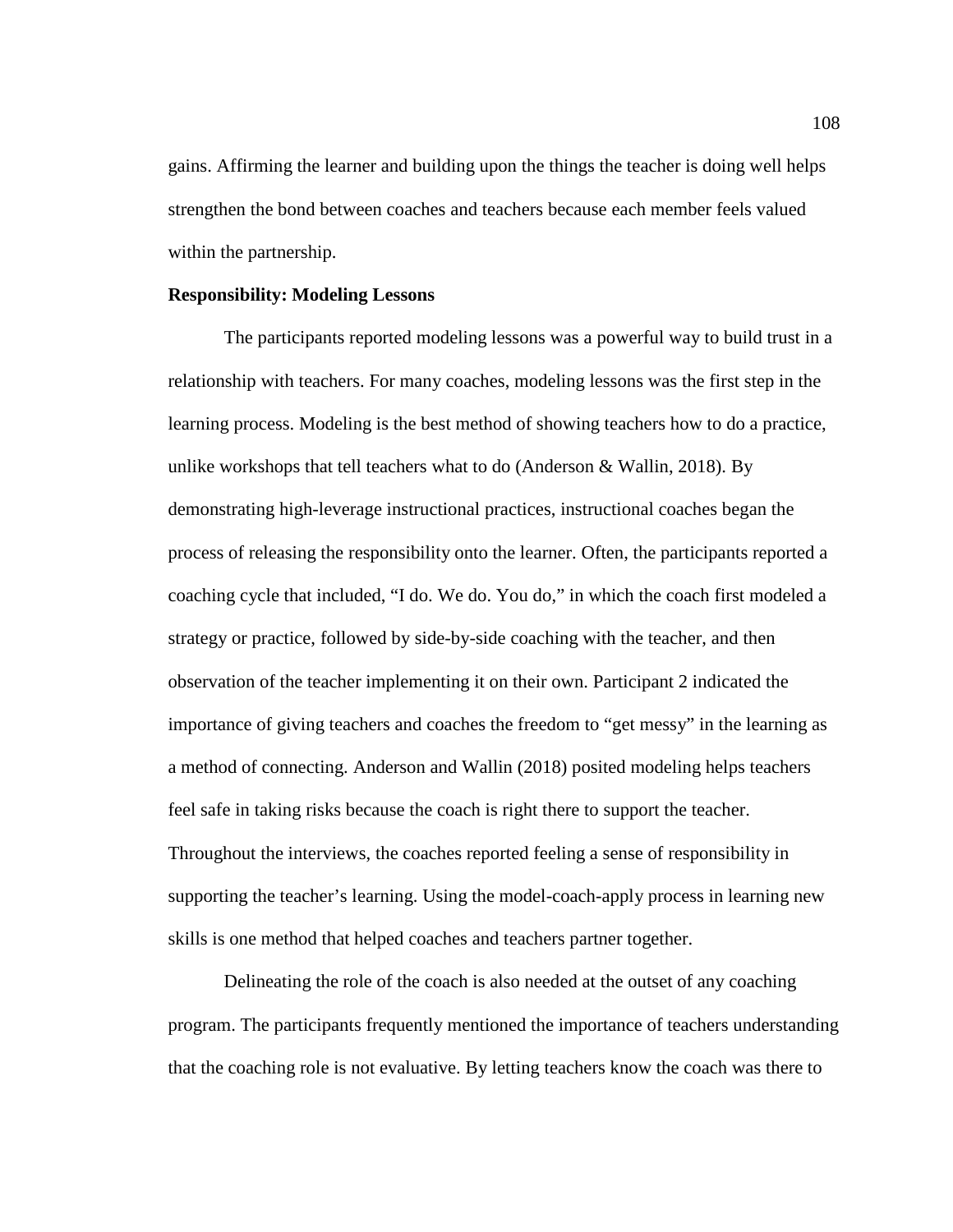support and not judge was an important consideration for new and experienced coaches. Finding opportunities for coaches and teachers to explore, learn, and celebrate successes in the classroom was the first step in building the coach-teacher partnership.

#### **Research Question 2**

The second research question in this study was: What activities and actions do instructional coaches identify as important when maintaining partnerships with teachers? All successful relationships require work. The instructional coaches in this study were no different and noted the need to find ways to maintain the coach-teacher partnership. In many cases, maintenance of the partnership included ways to enrich the learning between coaches and teachers. The coaches reported using actions such as building reflective practices, studying student work, fostering leadership skills in others, and establishing practices to sustain learning as vital steps in maintaining the coach-teacher partnership.

## **Experiential Learning: Reflective Practices**

Active learning requires the learner to engage through practice and reflection. The reflective process, however, does not often come naturally for learners. Through reflective questioning, coaches can help build this practice so that it becomes a natural part of a teacher's repertoire. Participant 3 asserted, "Teachers who do not reflect on their learning often do not improve their practice." As the coach-teacher partnership continued to strengthen, coaches reported feeling successful when their conversations with teachers shifted to the coach speaking less and the teacher reflecting more. Often, the coaches in this study measured their own levels of coaching success with how well the teachers with whom they worked became reflective in their teaching. Mangin and Dunsmore (2015)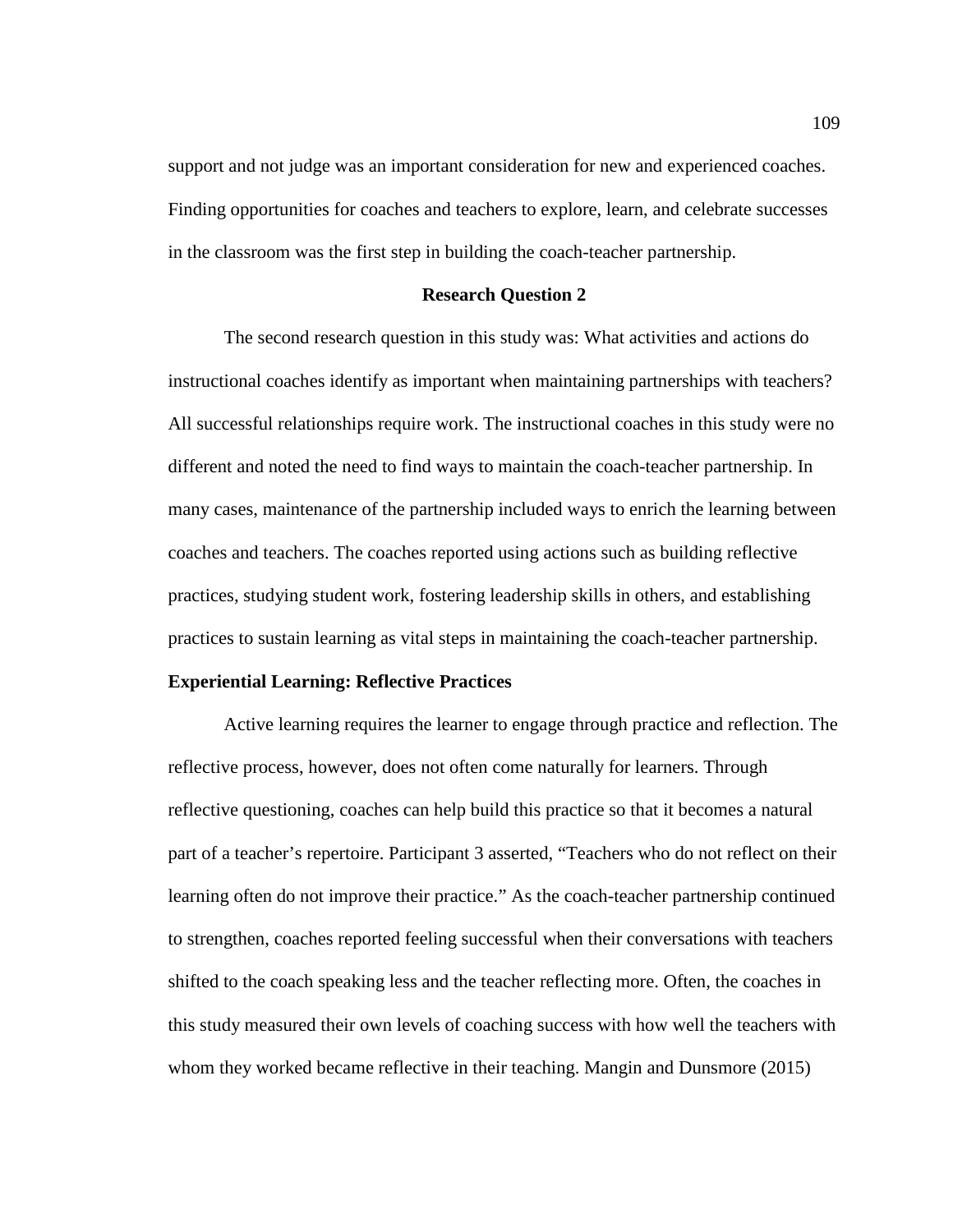explained the conversations coaches have with teachers are a platform for facilitating teachers' problem solving and reflection. Sailors and Price (2015) described the importance of teachers engaging in extensive professional development that supports the reflection on their practices. Establishing a trusting relationship between coach and teacher allows the brain to learn and helps teachers feel comfortable reflecting honestly (Mangin & Dunsmore, 2015). Helping teachers engage in reflection requires a coach who knows how to ask questions that stimulate a teacher's thought process.

#### **Collaboration: Studying Student Work**

Collaboration is central to all coaching models. Ideally, when teachers take the time to work with a coach, they begin to see the partnership as "we" instead of "me" when it comes to student learning. The coaches in this study reported the importance of planning sessions shifting away from the expert-novice model to one that includes collaboration between the coach and teacher. Often, coaching grounded in student work samples helps guide the coaching model. Coaches remarked that helping teachers analyze student work samples often triggered the next steps in the coaching model. For Participants 1 and 7, who were in multiple sites, this process of analyzing student work was often the only opportunity they had to incorporate coaching with teachers. These coaches believed their efforts in this model resulted in impacting more students through a ripple-type effect where teachers applied what they had learned with coaches to all students' work, not just those which were part of the analysis. Participant 11 described that teachers would often send student samples as confirmation of the teacher's learning or implementation of the newly acquired skill. The coaches, in these cases, may not have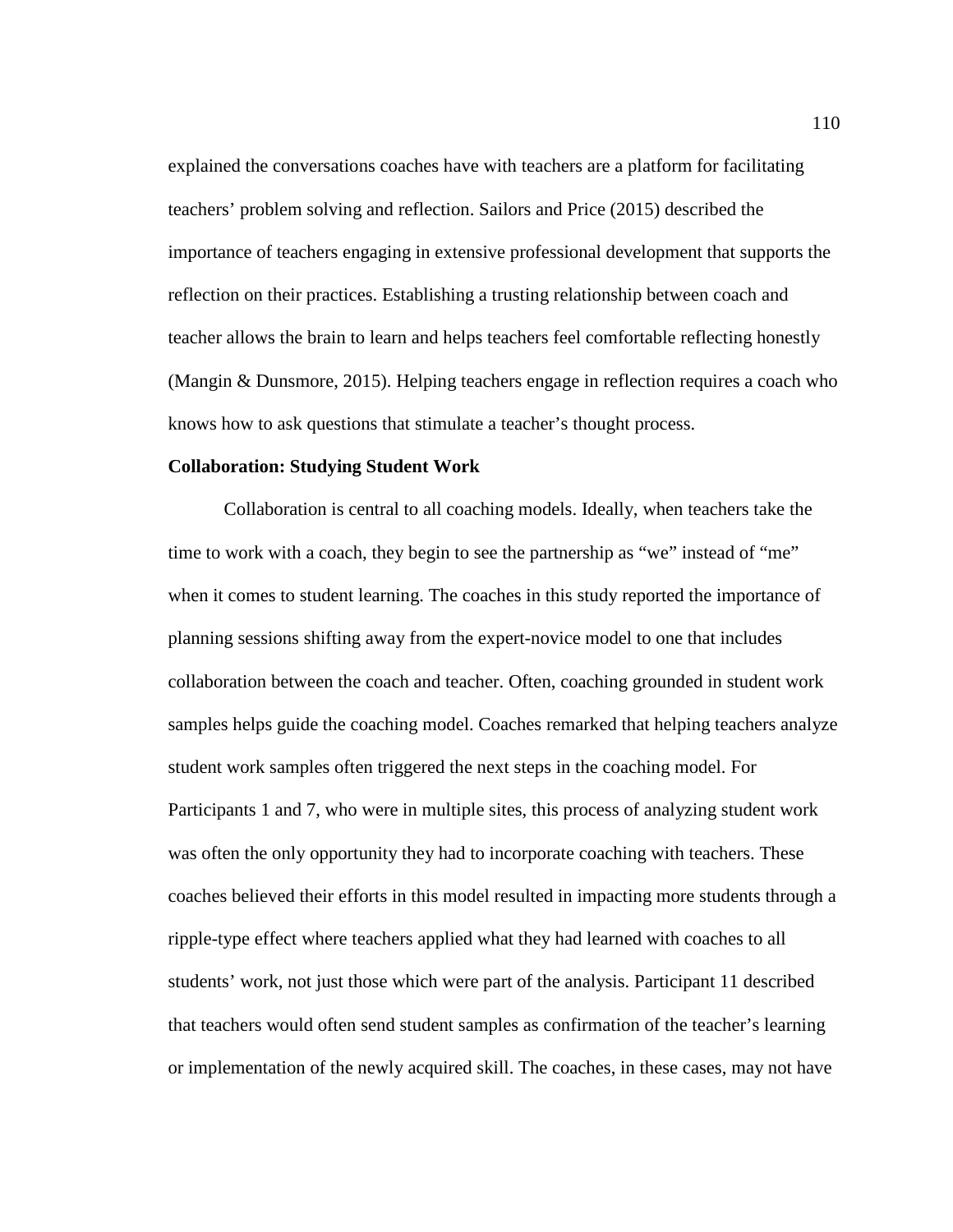seen the direct impact of their coaching success; however, through student work samples coaches saw the effects of their efforts.

# **Inspiration: Leadership**

Inspiring individuals to learn is the key to empowering them. Teachers desire to empower students and coaches desire to empower teachers. Often, successful coachteacher partnerships can be a catalyst for inspiring teams of teachers within a school. The instructional coach can play a vital role in leading this change by connecting with teachers. Many of the coaches conveyed the importance of finding those teachers who had a strong desire to learn. In these instances, the coach empowered the motivated teacher who could then lead others in the learning. When this occurred, the coach shifted to more of a facilitator role rather than the expert. Participant 11 indicated this experience as "working side by side with them rather than being the imparter of knowledge." Balancing this power is vital for teacher learning to occur. Knight et al. (2017) validated that situations placing the teacher as a novice and coach as an expert decreases the likelihood that the teacher will implement practices. Often, this power imbalance may result in teachers disregarding the information the coach shares or the teacher becomes resistant to change. Thus, instructional coaches should lead others by consistently communicating and demonstrating ways in which coaches partner with teachers in the learning process, thereby balancing the power within the partnership and empowering and inspiring change.

Empowering others as leaders is the goal for many coaching programs. By increasing the capacity of others, instructional coaches act as instructional leaders and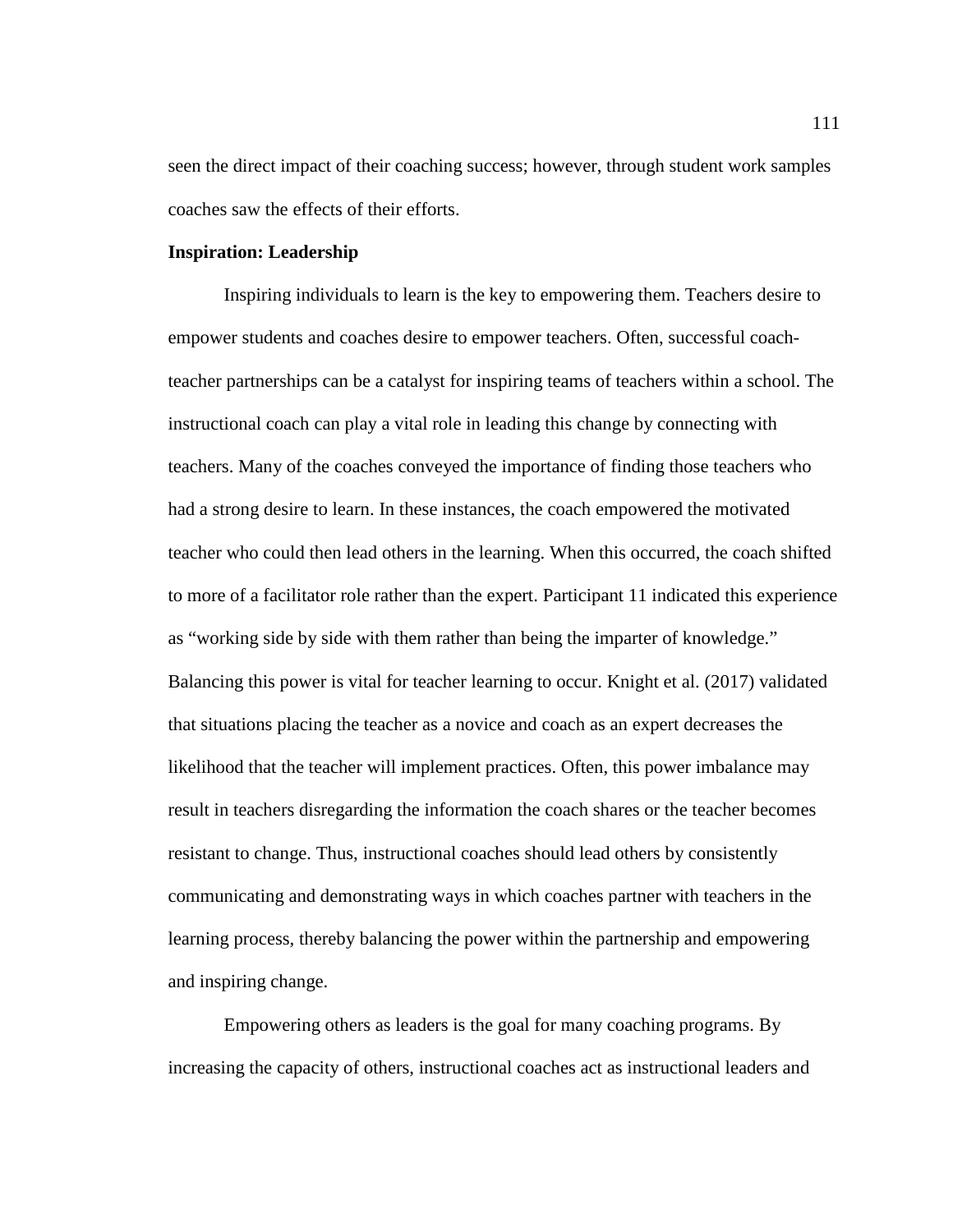inspire continuous professional learning. Motivating others as learners requires strong instructional leadership and is often the catalyst to changing a school's culture. Effective instructional leaders create environments that encourage and support learning by both adults and students. Of most importance, effective coaches recognize they are not experts and demonstrate their willingness to learn alongside others.

# **Responsibility: Sustainable Learning**

Throughout the interviews, instructional coaches shared their concerns about teachers not sustaining newly learned skills upon completion of coaching cycles. In some cases, the coaches reported teachers might perform the newly acquired skill in front of them but then stop upon completion of the coaching cycle. When this occurred, a few coaches mentioned that they felt they were just a "box to check off" rather than a resource that truly shifted pedagogical practices. In some cases, the coaches ascertained that embedding follow up with teachers was necessary for truly shifting practices. Sustainable professional development is confirmed in the literature on effective professional development. Finding ways to engage learners over extended periods helps solidify the learning (Darling-Hammond et al., 2017). The coaches referred to this practice of sustainable professional development as "spot checking" and "dropping in," which were informal ways to ensure teachers were still using the instructional practices and offering opportunities for teachers to have time for further clarification about the learning. Following up with teachers helped maintain the partnership long after the coaching cycle occurred. Frequently, when sharing success stories, the participants in this study spoke of long-term relationships that began as coaching partnerships. Therefore,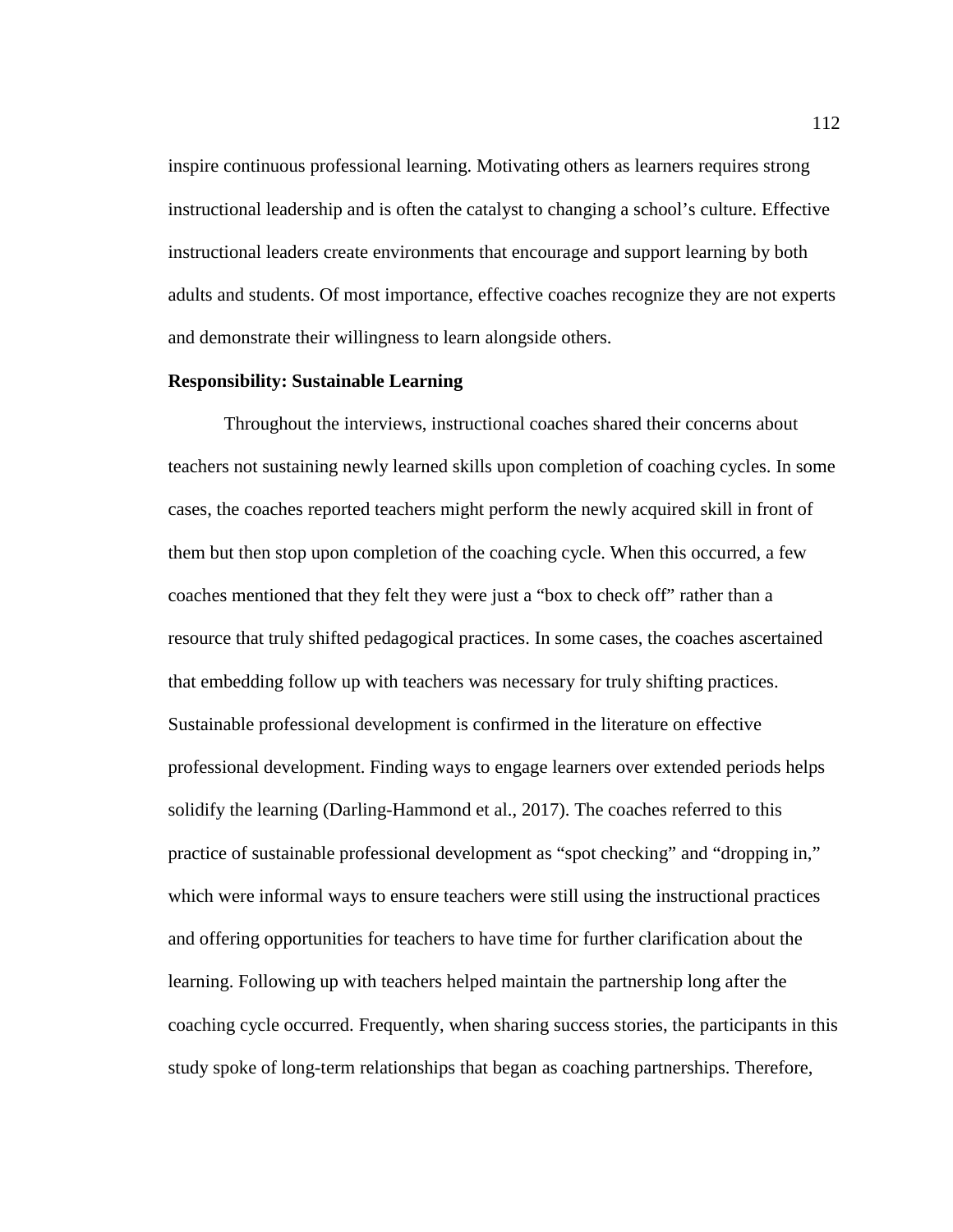instructional coaches should consider embedding follow up opportunities when planning for professional learning experiences. When coaches take the time to visit teachers after a completed coaching cycle, it sent the message to the teacher that their learning was important and helped maintain the coach-teacher partnership.

# **Research Question 3**

The third research question in this study was: What activities and actions do instructional coaches identify as important when shifting teachers' instructional practices in literacy? Each of the 11 participants reported a successful coaching experience in which a teacher's instructional practice changed. Within these narratives, coaches spoke of the importance of teachers' learning being grounded in theory, involving peers, inspiring student learning, and increasing student achievement.

#### **Experiential Learning: Theory**

Sometimes when school leaders implement school reform initiatives, teachers react to making changes by resisting or acting defensively. The coaches reported that teacher resistance is often born out of fear of the unknown or fear of failure. Sometimes this fear escalates when coaches first begin working with teachers. The coaches in this study indicated providing teachers with research or theory at the outset of new learning often helps curb teachers' resistance to change. Offering research-based instructional practices helps move a teacher's pedagogical knowledge and often provides teachers with the "why" behind new ideas. Phillips et al. (2016) addressed the idea that professional development that equips teachers with content and pedagogy is an investment that has a high payoff in student success. Including research and theory within the context of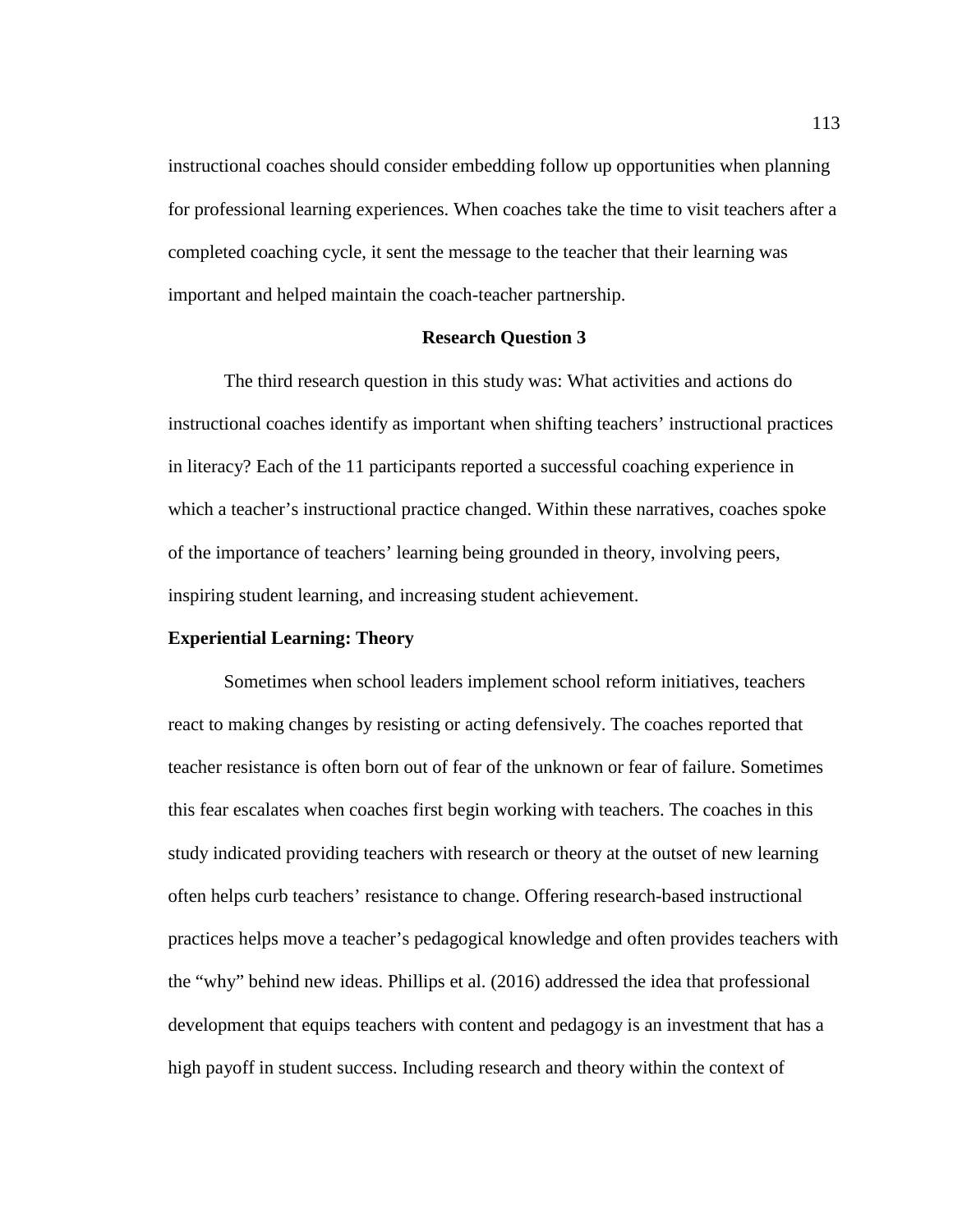professional learning helps build the teachers' capacities to apply the learning across contexts rather than in isolation.

Similarly, the coaches in this study noted the importance of their thorough understanding of the content so that they could identify misconceptions ahead of time and be prepared to redirect negativity, if it arose, by ensuring teachers had a clear understanding of content. Participant 10 noted a step in preparing for professional development with teachers included a thorough review of current research on the topic. Participant 10 learned this lesson after a challenging professional development session in which teachers became extremely resistant to the presented content. Thorough preparation is a consideration if the coaches have limited knowledge in a content area or program. Knight et al. (2017) posited the importance of coaches having a deep understanding of high-leverage practices and content. These authors explained a coach's deep understanding is necessary for guiding others to learn, use, and internalize the information. Exposing teachers to high-quality rationale helped elevate the teacher's skills and often helped with teachers' buy in and shifted their instructional practices.

## **Collaboration: Peer Influence**

Creating an environment that is conducive to learning is every teacher's goal. An instructional coach also aspires to create a similar type of environment for teacher learning. A coach's actions in creating this type of environment often mirror structures seen in classrooms. Creating cooperative learning experiences for teams of teachers is one way a coach can cultivate peer learning. Some of the instructional coaches in this study operationalized a planning structure that would support teachers learning from each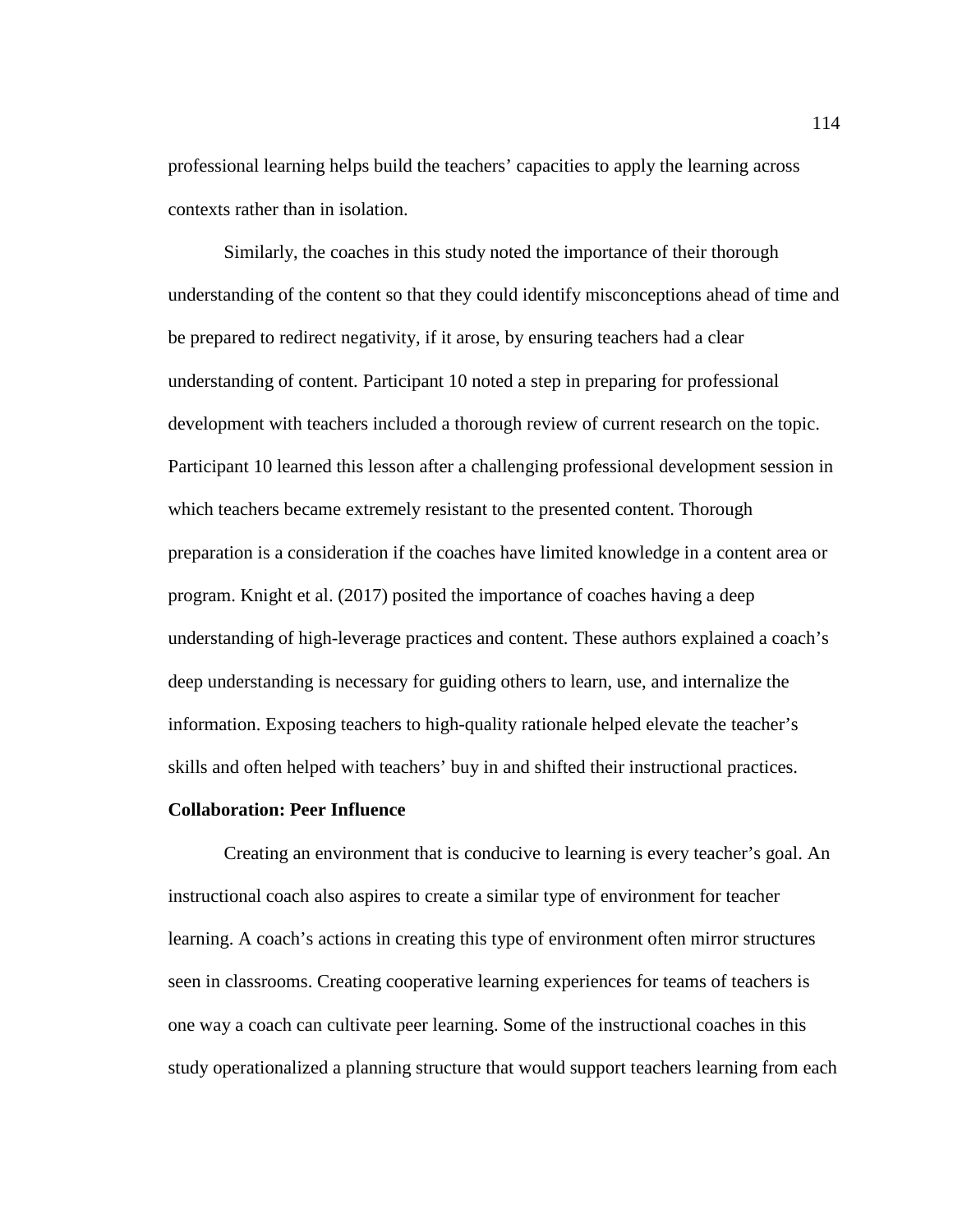other. Participant 4 described a planning protocol that helped guide "organic" discussions. In these situations, time was allotted for teachers to explore and share ideas. When teachers were actively engaged in this process, professional learning became a natural result of the time spent working together while coaches acted as facilitators. The idea of collaboration aligned with the literature on effective professional development, which suggested active learning occurs through social learning processes, such as collaborative planning (Desimone & Pak, 2017; Ronfeldt et al., 2015; Woulfin & Rigby, 2017). The level of teacher engagement increases when teachers work together (Sleegers et al., 2014), building a cohesive learning community (Bickel et al., 2015). Similarly, Ronfeldt et al. (2015) posited teachers improve at a greater rate when working in groups with better collaboration. Therefore, the idea of establishing opportunities for teachers to work collectively should be a primary consideration for coaching.

Other models that support peer learning included the coaches arranging peer visits for teachers to see a practice in action or establishing lab classes. Participant 2 described the lab class setting as teachers learning a new skill, planning and implementing it with students in front of their peers, and then participating in debriefing conversations where the teacher received immediate feedback from their peers. Reshaping the conversations between teachers to include professional learning and feedback on newly acquired skills has proven to be an effective method of enhancing professional development (Bickel et al., 2015). Instructional coaches who value peer learning act to create these experiences that can support and inspire teacher learning that shifts instructional practices within the classroom.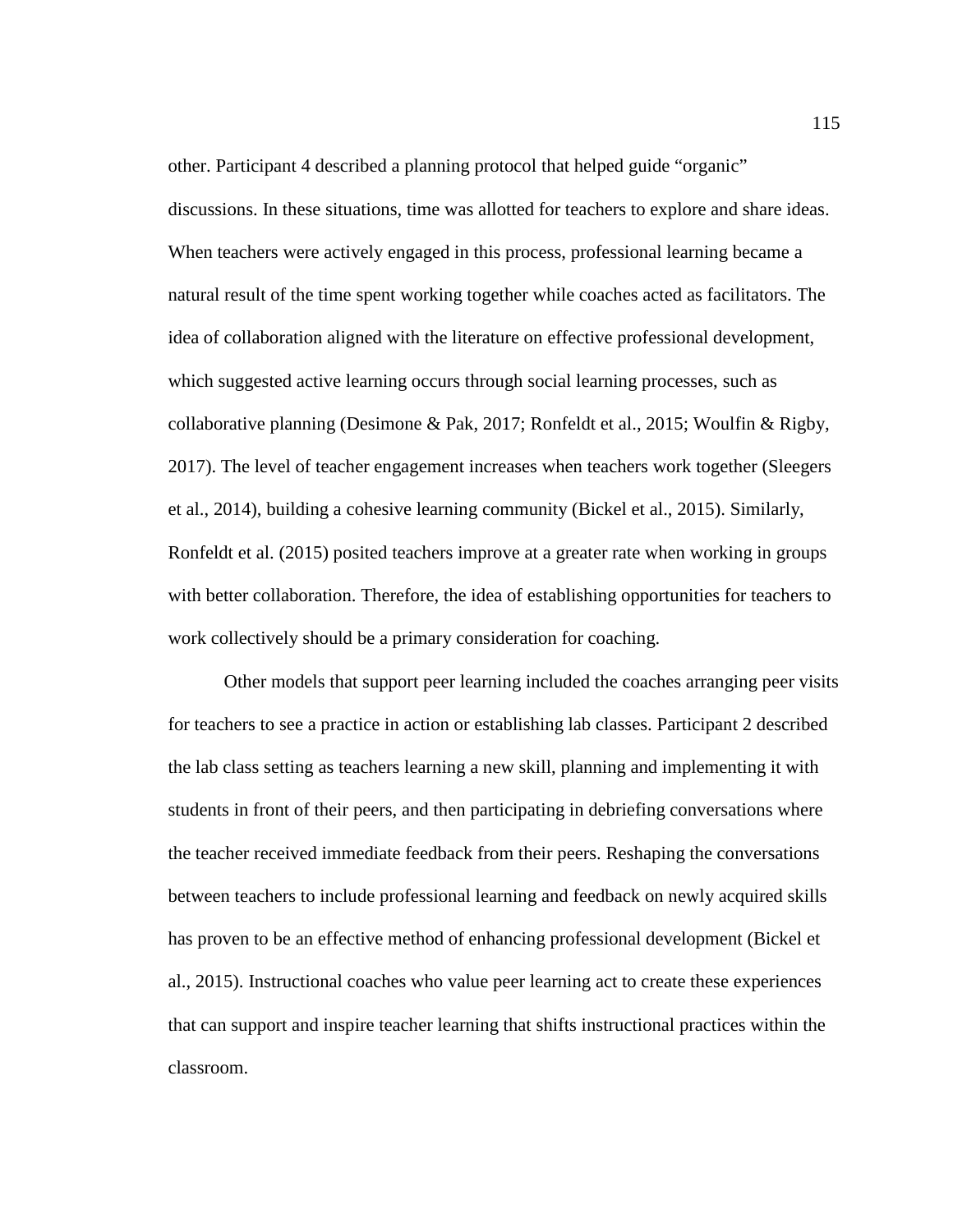# **Inspiration: Student Learning**

Getting students excited about learning is the goal of many educators. Similarly, instructional coaches often hope to inspire a continued love of learning within teachers. Sometimes, coaches can accomplish this goal by focusing the coaching on student learning outcomes. The coaches in this study felt a sense of pride when visiting classrooms and seeing evidence of students or teachers actively engaged and successful, especially when the coach observed teachers implementing the newly acquired skill or knowledge. The coaches believed the work they did with teachers helped teachers feel good about what they were doing in the classroom. This positive connection between professional learning and student learning was often how the coaches inferred their success.

Conversely, a teacher's resistance to change might result from a teacher's disconnect between their practice and student results. Participant 1 shared, "I believe that teachers are resistant because they do not see their role in the success or not success of the students." In these situations, coaches can often begin working with resistant teachers by collecting data on student behavior or engagement rather than teacher practices. In some situations, using a video of a lesson may help teachers reflect. Participant 9 spoke of using video and explained, "They're able to see things that the students have done that maybe they didn't notice when they were teaching the whole group. And so, they're really able to see how their teaching is affecting the kids." Desimone and Pak (2017) delineated video interactions in coaching as a dynamic give and take that supports active teacher learning. Using video helps teachers see their interactions with students or the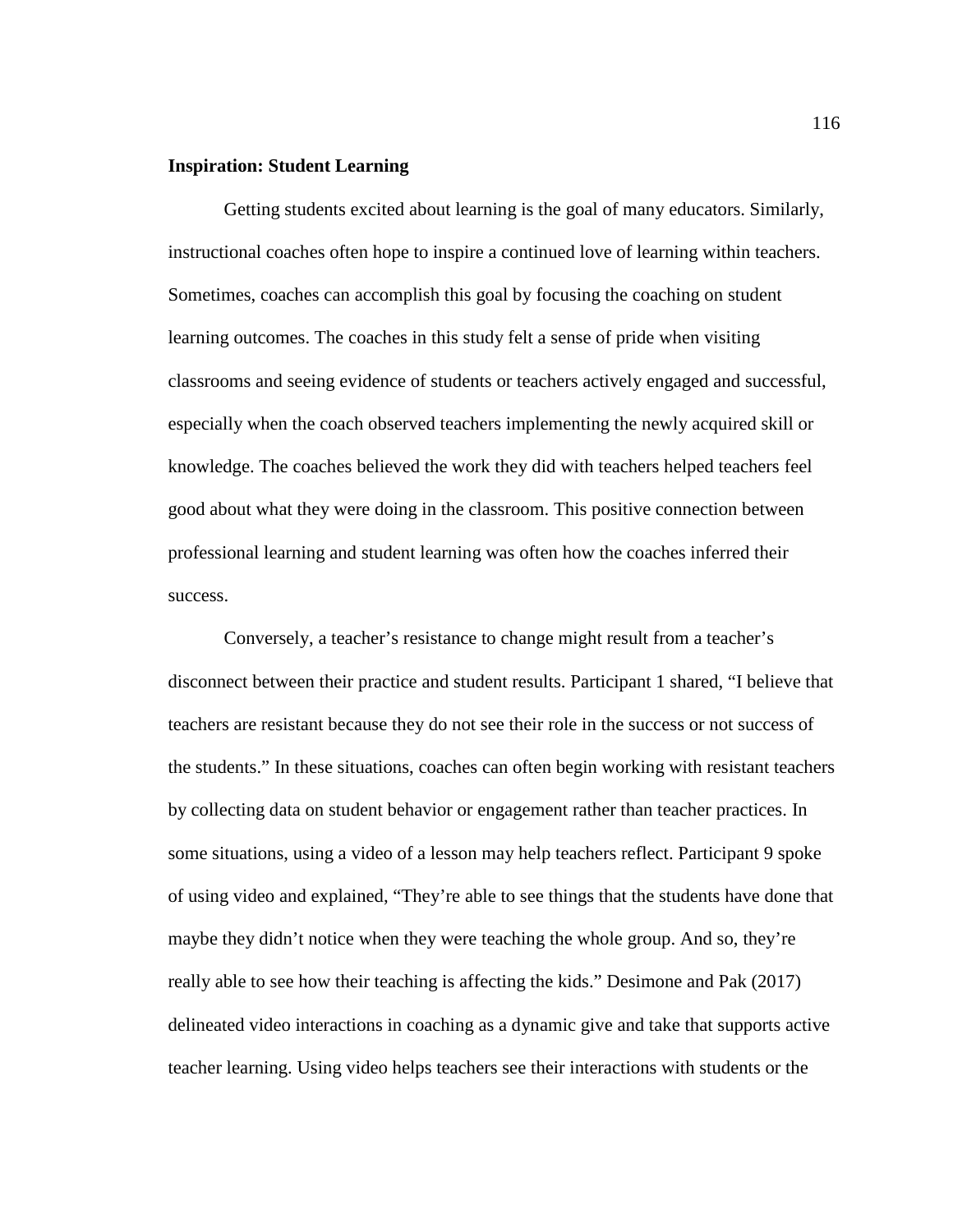implementation of instructional practices. Viewing themselves in "real time" provides the teacher with opportunities for reflection and decision-making about shifts in their practices. In addition, video data is a powerful tool for measuring professional growth, Thus, providing real-time data for teachers to see how they play a role in student learning is a way to shift instructional practices.

Coaches may not feel they have a direct impact with students. However, instructional coaches who use tools, such as peer visits and video, help teachers learn new skills that can shift practices in the classroom. By guiding this work, instructional coaches have a broader impact that is vital for making changes for students.

## **Responsibility: Student Achievement**

The current decline of student achievement is often the driving force for educators to incorporate innovative models for teachers' professional learning. Instructional coaching models help embed professional learning into the day-to-day responsibilities of teachers. Although it is becoming a more popular model of professional learning, research on coaching is not reporting enough evidence on positively shifting student achievement data (IES, 2016). However, in many cases reported by the coaches in this study, positive student data was one way the coach could substantiate their success. Frequently, coaches noted that using student achievement data was a positive way to help encourage teachers to continue learning and refining their pedagogical skills. Equally significant, the coaches noted the value of student achievement gains as motivation for teachers to take an interest in participating in professional learning. Participant 8 described an experience with a teacher whose student achievement data outranked the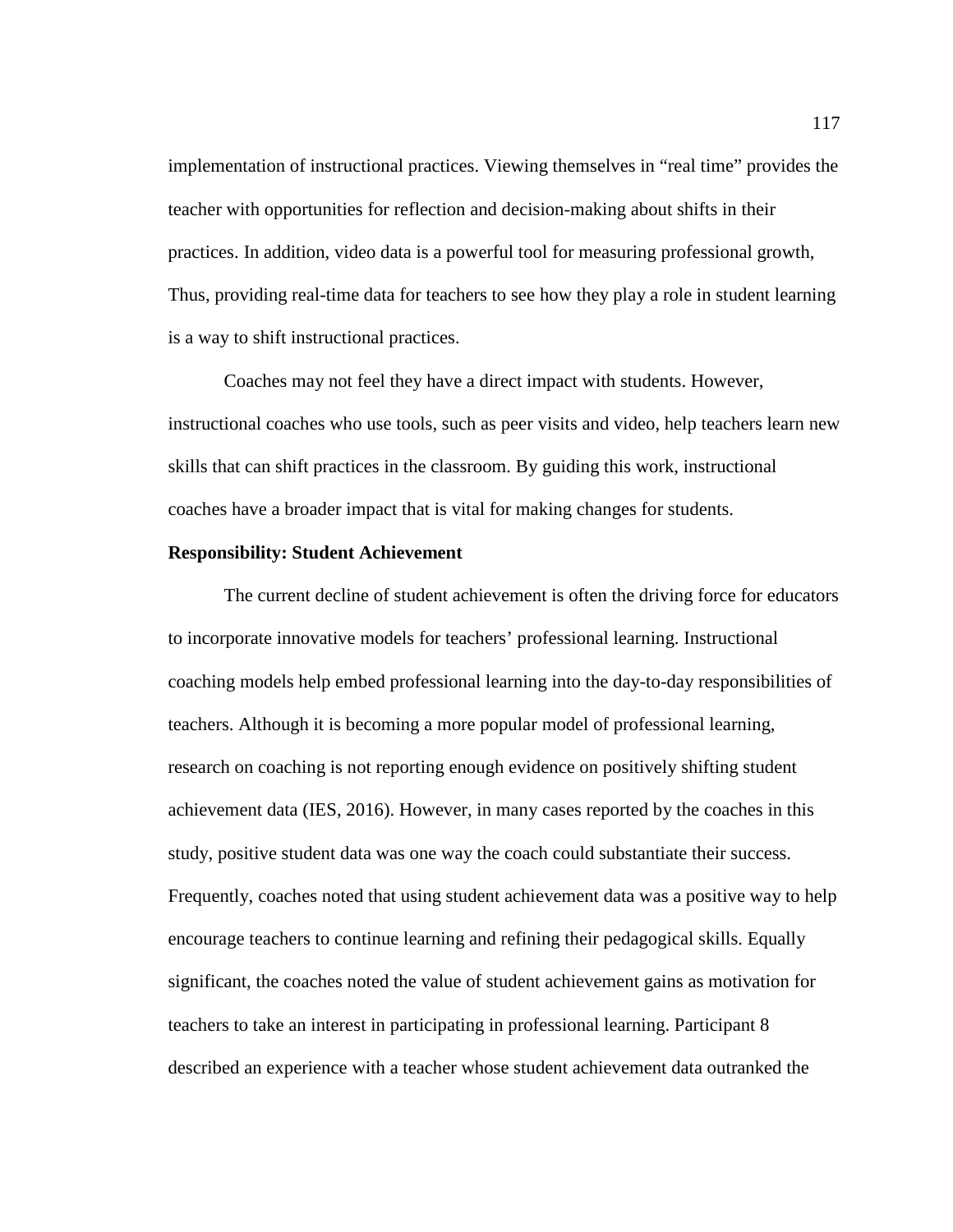other teachers on the team after participating in a coaching cycle. By using student data, coaches can help motivate the learning across teaching teams. Ronfeldt et al. (2015) reported this ripple-type effect using gains in student achievement data as a catalyst for collaboration among team members. By analyzing student data, teachers can greatly impact each other's performance through strong collaboration resulting in increases in student achievement.

Similarly, the participants in this study consistently communicated their ownership of student achievement data within their schools. Frequently, the coaches in this study mentioned that the students and student success were the driving factors keeping many of the coaches motivated to make changes and inspired to be their best.

### **Application of Findings and Conclusions to the Problem Statement**

Administrators and teachers face challenges to create dynamic learning environments for 21st century learners. Addressing challenges such as time, money, a declining workforce, and the implementation of rigorous standards in all content areas requires school leaders to be innovative in finding ways to overcome these challenges while increasing student achievement. In many cases, school leaders recognize the power of supporting the workforce through job-embedded learning. Helping teachers refine their pedagogical skills throughout the school day can inspire the adults in schools to learn alongside their students. This job-embedded learning becomes something that adults can be excited about rather than feeling as if it is an added responsibility. Adults and students who learn together create a culture that models the importance of having a growth mindset about learning.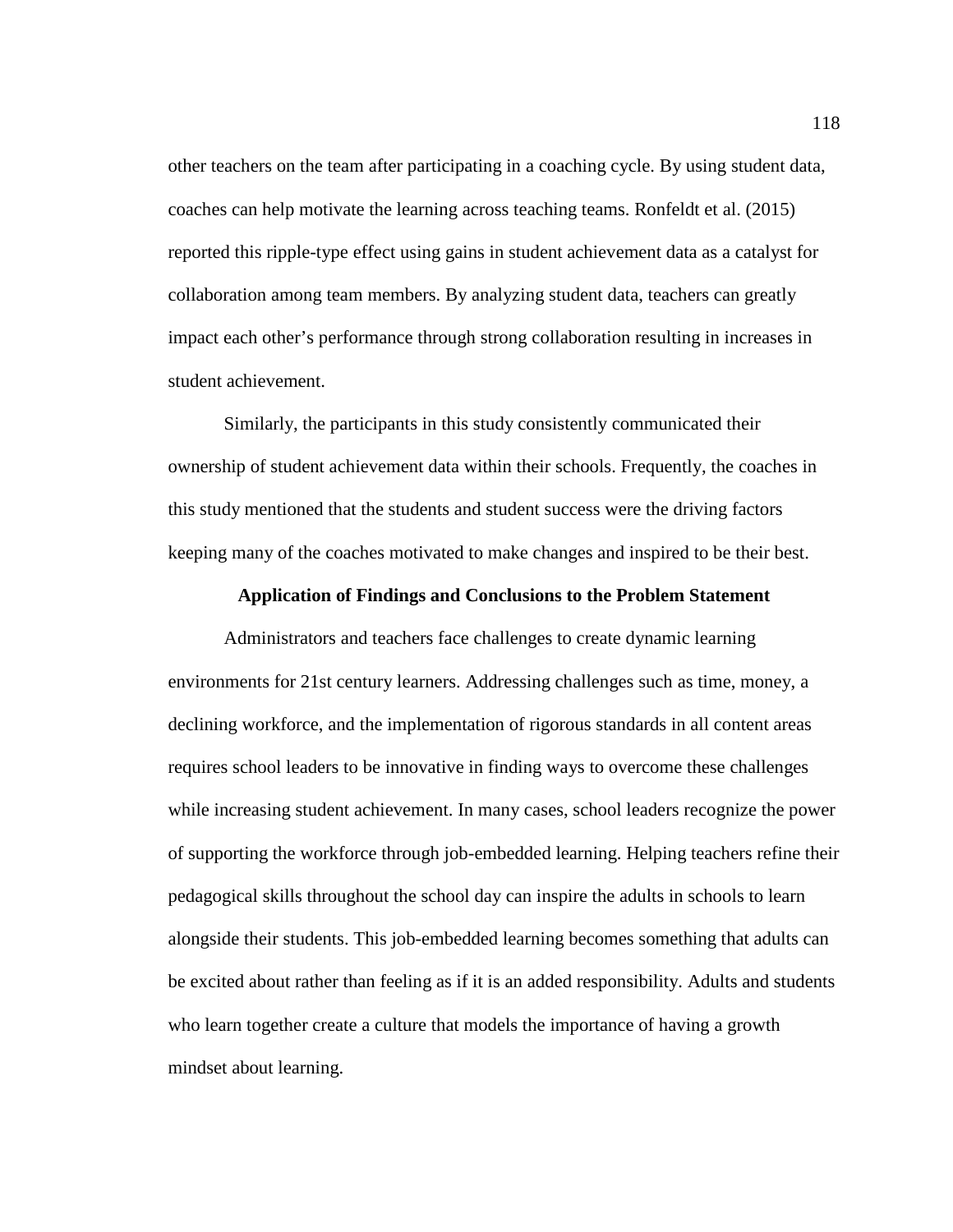A desire for learning is an element for teacher and student success. Skillfully trained instructional coaches can frequently be the catalyst for creating an environment rich in a culture of learning. The idea of coaches possessing a set of skills that deems them "highly qualified" is still unclear in the research. Crawford et al. (2017) called for studies on guidelines and frameworks to define the characteristics of effective coaches. Kurz et al. (2017) expressed the need for research on the processes of coaching and characteristics of the coach-teacher partnership.

Furthermore, Sailors and Price (2015) postulated the necessity of teachers receiving time and support from highly qualified coaches. However, having a knowledgeable coach is not enough if the coach does not possess the expertise to address the relational side of the coach-teacher partnership. Thus, the findings of this study help guide instructional coaches with activities and actions to build the necessary relationships that can forge partnerships between coaches and teachers and help shift teachers' instructional practices.

Embedding practices that align with the themes of this research study can help new and experienced coaches build relationships with teachers. Using the actions and activities recommended in this study that align with experiential learning, collaboration, inspiration, and responsibility could be primary differences that help coaches shift teachers' instructional practices and improve student achievement.

## **Application to Leadership**

The current state of American education and 21st century learning illustrates a great divide between practices from the Industrial Revolution and today. Classrooms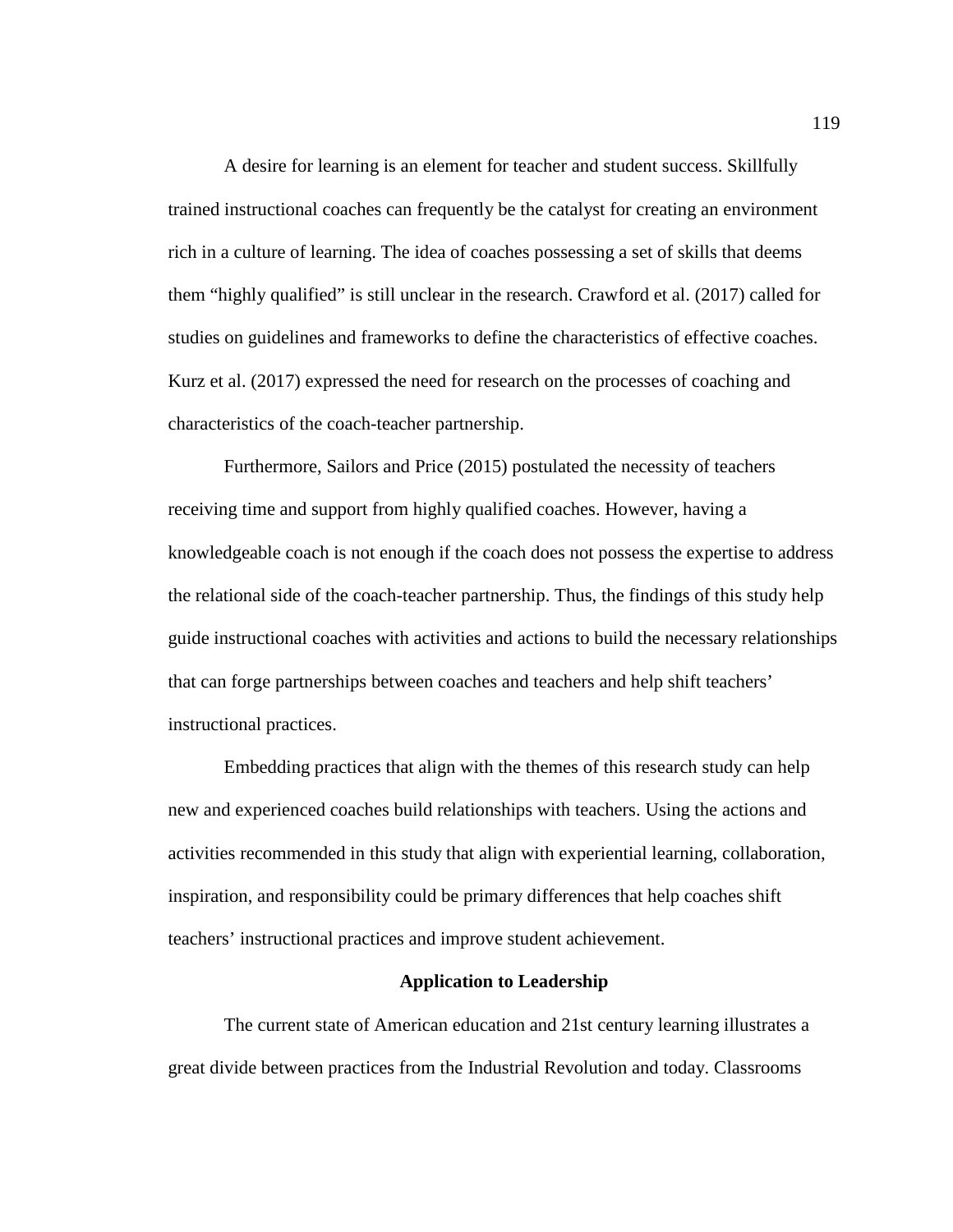filled with 21st century learners require modifications to classroom arrangement, instruction, and learning tasks for successful learning to occur. The differences require teachers to engage students and act as facilitators of learning rather than imparters of knowledge. Modifications in lesson planning or implementation of newer instructional practices, however, may be difficult for some experienced teachers who still maintain the mindset and training of the past. Similarly, newer teachers may default back to familiar practices based on their own school experiences. Therefore, engaging instructional coaches as change agents may help guide shifts that are necessary to transform 21st century classrooms.

Various leadership styles influence individuals in different ways. One leadership style that continues to draw attention is transformational leadership. Bass (1990) identified four characteristics of transformational leadership behaviors that influence followers to change. The characteristics of transformational leadership include charisma or idealized influence, inspirational motivation, intellectual stimulation, and individualized consideration. Transformational leaders who espouse these characteristics have a desire to help individuals be their best. A transformational leader seeks ways to encourage others to be their best by developing close relationships. The actions and activities of an instructional coach identified in this study closely align with transformational leadership characteristics. Instructional coaches who use transformational leadership behaviors can positively facilitate changes in teaching and learning within the classroom resulting in increases in student achievement.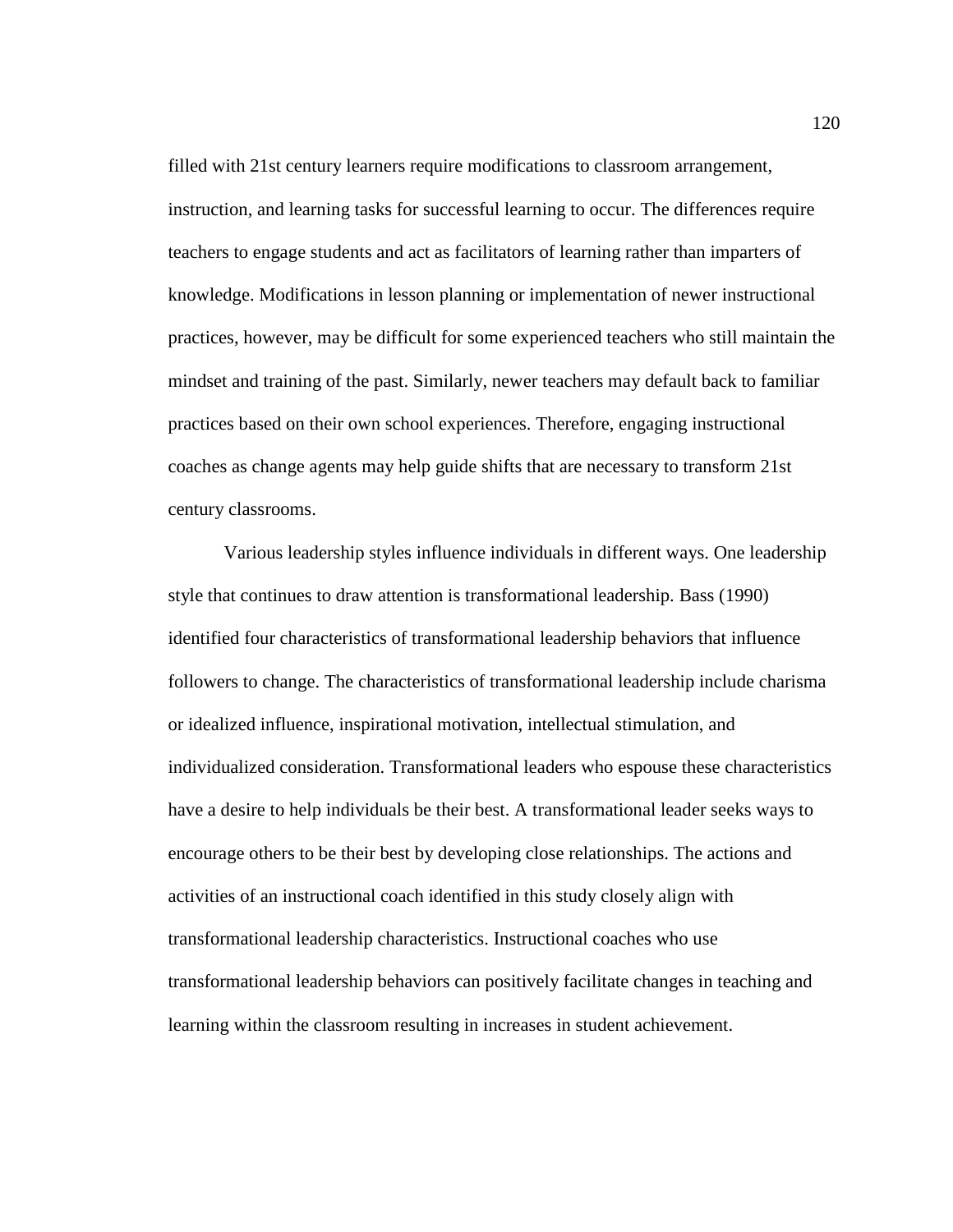Administrators in school districts often employ coaches for reform and the mission of the reform is already established. When school leaders hire coaches with a certain mission or outcome in mind, instructional coaches may be responsible for gaining teacher buy-in to the changes set forth by the district. In many cases, the coaches are leading the reform or may oversee implementation of programs to achieve organizational goals. By enacting *idealized influence*, transformational leaders motivate individuals to achieve a mission successfully. Systemic and individual changes occur when leaders communicate a vision and individuals recognize the value and mission of the reform (Hamstra et al., 2014). Many of the coaches in this study reported their foci for coaching teachers being directly related to the school's improvement plan. The school improvement process is often directly aligned with district organizational goals and requires strong buy-in for successful implementation. Thus, instructional coaches may use idealized influence to encourage teacher buy-in and engage teachers in positively supporting the organizational mission of the reform.

*Inspirational motivation* is the second characteristic of transformational leadership and aligns with the results of the Inspiration theme in this study. Transformational leaders have high expectations and frequently communicate these expectations to followers (Northouse, 2016). By inspiring others to be their best and communicating their beliefs in teachers, instructional coaches help teachers continuously learn and grow, building their sense of self-efficacy (Sleegers et al., 2014). The coaches in this study reported evidence of teachers feeling inspired by their new learning. Through emails and quick hallway conversations with the coaches, teachers boasted of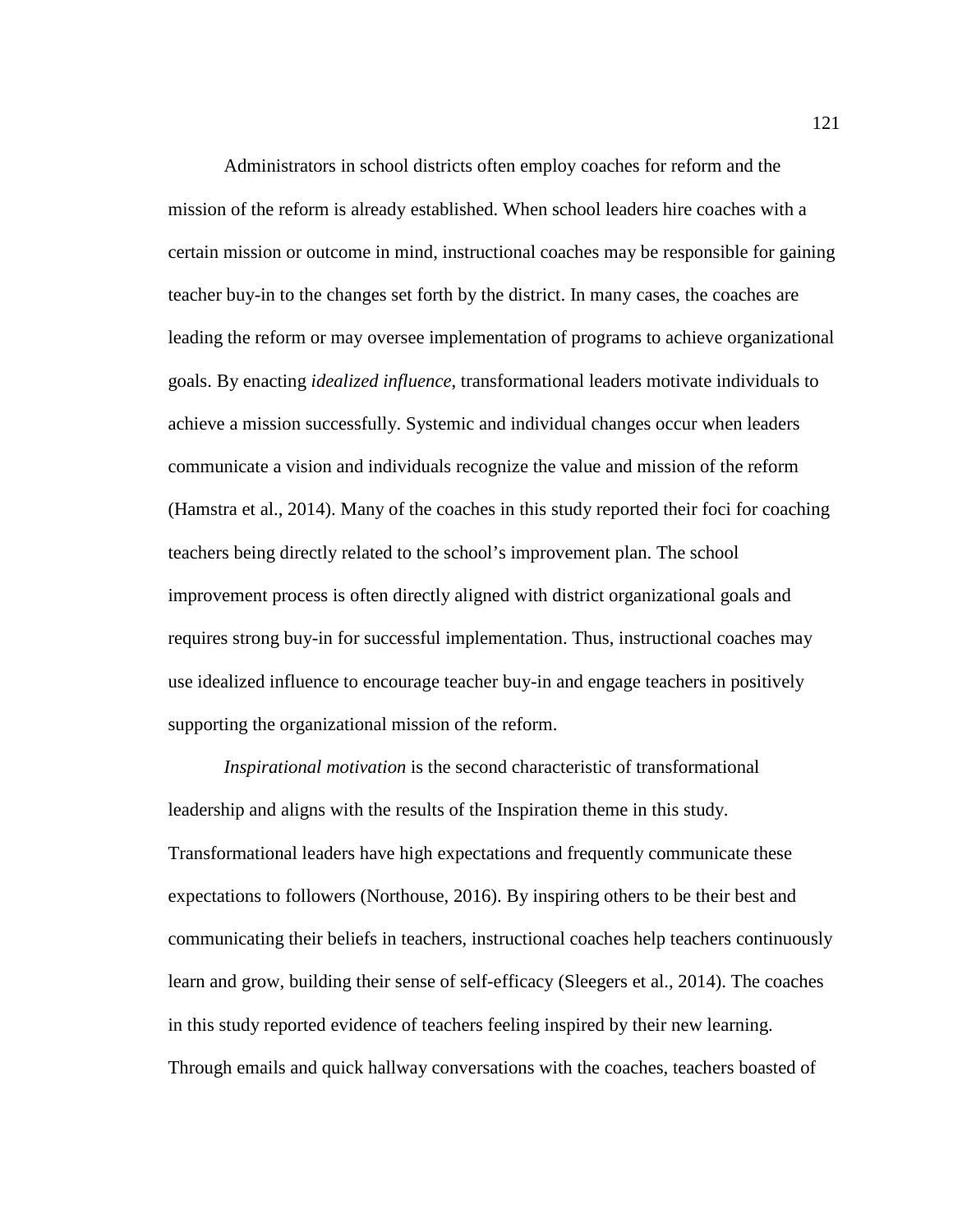their newly learned practices or student successes. The coaches also shared the importance of communicating their beliefs about teachers to help inspire them to grow.

*Intellectual stimulation* is the third characteristic and is the primary component and purpose for instructional coaching. Transformational leaders use intellectual stimulation to encourage and stimulate innovative ideas to solve organizational issues (Northouse, 2016). Opportunities for instructional coaches and teachers to work together may stimulate creative ideas (Knight, 2004, 2016) that could transform educational landscapes. By providing theory and research of high-leverage practices instructional coaches increase a teacher's knowledge, helping them become more confident in their abilities. The coaches in this study articulated the need to know the content they were delivering well so that they could teach others. Additionally, providing theory and demonstration was a way that teachers learned best.

*Individualized consideration* is the last characteristic and supports the theme of collaboration. By strengthening individuals, the transformational leader encourages others to work collectively for the good of the group. Sleegers et al. (2014) found teachers were more likely to experiment with teaching practices when the learning was connected to collaboration with peers. Goddard et al. (2015) further explained the importance of formal structures for collaboration in schools. These authors specifically stated the need for leaders to be active participants in the collaboration. The coaches in this study reported multiple formats in which they created collaborative learning opportunities for teachers. Through collaborative work, coaches can strengthen individual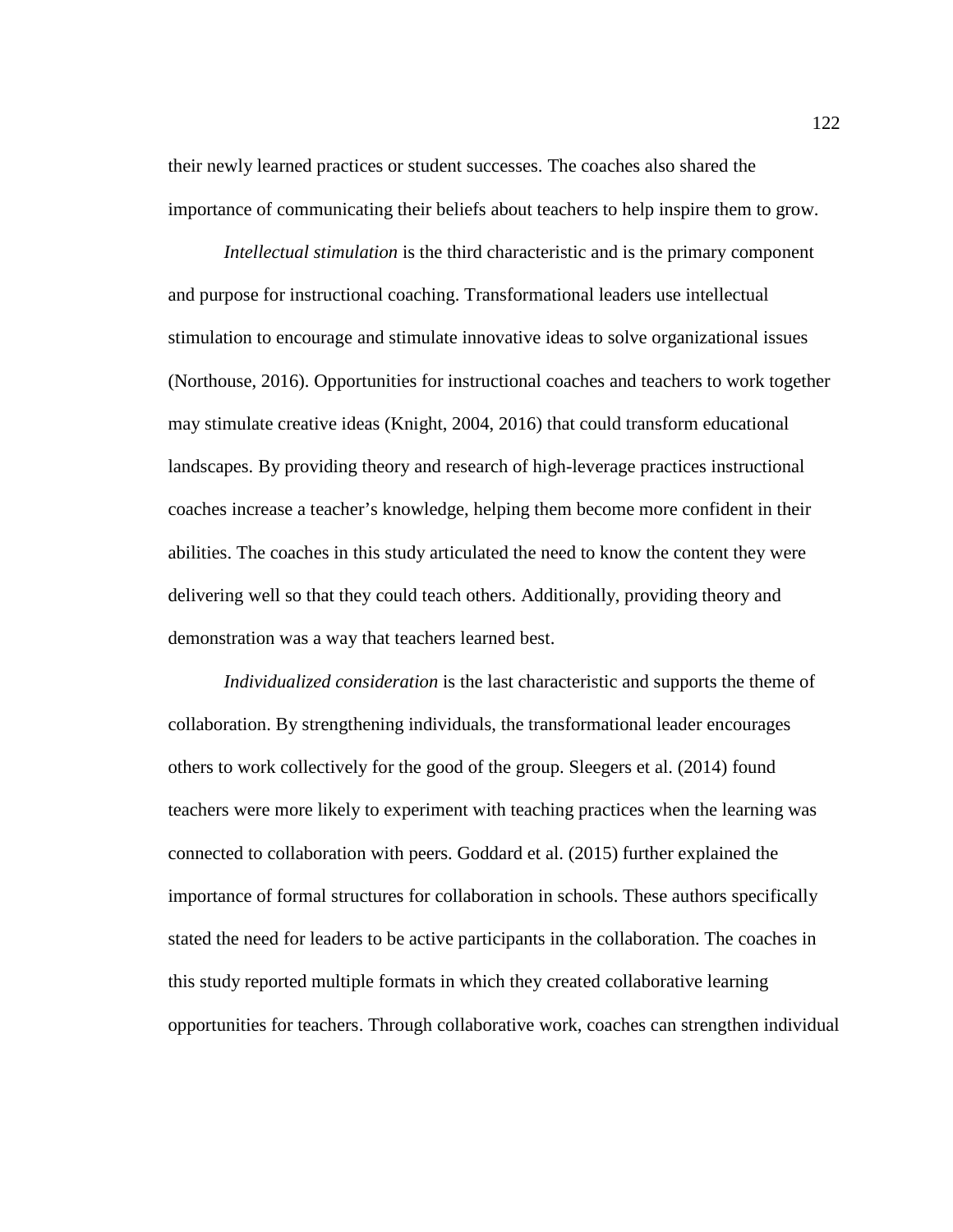skillsets and engage teams of teachers in successfully accomplishing goals that support the school improvement process.

Leaders empower and encourage others to be their best and is characteristic of transformational leaders. When individuals strive to be their best, they can often exceed the goals set forth by leaders. Hence, instructional coaches are instructional leaders who can enhance the quality of instruction in classrooms (Reddy et al., 2019). Instructional coaches who enact transformational leadership behaviors can inspire teachers to learn and grow, transforming today's classrooms and increasing student achievement.

### **Recommendations for Action**

This study's findings may be applicable to school leaders and leaders of instructional coaching programs. Many school leaders are responsible for implementing programs that embed professional development for individuals. The findings in this study supported the idea that collaborative practices help transform teacher learning. Hence, leaders should design professional learning models that embed protocols for collaboration and learning for teachers. In doing so, the systems and structures that encourage and support collaboration can increase teacher and student performance (Ronfeldt et al., 2015). Instructional coaches can be a vital component to support teacher collaboration. Some coaches also noted the importance of having a collaborative coach network. Since instructional coaches are often isolated within their schools, developing a support system for the coach is recommended.

The results of this study also suggested ensuring individuals hired for coaching have both content knowledge and relational skills. This information may be of value in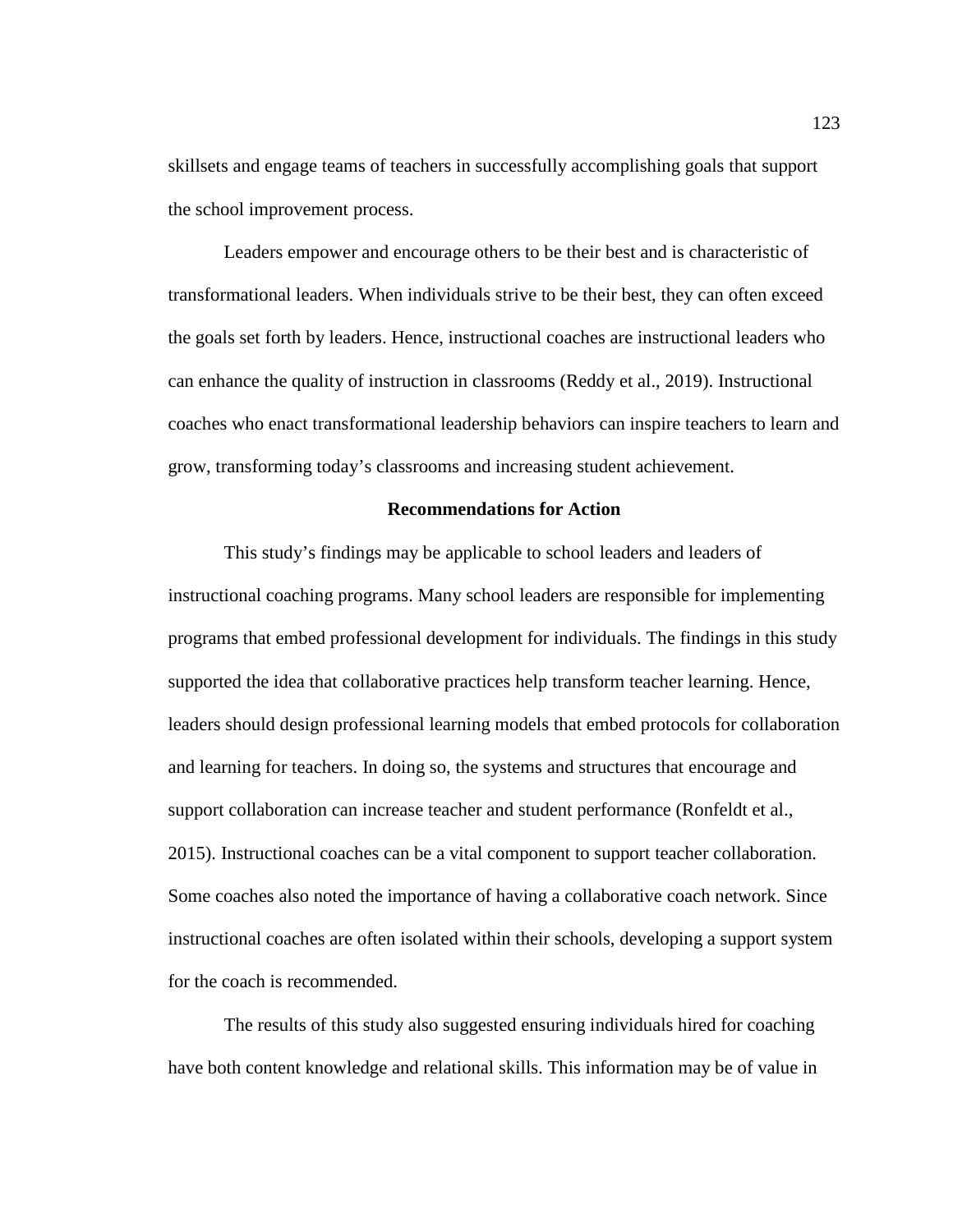the design phases of recruiting coaches or training current coaches. It should not be assumed that a strong content teacher will make a good instructional coach. The data from this study suggested relationship-building skills are critical for coach-teacher partnerships and creating changes to instruction. Hence, it is imperative for coaches to have the training to simultaneously build individual and systemic change (Mangin  $\&$ Dunsmore, 2015). Preparation of instructional coaches could include training that focuses on coach actions such as providing teacher choice, actively listening, celebrating teacher successes, modeling lessons, using reflective practices, and leadership skills, may help coaches find success in building and maintaining coach-teacher partnerships.

Additionally, providing coaches with training on activities that help transform teacher practices might include studying student work, incorporating theory to create change, creating opportunities for peer learning, and assessing student learning and achievement. Such findings may also be of interest to graduate schools that offer degrees in specific content areas, such as literacy, which could position graduates for roles in instructional literacy coaching.

Likewise, the information provided from this study may be useful in creating a training program that supports the implementation of a coaching model for systemic change. Of most importance, aligning the coach's skills to the needs of the school or district is necessary for making a change. Calo et al. (2015) substantiated this idea by also including the importance of understanding that the determination of a coach's role should be delineated and matched to the needs of the school.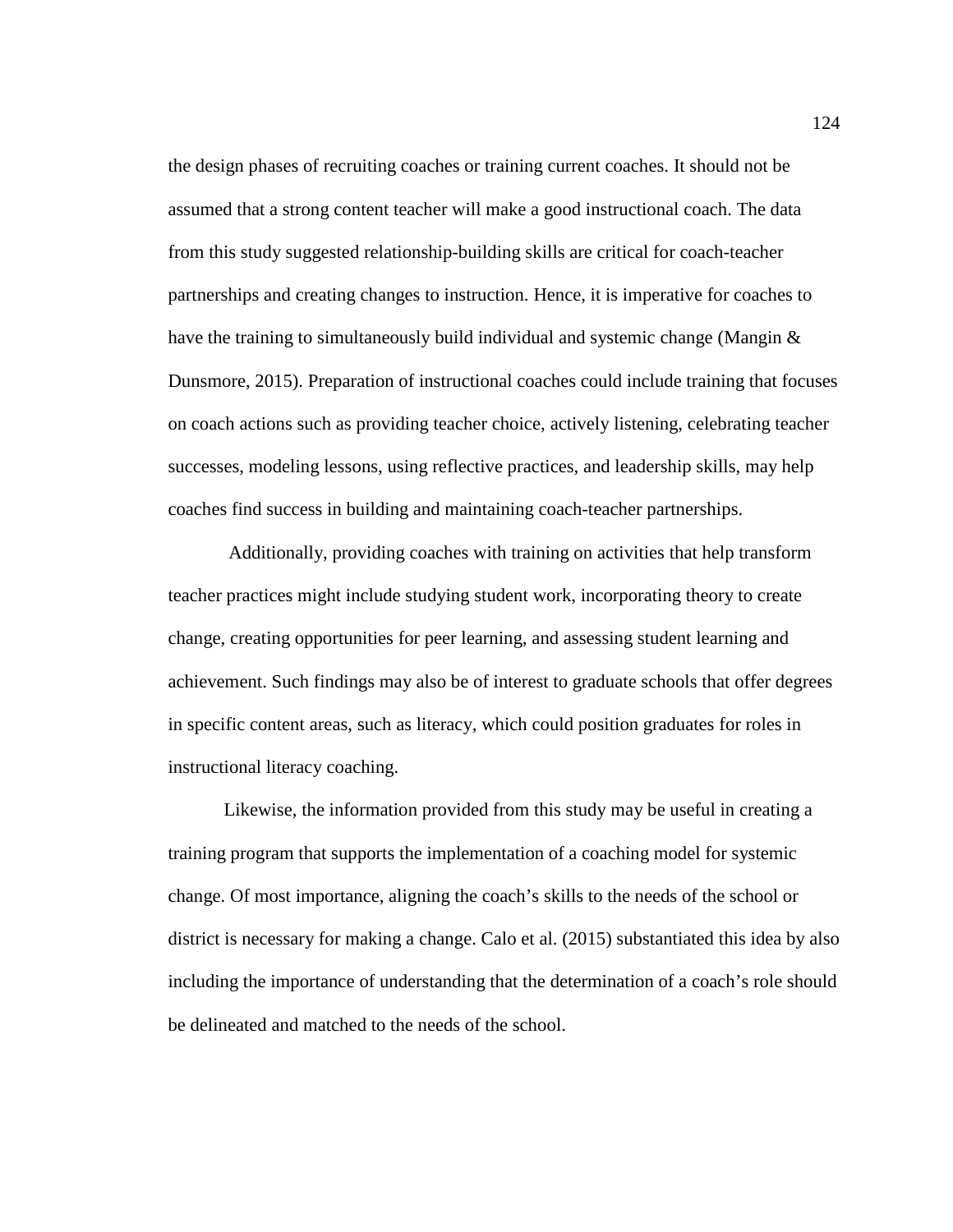Implementing instructional coaches as a component of school reform is proving to be a successful method for making changes in classrooms. However, the results of this study suggested that a coach's actions to build and maintain a relationship with teachers have a significant impact on shifting practices. Thus, it is important to ensure that coaches clearly understand their behaviors have lasting impacts on teachers and students.

## **Recommendations for Further Research**

School administrators often determine the qualifications of instructional coaches for which they are attempting to hire. Although researchers have identified specific criteria to aid evaluative systems for instructional coaching skills (Howley et al., 2014), it is often the school administrator that judges the criteria when hiring and evaluating coaches. Thus, further research on evaluating instructional coaching skills, for example, analysis of instructional coach effectiveness in relation to a coach's prior teacher training and classroom experiences, could help add to the literature on coaching.

While the focus of this study did not include analysis of student achievement data, the coaches in this study reported specific narratives in which student literacy data increased following specific coaching cycles. Therefore, further research analyzing student achievement data directly related to coaching remains a need. Specifically, studying geographical locations that report higher literacy achievement data or wellestablished coaching programs may lead to specific characteristics of efficacious literacy coaching models. Similarly, narrowing the focus on measurable student data in classrooms that incorporate instructional coaching may include comparative data on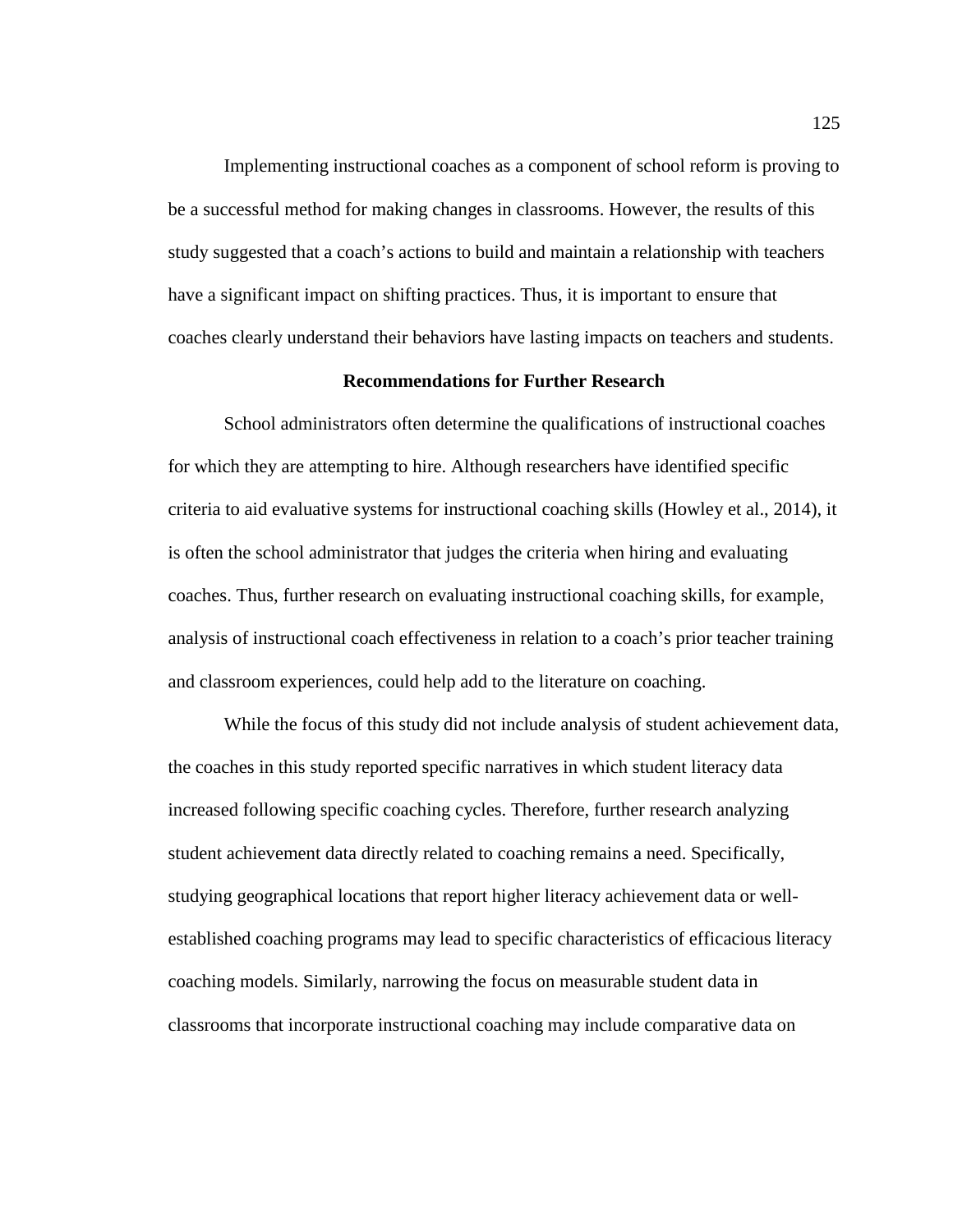classrooms with intense, little, and no coaching support to extend the research on literacy coaching and student literacy achievement.

Furthermore, data representing the teachers' voices were not included and could be an extension of a similar qualitative study. Including information from coaches and teachers from different perspectives may help add to the coaching literature. An additional extension to this type of research may include student-voice data connecting student learning to teacher learning. Also, a similar qualitative study with mentors who are assigned to work with teachers could also add to the literature on teacher professional learning.

Postsecondary education is a requirement for all teacher certifications in the United States. While undergraduate degrees in education have been around for centuries, teacher preparation continues to be at the forefront of school reform initiatives. Ensuring that the most at-risk students have the most highly qualified teachers is one of the positive outcomes from the NCLB (2002) mandate. From the interviews, all participants reported coaching and modeling the basic tenets of developmental reading instruction. Additionally, mention of the disparity between prepared and unprepared novice teachers was noted throughout the interviews. With the rigorous demands of the Common Core State Standards, it is imperative for teachers to enter the workforce with a strong pedagogy in literacy since literacy skills are the foundation for accessing all other disciplines. Therefore, further research evaluating literacy courses in teacher preparation programs at post-secondary levels is needed.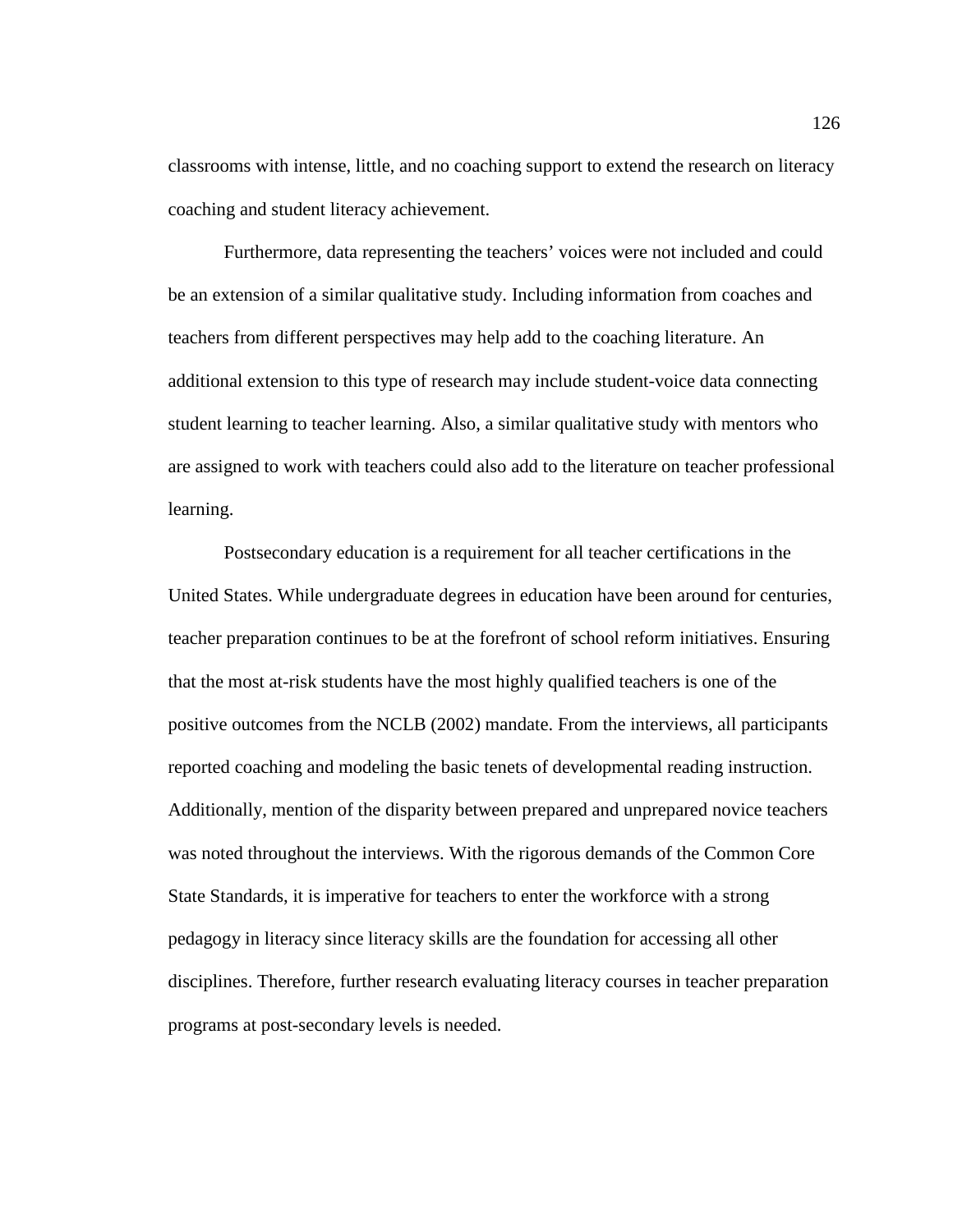While this research concluded with actions and activities that instructional coaches identified as necessary when building and maintaining coach-teacher partnerships, as well as shifting teachers' literacy practices, further questions arose from the information not gleaned in the responses. The participants in this study exemplified the commitment required to coach teachers successfully. Throughout the interviews, participants shared stories of facing resistant teachers, which could often cause coach frustration or disappointment in themselves. However, participants did not note any formal support systems currently in place for coaches. As noted previously, the literature on the importance of active learning through social learning processes (Desimone & Pak, 2017; Ronfeldt et al., 2015; Woulfin & Rigby, 2017) and increased engagement through collaborative opportunities (Sleegers et al., 2014) may also extend to coaches who face emotional challenges related to the coaching role. Further research identifying ways to address the emotional side of instructional coaching is also needed.

# **Concluding Statement**

Instructional coaching is not a new idea; however, it is gaining increased attention as schools and districts in the United States continue to face challenges in preparing future generations. There are some activities and actions that coaches naturally do as a part of the coaching role. Planning, modeling, and providing resources or research regarding literacy instruction are the primary responsibilities of an instructional literacy coach. Sharing information or content related to a school or district reform, in addition to supporting school improvement processes, may also be the coach's responsibility.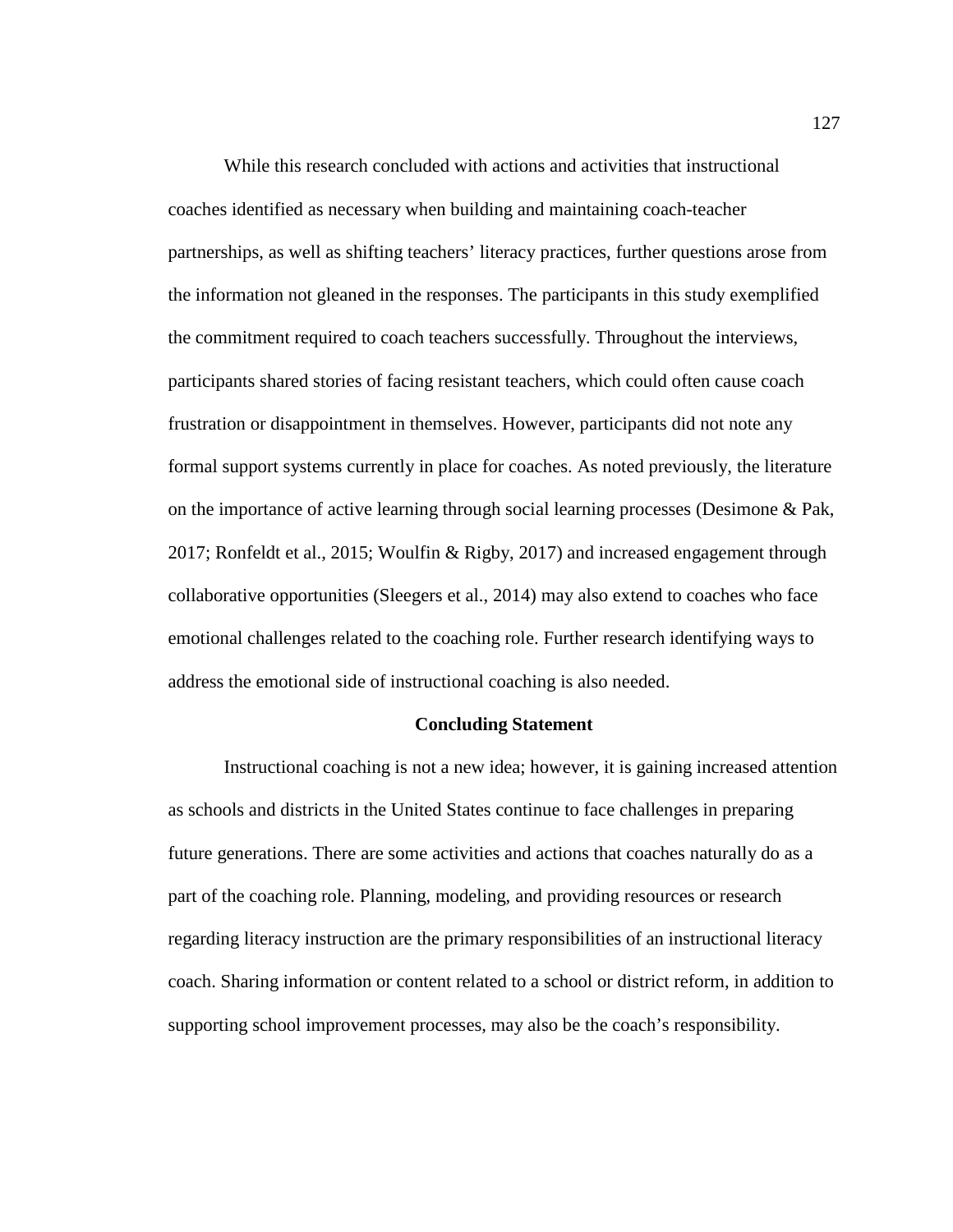However, it is the more nuanced activities and actions related to the identified themes of experiential learning, collaboration, inspiration, and responsibility that could effectively provide engaging professional learning to teachers. Coaches who use *experiential learning* opportunities that include teacher choice, reflective practices, and integration of theory into coaching sessions may help teachers solidify their understanding of new content and instructional practices thereby strengthening the teacher's craft. Through *collaboration*, coaches can use active listening, study student work, and provide peer influence to engage teachers in learning from each other. Instructional coaches who *inspire* teachers celebrate successes, use empowering leadership, and motivate teachers to measure their success through student learning. Instructional coaches who demonstrate *responsibility*, model lessons, ensure that teacher learning continues, and of most importance make changes that increase student achievement. Therefore, instructional coaches who develop their skills related to the identified activities and actions in this study can set themselves apart from ordinary to extraordinary.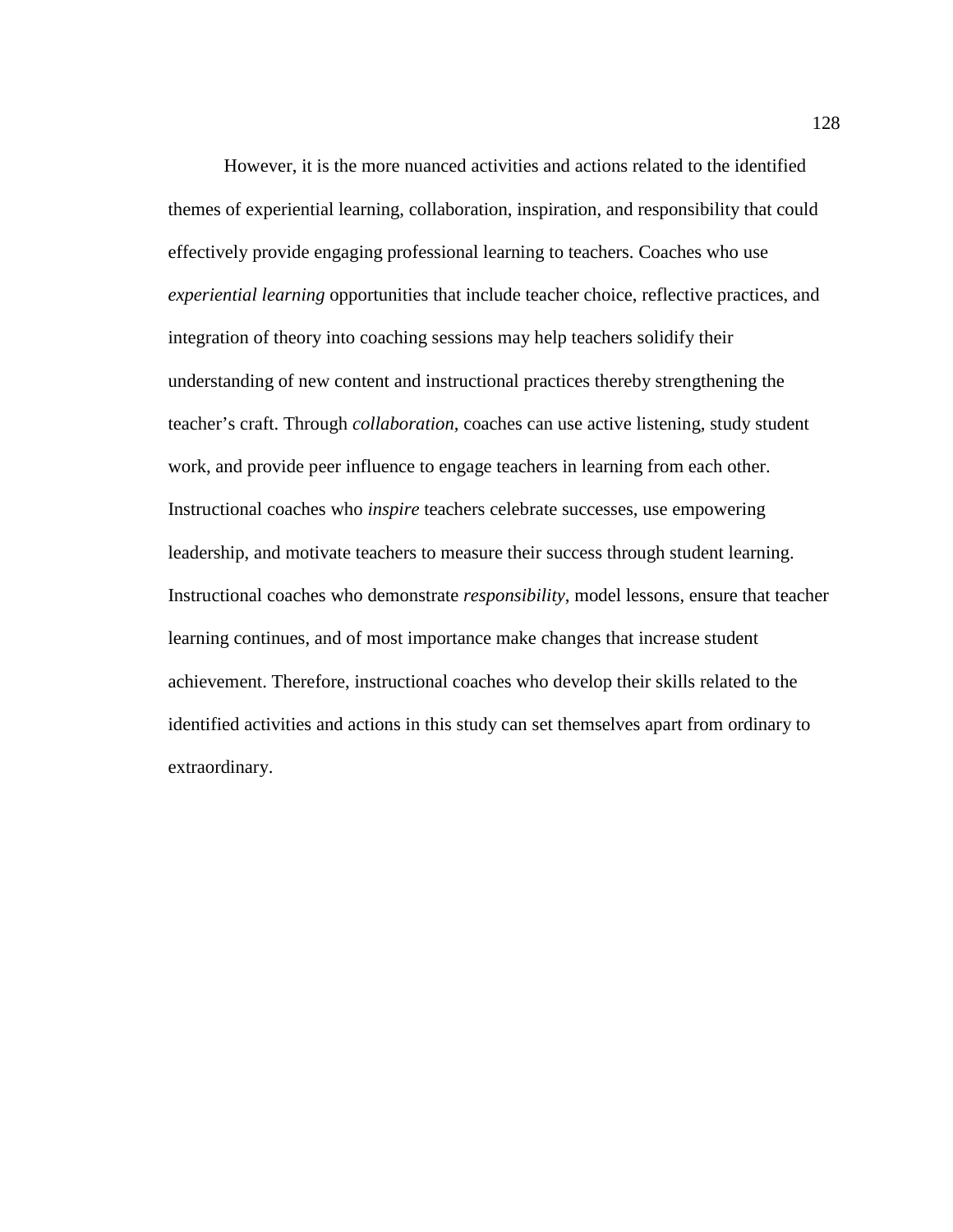## References

- Adams, A., Ross, D., Burns, J., & Gibbs, L. (2015). Talking points. *Journal of Staff Development, 36*, 24-29. https://learningforward.org/docs/default-source/jsdfebruary-2015/talking-points.pdf
- Amendum, S. J. (2014). Embedded professional development and classroom-based early reading intervention: Early diagnostic reading intervention through coaching. *Reading & Writing Quarterly*, *30*, 348–377. doi:10.1080/10573569.2013.819181
- Anderson, V., & Wallin, P. (2018). Instructional coaching: Enhancing instructional leadership in schools. *National Teacher Education Journal, 11*(2), 53-59. Retrieved from https://ntejournal.com/
- Bandeira de Mello, V., Rahman, T., & Park, B. J. (2018). *Mapping state proficiency standards onto NAEP scales: Results from the 2015 NAEP reading and mathematics assessments* (NCES Report No. 2018-159). Retrieved from the National Center for Education Statistics website: https://nces.ed.gov/nationsreportcard/subject/publications/studies/pdf/2018159.pd f
- Barshay, J. (2018, March 5). Does every teacher need a coach? *The Hechinger Report.* Retrieved from http://hechingerreport.org/every-teacher-need-coach/
- Bass, B. M. (1990). From transactional to transformational leadership: Learning to share the vision. *Organizational Dynamics*, *18*(3), 19–31. doi:10.1016/0090- 2616(90)90061-S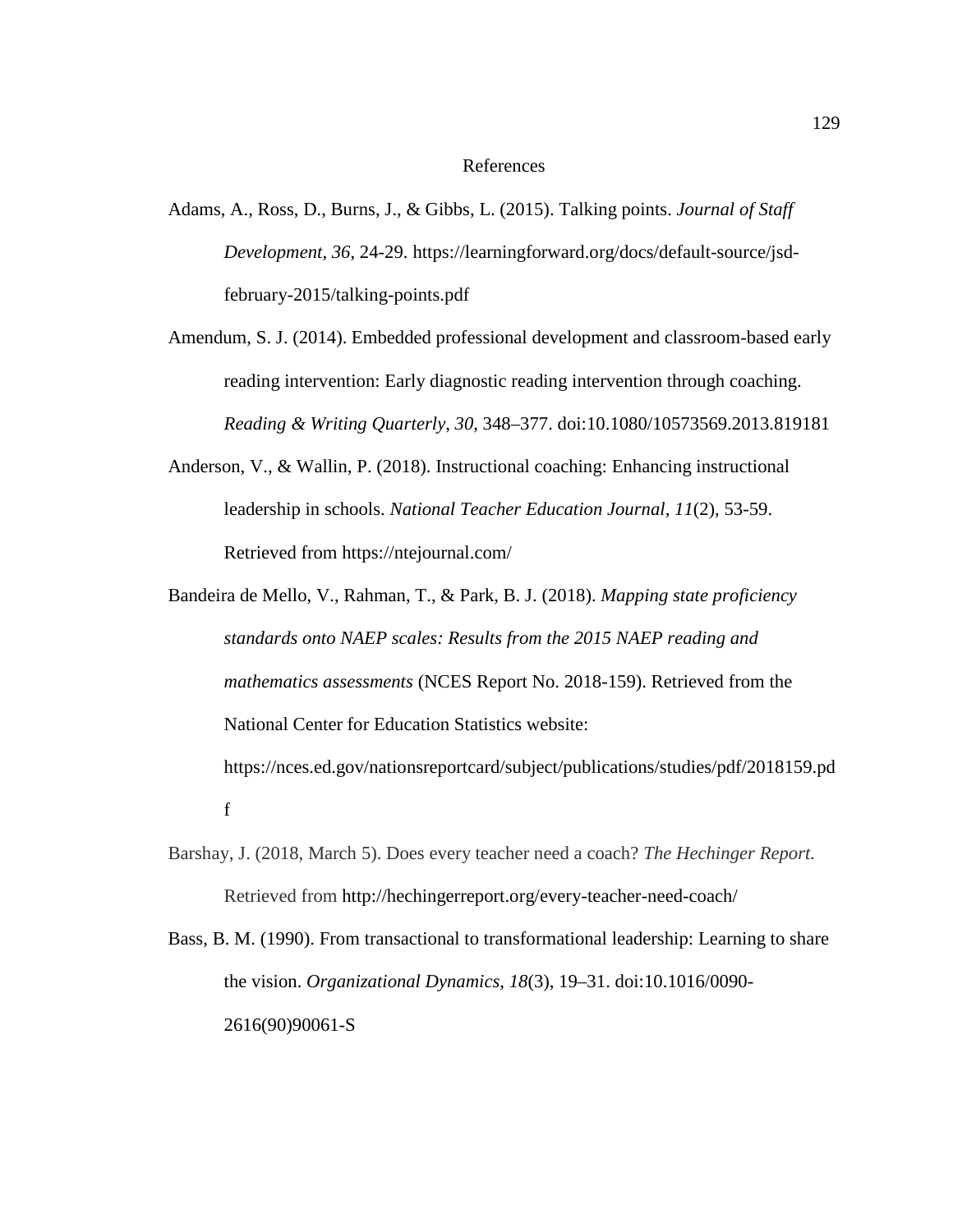- Bass, B. M. (2000). The future of leadership in learning organizations. *Journal of Leadership Studies*, *7*(3), 18–40. doi:10.1177/107179190000700302
- Bates, C. C., & Morgan, D. N. (2018). Seven elements of effective professional development. *The Reading Teacher, 71*, 623-626. doi:10.1002/trtr.1674
- Bean, R. M., Draper, J. A., Hall, V., Vandermolen, J., & Zigmond, N. (2010). Coaches and coaching in Reading First schools: A reality check. *The Elementary School Journal*, *111*, 87–114. doi:10.1086/653471
- Bean, R. M., & Kern, D. (2018). Multiple roles of specialized literacy professionals: The ILA 2017 standards. *The Reading Teacher 71*, 615-621. doi:10.1002/trtr.1671
- Bickel, D. D., Bernstein-Danis, T., & Matsumura, L. C. (2015). Clear goals, clear results. *Journal of Staff Development, 36*, 34-39. https://learningforward.org/docs/defaultsource/jsd-february-2015/clear-goals-clear-results.pdf
- Birt, L., Scott, S., Cavers, D., Campbell, C., & Walter, F. (2016). Member checking: A tool to enhance trustworthiness or merely a nod to validation? *Qualitative Health Research*, *26*, 1802–1811. doi:10.1177/1049732316654870
- Bright, E., & Hensley, T. (2010). *A study of the effectiveness of K-3 literacy coaches.* Portsmouth, NH: RMC Research Corporation, National Reading Technical Assistance Center.
- Calo, K. M., Sturtevant, E. G., & Kopfman, K. M. (2015). Literacy coaches' perspectives of themselves as literacy leaders: Results from a national study of K–12 literacy coaching and leadership. *Literacy Research and Instruction*, *54*(1), 1–18. doi:10.1080/19388071.2014.941050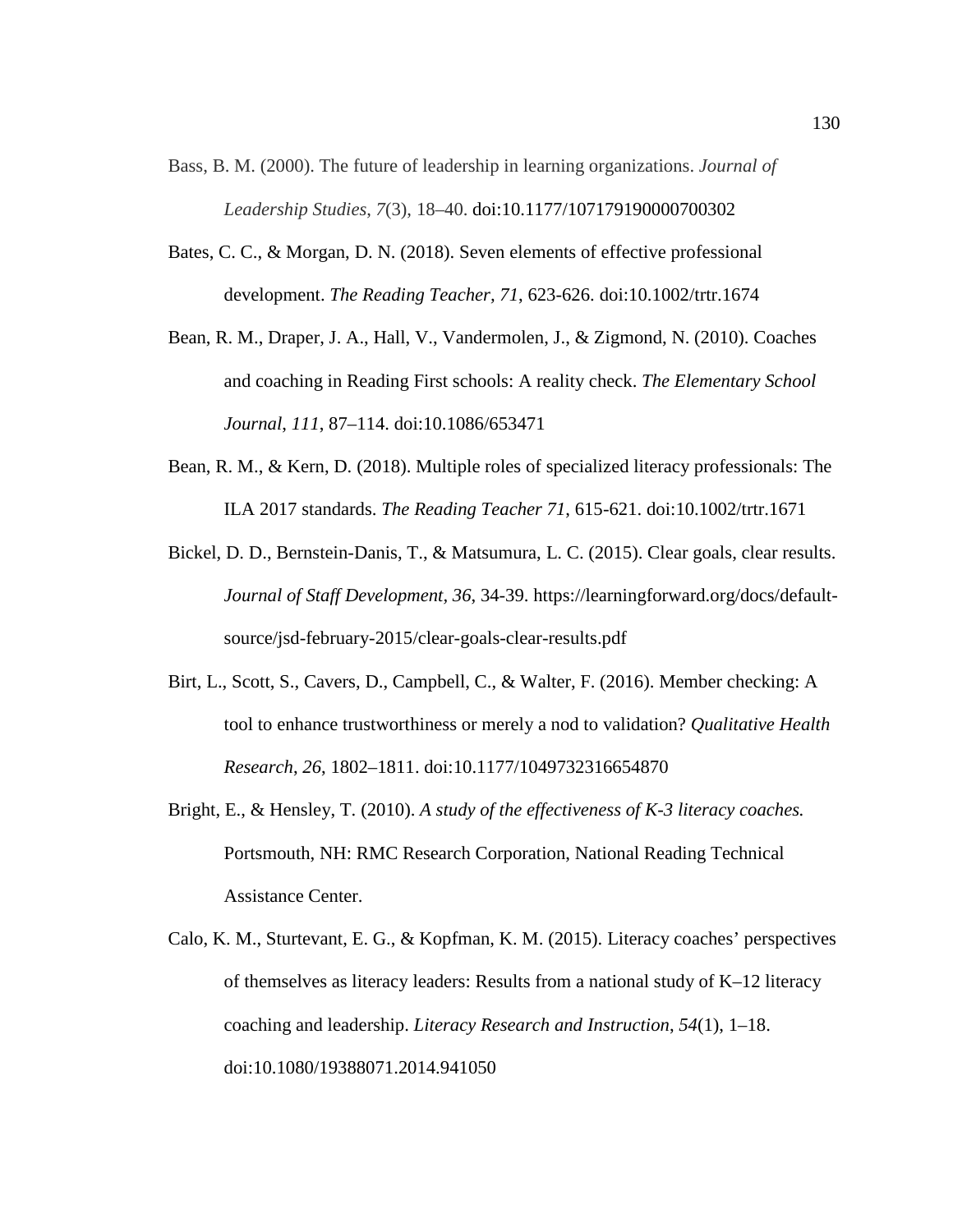- Castro, A., Quinn, D. J., Fuller, E., & Barnes, M. (2018). Addressing the importance and scale of the US teacher shortage: UCEA Policy Brief 2018-1 [Online Submission]. Retrieved from https://files.eric.ed.gov/fulltext/ED579971.pdf
- Coburn, C. E., & Woulfin, S. L. (2012). Reading coaches and the relationship between policy and practice. *Reading Research Quarterly*, *47*(1), 5–30. doi:10.1002/RRQ.008
- Collett, V. S. (2015). The gradual increase of responsibility model for coaching teachers. *International Journal of Mentoring, 4*, 269-292. doi:10.1108/IJMCE-06-2015- 0017
- Connor, C. M. (2017). Commentary on the special issue on instructional coaching models: Common elements of effective coaching models. *Theory Into Practice*, *56*, 78–83. doi:10.1080/00405841.2016.1274575
- Crawford, A., Zucker, T., Van Horne, B., & Landry, S. (2017). Integrating professional development content and formative assessment with the coaching process: The Texas school ready model. *Theory Into Practice*, *56*, 56–65. doi:10.1080/00405841.2016.1241945
- Creswell, J. W. (2014). *Research design: Qualitative, quantitative, and mixed methods approaches* (4th ed.). Thousand Oaks, CA: Sage.
- Creswell, J. W. (2015). *Educational research: Planning, conducting, and evaluating, quantitative and qualitative research* (5th ed.). Upper Saddle River, NJ: Pearson*.*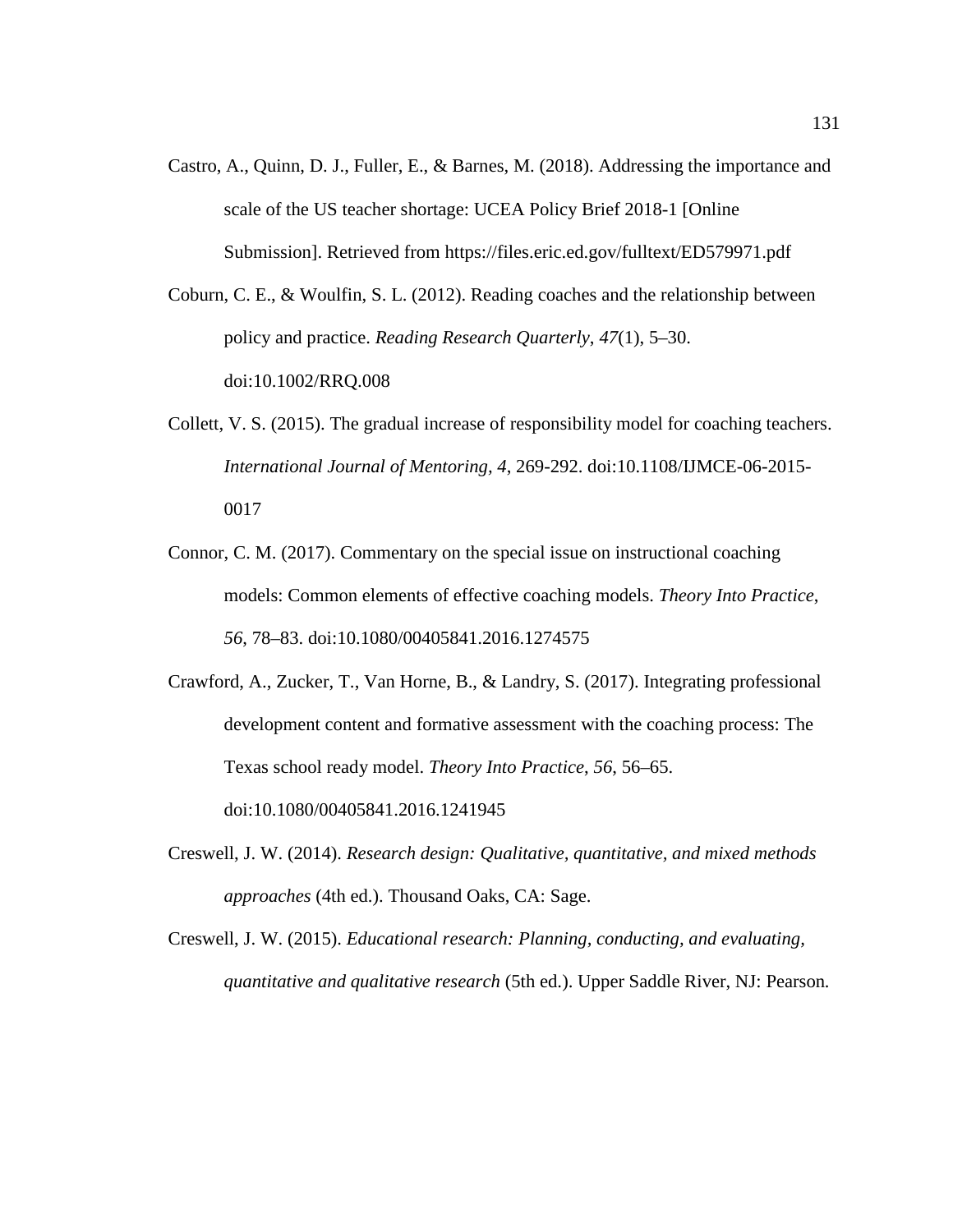- Czajka, C. D., & McConnell, D. (2016). Situated instructional coaching: A case study of faculty professional development. *International Journal of STEM Education*, *3*(1), 1-14. doi:10.1186/s40594-016-0044-
- Darling-Hammond, L. (2015). Want to close the achievement gap? Close the teaching gap. *American Educator*, *38*(4), 14-18. Retrieved from http://files.eric.ed.gov/fulltext/EJ1049111.pdf
- Darling-Hammond, L., & Richardson, N. (2009). Research review/teacher learning: What matters. *Educational Leadership*, *66*(5), 46–53. Retrieved from http://outlier.uchicago.edu/computerscience/OS4CS/landscapestudy/resources/Da rling-Hammond-and-Richardson-2009.pdf
- Darling-Hammond, L., Hyler, M. E., & Gardner, M. (2017). *Effective teacher professional development.* Palo Alto, CA: Learning Policy Institute.
- Darling-Hammond, L., Wei, R. C., Andree, A., Richardson, N., & Orphanos, S. (2009). Professional learning in the learning profession. Washington, DC: National Staff Development Council.
- Day, C., Gu, Q., & Sammons, P. (2016). The impact of leadership on student outcomes: How successful school leaders use transformational and instructional strategies to make a difference. *Educational Administration Quarterly*, *52*, 221–258. doi:10.1177/0013161X15616863
- Desimone, L. M., & Pak, K. (2017). Instructional coaching as high-quality professional development. *Theory Into Practice*, *56*, 3–12. doi:10.1080/00405841.2016.1241947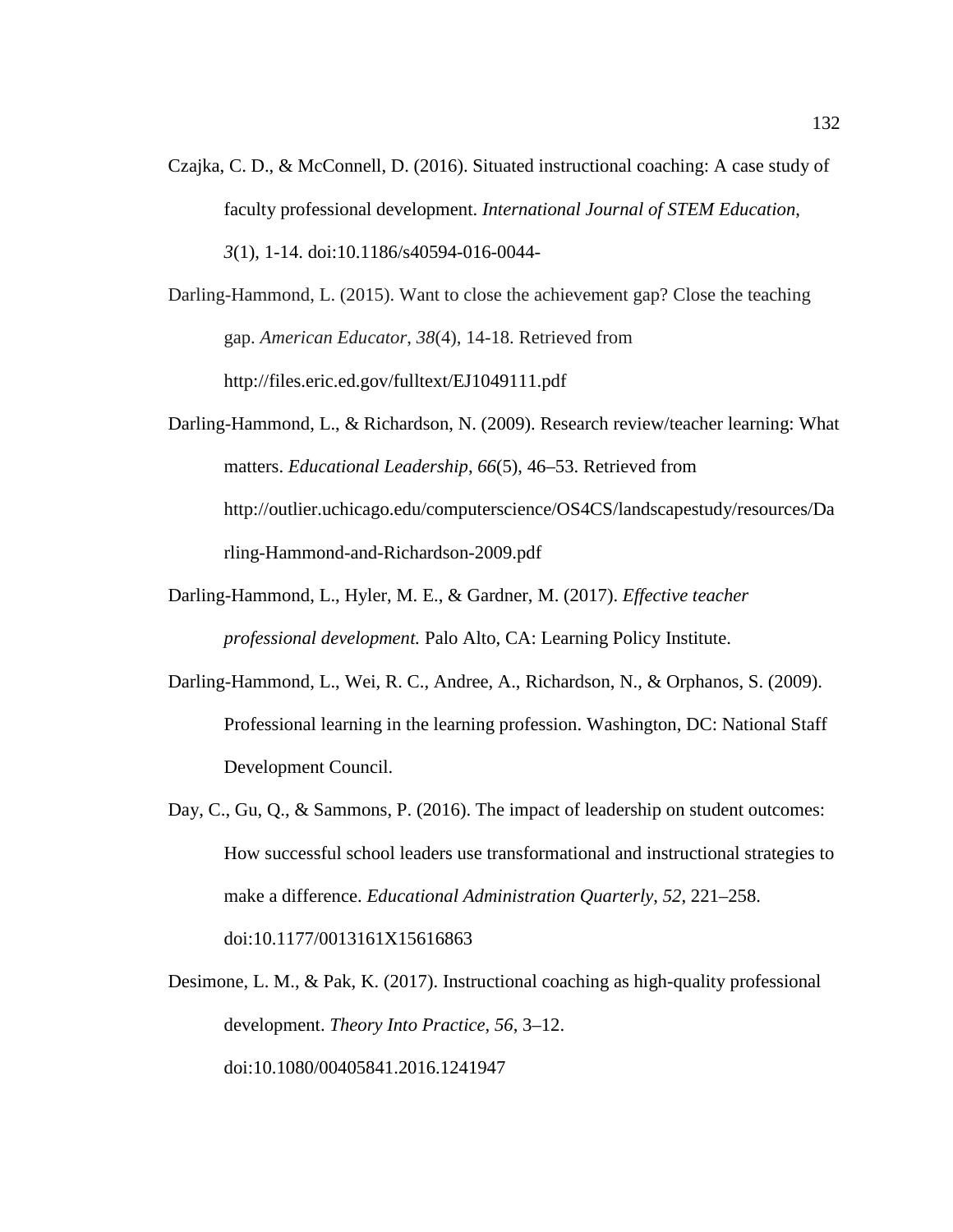- Every Student Succeeds Act (ESSA). (2015). C*urrent events in context.* doi:10.1186/s40594-016-0044-1
- Foltos, L. (2014). The secret to great coaching: Inquiry method helps teachers take ownership of their learning. *Journal of Staff Development, 35*(3), 28-31. Retrieved from https://learningforward.org/docs/default-source/JSD-June-2014/the-secret-to-great-coaching.pdf
- Gallagher, T. L., & Bennett, S. M. (2018). The six "P" model: Principles of coaching for inclusion coaches. *International Journal of Mentoring and Coaching in Education*, *7*(1), 19–34. doi:10.1108/IJMCE-03-2017-0018
- Goddard, R., Goddard, Y., Sook Kim, E., & Miller, R. (2015). A theoretical and empirical analysis of the roles of instructional leadership, teacher collaboration, and collective efficacy beliefs in support of student learning. *American Journal of Education*, *121*, 501–530. doi:10.1086/681925
- Graue, C. (2015). Qualitative data analysis. *International Journal of Sales, Retailing & Marketing*, *4*(9), 5-14. Retrieved from http://www.ijsrm.com/
- Hammond, L., & Moore, W. M. (2018). Teachers taking up explicit instruction: The impact of a professional development and directive instructional coaching model. *Australian Journal of Teacher Education*, *43*(7), 110–133. doi:10.14221/ajte.2018v43n7.7
- Hancock, D. R., & Algozzine, B. (2017). *Doing case study research: A practical guide for beginning researchers* (3rd ed.). New York, NY: Teachers College Press: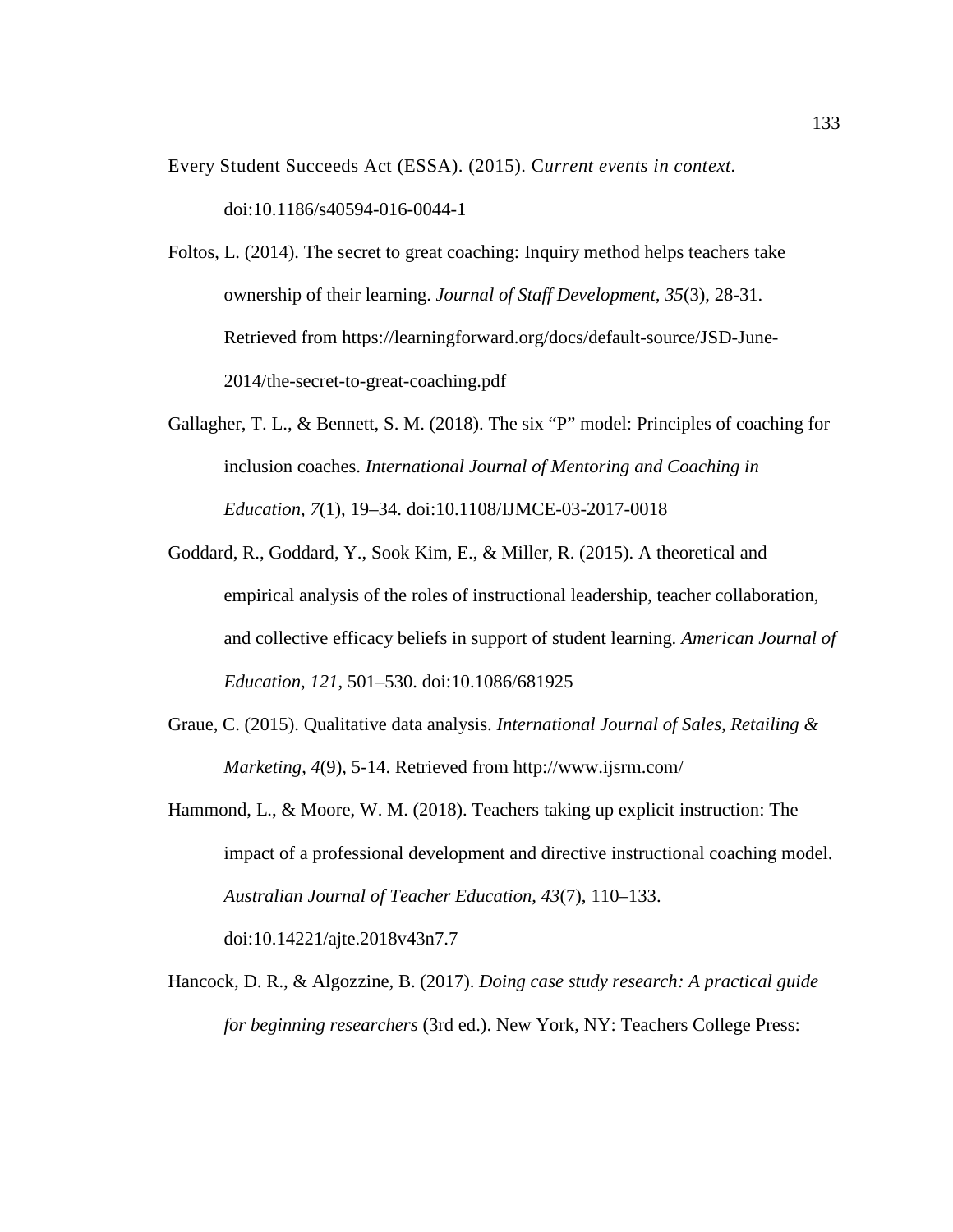Hamstra, M. R. W., van Yperen, N. W., Wisse, B., & Sassenberg, K. (2014).

Transformational and transactional leadership and followers' achievement goals. *Journal of Business and Psychology*, *29*, 413–425. doi:10.1007/s10869-013-9322- 9

Hargis, M. B., Watt, J. D., & Piotrowski, C. (2011). Developing leaders: Examining the role of transactional and transformational leadership across business contexts. *Organization Development Journal*, *29*(3), 51-66. Retrieved from http://www.isodc.org

- Hawkins, P. & Ehrlich, J. (2013). Data collection. In J. Creswell, J. (Ed.), *Qualitative inquiry and Research Design: Choosing among the five approache*s (pp. 145- 178). Los Angeles, CA: Sage, Los Angeles.
- Heineke, S. F. (2013). Coaching discourse: Supporting teachers' professional learning. *The Elementary School Journal, 113*, 409-433. doi:10.1086/668767
- Heinonen, K. (2015). Van Manen's method and reduction in a phenomenological hermeneutic study. *Nurse Researcher*, *22*(4), 35-41. doi:10.7748/nr.22.4.35.e1326
- Horrigan-Kelly, M., Millar, M., & Dowling, M. (2016). Understanding the key tenets of Heidegger's philosophy for interpretive phenomenological research. *International Journal of Qualitative Methods*, *15*(1), 1-8. doi:10.1177/1609406916680634

Howley, A. A., Dudek, M. H., Rittenberg, R., & Larson, W. (2014). The development of a valid and reliable instrument for measuring instructional coaching skills. *Professional Development in Education*, *40*, 779–801. doi:10.1080/19415257.2014.919342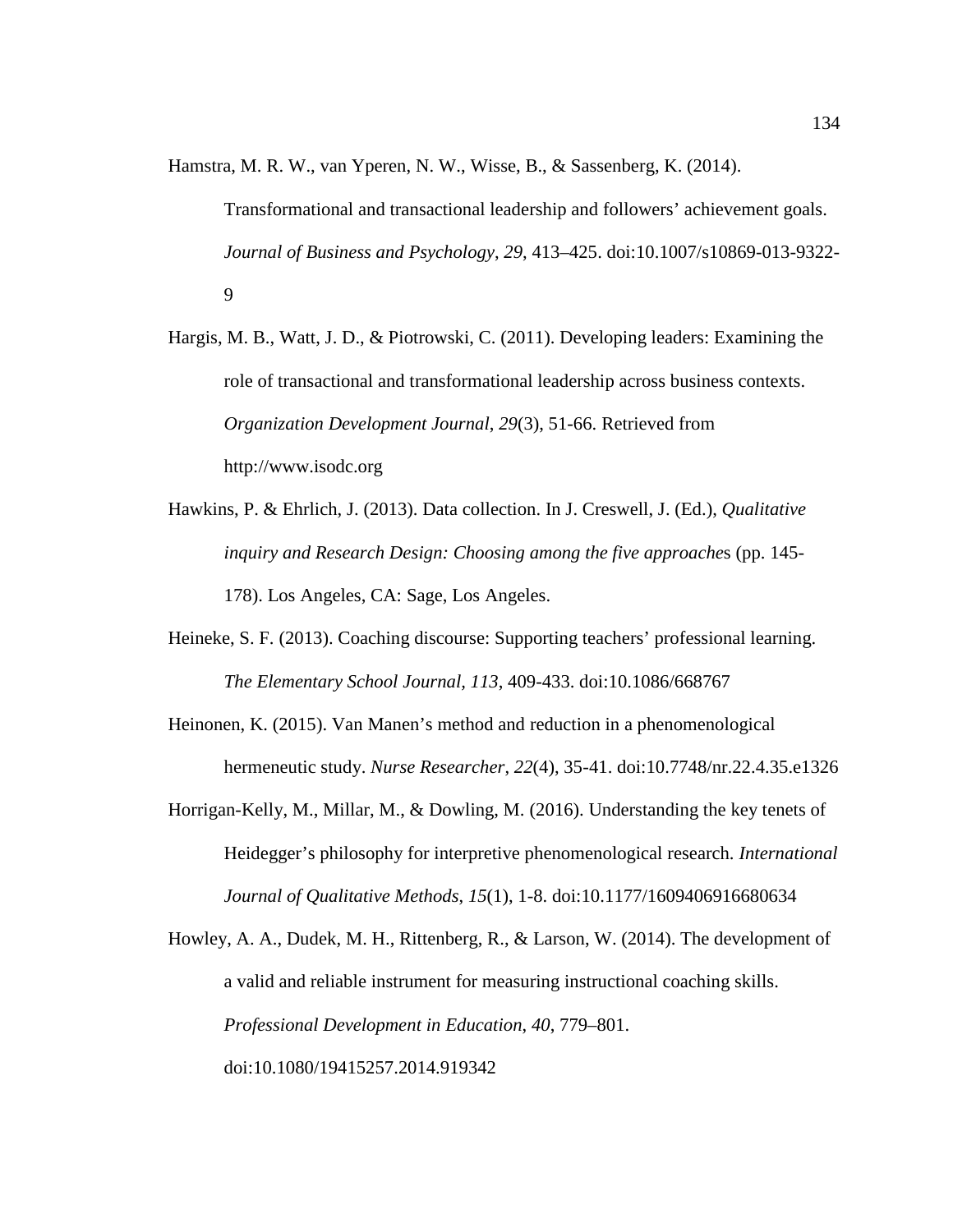- Hunt, C. S. (2018). Toward dialogic professional learning: Negotiating authoritative discourses within literacy coaching interaction. *Research in the Teaching of English, 52*, 262-287. Retrieved from http://www.ncte.org/journals/rte/issues/v52- 3
- Hunt, J. B., Jr. (2009). Forward. In L. Darling-Hammond, R. C. Wei, A. Andree, N. Richardson, & S. Orphanos (Eds.), *Professional learning in the learning profession* (p. 2). Washington, DC: National Staff Development Council.
- International Literacy Association. (2018). *Standards for the preparation of literacy professionals 2017*. Newark, DE: Author.
- Jaquith, A., Mindich, D., Wei, R. C., & Darling-Hammond, L. (2011). Teacher professional learning in the US: Case studies of state policies and strategies. *The Education Digest*, *77*(2), 33-39. Retrieved from [https://www.eddigest.com](https://www.eddigest.com/)
- Joo, B. K., & Nimon, K. (2014). Two of a kind? A canonical correlational study of transformational leadership and authentic leadership. *European Journal of Training and Development*, *38*, 570–587. doi:10.1108/EJTD-12-2013-0129
- Klenke, K., Martin, S., & Wallace, J. (2016). *Qualitative research in the study of leadership* (2nd ed.). Bingley, England: Emerald.

Knight, J. (2004). Progress through partnership: Intensive support can improve teaching. *Journal of Staff Development, 25*(2), 32-37. Retrieved from http://eastwakehighinstructionalcoaching.pbworks.com/f/instructional+coaches.pd f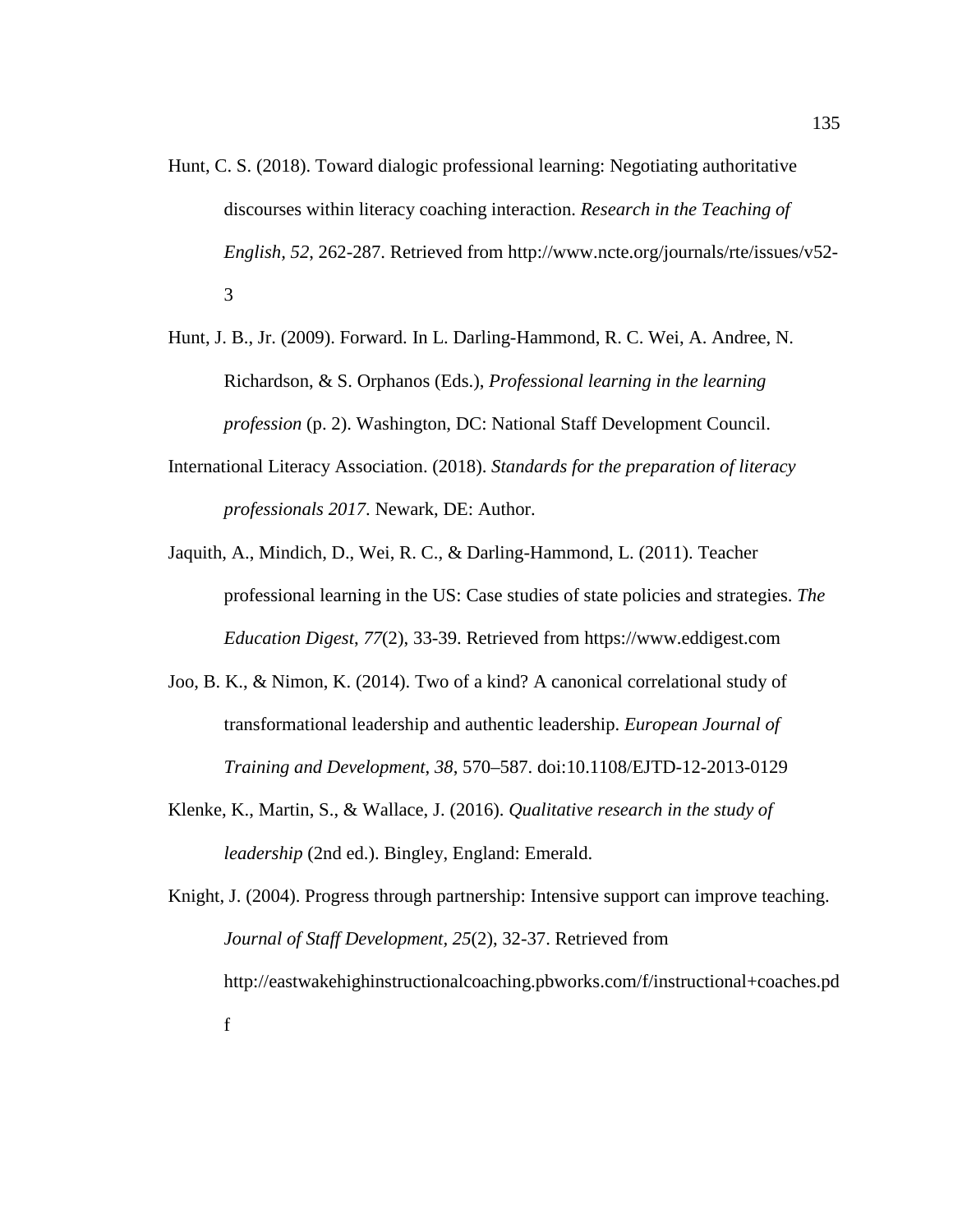- Knight, J. (2009). Instructional coaching. In J. Knight (Ed.), *Coaching: Approaches and perspectives* (pp. 29–55). Thousand Oaks, CA: Corwin Press.
- Knight, J. (2011). *Unmistakable impact: A partnership approach for dramatically improving instruction*. Thousand Oaks, CA: Corwin Press.
- Knight, J. (2016). Teach to win. *The Education Digest, 81,* 27-32. Retrieved from [https://www.eddigest.com](https://www.eddigest.com/)
- Knight, J., Elford, M., Hock, M., Dunekack, D., Bradley, B., Deshler, D. D., & Knight, D. (2015). 3 steps to great coaching. *Journal of Staff Development*, *36*(1), 10-18. Retrieved from https://learningforward.org/docs/default-source/jsd-february-2015/3-steps-to-great-coaching.pdf
- Knight, D. S., Hock, M., & Knight, J. (2017). Designing instructional coaching. In C. M. Reigeluth, B. J. Beatty, & R. D. Myers (Eds.), *Instructional-design theories and models. Volume 4: The learner-centered paradigm of education* (pp. 269–286). New York, NY: Routledge.
- Knowles, M. S. (1980). *The modern practice of adult education*. Englewood Cliffs, NJ: Cambridge Prentice Hall Regents.
- Knowles, M. S., Holton, E. F., III, & Swanson, R. A. (2015). *The adult learner: The definitive classic in adult education and human resource development*. New York, NY: Routledge.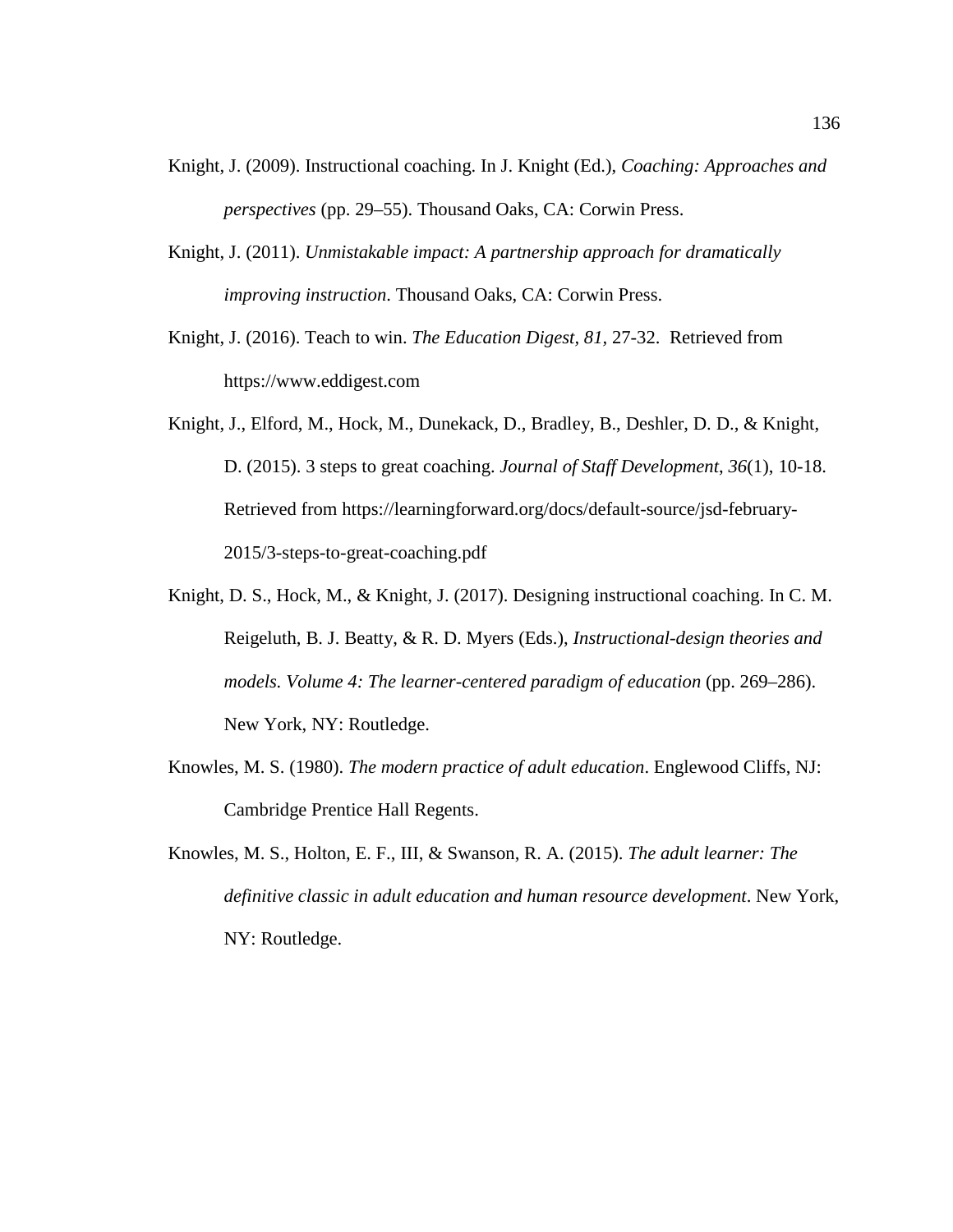- Kotze, J., Fleisch, B., & Taylor, S. (2018). Alternative forms of early grade instructional coaching: Emerging evidence from field experiments in South Africa. *International Journal of Educational Development, 66*, 203-213. doi:10.1016/j.ijedudev.2018.09.004
- Kraft, M. A., & Blazar, D. (2017). Individualized coaching to improve teacher practice across grades and subjects: New experimental evidence. *Educational Policy*, *31*, 1033–1068. doi:10.1177/0895904816631099
- Kurz, A., Reddy, L. A., & Glover, T. A. (2017). A multidisciplinary framework of instructional coaching. *Theory Into Practice*, *56*, 66–77. doi:10.1080/00405841.2016.1260404
- Kwan, P. (2016). The effect of trust on the relationship between instructional leadership and student outcomes in Hong Kong secondary schools. *The Asia-Pacific Education Researcher*, *25*, 111–121. doi:10.1007/s40299-015-0242-5
- Lemon, L. (2017). Applying a mindfulness practice to qualitative data collection. *The Qualitative Report, 22*, 3305-3313. Retrieved from https://nsuworks.nova.edu/cgi/viewcontent.cgi?article=3161
- Longxi, Z. (2018). The hermeneutic circle, textual integrity, and the validity of interpretation. *Christianity and Literature, 68*, 117-130. doi:10.1177/0148333118789757
- Lowenhaupt, R., McKinney, S., & Reeves, T. (2014). Coaching in context: The role of relationships in the work of three literacy coaches. *Professional Development in Education*, *40*, 740–757. doi:10.1080/19415257.2013.847475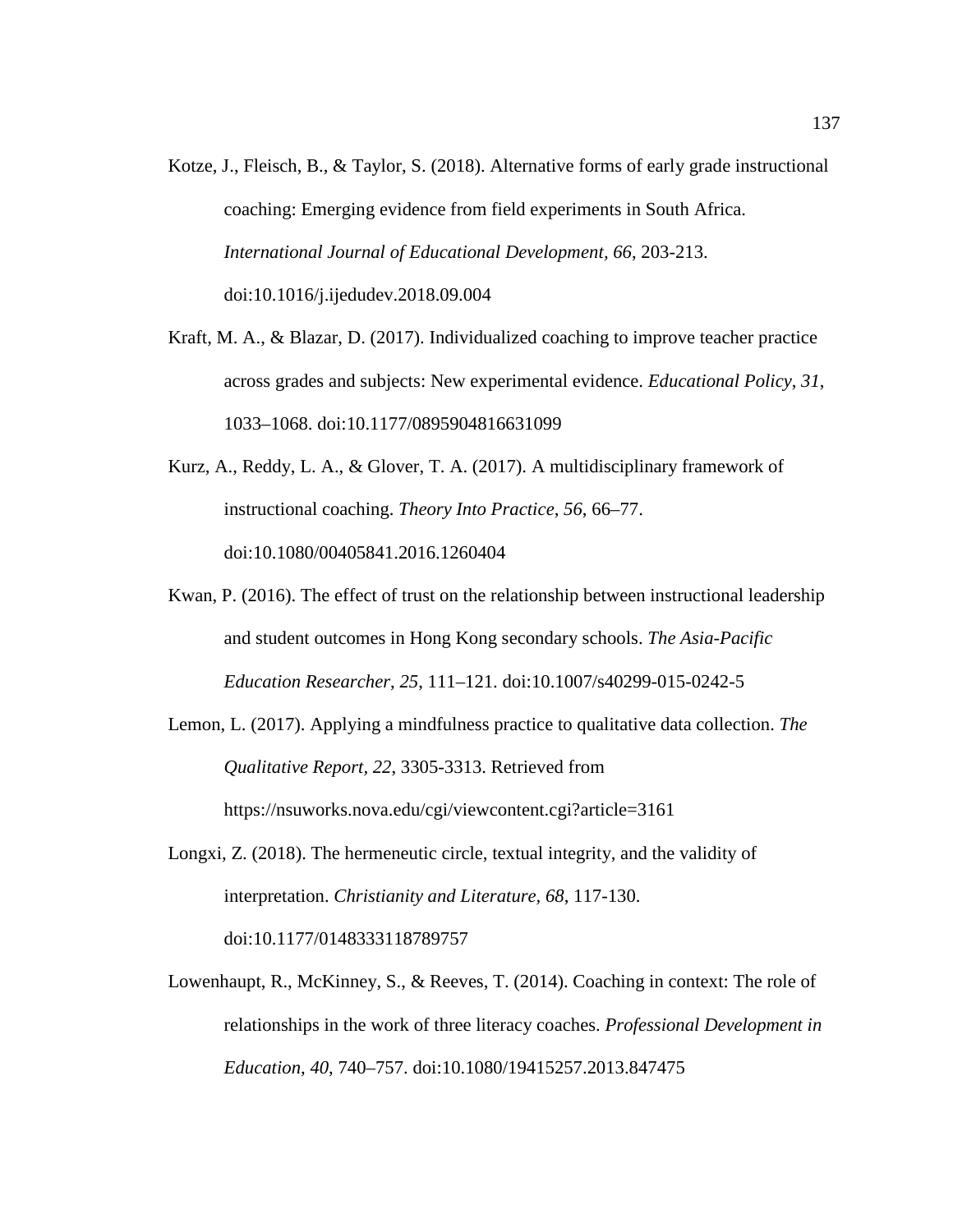- Mangin, M. M., & Dunsmore, K. (2015). How the framing of instructional coaching as a lever for systemic or individual reform influences the enactment of coaching. *Educational Administration Quarterly*, *51*, 179–213. doi:10.1177/0013161X14522814
- Miller, S., & Stewart, A. (2013). Literacy learning through team coaching. *The Reading Teacher, 67*, 290-298. doi:10.1002/trtr.1219
- Moolenaar, N. M., & Sleegers, P. J. C. (2015). The networked principal: Examining principals' social relationships and transformational leadership in school and district networks. *Journal of Educational Administration*, *53*, 8–39. doi:10.1108/JEA-02-2014-0031
- Moustakas, C. (1994). *Phenomenological research methods*. Thousand Oaks, CA: Sage.
- National Center for Education Evaluation and Regional Assistance, Institute of Education Sciences. (2016, November). *Does content-focused teacher professional development work? Findings from three institute of education sciences studies.* Retrieved from https://ies.ed.gov/ncee/pubs/20174010/pdf/20174010.pdf
- National Center for Education Statistics. (2017). *National assessment of educational progress: An overview of NAEP.* Retrieved from https://www.nationsreportcard.gov/reading\_2017/?grade=4
- Netolicky, D. M. (2016). Coaching for professional growth in one Australian school: "Oil in water." *International Journal of Mentoring and Coaching in Education, 5*, 66– 86. doi:10.1108/IJMCE-09-2015-0025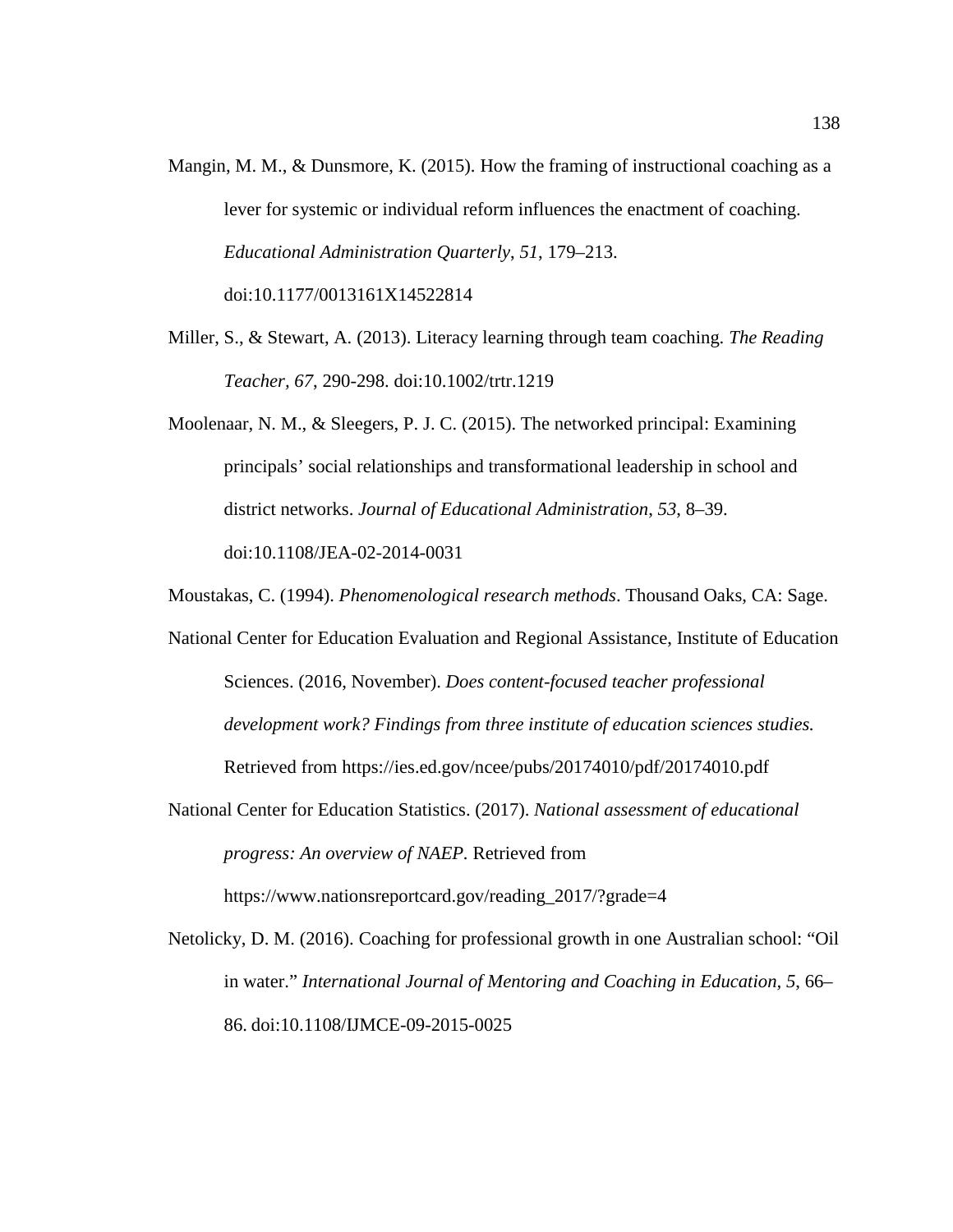- No Child Left Behind (NCLB) Act. (2002). *Public Law 107-110*. Retrieved from <https://www2.ed.gov/policy/elsec/leg/esea02/107-110.pdf>
- Northhouse, P. (2016). *Leadership: Theory and practice* (7th ed.). Thousand Oaks, CA: Sage.
- O'Dwyer, L. M., & Bernauer, J. A. (2014). *Quantitative research for the qualitative researcher*. Thousand Oaks, CA: Sage.
- Palinkas, L. A., Horwitz, S. M., Green, C. A., Wisdom, J. P., Duan, N., & Hoagwood, K. (2015). Purposeful sampling for qualitative data collection and analysis in mixed method implementation research. *Administration and Policy in Mental Health and Mental Health Services Research*, *42*, 533–544. doi:10.1007/s10488-013-0528-y
- Phillips, D., Nichols, W. D., Rupley, W. H., Paige, D., & Rasinski, T. V. (2016). Efficacy of professional development: Extended use of focused coaching on guided reading instruction for teachers of grades one, two, and three. *International Research in Higher Education*, *1*(2), 12-24. doi:10.5430/irhe.v1n2p12
- Podolsky, A., Kini, T., Bishop, J., & Darling-Hammond, L. (2017). Sticky schools. *Phi Delta Kappan*, *98*(8), 19–25. doi:10.1177/0031721717708290
- Polly, D., Algozzine, R., Martin, C. S., & Mraz, M. (2015). Perceptions of the roles and responsibilities of elementary school mathematics coaches. *International Journal of Mentoring and Coaching in Education*, *4*, 126–141. doi:10.1108/IJMCE-08- 2014-0030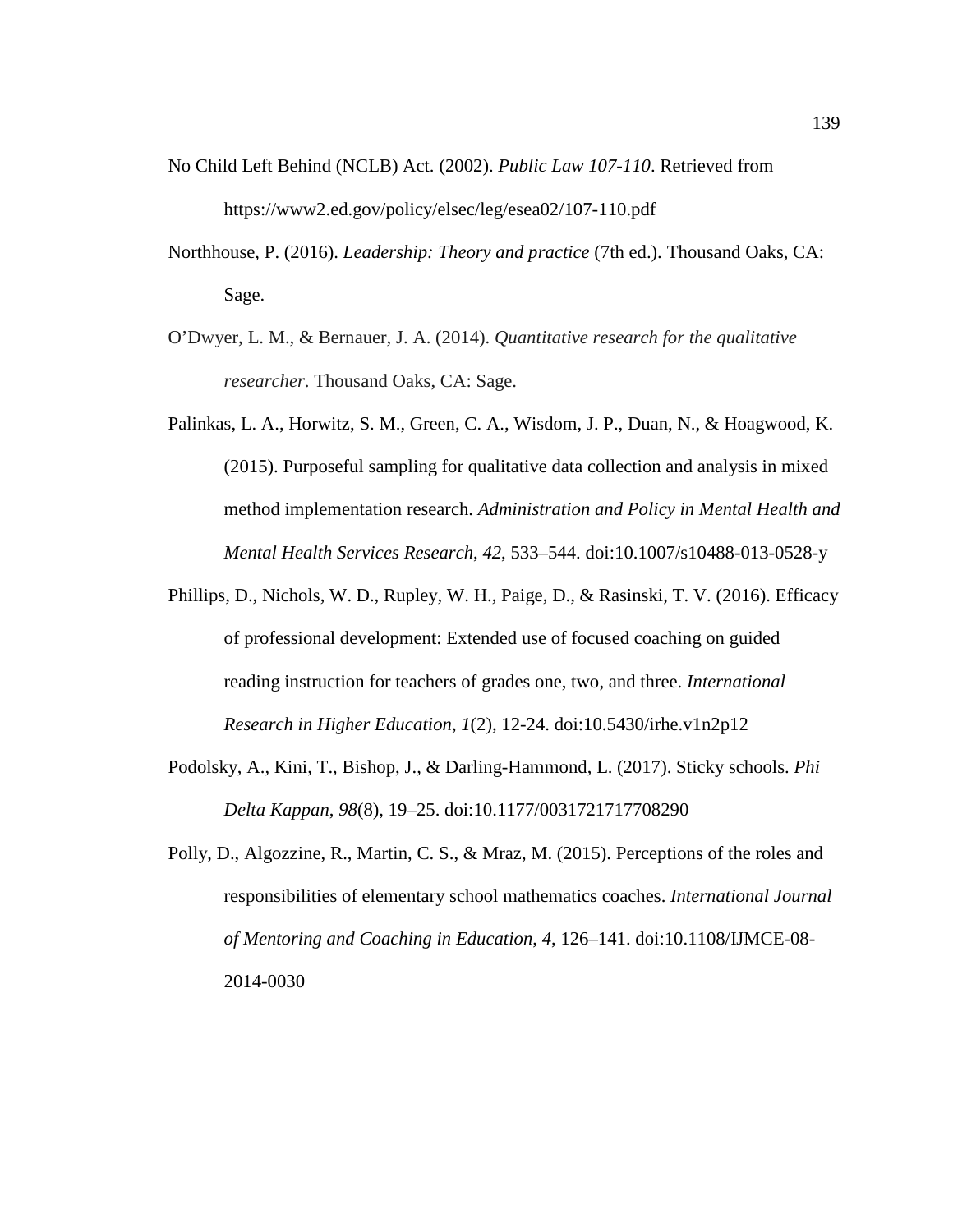- Quinney, L., Dwyer, T., & Chapman, Y. (2016). Who, where, and how of interviewing peers: Implications for a phenomenological study. *SAGE Open*, *6*(3), 1-10. doi:10.1177/2158244016659688
- Reddy, L. A., Dudek, C. M., & Lekwa, A. (2017). Classroom strategies coaching model: Integration of formative assessment and instructional coaching. *Theory Into Practice*, *56*, 46–55. doi:10.1080/00405841.2016.1241944
- Reddy, L. A., Glover, T., Kurz, A., & Elliott, S. N. (2019). Assessing the effectiveness and interactions of instructional coaches: Initial psychometric evidence for the instructional coaching assessments–teacher forms. *Assessment for Effective Intervention, 44*, 104–119. doi:10.1177/1534508418771739
- Reiners, M. G. (2012). Understanding the differences between Husserl's (descriptive) and Heidegger's (interpretive) phenomenological research. *Journal of Nursing & Care*, *01*(05), 1-3. doi:10.4172/2167-1168.1000119
- Rezzonico, S., Hipfner-Boucher, K., Milburn, T., Weitzman, E., Greenberg, J., Pelletier, J., & Girolametto, L. (2015). Improving preschool educators' interactive shared book reading: Effects of coaching in professional development. *American Journal of Speech-Language Pathology*, *24*, 717-732. doi:10.1044/2015\_AJSLP-14-0188

Ronfeldt, M., Farmer, S. O., McQueen, K., & Grissom, J. A. (2015). Teacher collaboration in instructional teams and student achievement. *American Educational Research Journal*, *52*, 475–514. doi:10.3102/0002831215585562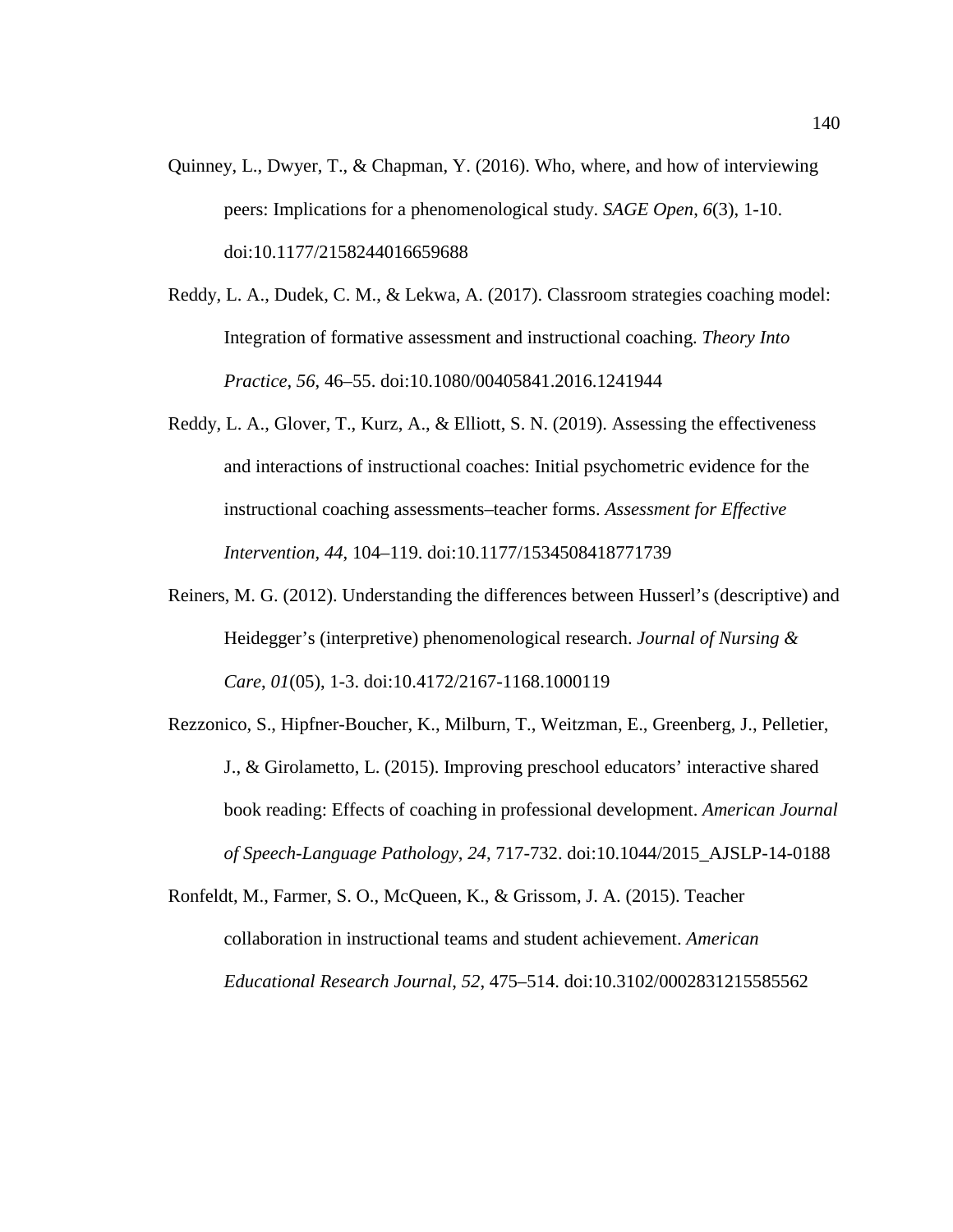- Sailors, M., Hoffman, J. V., David Pearson, P., McClung, N., Shin, J., Phiri, L. M., & Saka, T. (2014). Supporting change in literacy instruction in Malawi. *Reading Research Quarterly*, *49*, 209–231. doi:10.1002/rrq.70
- Sailors, M., & Price, L. (2015). Support for the improvement of practices through intensive coaching (SIPIC): A model of coaching for improving reading instruction and reading achievement. *Teaching and Teacher Education*, *45*, 115– 127. doi:10.1016/j.tate.2014.09.008
- Sample. (2018). In *Merriam Webster.com.* Retrieved March 18, 2018, from https://www.merriam-webster.com/dictionary/sample
- Schoonenboom, J., & Johnson, R. B. (2017). How to construct a mixed methods research design. *KZfSS Kölner Zeitschrift Für Soziologie Und Sozialpsychologie*, *69*(S2), 107–131. doi:10.1007/s11577-017-0454-1
- Sleegers J.C., Thoonen, E. J., Oort, F. J., & Peetsma, T.D. (2014). Changing classroom practices: The role of school-wide capacity for sustainable improvement. *Journal of Educational Administration, 52*, 617-652. doi:10.1108/JEA-11-2013-0126
- Sorsa, M. A., Kiikkala, I., & Åstedt-Kurki, P. (2015). Bracketing as a skill in conducting unstructured qualitative interviews. *Nurse Researcher, 22*(4), 8-12. doi:10.7748/nr.22.4.8.e1317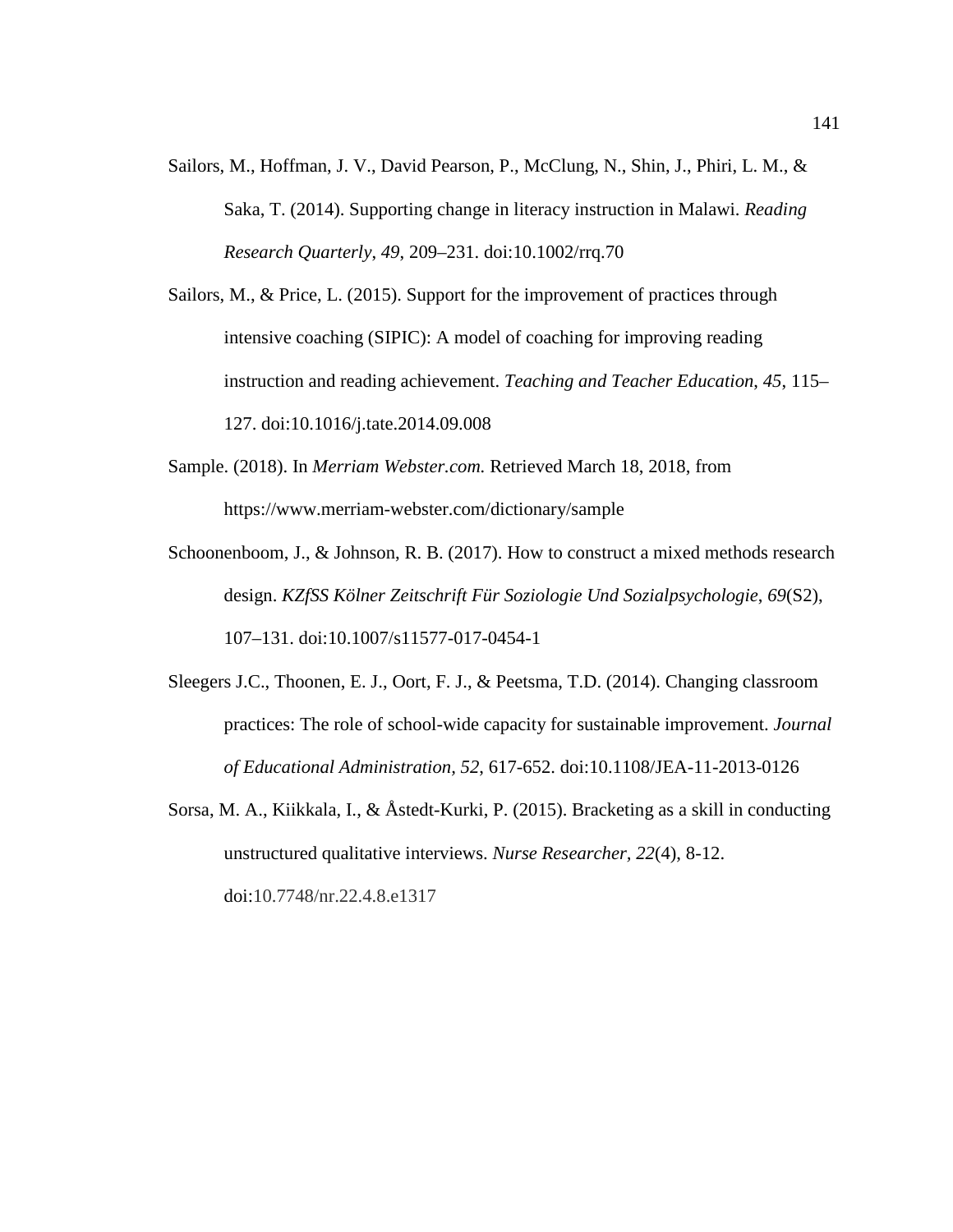- Spelman, M., Bell, D., Thomas, E., & Briody, J. (2016). Combining professional development & instructional coaching to transform the classroom environment in PreK–3 classrooms. *Journal of Research in Innovative Teaching, 9*, 30-46. Retrieved from http://www.nu.edu/assets/resources/pageResources/journal-ofresearch-in-innovative-teaching-volume-9.pdf
- Thomas, E. E., Bell, D. L., Spelman, M., & Briody, J. (2015). The growth of instructional coaching partner conversations in a prek-3rd-grade teacher professional development experience. *Journal of Adult Education*, *44*(2), 1-6. Retrieved from https://files.eric.ed.gov/fulltext/EJ1083974.pdf
- van Manen, M. (2017). Phenomenology in its original sense. *Qualitative Health Research*, *27*, 810–825. doi:10.1177/1049732317699381
- Wang, S. (2017). "Teacher centered coaching": An instructional coaching model. *Mid-Western Educational Researcher*, *29*(1), 20-39. Retrieved from http://www.mwera.org/MWER/volumes/v29/issue1/V29n1-Wang-VOICES-FROM-THE-CLASSROOM.pdf
- Woulfin, S. L., & Rigby, J. G. (2017). Coaching for coherence: How instructional coaches lead change in the evaluation era. *Educational Researcher*, 46, 323-328. doi:10.3102%2F0013189X17725525
- Yilmaz, K. (2013). Comparison of quantitative and qualitative research traditions: Epistemological, theoretical, and methodological differences. *European Journal of Education*, *48*, 311–325. doi:10.1111/ejed.12014

Yin, R. K. (2014). *Case study research: Design and methods.* Thousand Oaks, CA: Sage.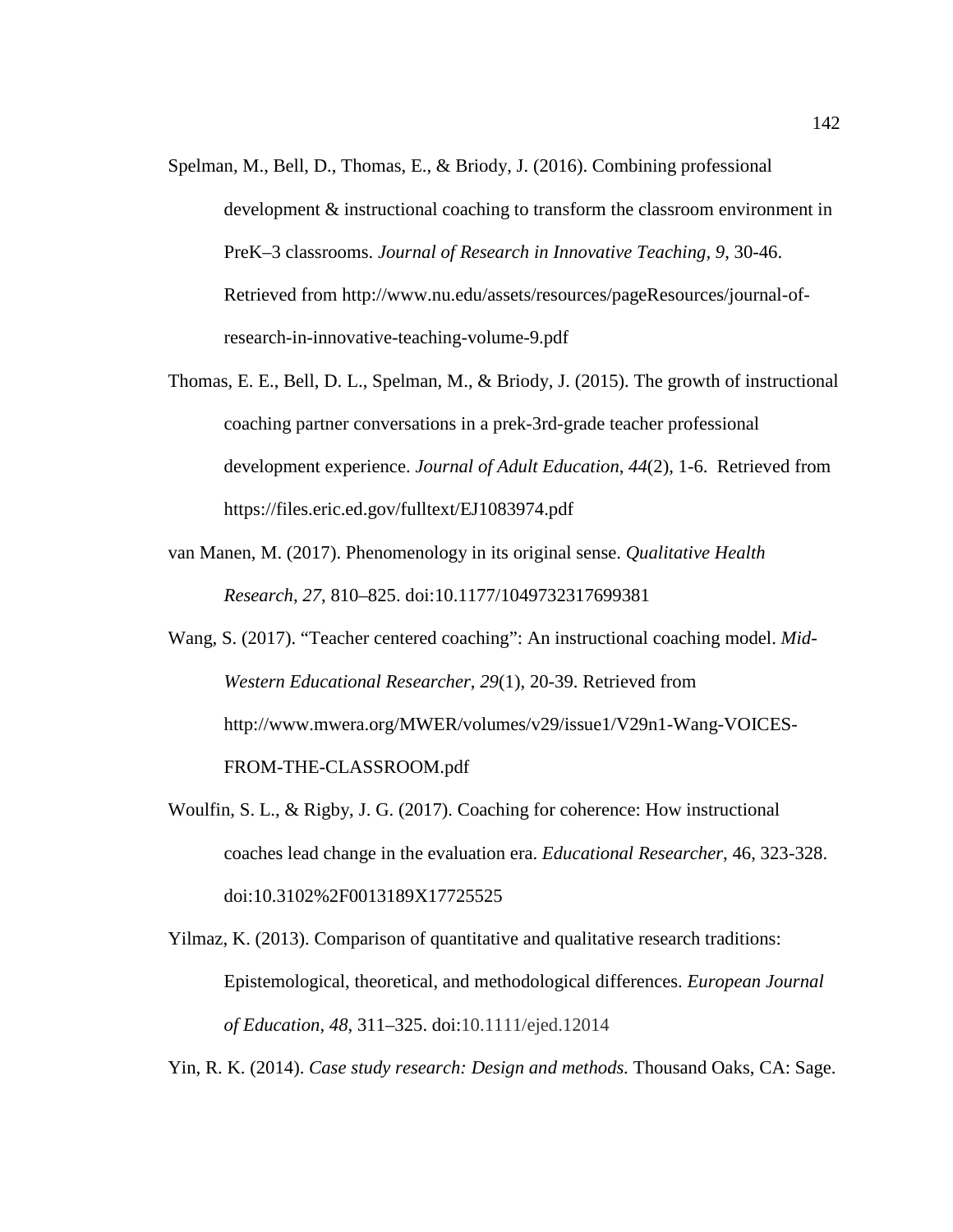## **APPENDIX A**

#### **INTERVIEW PROTOCOL**

# Interview Protocol: LEARNING WITHIN THE CLASSROOM: A PHENOMENOLOGICAL STUDY OF INSTRUCTIONAL LITERACY COACHES

Time of Interview: Date: Place: Interviewer: Daria Teti Interviewee: Position of Interviewee:

This project is exploring coach-teacher partnerships to see which activities and actions of the partnership affect teachers' instructional practices in literacy. More specifically, I am exploring the activities or actions that you perceive may contribute to building and maintaining these partnerships. In addition, considering those activities or actions that help facilitate these changes to teachers' instructional practices. I appreciate and thank you for your participation in this research project. I want to remind you that your comments will remain confidential and anonymous. (sign the consent form) You may take a break at any time and feel free to ask me any questions throughout the interview. Do you have any questions?

Questions:

- 1. How many years have you been an educator?
- 2. How many years as a reading specialist/literacy coach?
- 3. What has been your role as a reading specialist (instructional coach)?
- 4. Describe a memorable time about coaching a teacher.
- 5. Take me to a time when you felt successful as a coach. What was that like?
- 6. Take me to a time when you did not feel successful as a coach. What was that like?
- 7. Explain your perception of the difference between the times you were successful and the times you did not feel successful.
- 8. Try to remember the last time you felt a teacher changed an instructional practice and tell me anything you can about the situation, about what you felt, did, or said.
- 9. How do you offer teachers opportunities to be in control of their own learning?
- 10. If there is something more you'd like to add about a coaching experience that I have not asked please describe that for me.

*Additional questions for depth and breadth to the above questions:* Would you expound on that?

Tell me more.

How would you describe that in a different way?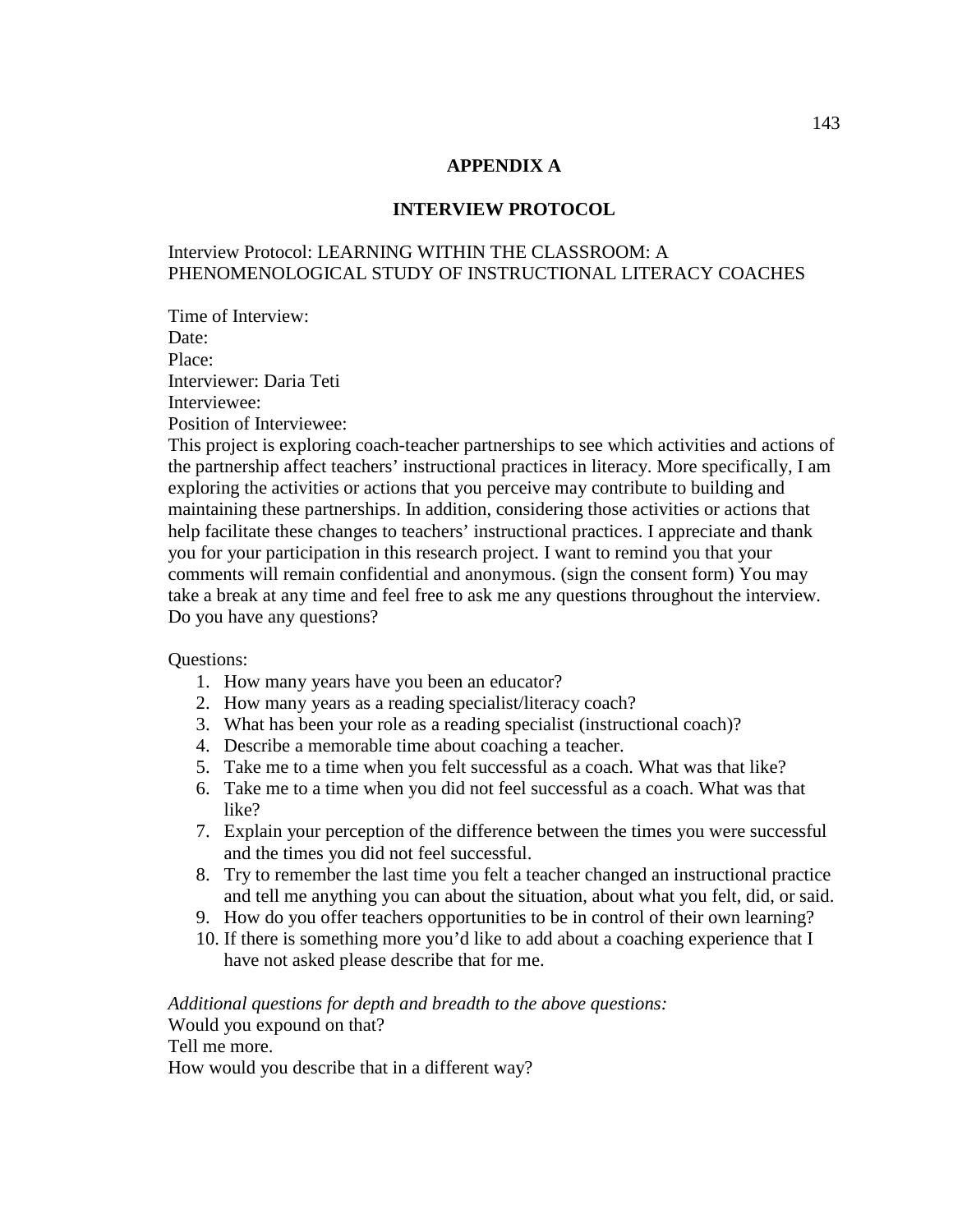I would like to hear more about that. Would you clarify that for me? What was the effect of that incident? What were the consequences? What was your reaction to that behavior? Take me through your thought processes during that time.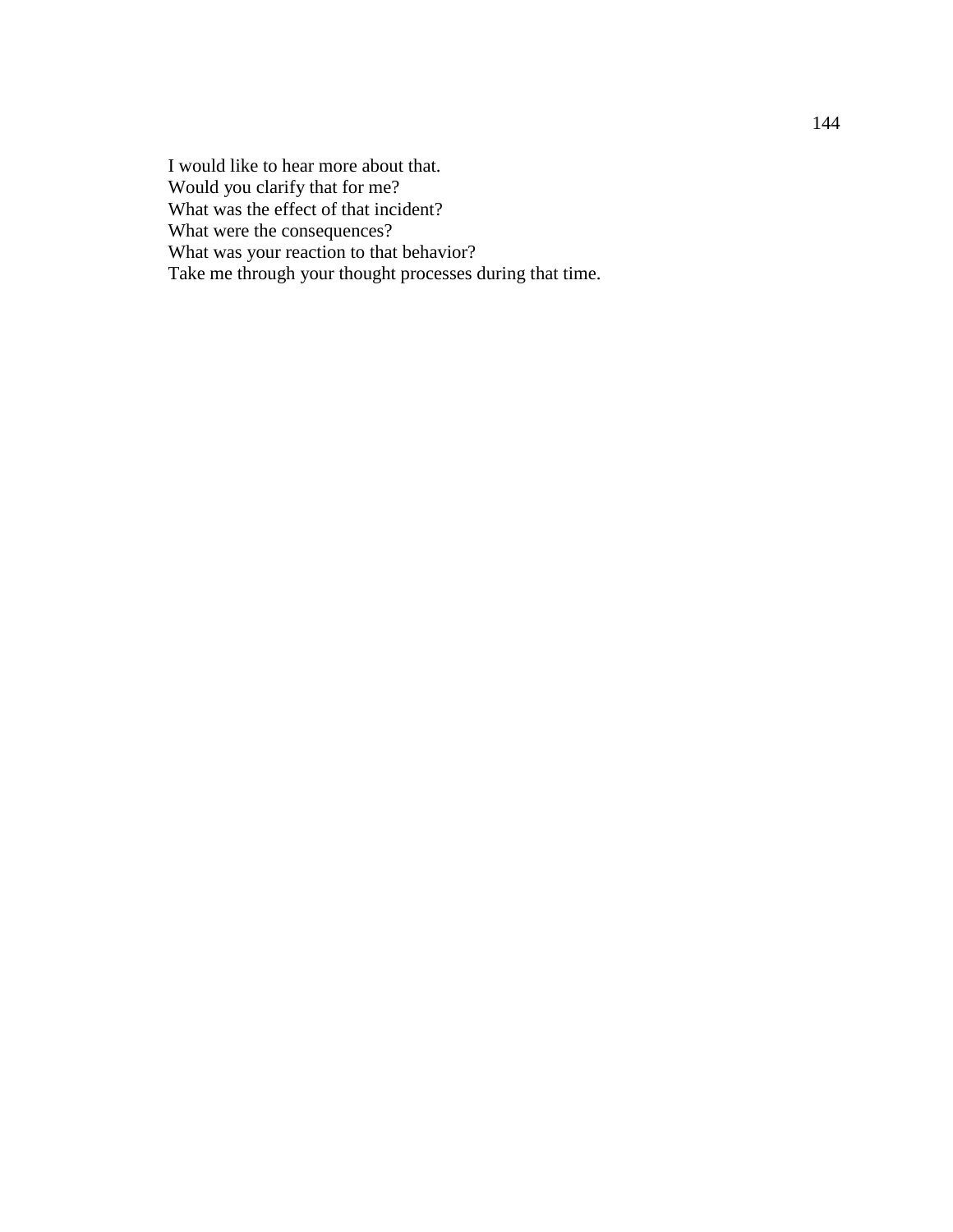# **Field Notes**

| Length of activity: |  |
|---------------------|--|
|---------------------|--|

| Description | Reflective Notes |
|-------------|------------------|
|             |                  |
|             |                  |
|             |                  |
|             |                  |
|             |                  |
|             |                  |
|             |                  |
|             |                  |
|             |                  |
|             |                  |
|             |                  |
|             |                  |
|             |                  |
|             | Map of Room      |
|             |                  |
|             |                  |
|             |                  |
|             |                  |
|             |                  |
|             |                  |

Note: Adapted from Field Notes (p. 165) by P. Hawkins & J. Ehrlich in *Qualitative Inquiry and Research Design: Choosing Among the Five Approache*s edited by J. Creswell, 2013, Los Angeles, CA: Sage.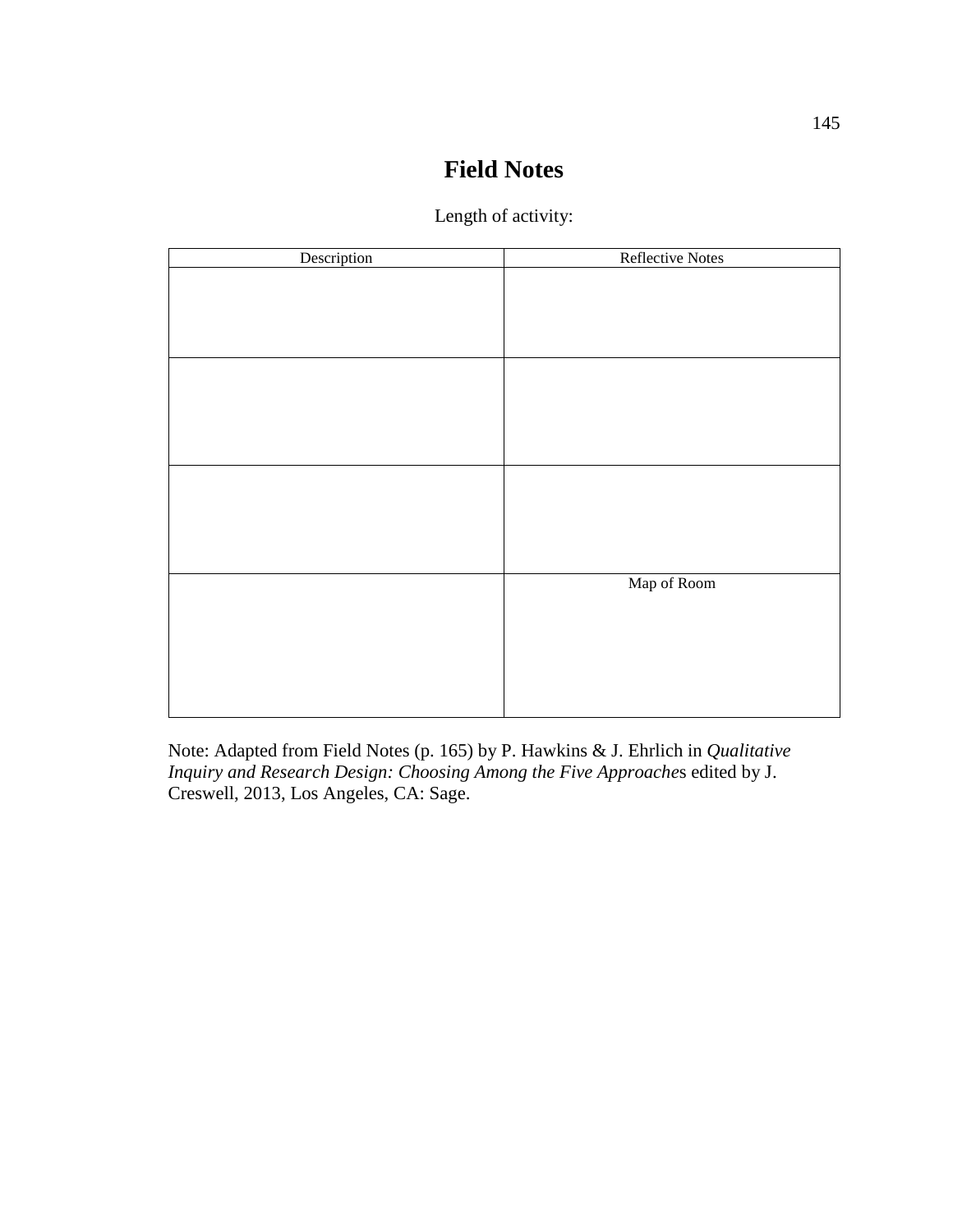## **APPENDIX B**

# **RECRUITMENT SCRIPT**

## Hello.

My name is Daria Teti and I am a doctoral student from the School of Applied Leadership at City University of Seattle. I'm searching for reading specialists to participate in my research study. This project is exploring coach-teacher partnerships to see which activities and actions of the partnership affect teachers' instructional practices in literacy.

Reading specialists in this study should coach teachers for all or a portion of their role and have at least 3 years of experience in the role.

Participants in this study will be asked to participate in a 1-hour interview that will be audio-recorded for later transcription. Interviews may occur in-person, via Skype, or by telephone. Participation is completely voluntary, and participants may choose to stop at any time.

If you believe you're eligible and would be willing to participate, or know someone who is, please contact me at XXXXX@cityuniversity.edu.

Thank you so much.

Daria Teti Doctoral Student City University of Seattle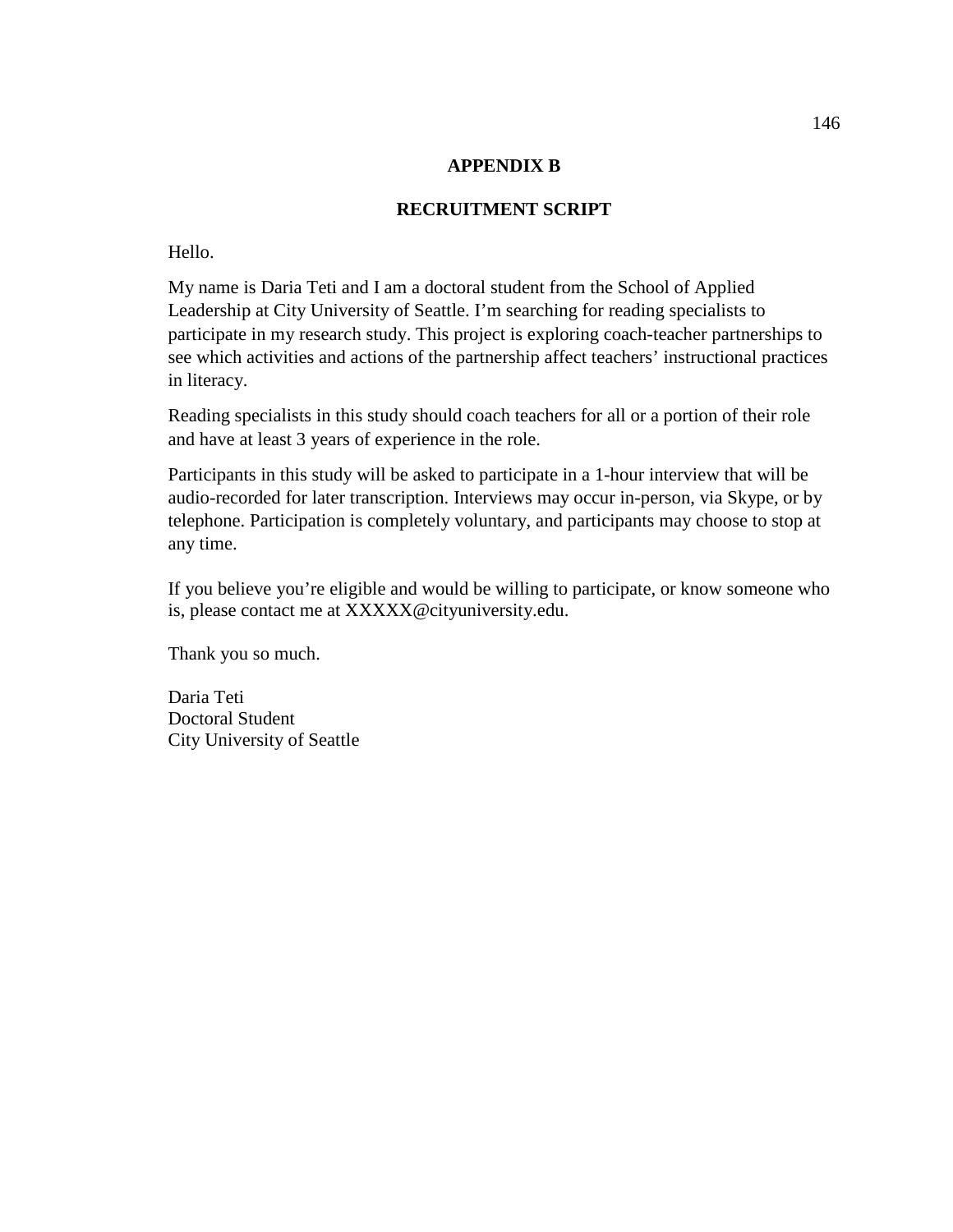## **APPENDIX C**

# **INVITATION FOR STUDY PARTICIPATION**

Project Title: Learning Within the Classroom: A Phenomenological Study of Instructional Coaches

Researcher: Daria Teti

Dear Reading Specialist/Instructional Coach:

You are invited to participate in a research study being conducted through City University of Seattle. The purpose of this study is to identify the activities and actions that support effective coach-teacher partnerships by examining the lived experience of reading specialists.

- Procedures: If you decide to participate, the researcher will interview you face-to-face in a setting of your choice. However, if you are unable to meet face-toface, a phone or Skype interview may also be acceptable. Field notes and digital recordings will be made during the session. The recording will be transcribed. You will be asked to participate in an approximately tenquestion interview.
- Benefits: Information obtained in the study will add to the literature on professional development with teachers using the instructional coaching model. Additionally, the information may add to the research on ways to support instructional coaches' learning.

Risks/

- Discomforts: There is minimal risk involved while being involved in this study. All data will be coded during transcription. All field notes and audio recordings will also be coded.
- Confidentiality: Reading specialist identity in all portions of this study will remain confidential. The school district's identity will not be revealed in any report on the findings or results.

The interview will last approximately one hour. If the entire interview protocol is not covered during the allotted time, you may be asked to extend the interview time. In addition, if any additional clarifying questions arise after the interview, you may be asked for permission to be contacted for further questioning. You have the option to decline in either of these instances.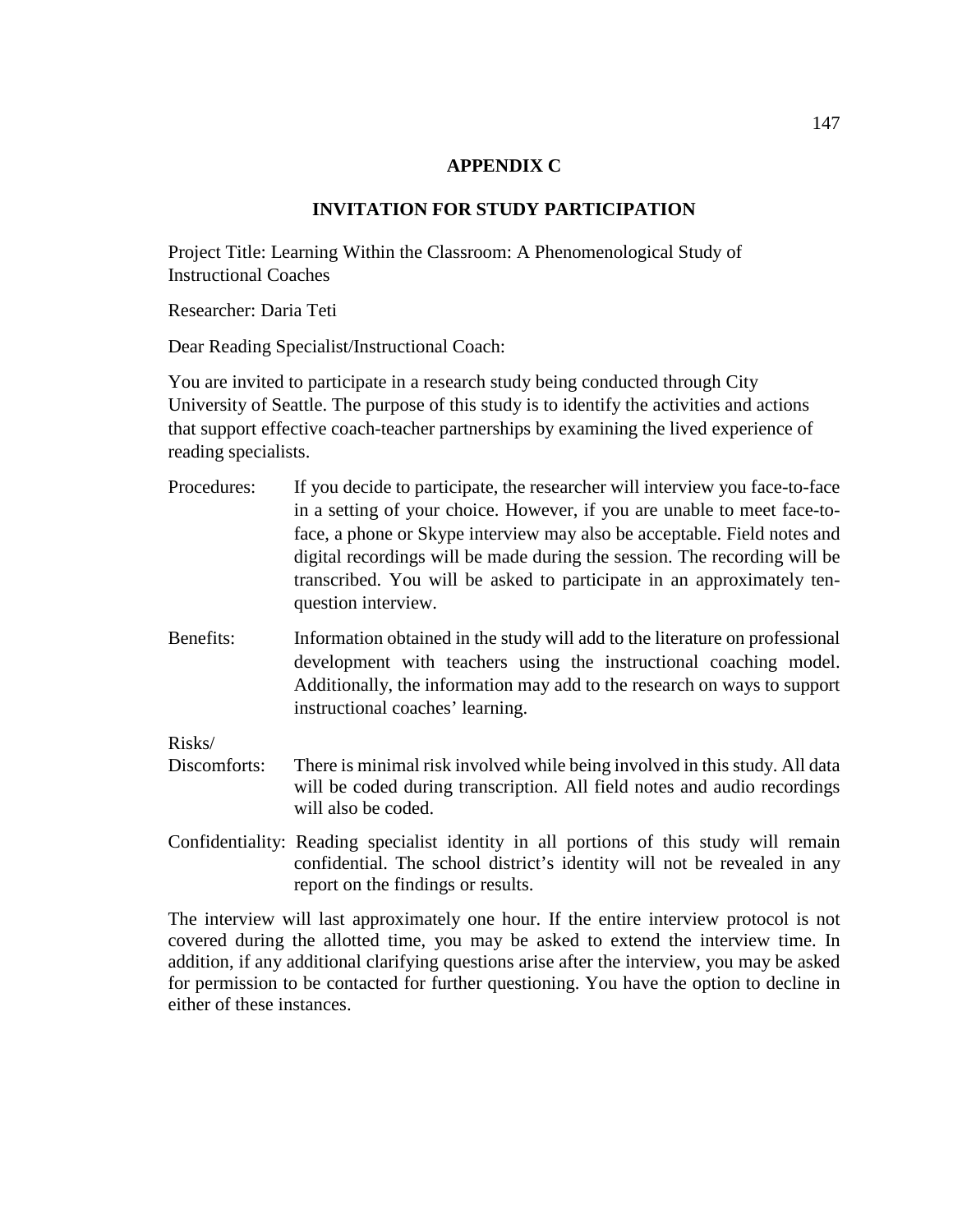Other considerations:

- You do not have to be in this study if you choose not to be.
- You have the right to stop participation at any time during the study without giving a reason and without penalty.
- If you have any questions about this study at any time, you may contact Daria Teti (240) XXX-XXXX or at XXXXX@cityuniversity.edu.
- You will get a copy of this consent form to keep.
- Results of this study will be made available to you for your review.

This study is intended to add to the knowledge on instructional coaching as a professional development model for enhancing literacy practices.

Thank you for your time and consideration.

Reading Specialist Name (Please print)

\_\_\_\_\_\_\_\_\_\_\_\_\_\_\_\_\_\_\_\_\_\_\_\_\_\_\_\_\_\_\_

I have read and understand the above statement and hereby agree to participate in the study outlined above.

\_\_\_\_\_\_\_\_\_\_\_\_\_\_\_\_\_\_\_\_\_\_\_\_\_\_\_\_\_\_\_ \_\_\_\_\_\_\_\_\_\_\_\_\_\_\_\_\_

\_\_\_\_\_\_\_\_\_\_\_\_\_\_\_\_\_\_\_\_\_\_\_\_\_\_\_\_\_\_\_ \_\_\_\_\_\_\_\_\_\_\_\_\_\_\_\_\_

Reading Specialist Signature Date

Researcher Date by the United States of the United States of the United States of the United States of the United States of the United States of the United States of the United States of the United States of the United Sta

Daria Teti Doctoral Candidate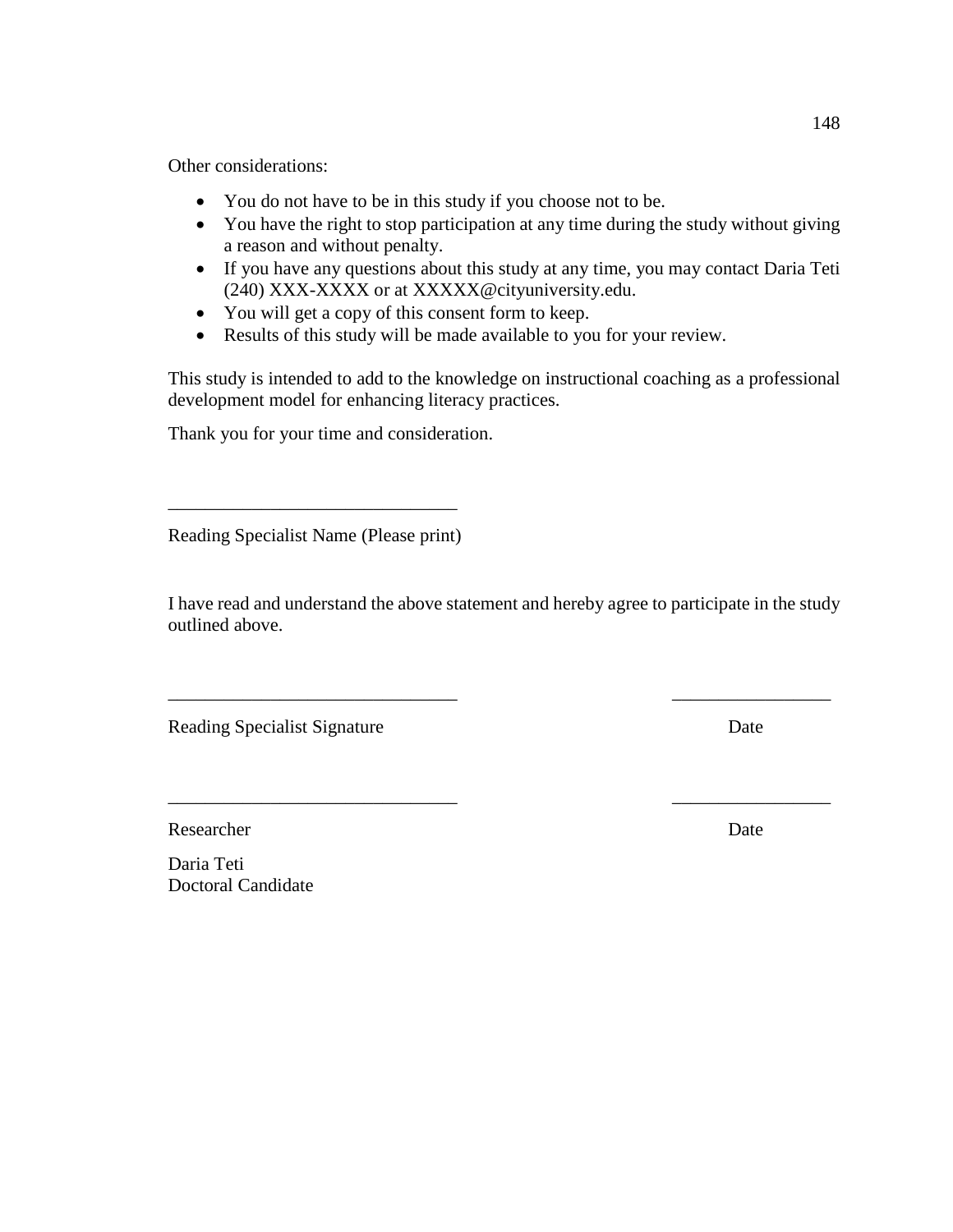# **APPENDIX D**

# **INFORMED CONSENT FORM**



School/Division of Applied Leadership

## **CITYU RESEARCH PARTICIPANT INFORMED CONSENT**

I, \_\_\_\_\_\_\_\_\_\_\_\_\_\_\_\_\_\_\_\_\_\_\_\_\_\_\_\_\_\_\_, agree to participate in the following research project to be conducted by Daria Teti,  $\Box$  faculty member or **X** student, in the Doctorate of Educational Leadership Program. I understand this research study has been approved by the City University of Seattle Institutional Review Board.

I acknowledge that I have received a copy of this consent form, signed by all persons involved. I further acknowledge that I have been provided an overview of the research protocol as well as a detailed explanation of the informed consent process.

**Title of Project:** LEARNING WITHIN THE CLASSROOM: A PHENOMENOLOGICAL STUDY OF INSTRUCTIONAL LITERACY COACHES

**Name and Title of Researcher(s):** Daria Teti

*For Student Researcher(s):* **Faculty Supervisor:** Dr. Howard Jacobs **Department:** School of Applied Leadership **Telephone: (**240) XXX-XXXX **E-mail:** XXXXX@cityuniversity.edu

**Program Coordinator (or Program Director):** Dr. Joel Domingo

**Sponsor, if any:** n/a

**Purpose of Study:**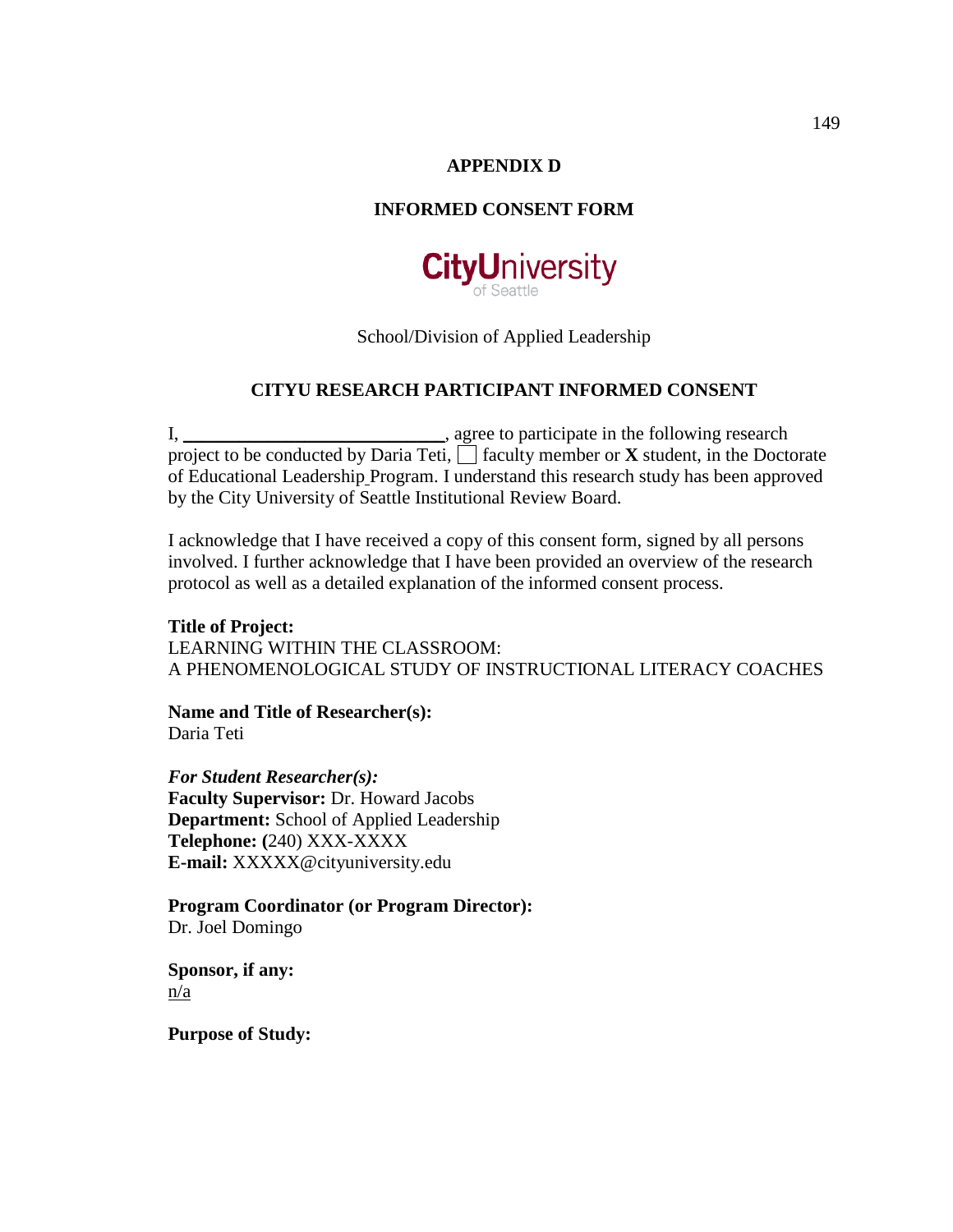The purpose of this qualitative phenomenological study is to identify the activities and actions that are important for building and maintaining coach-teacher partnerships and those activities and actions which help facilitate shifts to teachers' instructional practices by examining the lived experience of reading specialists who coach teachers for all or a portion of their roles.

#### **Research Participation:**

I understand I am being asked to participate in this study in one or more of the following ways (the checked options below apply):

**X** Respond to in-person and/or telephone Interview questions;

Answer written questionnaire(s);

Participate in other data gathering activities, specifically,  $\cdot$ ;

 $\Box$  Other, specifically,  $\Box$ 

I further understand that my involvement is voluntary, and I may refuse to participate or withdraw my participation at any time without negative consequences. I have been advised that I may request a copy of the final research study report. Should I request a copy, I understand I may be asked to pay the costs of photocopying and mailing.

#### **Confidentiality**

I understand that participation is confidential to the limits of applicable privacy laws. No one except the faculty researcher or student researcher, his/her supervisor and Program Coordinator (or Program Director) will be allowed to view any information or data collected whether by questionnaire, interview and/or other means. If the student researcher's cooperating classroom teacher will also have access to raw data, the following box will be checked.  $\Box$  All data (the questionnaires, audio/video tapes, typed records of the interview, interview notes, informed consent forms, computer discs, any backup of computer discs and any other storage devices) are kept locked and password protected by the researcher. The research data will be stored for 5 years (5 years or more if required by local regulations). At the end of that time all data of whatever nature will be permanently destroyed. The published results of the study will contain data from which no individual participant can be identified.

#### **Signatures**

I have carefully reviewed and understand this consent form. I understand the description of the research protocol and consent process provided to me by the researcher. My signature on this form indicates that I understand to my satisfaction the information provided to me about my participation in this research project. My signature also indicates that I have been apprised of the potential risks involved in my participation. Lastly, my signature indicates that I agree to participate as a research subject.